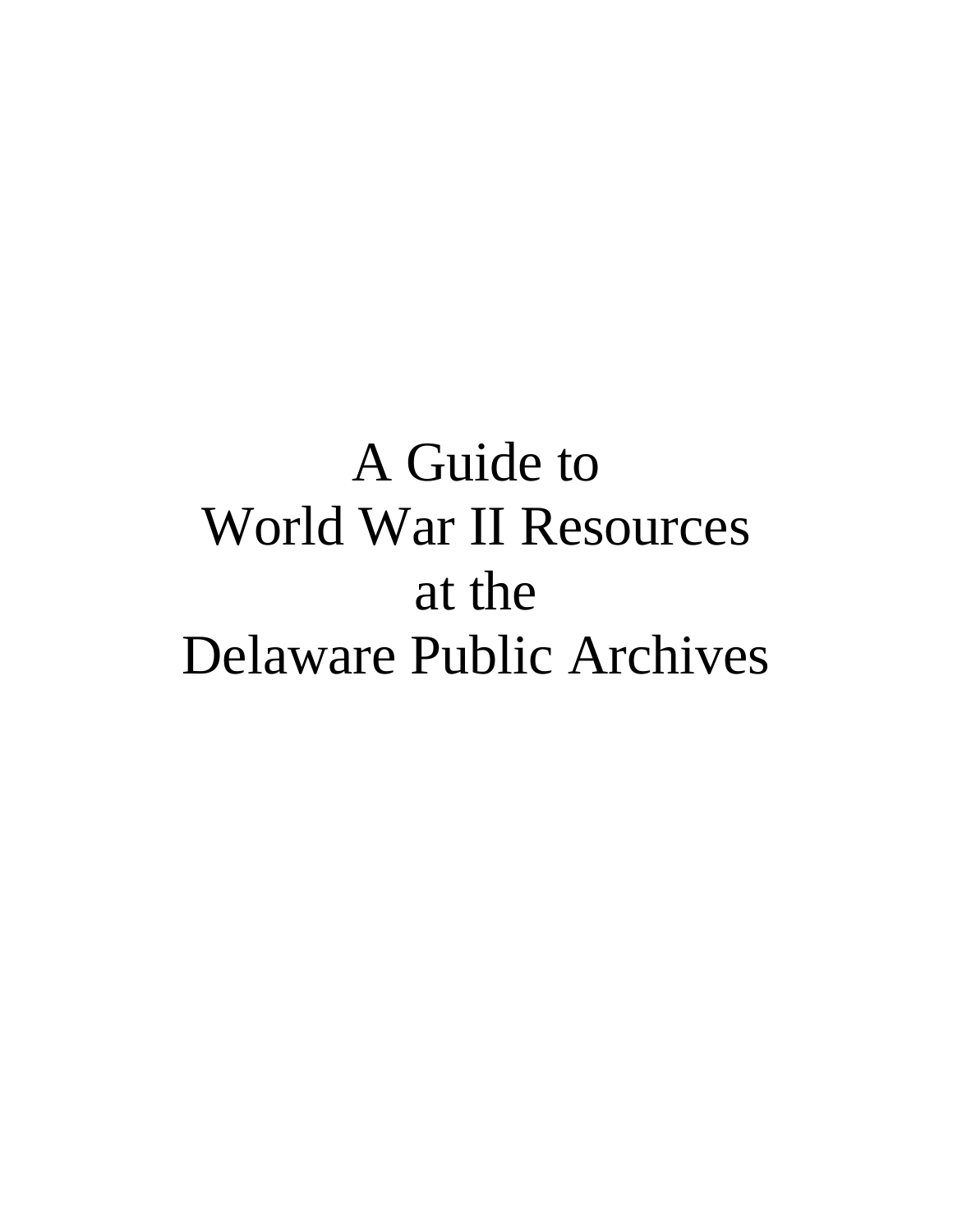# **Contents**

| Delaware Department of Natural Resources and Environmental Control (RG 1620)58 |  |
|--------------------------------------------------------------------------------|--|
|                                                                                |  |
|                                                                                |  |
|                                                                                |  |
|                                                                                |  |
|                                                                                |  |
|                                                                                |  |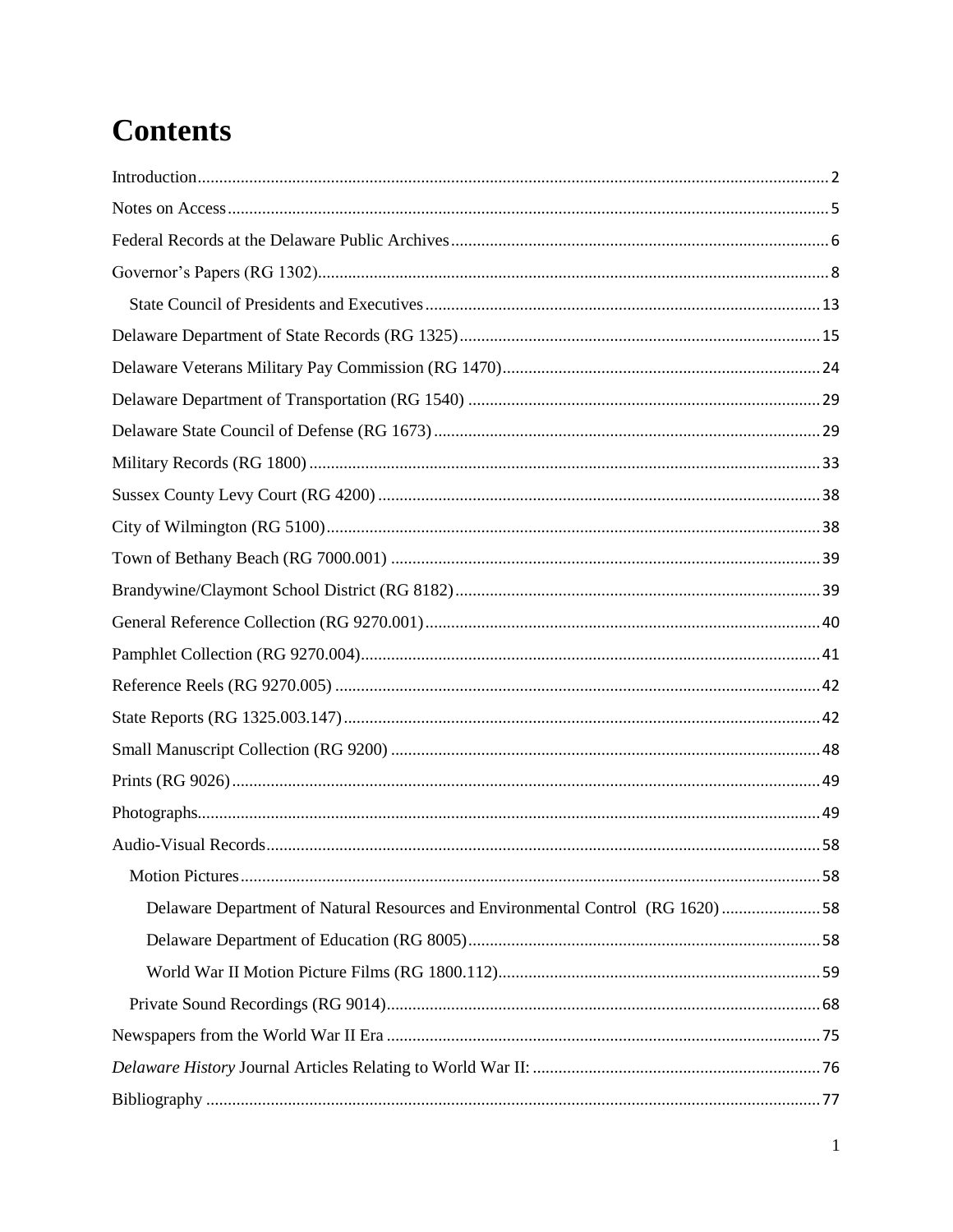# <span id="page-2-0"></span>**Introduction**

Recognizing that a limited number of records had been preserved from World War I, former State Archivist Leon deValinger began collecting records that illustrated Delaware's role in World War II soon after the attacks on Pearl Harbor on December 7, 1941.<sup>1</sup> His work continued through the completion of the seminal two-volume book *Delaware's Role in World War II* that was first published in 1955 and provided the groundwork for this finding aid.

More than 33,000 Delawareans fought in World War II. This number made up only 0.21 percent of the total number of soldiers who served in the war but left an impressive legacy on the state of Delaware.<sup>2</sup> Delaware played a unique role in the war. Situated where the Delaware River and Delaware Bay meets, it was in an important geographic and defensive location. The Delaware River was a chief priority for defense because it afforded access to urban areas like Wilmington, Philadelphia, and New York City. Wilmington was home to shipbuilding, manufacturing, and chemical industries, all of which were important for the war effort. The Dravo Corporation launched 187 ships out of its Wilmington shipyard during the war, and the DuPont, Hercules, and Atlas explosives and chemical companies were extremely active in manufacturing products for the military.

In addition to playing significant roles in defense and manufacturing, Delaware was also one of the biggest producers of broiler chickens, many of which were used to feed members of the various branches of the military. Despite losing farmers to the war, Delaware remained a major producer of agricultural crops and canned produce. Civilians of all ages on the homefront assisted with harvesting and preserving crops on farms and in their own personal and community victory gardens. Civilians also joined the Citizens Defense Corps, Civil Air Patrol, and Service Corps. They ran blood banks, collected raw materials like aluminum, rubber, iron, and steel for salvage drives, established and maintained canteens for servicemen and women who were on leave, and sold war bonds, among other activities to support the war effort from home.

At the time of the attacks on Pearl Harbor on December 7, 1941, Delaware had two federalized National Guard units: the  $198<sup>th</sup>$  Coast Artillery (Anti-Aircraft) Regiment and the  $261<sup>st</sup>$  Coast Artillery Regiment (Harbor Defense). After a short stint in New York and New England, the 198<sup>th</sup> Coast Artillery received orders to move to Bora Bora to support the Pacific Fleet and New Zealand and Australia in early 1942. The 198<sup>th</sup> was one of the first units to deploy overseas at the outbreak of the war. Bora Bora, known as "Bobcat" was home to 4300 officers and men, and was a joint Army-Navy operation.

l

<sup>1</sup> William H. Conner and Leon deValinger, Jr. *Delaware's Role in World War II, Volumes I and II*. (Dover, DE: Public Archives Commission, 1955), 7.

<sup>2</sup> War Branch, The Adjutant General's Office, Administrative Services Division, Strength Accounting Branch. "World War II Honor List of Dead and Missing Army and Air Forces Personnel from Delaware." *National Archives and Records Administration*, accessed 17 May 2014, [http://www.archives.gov/research/military/ww2/army-](http://www.archives.gov/research/military/ww2/army-casualties/delaware.html)

[casualties/delaware.html](http://www.archives.gov/research/military/ww2/army-casualties/delaware.html)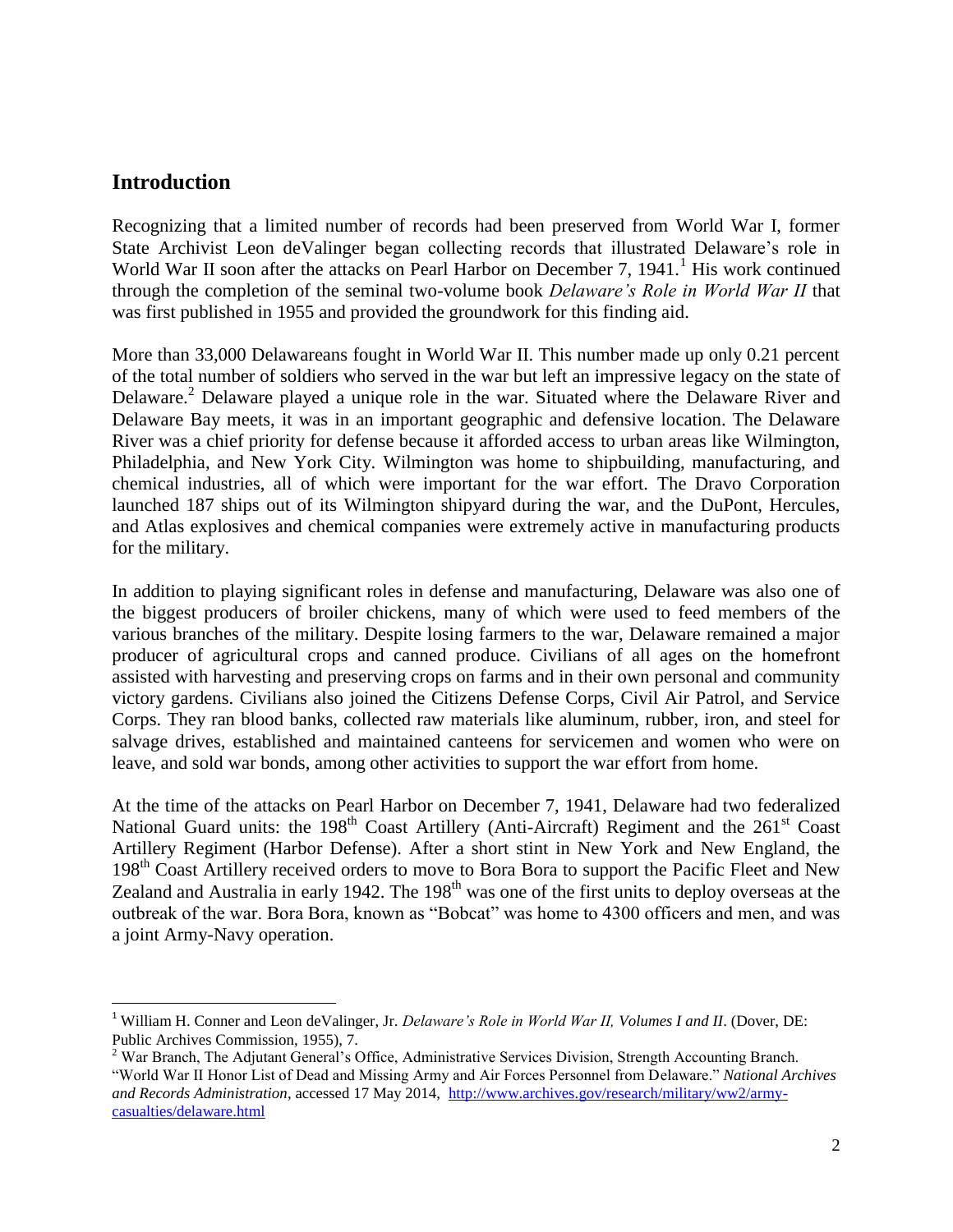After training at Fort DuPont near Delaware City, the  $261<sup>st</sup>$  Coast Artillery Regiment was ordered to the sand dunes of Cape Henlopen to establish an outpost of harbor defenses of the Delaware Bay and Delaware River new Lewes, Delaware. Fort DuPont was actively used as a military base from the Civil War through World War II. Before Fort Miles opened, Fort DuPont was the initial headquarters of the harbor defense of the Delaware River and Bay. It was also used as a German prisoner of war camp. Following World War II, Fort DuPont was transferred to the State of Delaware and has been used for various purposes, including the Governor Bacon Health Center and Fort DuPont State Park.

Fort Miles was a two thousand acre, multi-million dollar installation with gun emplacements, ammunition dumps, living quarters, and small arms firing ranges. It was the Harbor Entrance Control Post of the Delaware River. The  $261<sup>st</sup>$  also manned guns at Fort Saulsbury, between Milford and Slaughter Beach, and in Cape May, New Jersey. As part of the Coastal Defense system, eleven fire control towers were built along Delaware's Atlantic coast to aid in identifying potential threats. Although Fort Miles saw no action during World War II, it was the site where the crew of the German submarine U-858 surrendered on May 8, 1945.<sup>3</sup> Today Fort Miles is a part of Cape Henlopen State Park and is managed by the Delaware Division of Parks and Recreation.

Adding to the World War II landscape, Delaware had two Army airfields in New Castle and Dover and a naval airfield in Georgetown. The Dover Army Air Base later became the Dover Air Force Base. Primary operations from Dover included anti-sub operations, fighter pilot training, and aerial rocket testing and development. The New Castle Army Air Base began as the Greater Wilmington Airport but became an Army Air Base (AAB) in 1943. New Castle Army Air Base's initial role in the war was ferrying aircraft to overseas and domestic destinations but it soon expanded to include cargo and passenger service, domestic air evacuation, and transporting whole blood, high-priority war supplies and essential personnel to Paris, France. Flights returning to the United States from Europe via the New Castle AAB often carried wounded soldiers from the European Theater. Since the Georgetown airfield was only 35 air miles from Wildwood, New Jersey, it was assigned to the Wildwood Naval Air Station. Georgetown was used primarily for training dive bombing squadrons and also for practicing night flying.<sup>4</sup>

Although some of the conflicts relating to World War II began prior to 1939, this finding aid primarily focuses on records that were created between 1939 and 1946. Items in the collections include state records from this time period, as well as photographs, newspaper clippings, letters, handbills, posters, ration cards, sound recordings, motion pictures, and other related records. These records have been compiled to help researchers better understand Delaware's military, economic, social, and cultural roles in World War II.

Each entry in the finding aid includes the record group number and series number, collection title, and a summary of the contents as they relate to World War II. Also included are individual

 3 "Fort Miles Military Reservation Fact Sheet," *U.S. Army Corps of Engineers, Baltimore District*, Accessed 19 May 2014. [http://www.nab.usace.army.mil/Media/FactSheets/FactSheetArticleView/tabid/10470/Article/9334/fort-miles-](http://www.nab.usace.army.mil/Media/FactSheets/FactSheetArticleView/tabid/10470/Article/9334/fort-miles-military-reservation.aspx)

[military-reservation.aspx](http://www.nab.usace.army.mil/Media/FactSheets/FactSheetArticleView/tabid/10470/Article/9334/fort-miles-military-reservation.aspx) 4 "History of U.S. Naval Air Station, Wildwood, New Jersey," *Naval Air Station Wildwood Aviation Museum*, Accessed 20 May 2014.<http://www.usnasw.org/wp-content/uploads/2013/12/USNAS-History-Pt-1.pdf>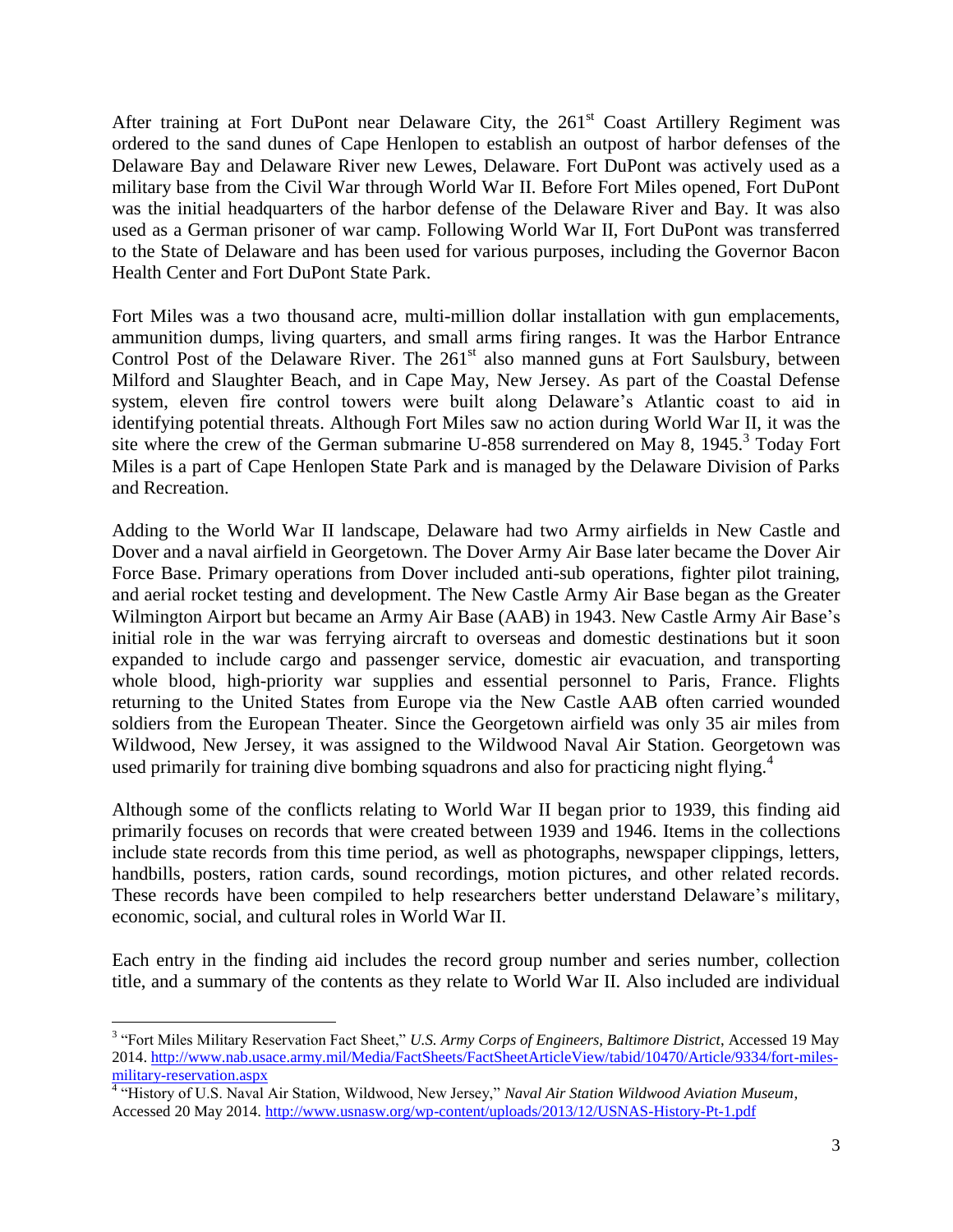box barcodes for ease of retrieval, notes on arrangement, the size of the collection and what portion of the collection relates to the war, and whether there are any restrictions on accessing the records. For assistance in accessing any of the records, please contact the Research Room staff at the Delaware Public Archives.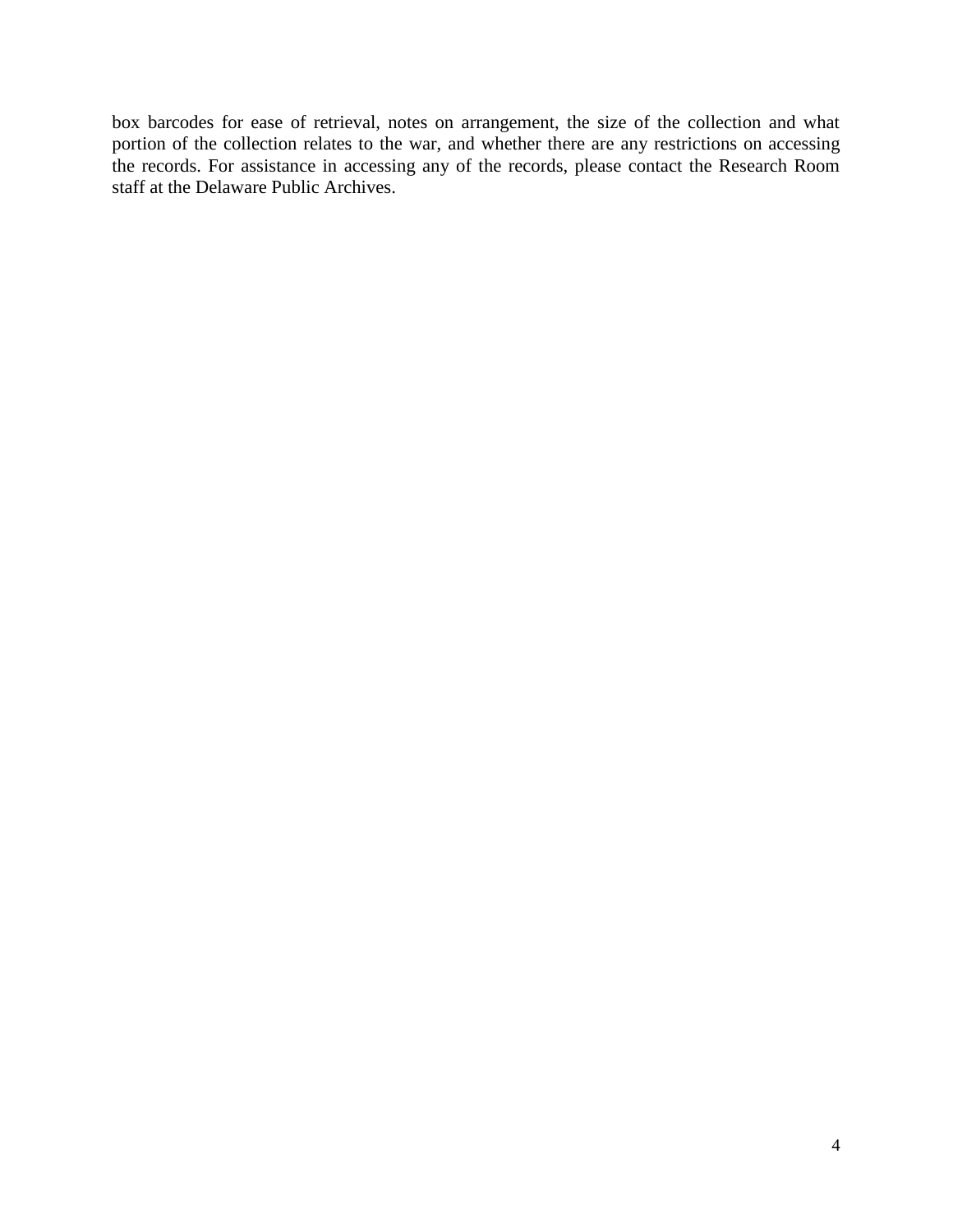### <span id="page-5-0"></span>**Notes on Access**

Some of the records contained within this Guide to World War II Records at the Delaware Public Archives are confidential to protect the personal information of the veterans therein. Access to these records is limited, but may be granted by contacting the Delaware state agency that administers the records. See below for instructions on requesting permission to view the confidential records.

#### Access to Separation/Discharge Records

The Delaware Veterans Military Pay Commission (RG 1470) and the State Council of Defense (RG 1673) are no longer active state agencies. However, some of the records in these record groups contain military separation or discharge records. To access a veteran's separation or discharge records, please contact the [Delaware Commission of Veterans Affairs](http://veteransaffairs.delaware.gov/index.shtml) online or by phone at (302) 739-2792 or (800) 344-9900.

#### Access to Delaware Veterans Military Pay Commission and State Council of Defense Records

The Delaware Veterans Military Pay Commission (RG 1470) and the State Council of Defense (RG 1673) are no longer active state agencies. Advanced notice is required to review confidential records created by these agencies that do not contain military separation or discharge records. Researchers interested in obtaining access to these confidential records should be aware that sensitive and/or personal information in the files will be redacted before the records are serviced.<sup>5</sup> Requests can be submitted to [archives@state.de.us](mailto:archives@state.de.us) or Delaware Public Archives, 121 Martin Luther King, Jr. Blvd. North, Dover, DE 19901.

# Access to Military Records (RG 1800)

Advanced notice is required to review confidential military records from Record Group 1800. Researchers interested in obtaining access to these confidential records should be aware that sensitive and/or personal information in the files will be redacted before the records are serviced. Requests can be submitted to [archives@state.de.us](mailto:archives@state.de.us) or Delaware Public Archives, 121 Martin Luther King, Jr. Blvd. North, Dover, DE 19901.

#### Access to Architectural Drawings

In accordance with the Delaware Public Archive's [security procedures for viewing architectural](http://archives.delaware.gov/progress.shtml)  [drawings](http://archives.delaware.gov/progress.shtml) and pursuant to Delaware's Freedom of Information Act, accessing this record requires submitting a written request to the State Archivist for approval [\(29 Del C. § 10002 \(l\) \(17\)\)](http://delcode.delaware.gov/title29/c100/index.shtml).

#### Access to Audio-Visual Records

 $\overline{\phantom{a}}$ 

Due to the nature of the formats of these records, advanced notice is required to review audiovisual records listed in this finding aid.

<sup>&</sup>lt;sup>5</sup> Social security numbers and/or sensitive personal information which could be injurious to the veteran, the veteran's family, or a third party mentioned in the record will be redacted or withheld in accordance with the personal privacy exception of the Freedom of Information Act (FOIA), U.S.C. 522 (b) (6) and Delaware's Freedom of Information Act [\(Del.C. § 10002\(l\)](http://delcode.delaware.gov/title29/c100/index.shtml) (18))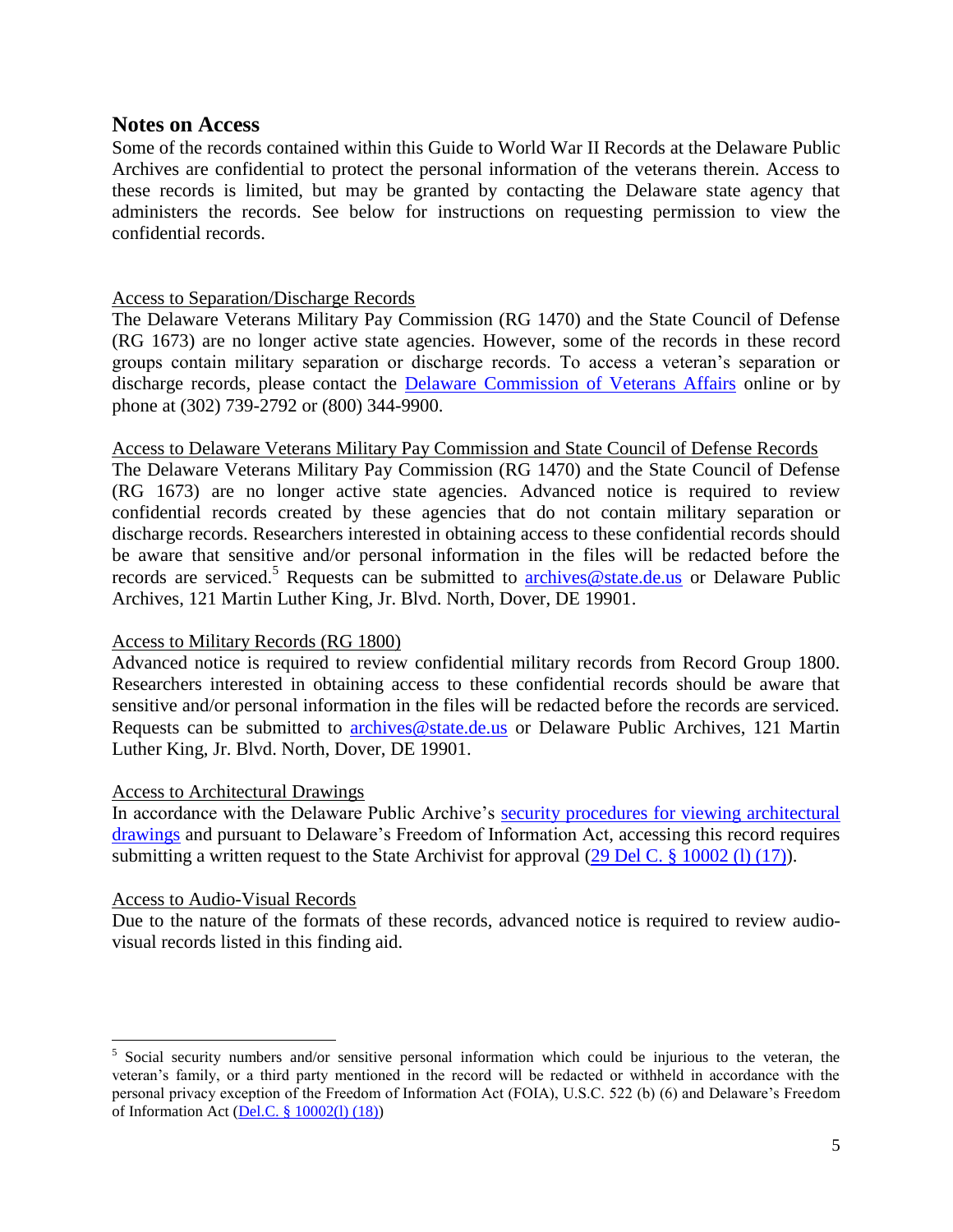# <span id="page-6-0"></span>**Federal Records at the Delaware Public Archives**

**Title:** Naturalization Ceremony Addresses and Programs **Record Group:** 0705.004 **Span Dates:** 1930-1943 **Creator:** U.S. District Court **Extent:** 0.19 cubic feet, 3 folders **Barcode:** 532265

**Summary:** Typed transcripts of addresses given by District Judge John P. Nields at naturalization ceremonies between 1930-1943. The transcripts show the date of the event and the text of his address. Subjects include histories of notable immigrants who made valuable contributions to the country, as well current events like the Douglas Macintosh conscientious objector case, the Lindbergh baby kidnapping case, crime, Huey Long and the freedom of the press, political exiles, and World War II. There are three naturalization ceremony programs: 1931, 1942, and 1943 and each includes a schedule of events. The 1931 and 1942 programs include lists of the newly naturalized citizens.

**Arrangement:** Chronological by date of address. Items relating to World War II are in the following folders:

- Naturalization Ceremony Addresses: 1936-1939
- Naturalization Ceremony Addresses: 1940-1943
- Naturalization Ceremony Programs: 1931, 1942-1943

**Title:** U.S. Department of Agriculture Extension Service Reports

**Record Group:** 0725.001

**Span Dates:** 1914-1944

**Creator:** U.S. Department of Agriculture

**Extent:** 13 rolls of 16 mm microfilm

**Location:** Delaware Public Archives, Self-Service Microfilm [Cabinet 1, Drawer 4]

**Summary:** Annual, semi-annual, and monthly narrative and statistical reports from state officers and county extension agents in Delaware. The reports describe programs held, meetings attended, projects in progress and accomplished, agricultural problems and needs, Boys and Girls Club (later became the 4-H) activities, and the Extension Service's influence on Delaware's agricultural community. These reports also mention the impact of World Wars I and II on farming and production needs, and on extension service outreach activities. Local publications, newsletters, newspaper clippings, and photos were attached to some of the reports.

**Arrangement:** Chronological by date of report.

**Note:** These rolls cannot be reproduced for sale.

**Title:** Fort DuPont Building Construction and Maintenance Records **Record Group:** RG 0775.002 **Span Dates:** 1902-1942 **Creator:** U.S. Army **Extent:** 2 rolls of 35mm microfilm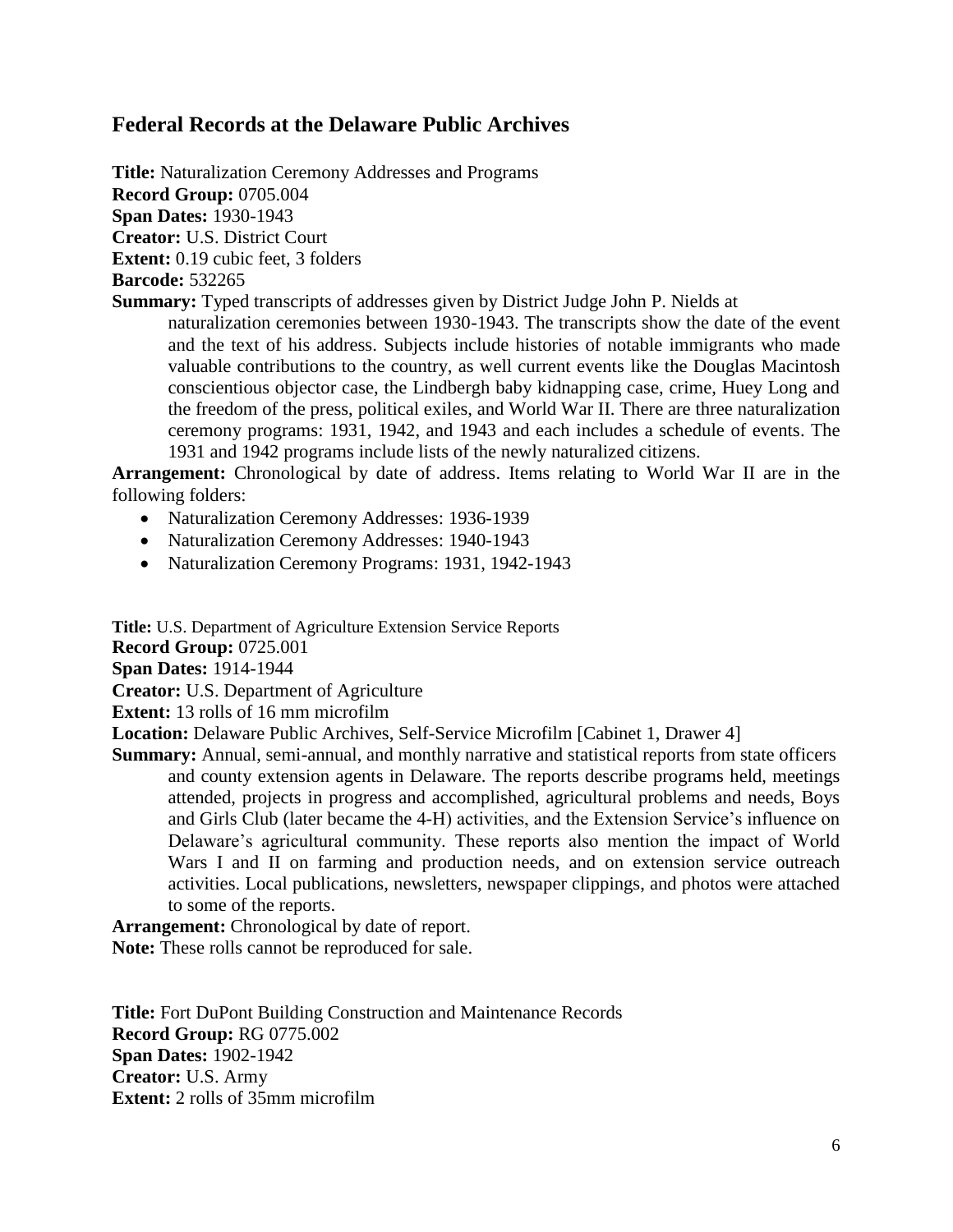**Location:** Delaware Public Archives, Self-Service Microfilm [Cabinet 1, Drawer 4]

**Summary:** Equipment and maintenance records for buildings and structures on the post grounds of Fort DuPont. Records contain description sheets for individual buildings and structures, maintenance lists of various equipment, machinery, systems, and annual reports of construction and repair activities. Description sheets show post plan and building number, place, designation of building, capacity, total cost, date completed, materials (walls, foundations, roof, floors), total floor area, size (main building, wings, basement), height of first floor above ground, how lighted, water, sewer, or gas connected, how heated and type of heat, type of water heater, cooking ranges, refrigerators, and meters installed, additions and installation (date , description, and cost), photo of building or structure, sketch of floor plans with construction details and general remarks.

The maintenance records lists buildings, heating plants, utilities, transformers, electric lighting and power, equipment in buildings, etc., shows building number, general description of equipment or system (type and dimension), and remarks. Annual reports of construction and repair show fiscal year, building number, designation of building, description of important repair work over one hundred dollars, repair expenditures for present fiscal year, total repair expenditures since construction or installation of building or system, total original cost, cost of new construction (alterations and additions only) and replacement value.

**Arrangement:** Description sheets are generally arranged numerically by building number. Annual reports are arranged chronologically by fiscal year. There is no order apparent for the maintenance lists.

**Title:** *Fort DuPont* "*Flashes"* **Record Group:** 0775.005 **Span Dates:** 1942-1943 **Creator:** U.S. Army Corps of Engineers **Extent:** 1 roll of 35mm microfilm

**Location:** Delaware Public Archives, Self-Service Microfilm [Cabinet 1, Drawer 4]

**Summary:** *Fort DuPont "Flashes"* was the World War II post newspaper published bi-monthly by the Special Service Office at Fort DuPont, located just south of Delaware City, Delaware, for the purpose of acquainting members of the command with the activities of other units. Reporters from each unit contributed articles or supplied information that generally highlighted personal interest stories or anecdotes from within that unit. Other sections contained in the newspaper included results of post sports activities, a message from the chaplain, announcements of upcoming events and post gossip. Beginning in December 1942, photographs were included with some of the articles and issues were published only once a month.

**Arrangement:** Chronologically, thereunder numerically by volume and issue number.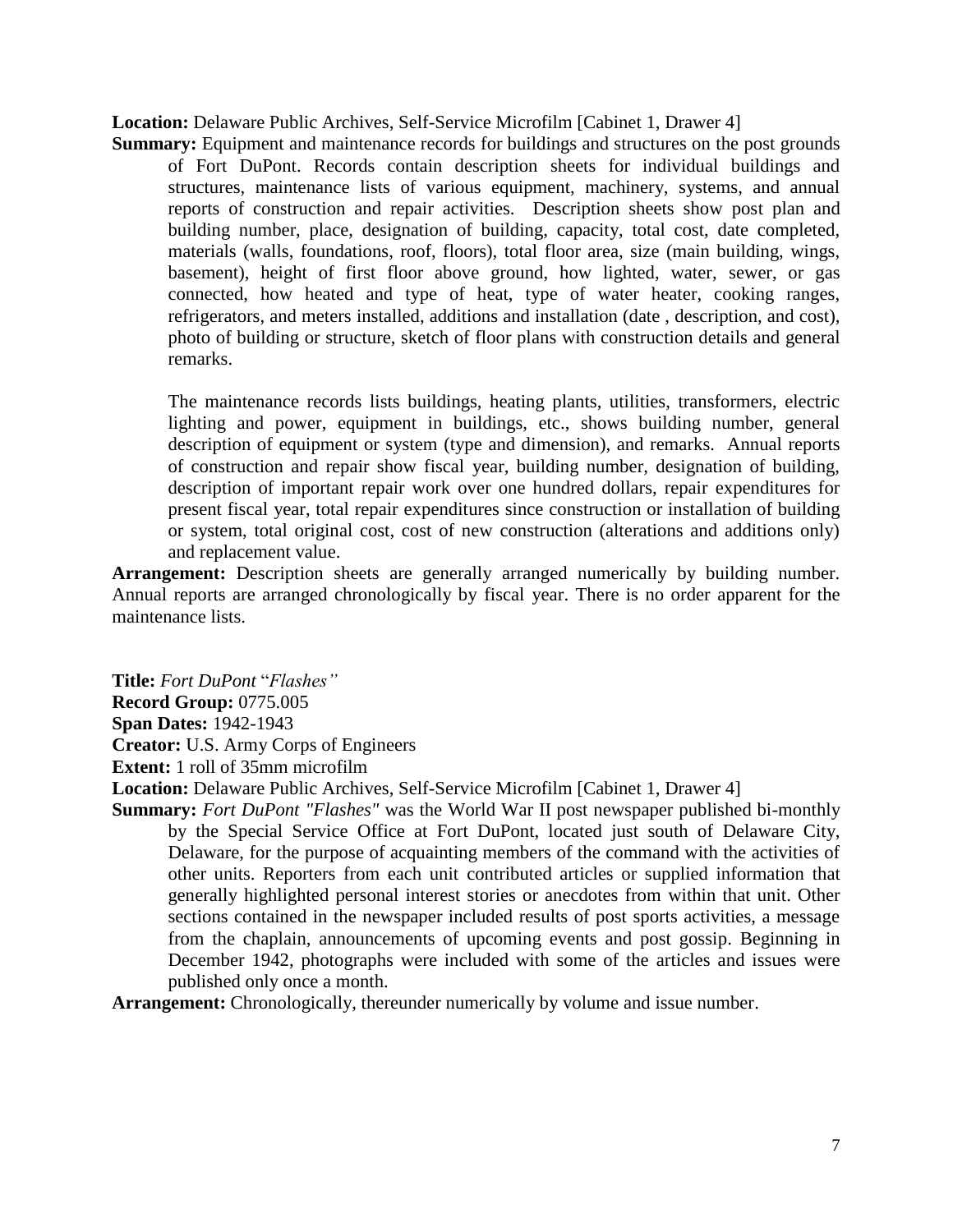**Title:** Dover Airport Architectural Drawings **Record Group:** 0775.010 **Span Dates:** 1941 **Creator:** U.S. Army Corps of Engineers **Extent:** 0.1 cubic foot, 1 folder **Barcodes:** 477256 **Summary:** Architectural drawings of the Dover, Delaware, Airport for the Civil Aeronautics Authority. **Note:** In accordance with the Delaware Public Archive's [security procedures for viewing](http://archives.delaware.gov/progress.shtml)  [architectural drawings,](http://archives.delaware.gov/progress.shtml) accessing this record requires submitting a written request to the State Archivist for approval.

# <span id="page-8-0"></span>**Governor's Papers (RG 1302)**

The records consist of proclamations, oaths of office, official's bonds, commissions, extradition requests, appointments, resignations, correspondence, reports, accounts, pardons, and other general inquiries. Files relating to World War II have been noted below.

**Title:** Governor Richard McMullen's Papers

**Record Group:** 1302.M03.007

**Span Dates:** 1939-1940

**Extent:** 34.65 cubic feet: 9-0.47 cubic foot boxes relate to World War II

**Barcodes:** 087513, 087514, 087516, 087517, 087519, 087521, 087844, 087854

**Arrangement:** Chronologically by year, thereunder by subject. Folders relating to World War II include:

- $-1939:$ 
	- o Barcode: 087848
		- Delaware River Crossing Commission
	- o Barcode: 087513
		- United States Navy
		- United States Marine Corps
		- U.S. Neutrality Act
	- o Barcode: 087514
		- War Department
	- o Barcode: 087844
		- National Guard
- $\bullet$  1940:
	- o Barcode: 087854
		- War Department
	- o Barcode: 087516
		- Adjutant General/National Guard
	- o Barcode: 087517
		- Advisory Commission to the Council of National Defense
		- Adjutant General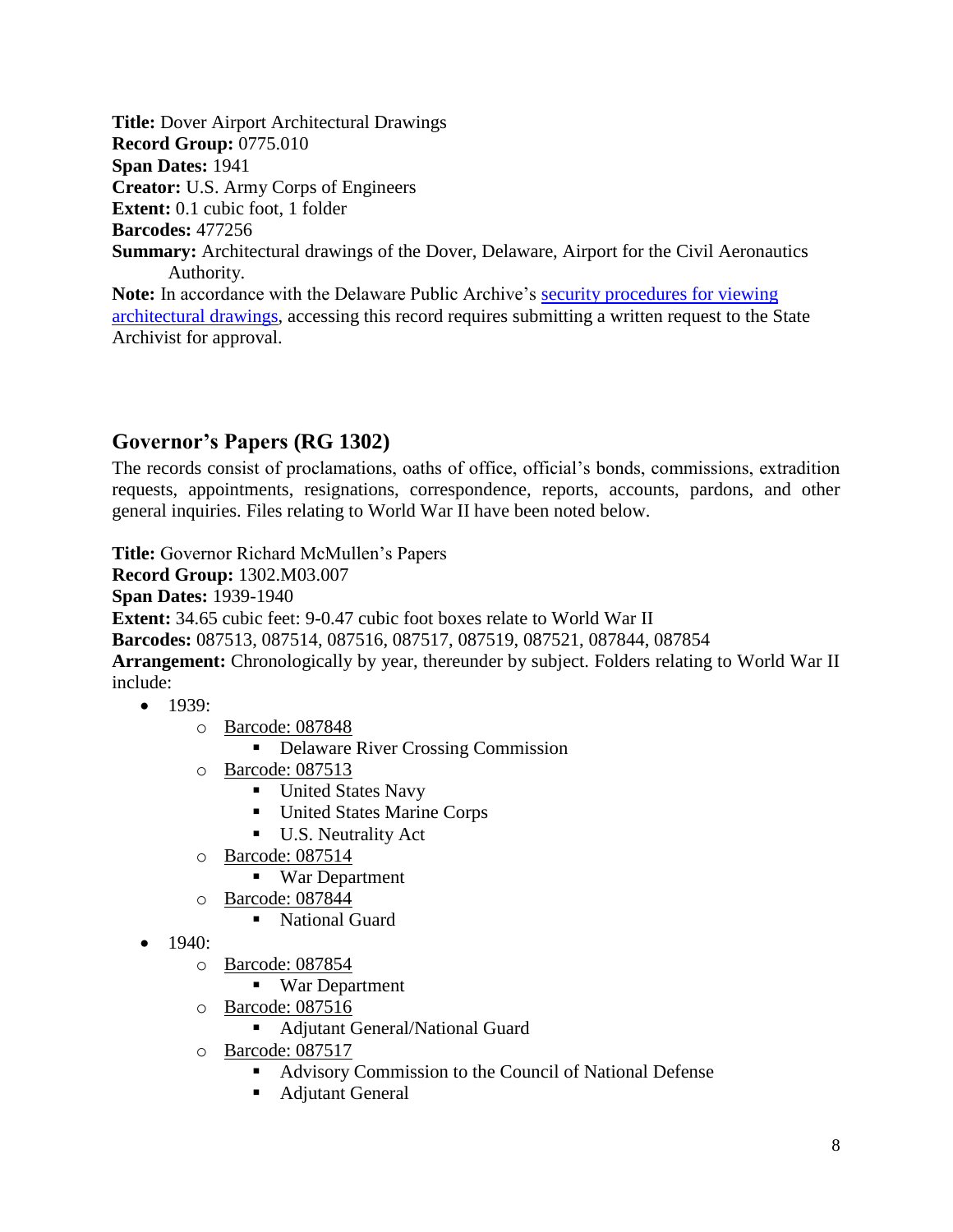- o Barcode: 087519
	- Battleship Delaware
- o Barcode: 087521
	- Delaware River Crossing

**Title:** Governor Walter Bacon's Papers **Record Group:** 1302.B03.007 **Span Dates:** 1941-1946 **Extent:** 32.95 cubic feet, 43-0.47 boxes relate to World War II **Barcodes:** 087516, 087517, 087519, 087521, 087528, 087529, 087532, 087538, 087539, 087540, 087541, 987542, 087543, 087545, 087550, 087551, 087552, 087553, 087555, 087557, 087559, 087560, 087562, 087567, 087568, 087570, 087573, 087574, 087576, 087577, 087583, 087584, 087585, 087587, 087589, 087591, 087597, 087598, 087599, 087600, 087602, 087855, 087860

**Arrangement:** Chronologically by year, thereunder by subject. Folders relating to World War II include:

- $\bullet$  1941:
	- o Barcode: 087855
		- Defense-Aluminum Collection
		- National Guard
		- 1942-Council of Defense (state)
		- 1943-Defense Council (state)
		- 1941/1943 Defense Expenses
	- o Barcode: 087857
		- Delaware Safety Council
	- o Barcode: 087528
		- United States Navy Department
		- United States War Department
- $1942:$ 
	- o Barcode: 087539
		- Defense-Sugar Rationing
		- Defense-Water
		- Disaster-Emergency and Evacuation
		- **Defense-Auto**
		- **Defense-Physical Fitness**
		- **Defense-Preservation of Records**
		- Defense-Technical Personal Resources
		- **Price Control Administration**
		- **Tire Rationing**
		- $\blacksquare$  War
		- Women's Division-Volunteer Services
		- **The Protective Activities** Protective Activities
	- o Barcode: 087532
		- Delaware Safety Council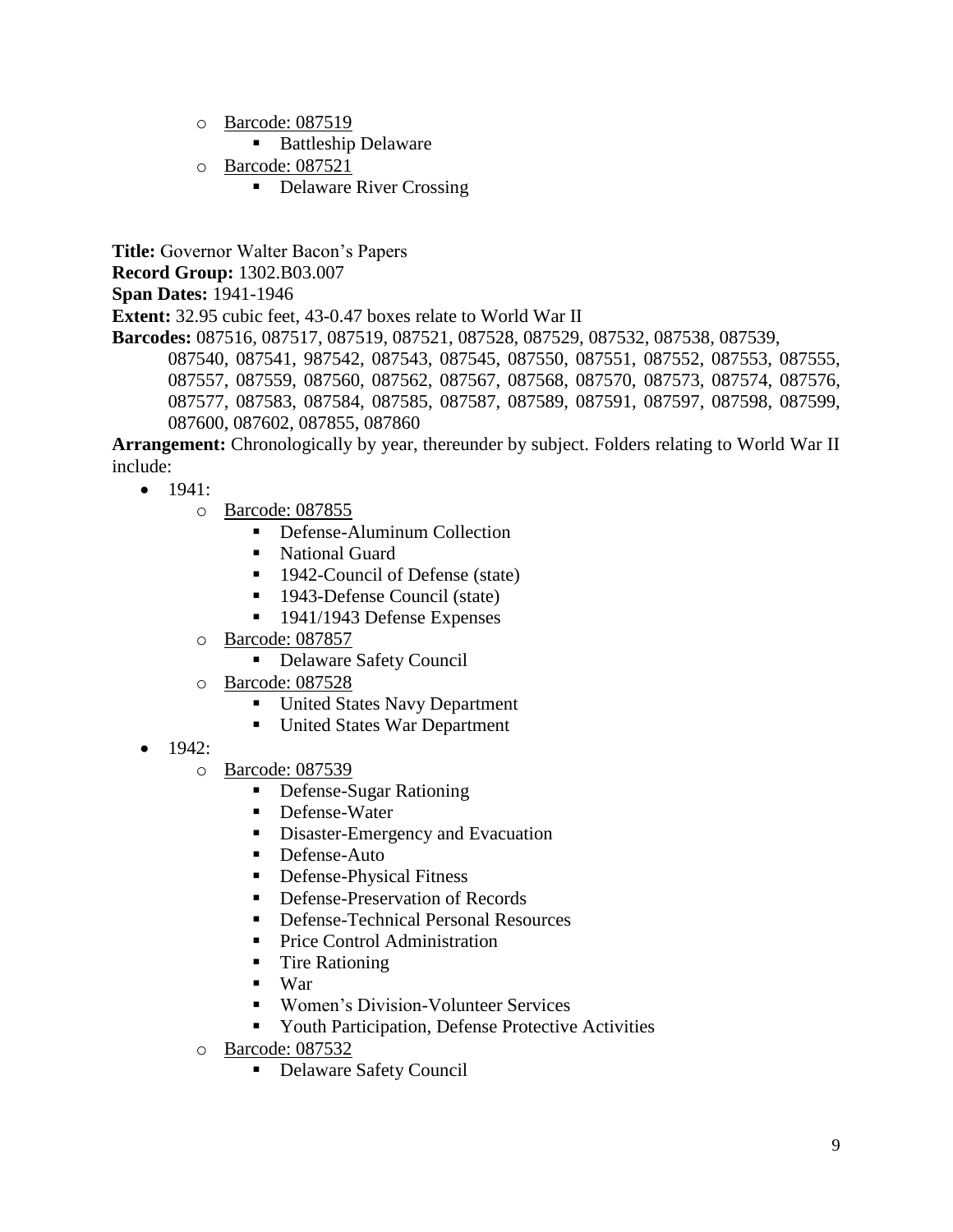- o Barcode: 087529
	- Adjutant General
- o Barcode: 087538
	- U.S. Navy Department
	- U.S. War Department
- $-1943:$ 
	- o Barcode: 087540
		- Aeronautics, Civil Authority
		- Civil Protection
		- Dim-Out
		- Facilities Securities Program
		- Methods of Protection-Municipal and Private Property
		- Methods of Protection-State Institutions (Schools and State Property)
		- State Rationing Administration-James L. Luke
		- War Disaster Relief Plan
	- o Barcode: 087541
		- Council of Defense-City and Towns
		- Defense-Air Raid Warning Service-George Ehinger
		- Defense-Air Raid Warning Service
		- American Women's Volunteer Service
		- Civilian, U.S.
		- Committee on Benefits
		- Gasoline and Oil
		- State Gas Consultant-Dr. John H. Foulger
	- o Barcode: 087542
		- **Scrap Metals**
		- Scrap and Salvage
		- **Vocational Rehabilitation**
		- War Gardens
	- o Barcode: 087543
		- Adjutant General
		- Agricultural Problems-Study of
		- **Applications-Male**
	- o Barcode: 087545
		- Delaware Committee on Children in War Time
		- **Delaware Safety Council**
	- o Barcode: 087550
		- **•** Office of Price Administration
	- o Barcode: 087551
		- Post-War Correspondence
		- Post-War Material-Delaware
	- o Barcode: 087552
		- State Council of Defense
	- o Barcode: 087553
		- **United War Fund**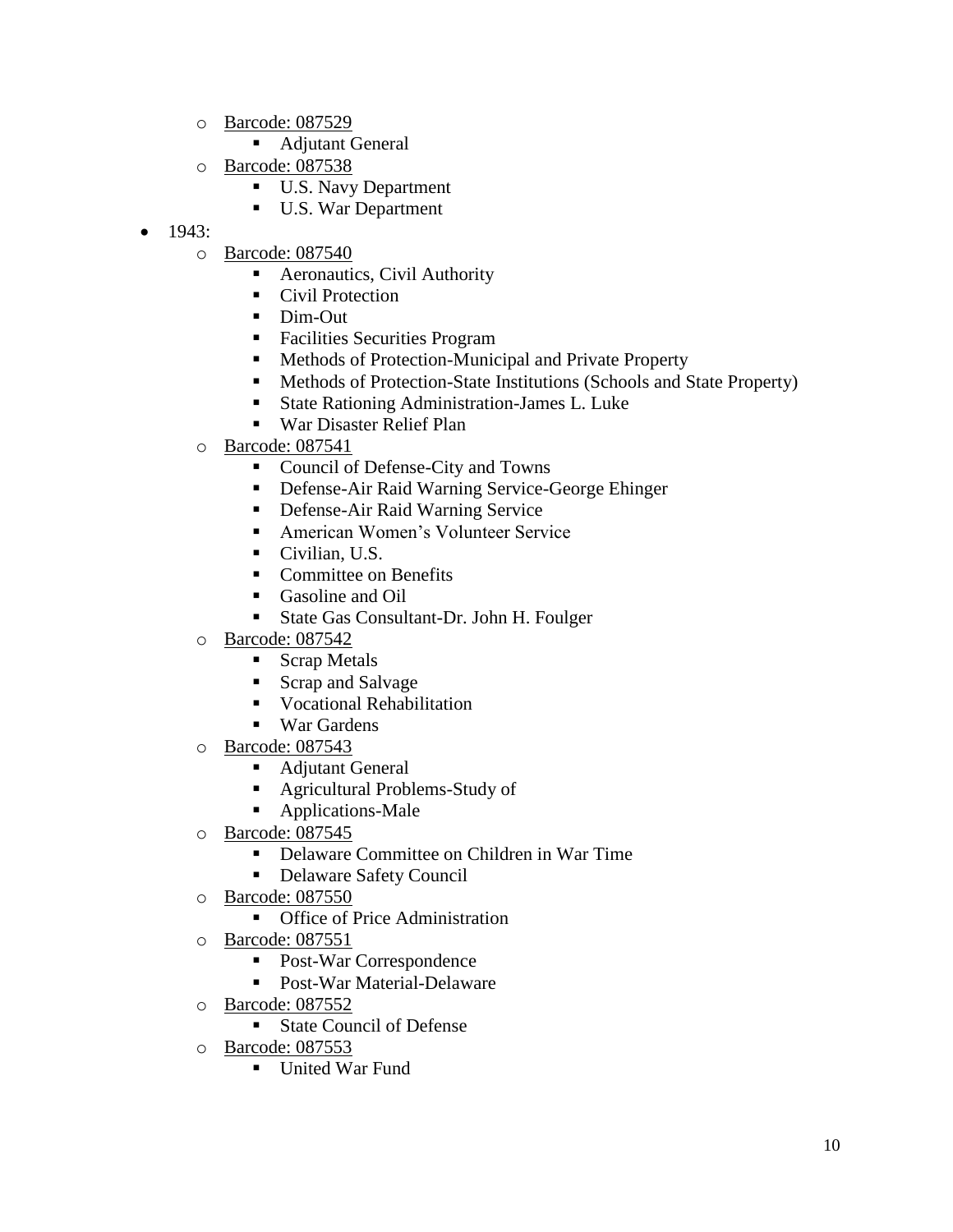- o Barcode: 087555
	- U.S. War Department
	- Defense Council (State)
- o Barcode: 087860
	- **Selective Service Appointments**
- $-1944:$ 
	- o Barcode: 087557
		- Council of Defense (Delaware)
		- Defense-Air Raid Warning Service
		- Defense-American Women's Volunteer Service
		- Defense-State Coordinator-W.S. Tabor
		- Defense-Gas and Oil
		- Defense-Health, Welfare, and Consumer Interest-Dr. William H. Speer
		- **Defense-Miscellaneous Material**
		- Defense-Scrap and Salvage
		- Defense-Soldiers' Vote
		- **•** Office of Defense-Transportation
		- Defense-War Gardens
		- Terry, T.A., Commanding General, U.S. Army
	- o Barcode: 087559
		- Adjutant General
	- o Barcode: 087560
		- Boards of Registration
	- o Barcode: 087562
		- Defense, Office of Civilian
		- Delaware Commission on Children in Wartime
		- Delaware Safety Council
		- Delaware Veterans Commission
	- o Barcode: 087567
		- **•** Office of Price Administration
		- Prisoners of War
	- o Barcode: 087568
		- **Soldiers Vote**
		- Solid Fuel Administration for War
	- o Barcode: 087570
		- U.S. Navy Department
		- U.S. War Department
		- **United War Fund**
		- U.S. War Ballot Commission
		- **veterans**
		- War Savings Bonds and Stamps
	- o Barcode: 087860
		- Selective Service Appointments
- $\bullet$  1945:
	- o Barcode: 087573
		- **Adjutant General**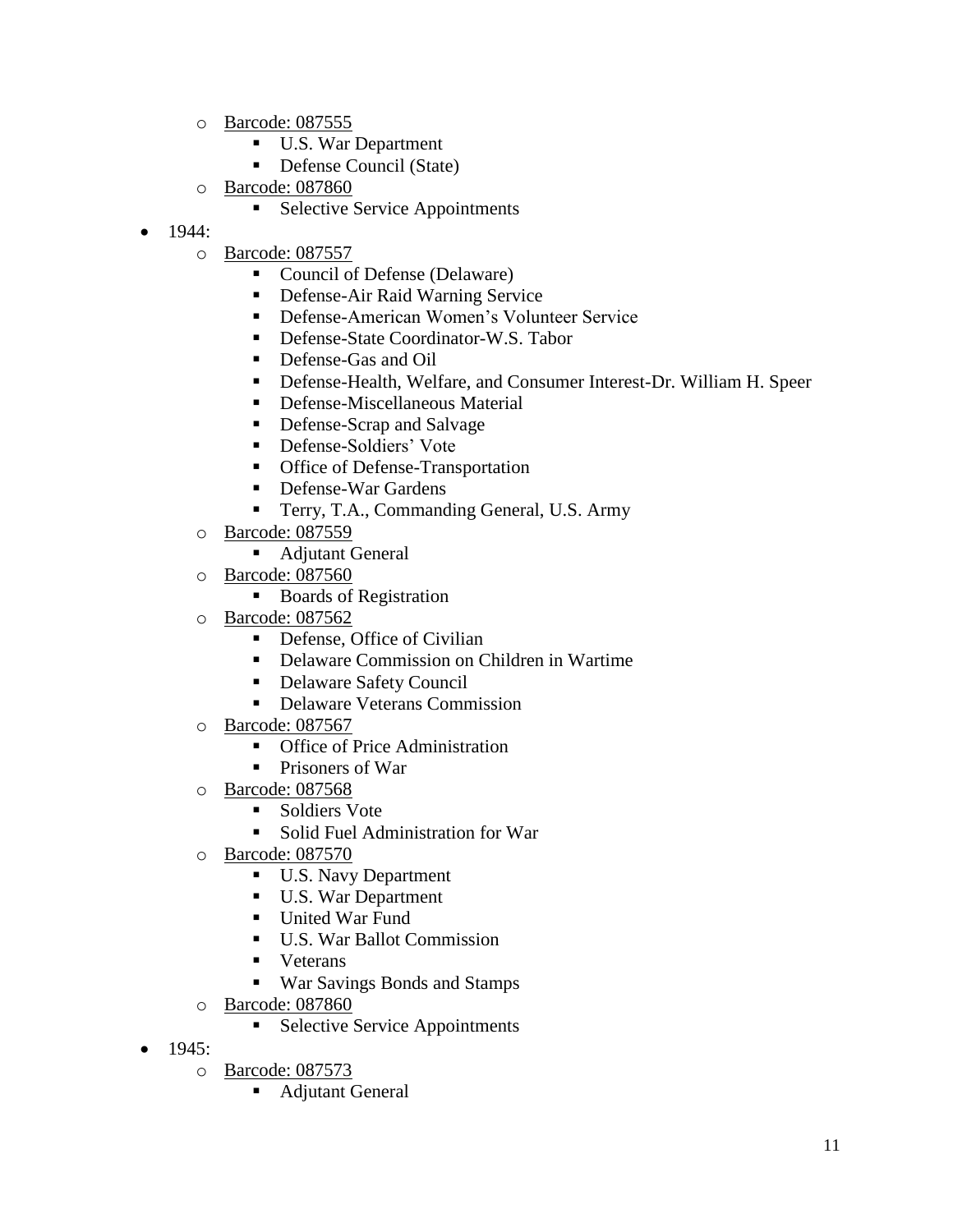- o Barcode: 087574
	- Board of Registration
- o Barcode: 087576
	- **Safety Council Commission**
- o Barcode: 087577
	- Council of Defense (State)
	- Defense, Civilian, USA
	- **Defense, Selective Service**
	- **•** Defense, Surplus Property Administration
- o Barcode: 087583
	- **•** Office of Price Administration
	- Post-War Correspondence
- o Barcode: 087584
	- Post-War Reports, etc.
	- **Prisoners of War-Nazi Farm Laborers**
- o Barcode: 087585
	- Solid Fuels Administration for War
	- **United War Fund**
- o Barcode: 087587
	- Veterans Assistance Program
	- War Production Board
	- War Savings Bonds and Stamps
	- War Assets Administration
	- U.S. War Department
	- U.S Navy Department
- o Barcode: 087860
	- **Selective Service Appointments**
- 1946:
	- o Barcode: 087589
		- Adjutant General
		- Adjutant General-National Guard
	- o Barcode: 087591
		- Delaware Safety Council
		- Delaware Veterans Commission
	- o Barcode: 087597
		- Post-War Correspondence
	- o Barcode: 087598
		- Solid Fuels Administration for War
	- o Barcode: 087599
		- Council of Defense (State)
		- **•** Defense-American Women's Voluntary Service
		- Defense-County Coordinators
		- War Assets Administration
	- o Barcode: 087600
		- U.S. Navy Department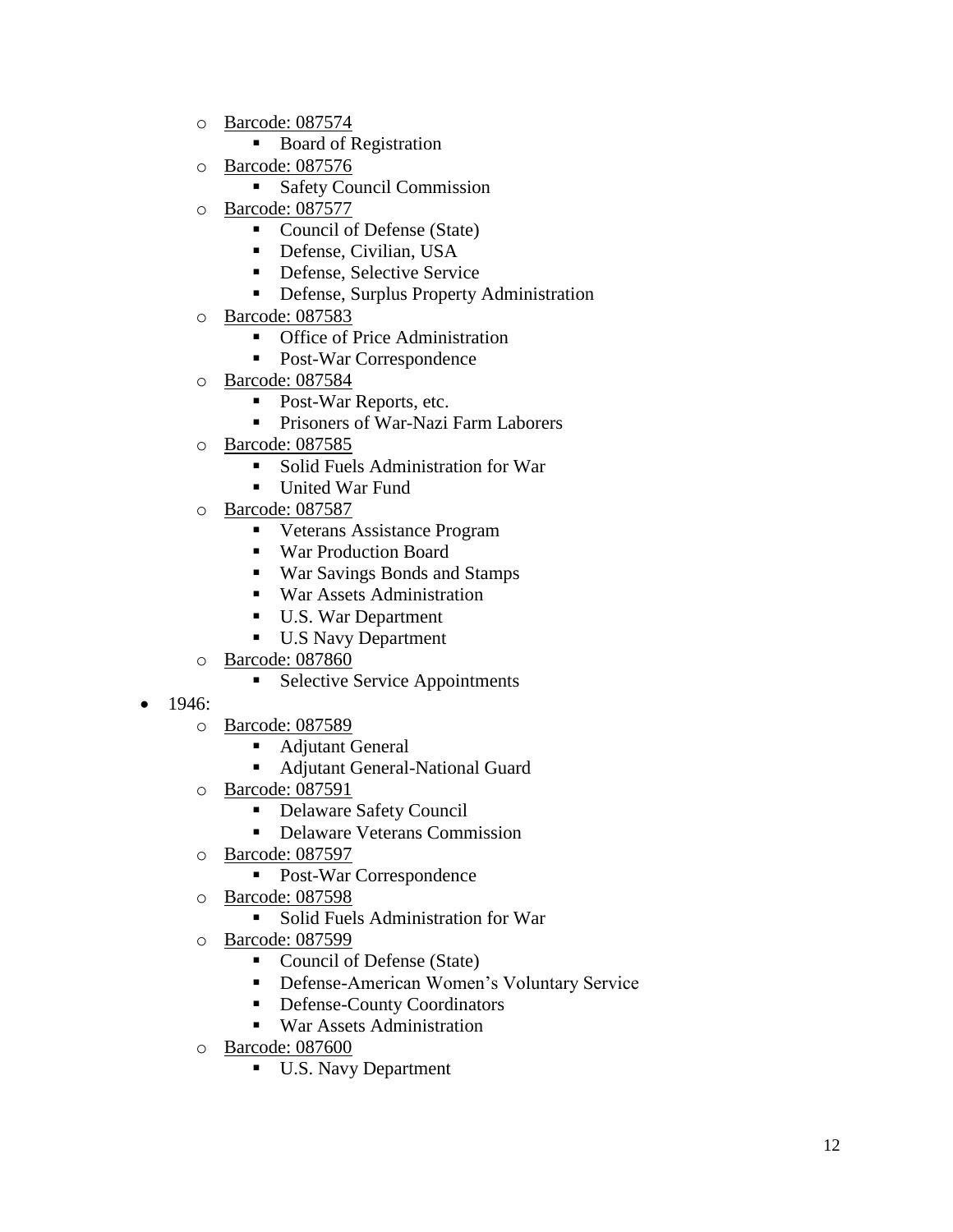- o Barcode: 087601
	- U.S. War Department
- o Barcode: 087602
	- **Veterans Benefits**
- o Barcode: 087860
	- Selective Service Appointments

**Title:** Wartime Activity Files **Record Group:** 1302.009 **Span Dates:** 1940-1946 **Creator:** Office of the Governor **Extent:** 2.52 cubic feet: 2-1.26 cubic foot boxes **Barcodes:** 399092, 399151

**Summary:** Governor's files for the State Council of Defense and Selective Service System relating to wartime preparation and education. Files include correspondence to and from the Governor regarding activities and functions of the State Council of Defense and the Selective Service System, as well as invoices, pamphlets and manuals. Invoices are to the State Council of Defense on operational matters. Pamphlets and manuals pertain to procedures, regulations and standards for wartime situations. Contents also include an organizational chart of the veteran's assistance program, an abstract of statutes, proclamations, and executive orders pertaining to national defense matters, summaries of State distribution of defense contracts, and a manual on civilian protection.

**Arrangement:** No apparent arrangement.

 $\overline{\phantom{a}}$ 

# <span id="page-13-0"></span>**State Council of Presidents and Executives**

At its inception in 1941, the State Council of Presidents and Executives was two different councils: the Council of Executives of State Agencies and the State Council of Presidents of Boards of State Agencies. During the War, the councils provided Governor Bacon with an analysis of Delaware's response to and participation in the war effort and made suggestions to the Governor and communities on issues like air raids, problems of evacuation and sanitation, and blackouts. The councils also addressed matters of concern to state employees: salaries, wages, working hours, work conditions, and the absence of a retirement plan. In 1945, the two councils merged to form the State Council of Presidents and Executives and to eliminate duplicate efforts. The Council continued advising the Governor until 1970 when the system was replaced by a cabinet form of government.<sup>6</sup>

**Title:** Administrative Records of the State Council of Presidents and Executives **Record Group:** 1302.002.010 **Span Dates:** 1945-1968 **Creator:** Office of the Governor

<sup>&</sup>lt;sup>6</sup> "Council of Executives and State Agencies, State Council of Presidents and Executives," State Agency History. Accessed 20 May 2014.<http://archives.delaware.gov/collections/aghist/1302-001.shtml>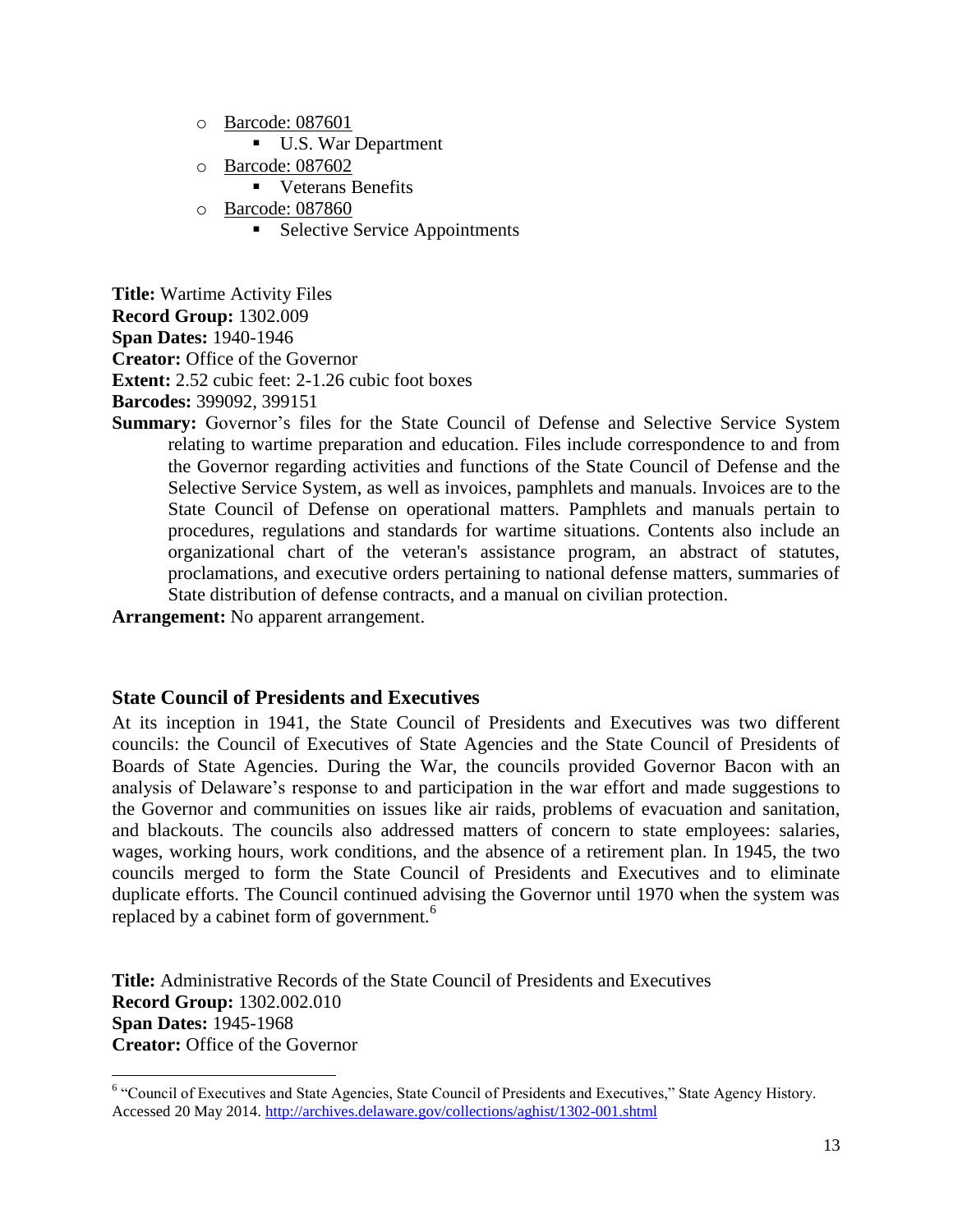**Extent:** 0.11 cubic feet, 2 folders **Barcode:** 338646

**Summary:** Administrative records of the State Council of Presidents and Executives that include membership rosters, rosters of committee appointments, and response lists for Council meetings. Entries on membership lists (1946-1968) include purpose of list, title, name of executive, and office address.

**Arrangement:** Chronologically by record type. 2 folders relate to World War II:

 $\bullet$  "Membership Lists": 1945, 1946

**Note:** Box also contains 1302.011, 1302.012, 1302.013

**Title:** Reports of the State Council of Presidents and Executives **Record Group:** 1302.002.011 **Span Dates:** 1942-1964 **Creator:** Office of the Governor

**Extent:** 0.08 cubic feet, 2 folders

**Barcode:** 338646

**Summary:** Copies of reports from representatives of the various agencies made to the Councils on major areas of concern within the State. Reports detail the status of the agency at the time of the meeting, any problems that had surfaced within the agency, and specific areas of concern for the entire state. A 1942 Report to the Governor on the Status of State Agencies and a 1945 report from the President of the Council of Executives on the activities of the Council from its inception until its merger with the Council of Presidents of State Agencies both contain some information relating to World War II.

**Arrangement:** Arranged chronologically.

**Note:** Box also contains 1302.010, 1302.012, 1302.013

**Title:** Correspondence of the State Council of Presidents and Executives

**Record Group:** 1302.002.012

**Span Dates:** 1942-1969

**Creator:** Office of the Governor

**Extent:** 0.27 cubic feet, 2 folders

**Barcode:** 338646

**Summary:** Correspondence files of the Councils including letters, carbon copies of responses to letters, and copies of materials received with letters or sent out with responses.

Includes materials sent to and from Leon deValinger, secretary of the Council of State Agency Executives in its early years and secretary of the State Council of Presidents and Executives, relating primarily to the chairman's invitations to attend council meetings. Of interest to World War II researchers are folders from 1942-1943 and 1945.

**Arrangement:** Arranged chronologically.

**Note:** Box also contains 1302.010, 1302.011, 1302.013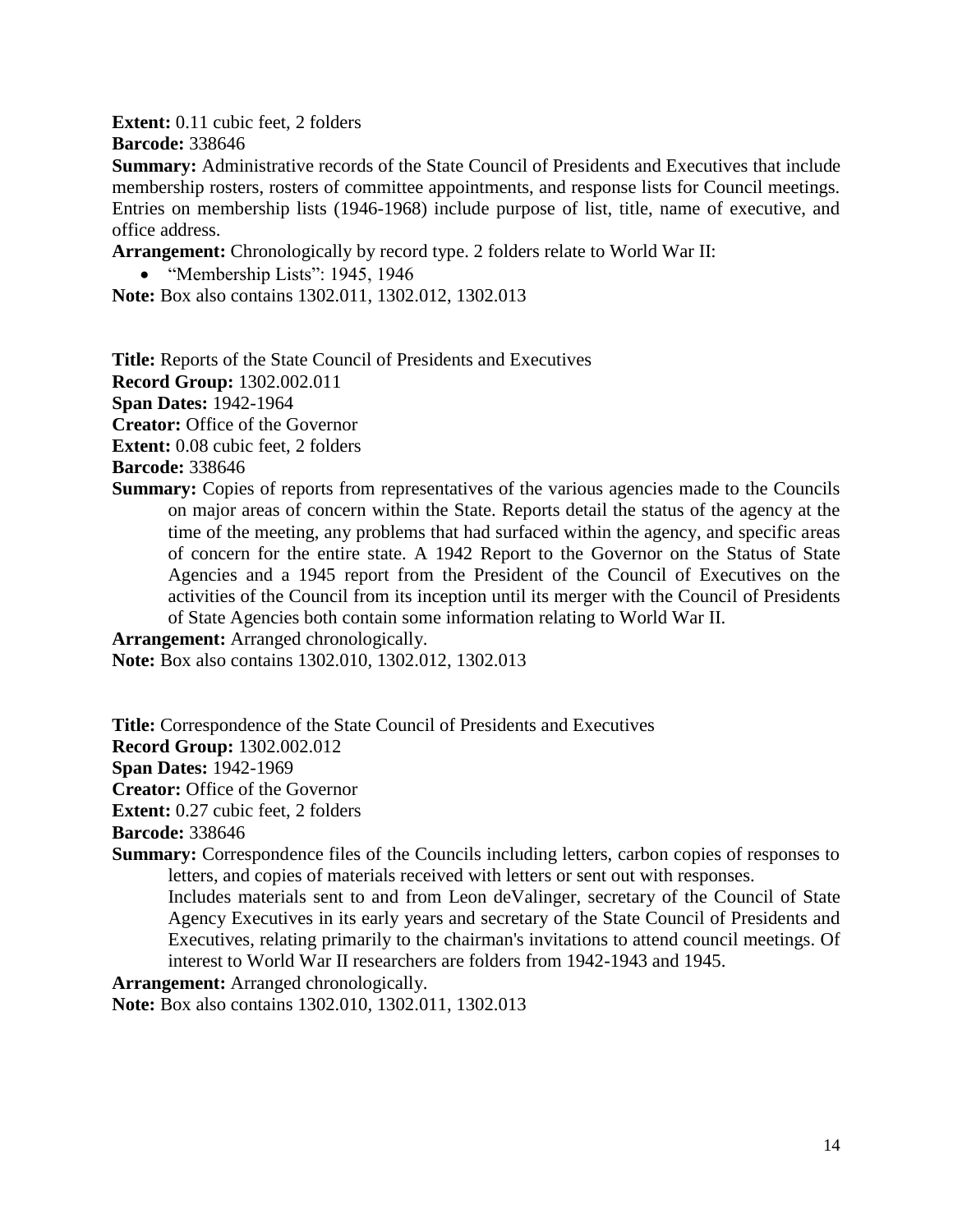**Title:** Historical Sketch of the State Council of Presidents and Executives

**Record Group:** 1302.002.013

**Span Dates:** 1949

**Creator:** Office of the Governor

**Extent:** 0.01 cubic foot, 1 folder

**Barcode:** 338646

- **Summary:** Unsigned reminiscence of the early history of the Council of Presidents and Executives. Details origins of the Council of Presidents of State Agencies and the Council of Executives of State Agencies, charting the major work each performed until 1945 when they merged to form the State Council of Presidents and Executives.
- **Note:** Document appears to have been a presentation given by Dr. M. A. Tarumianz at a February 9, 1949, special meeting of the Council. See also the series 1302.11, Reports of the State Council for 1942 and 1945, for additional information on the early history and activities of the Council. Box also contains 1302.010, 1302.011, 1302.012.

**Title:** Minutes of the State Council of Presidents and Executives

**Record Group:** 1302.002.015

**Span Dates:** 1942-1972

**Creator:** Office of the Governor

**Extent:** 0.34 cubic feet, 5 folders

**Barcode:** 338643

**Summary:** Proceedings of the meetings of the Council of Executives of All State Agencies (1942-1945) and the State Council of Presidents and Executives (1945-1970). The minutes reflect the activities of the Council in its advisory capacity to the Governor. Early minutes detail the emergency measures taken by the State during World War II. Some minutes from 1943-1945 include the treasurer's reports showing receipts and sources of income, deposits, expenditures, and balance on hand.

**Arrangement:** Arranged chronologically. 5 folders relate to the World War II time period:

- $-1942-1943$
- $1944$
- $\bullet$  1945 (2 folders)
- $1946$

**Note:** Box also contains 1302.14 and 1302.16

# <span id="page-15-0"></span>**Delaware Department of State Records (RG 1325)**

**Title:** Newspaper Clipping Collection **Record Group:** 1325.003.008 **Span Dates:** 1939-present **Creator:** Delaware Public Archives **Extent:** 34.08 cubic feet, 10 folders relate to World War II **Barcodes:** 404937, 404939, 404941, 404993, 404997, 515029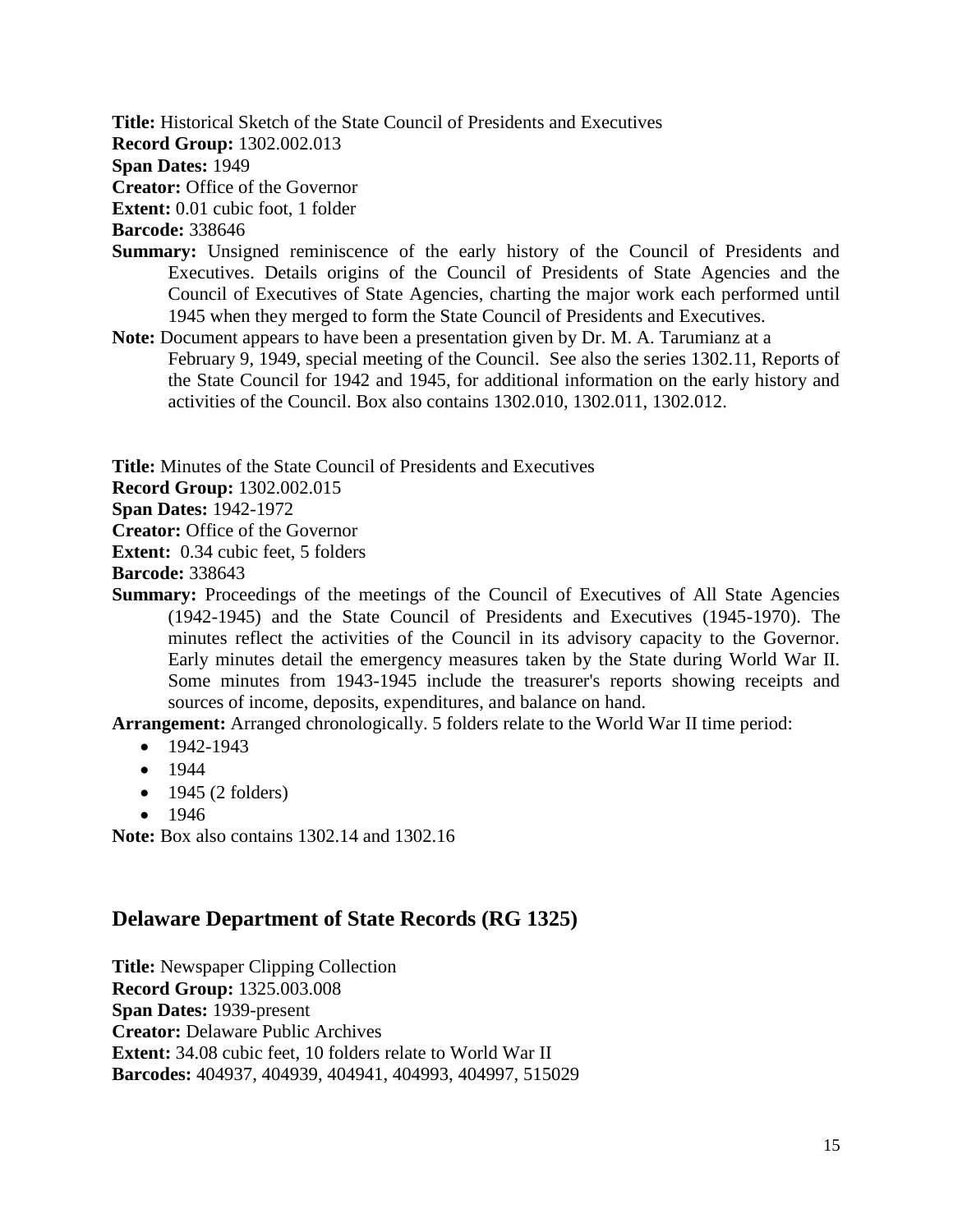**Summary:** Collection of newspaper clippings concerning people and topics of historical interest. This is a "convenience collection" created for the Delaware Public Archives Research Room and staff use.

**Arrangement:** Alphabetically by subject. Of particular interest to World War II researchers are:

- General: Civil Defense (Box 4, Barcode: 404937)
- General: Dover Air Force Base (Box 6, Barcode: 404939)
- General: Fort DuPont (Box 8, Barcode: 404941)
- General: Fort Miles (Box 8, Barcode: 404941)
- General: Fort Saulsbury (Box 8, Barcode: 404941)
- General: Military (Box 12, Barcode: 404993)
- General: Wars (Box 16, Barcode: 404997)
- General: World War II (Box 16, Barcode 404997)
- Oversized World War II clippings (Barcode: 515029)
- Personal: Gov. Walter W. Bacon (Box 1, Barcode 404998)

**Title:** Record of Delawareans Who Died in World War II **Record Group:** 1325.003.053 **Span Dates:** 1941-1958 **Creator:** Delaware Department of State, Delaware Public Archives **Extent:** 2.59 cubic feet **Barcodes:** 390461-390464, 486240, 486506 Location: Images have been digitized and can be accessed online through the Delaware Heritage [Collection.](http://cdm16397.contentdm.oclc.org/cdm/search/collection/p15323coll6/searchterm/Record%20of%20Delawareans%20Who%20Died%20in%20World%20War%20II/order/nosort) **Summary:** Compiled service records collected for use in the World War II memorial at the

Delaware Memorial Bridge and in the Delaware Memorial Volume. A basic form was filled out by family members describing the soldier's military training, service history, cause of death/injury, and basic family information. In addition, the following records are included in some, but not all folders: photos of servicemen, obituaries, funeral notices, discharge papers, letters from commanding officers, citations of awards, official death notifications, letters from comrades, remarks from grieving parents, and correspondence from the Archives. The statement, "Not a Delawarean" is written on some forms. This does not necessarily reflect the veteran's connection with Delaware, just that they were not included on the memorial.

**Arrangement:** Alphabetically by serviceman's name.

**Note:** See also the World War II Memorial Volume (RG 1325-003-217) and a list of deceased World War II servicemen from New Jersey (RG 1540-000-073).

**Title:** World War II News Clippings

**Record Group:** 1325.003.054

**Span Dates:** 1940-1947

**Creator:** Delaware Department of State, Delaware Public Archives

**Extent:** 15-1.26 cubic foot boxes, 1-0.47 cubic foot box, 1-0.24 cubic foot box, 3-0.67 cubic foot boxes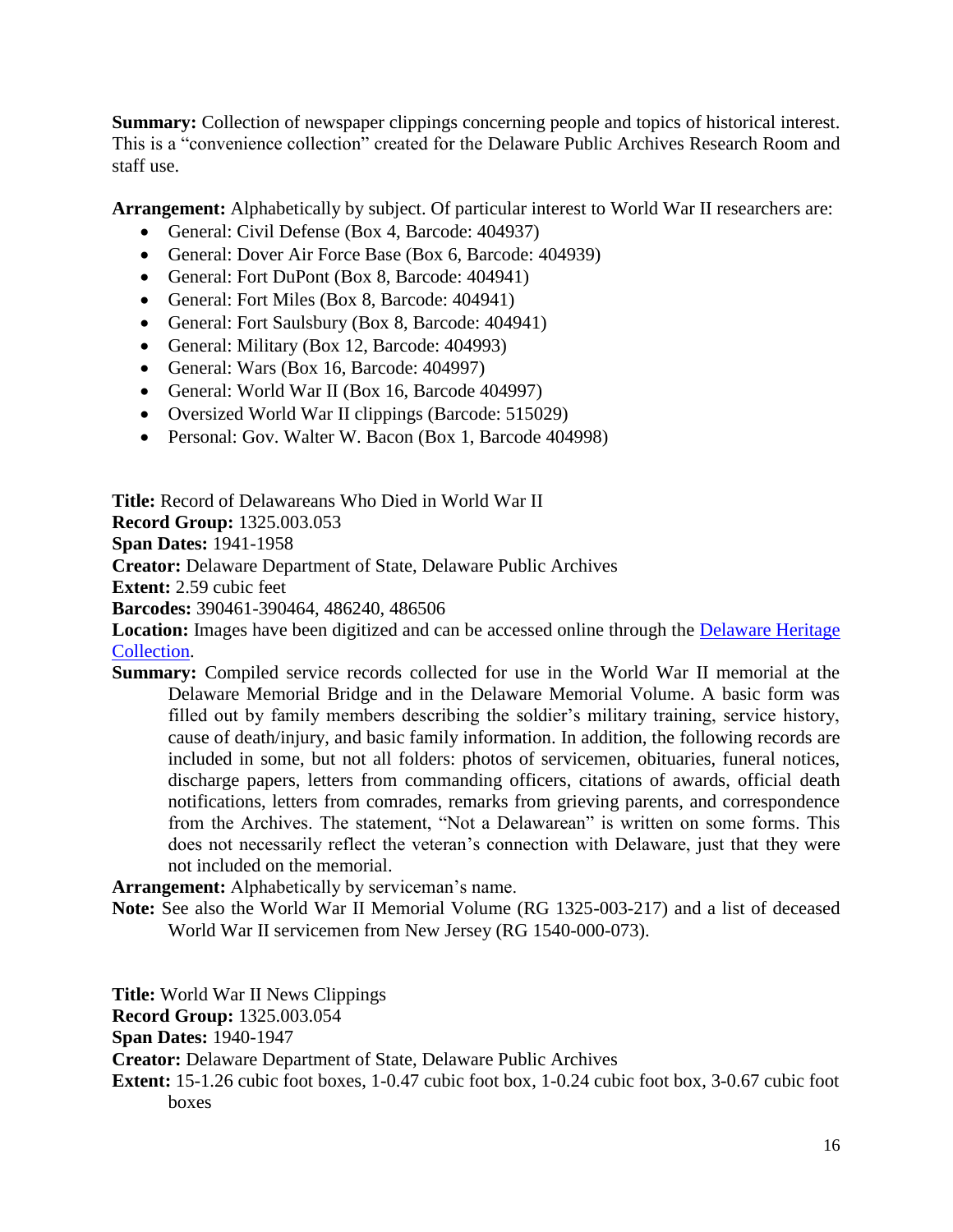- **Barcodes:** 091659, 091660, 091717, 091718, 091719, 353448, 353450, 353447, 353451, 353453, 353869, 353870, 353871, 353873, 405038, 405045, 405046, 405048, 405049, 405050
- **Summary:** Scrapbooks and loose news clippings of items relating to Delaware's involvement and the participation by Delawareans in the World War II efforts at home or overseas. News clippings concern service records, honors or decorations received by, and death notices of Delawareans serving in the military. Also included are articles documenting the wartime activities and events of businesses and organizations in Delaware, as well as articles on the selective service, air raid procedures and precautions, and war time production. Loose clippings are attached to index cards with adhesive. The index cards seem to be divided by those that are biographical and those that are topical. The records may have been used in the book *Delaware's Role in World War II, 1940-1946*, by William H. Conner and Leon de Valinger, Jr.

**Arrangement:** Arranged by record type, thereunder no apparent arrangement. Biographical news releases about servicemen are arranged alphabetically by last name.

- Killed and Deceased Servicemen (Barcode: 091659)
- Discharged Servicemen (Barcode: 091660)
- Newspaper Clippings "A-H" (Barcode: 091718)
- Newspaper Clippings "I-S" (Barcode: 091717)
- Newspaper Clippings "T-Z, Miscellaneous, KIA" (Barcode: 091719)
- Clippings on Index Cards (Barcodes: 353448, 353869, 353451, 405045)
- Military Clippings (Barcodes: 353871, 405046)
- Miscellaneous Clippings (Barcode: 353450)
- Miscellaneous Clippings (Barcode: 353873)
- Miscellaneous Clippings, Boxes 4 and 5 and Press Releases about Servicemen 1-2 (Barcode: 353870)
	- o Box 1: A-Barker
	- o Box 2: Barkely-Booker
- Press Releases About Servicemen, Boxes 3-6 (Barcode: 353453)
	- o Box 3: Bookhammer-Burton
	- o Box 4: Burton-Clark
	- o Box 5: Clark-Cox
	- o Box 6: Cox-Deptula
- Press Releases About Servicemen, Boxes 7-10 (Barcode: 405049)
	- o Box 7: Deptula-Eaton
	- o Box 8: Eberhardt-Forman
	- o Box 9: Forman-"Gr"
	- o Box 10: Grabinski-Harvey
- Press Releases About Servicemen, Boxes 11-14 (Barcode: 405048)
	- o Box 11: Harwanko-Horner
	- o Box 12: Horner-Johnston
	- o Box 13: Johnston-Kula
	- o Box 14: Kula-Lowry
- Press Releases About Servicemen, Boxes 15-18 (Barcode: 405038)
	- o Box 15: Lozos-Mays
	- o Box 16: Haywell-Mungeni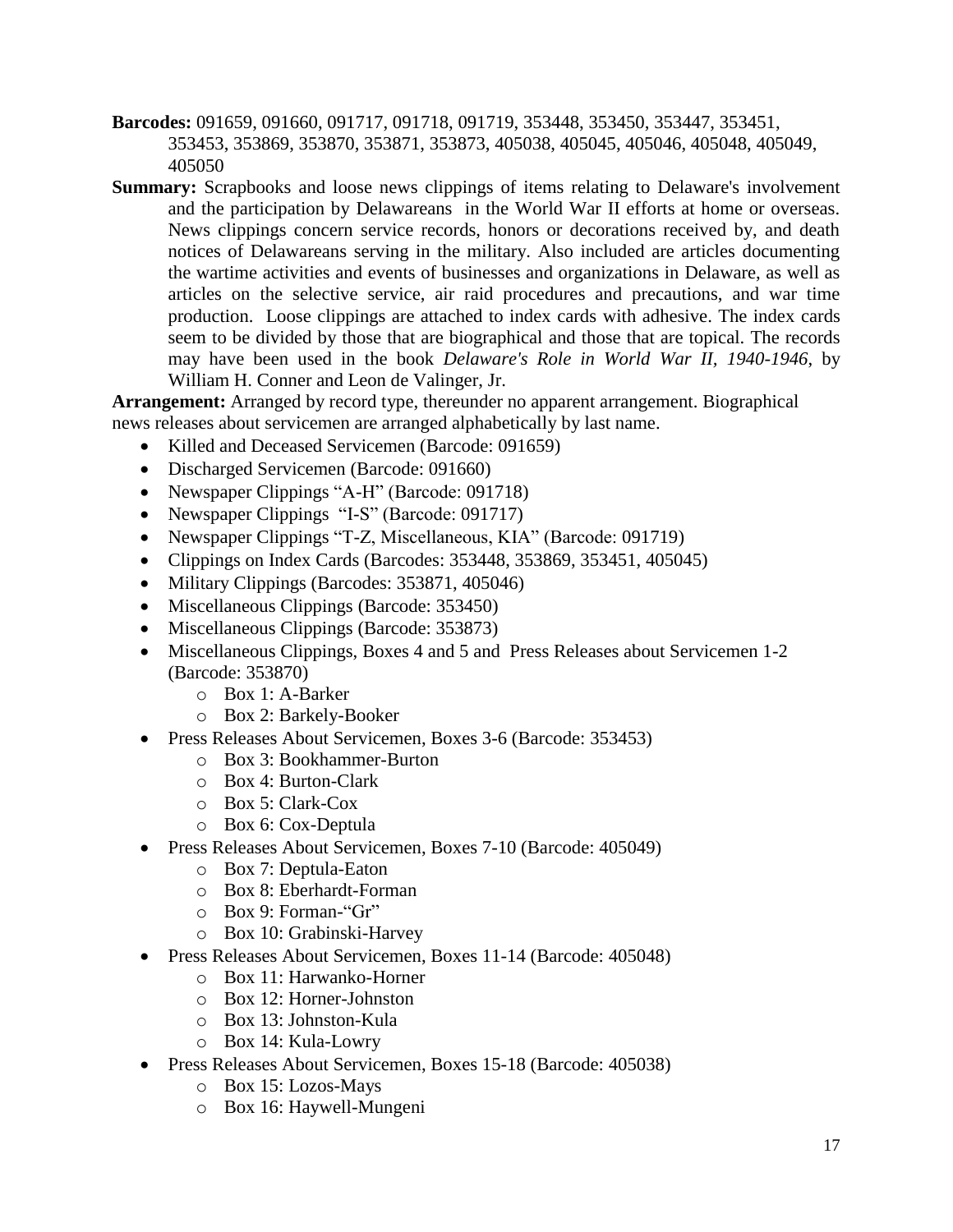- o Box 17: Murger-Norris
- o Box 18: Norris-Phillips
- Press Releases About Servicemen, Boxes 19-24 (Barcode: 353447)
	- o Box 19: Phillips-Reiver
	- o Box 20: Reiver-Sample
	- o Box 21: Sample-Sipple
	- o Box 22: Sipple-Stricker
- Press Releases About Servicemen, Boxes 25-28 (Barcode: 405050)
	- o Box 23: Stritmatter-Tunnell
	- o Box 24: Tunnell-Wechtenhiser
	- o Box 25: Wechtenhiser-Wolfe
	- o Box 26: Wolfe-Zwilgmeyer

**Title:** World War II Scrapbooks

**Record Group:** 1325.003.069

**Span Dates:** 1940-1946

**Creator:** Delaware Department of State, Delaware Public Archives

- **Extent:** 4.03 cubic feet: 2-1.26 cubic foot boxes, 4-0.49 cubic foot boxes, 1-0.19 cubic foot box, 1-0.62 cubic foot box (Book-Flat-Regular)
- **Barcodes:** 151388, 141276, 346520, 346522, 346521, 346519, 346523, 346519, 346520, 346521, 346521, 346522, 520351
- **Summary:** Newspaper clippings from state newspapers with a few photos and ephemera, that primarily relate to civilian war efforts like war bond drives. Scrapbooks relate to war bond drives, the United Service Organization (USO), Office of Price Administration (OPA), military actions and servicemen, Delaware Branch of the American Women's Voluntary Services (AWUS), the Wilmington Committee of the British War Relief Society, selective service, the draft, and jobs for returning veterans between 1944 and 1947.

**Arrangement:** Each scrapbook is arranged by subject and thereunder chronologically by date of clipping.

- Barcode 141276:
	- o General World War II-related clippings
- Barcode 151388:
	- o General World War II-related clippings
- Barcode 346519:
	- o War Loan and Bonds, February-April 1943
	- o War Loan and Bonds, April-June 1943
- Barcode 346520:
	- o Office of Price Administration (OPA), 1943-1944
	- o Office of Price Administration (OPA), 1944-1945
	- o United Service Organization (USO), 1940-1943
- $\bullet$  Barcode 346521:
	- o War Bond Articles, 1943-1944
	- o War Bonds, 1944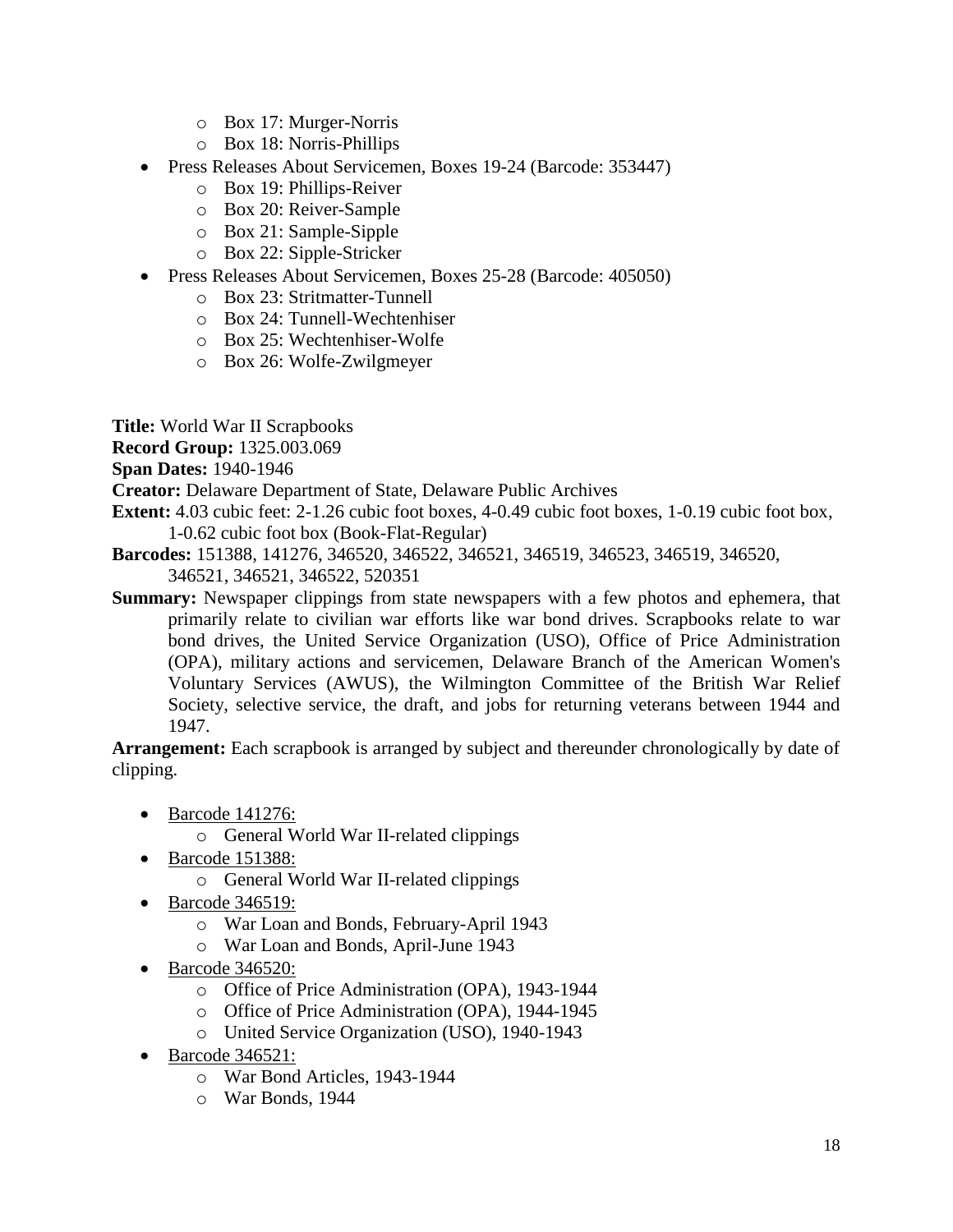- o United Service Organization (USO)-Wilmington Newspaper Articles, 1945-1946
- Barcode 346522:
	- o Office of Price Administration (OPA)-Wilmington Newspaper Articles, 1943
	- o Delaware Branch of the American Women's Voluntary Services, 1941-1945
- Barcode 346523:
	- o Draft Board, 1944-1947
- Barcode 520351:
	- o British War Relief Society Scrapbook, 1940-1945

**Title:** World War II Records

**Record Group:** 1325.003.095

**Span Dates:** 1941-1946

**Creator:** Delaware Department of State, Delaware Public Archives

**Extent:** 39.41 cubic feet, 37-1.26 cubic foot boxes

- **Barcodes:** 140024, 140025, 353449, 353452, 386189, 386194, 395201, 395204, 395206, 395207, 399386, 405043, 399350, 399355, 399357, 399361, 399395, 395212, 386191, 353872, 399372, 399361, 399375, 399381, 399388, 399390, 399394, 405040, 405042, 405044, 405047, 405055, 405056.
- **Summary:** Assortment of materials collected during the war years relevant to Delaware's participation in wartime activities and used as working papers for the publication *Delaware's Role in WWII*. Materials include publications on subjects like descriptions of battles, histories of various units, and post-war adjustment information, wartime newsletters from various organizations, publications on the administration and function of the Selective Service Board. Induction lists from local draft boards, ration books, office files from the Delaware Council of Defense, various materials relating to promotions and publicity of bond drives and other local war efforts from the Civil Defense Office and periodical wartime publications of local defense industries are also included.

**Arrangement:** Arrangement by subject, thereunder no apparent arrangement.

- $\bullet$  Box 1 (Barcode 140024)
	- o World War II-Preserving War Records
- $\bullet$  Box 17 (Barcode 140025)
	- o World War II Civil Defense Posters and News Advertisements
- Box 6245 (Barcode 399388)
	- o Defense Plant Publications
- Box 6277A (Barcode 395204)
	- o Books on Selective Service
- Box 6327 (Barcode 395201)
	- o Selective Service Inductions: Delivery Lists 1-38
- Box 6283A (Barcode 399375)
	- o Selective Service Inductions: Delivery Lists 39-57
- Box 6285A (Barcode 399390)
	- o Selective Service Inductions: 58-78
- Box 6287A (Barcode 395206)
	- o Books on Selective Service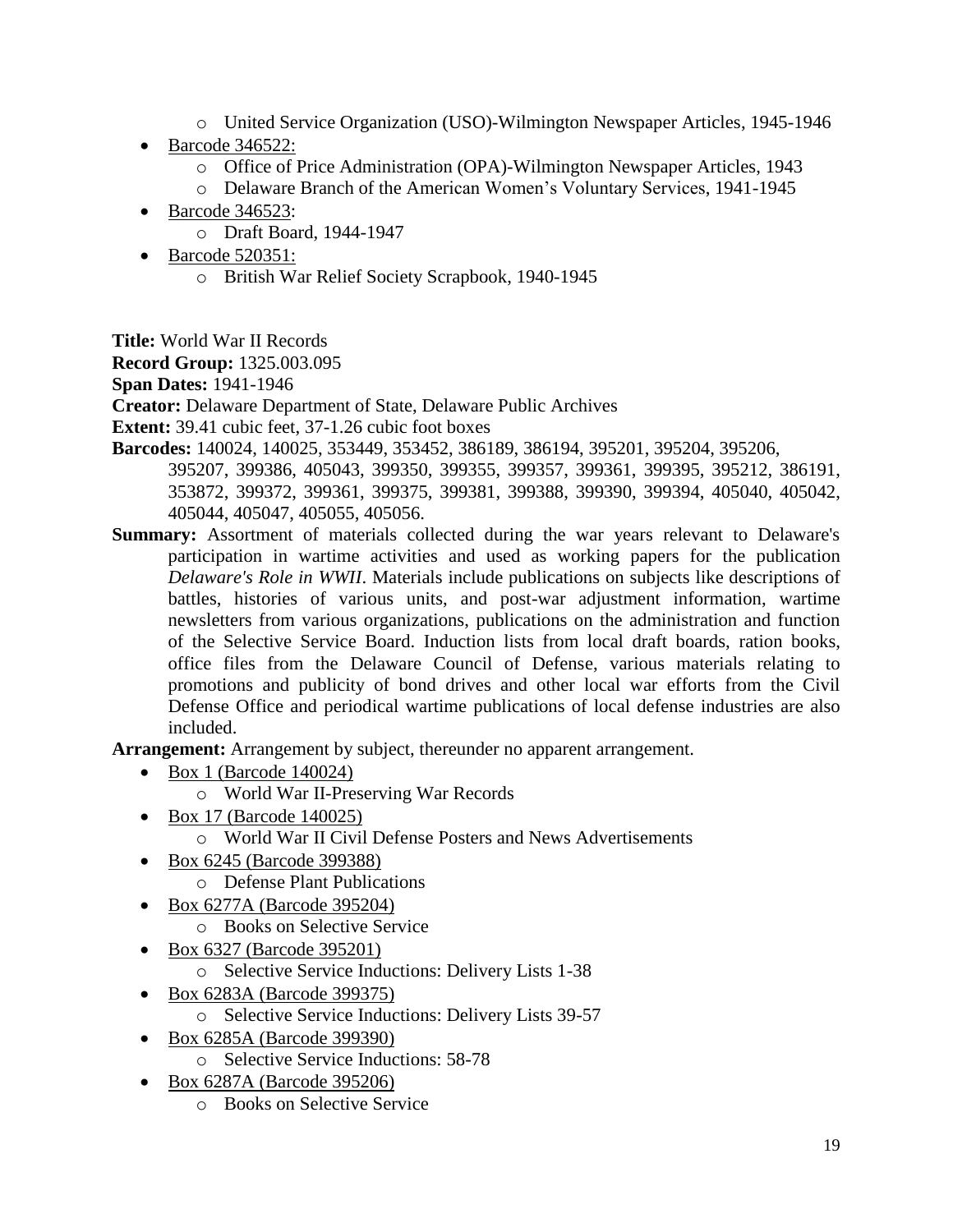- Box 6288 (Barcode 353872)
	- o Civil Defense Publications and Correspondence
- Box 6325 (Barcode 405044)
	- o Delaware Council of Defense
- Box 6326 (Barcode 386191)
	- o Civil Defense, Loans, Bonds, Etc.
- Box 6329 (Barcode 405043)
	- o Airplane Spotters, Senator Tunnell's Speeches
- Box 6330 (Barcode 386194)
	- o Civil Defense Bond Drives
- Box 6331 (Barcode 405056)
	- o Delaware Council of Defense
- Box 6333 (Barcode 405047)
	- o Delaware Council of Defense
- Box 6334 (Barcode 399395)
	- o Civil Defense
- Box 6335 (Barcode 353449)
	- o Civil Defense-School Health
- Box 6336 (Barcode 386189)
	- o Civil Defense Airplane Spotters
- Box 6373 (Barcode 395207)
	- o Selective Service District, Delawarean Separation Records, History
- Box 6374 (Barcode 399357)
	- o Aircraft Spotters, Blackouts
- Box 6375 (Barcode 405041)
	- o World War II Bill Frank Clippings and Civil Defense Materials
- Box 6376 (Barcode 405042)
	- o Newsletters
- Box 6377 (Barcode 399350)
	- o Books on Selective Service
- Box 6378 (Barcode 399395)
	- o Civil Defense
- Box 6379 (Barcode 395212)
	- o Civil Defense
- Box 6380 (Barcode 399386)
	- o Aircraft Warning Reports
- Box 6381 (Barcode 399366)
	- o Books, etc., CONAD (Continental Air Defense Command)-War & Peace
- Box 6382 (Barcode 399372)
	- o Defense Plant Publications
- Box 6384 (Barcode 405055)
	- o Newsletters and Newspapers
- Box 6422 (Barcode 399361)
	- o Defense Plant Publications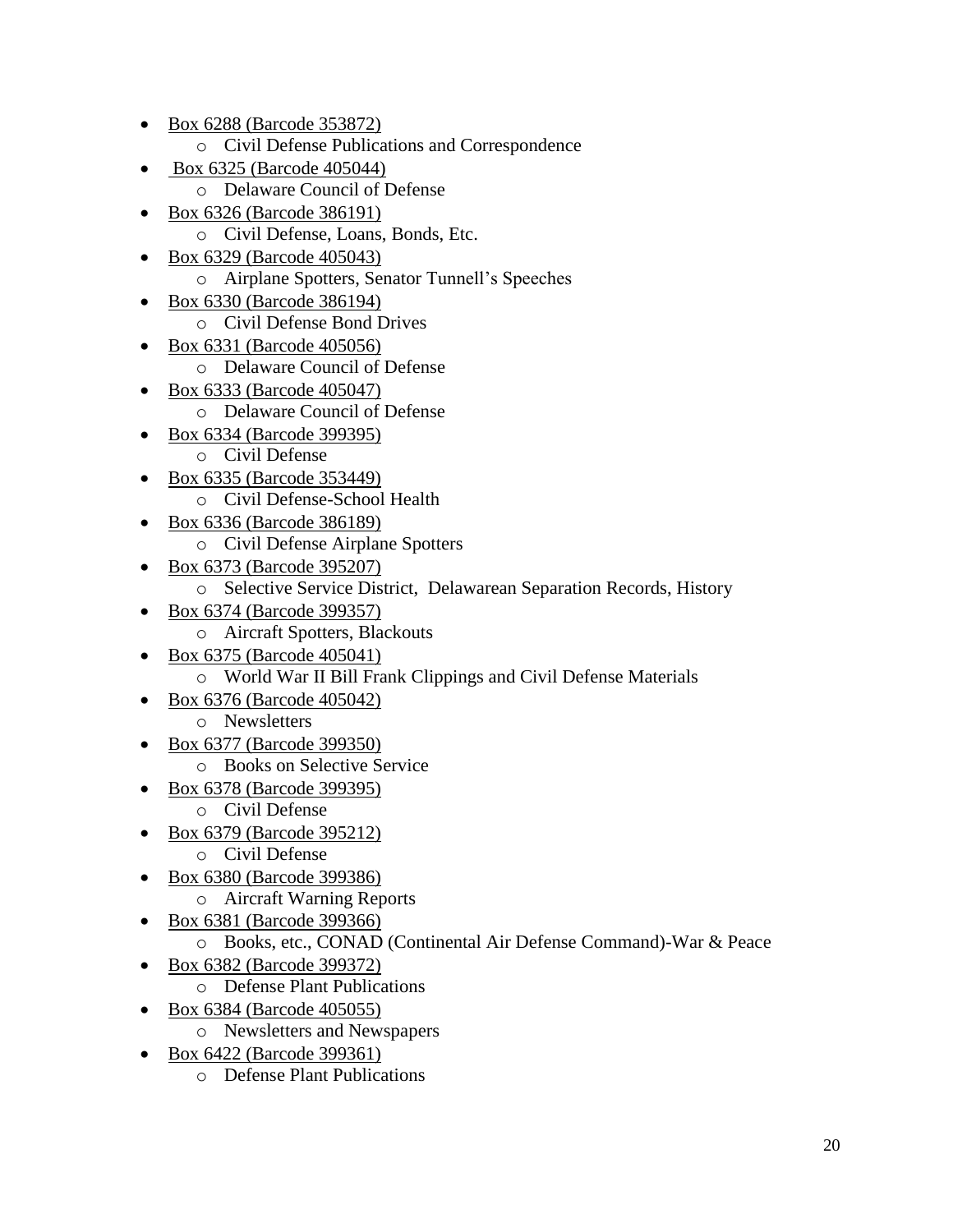- Box 6429 (Barcode 353452)
	- o Civil Defense General Files
- Box 6431 (Barcode 399355)
	- o Defense Plant Publications
- Box 6385 (Barcode 405040)
	- o World War II Books and Booklets
- Box 6423 (Barcode 399381)
	- o World War II-Papers, Rough Drafts

**Title:** World War II Veterans Information Cards

**Record Group:** 1325.003.115

**Span Dates:** 1941-1946

**Creator:** Delaware Department of State, Public Archives Commission

- **Extent:** 7.31 cubic feet: 10-0.39 cubic foot boxes, 14-0.19 boxes
- **Barcodes:** 120328, 120329, 120330, 120331, 120332, 120333, 120334, 120335, 120336, 120337, 120338, 120339, 120340, 120341, 120342, 120343, 120344, 120345, 120346, 120347, 120348, 120349, 120350, 120351,
- **Summary:** Information about Delaware World War II veterans collected on punch cards used for accumulating statistics that would be used in *Delaware's Role in World War II*. Records show name and address, sex, race, age, and marital status of veteran, whether enlisted or drafted, commissioned, decorated, wounded, previous service in World War II, serial number, rank, medals received, civilian occupation, date of birth, date of entrance into service, length of service and branch of service.

**Arrangement:** Alphabetically by name of veteran. There is not an index of included veterans.

- Barcode 120332: Aaron, Charles H. to Bayard, Thomas F.
- Barcode 120344: Bayard, Samuel C. to Broadwater, Herbert
- Barcode 120338: Broaddus, Robert to Carey, Robert E.
- Barcode 120342: Carlin, Charles J. to Conner, Joseph P.
- Barcode 120336: Connolly, Edward A. to Delle, Denne Albino
- Barcode 120340: Dell, Richard W. to Duling, Guy W.
- Barcode 120329: Duncan, Irwin N. to Fisher, Walter N
- Barcode 120333: Fisherman, Herman to Good, Roy
- Barcode 120330: Good, Vernon E. to Harstead, Sydney A.
- Barcode 120334: Hart, Allan H. to Hudson, Glenn R.
- Barcode 120331: Hudson, Frederick E. to Joyner, Steven
- Barcode 120335: Jubb, Lee Roy to Kyper, Gerald E.
- Barcode 120341: Lacy, Harold Burton to Lutton, Homer F.
- Barcode 120343: Lutton, Stanton L. to McGee, Norman T.
- Barcode 120350: McGee, Theodore to Morris, Leon W.
- Barcode 120337: Morris, Melvin M. to Parisi, John P.
- Barcode 120339: Parisan, Francis J. to Pufahl, Francis J.
- Barcode 120348: Quaintance, Robert Lee to Rowe, John R.
- Barcode 120346: Rowe, Lawrence W. to Short, Francis R.
- Barcode 120345: Short, Eben A. to Shetzer, D.G.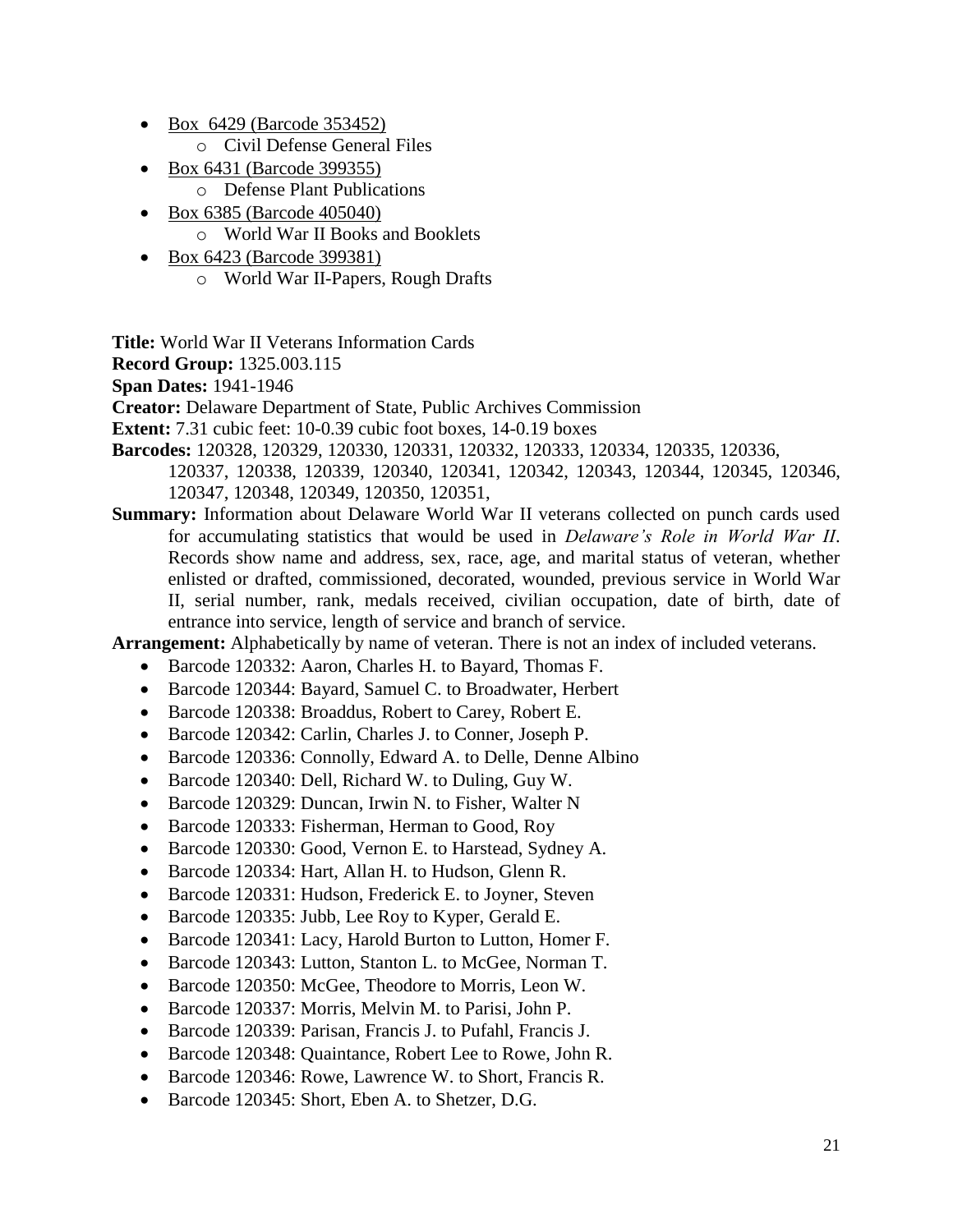- Barcode 120347: Stevens, Allie J. to Timmons, George
- Barcode 120351: Timmons, Franklin J. to Warren Herman W.
- Barcode 120349: Warren, Henry R. to Wilson, William R.
- Barcode 120328: Wilson, William Jo to Zydahowicz, Raymond J.

**Title:** Radar Site 11-General Housing Plan, State Architectural Drawings Collection **Record Group:** 1325.003.191 **Span Dates:** 1942-1945 **Creator:** U.S. Military **Extent:** 0.1 cubic foot: 1 oversized folder **Barcode:** 537678 **Summary:** General Housing Plan for Radar Site 11 in Bethany Beach, Delaware, during World War II. **Note:** In accordance with the Delaware Public Archive's [security procedures for viewing](http://archives.delaware.gov/progress.shtml) 

[architectural drawings,](http://archives.delaware.gov/progress.shtml) accessing this record requires submitting a written request to the State Archivist for approval.

**Title:** World War II Memorial Volume Work Papers **Record Group:** 1325.003.216 **Span Dates:** 1944-1949 **Creator:** Delaware Department of State, Public Archives Commission **Extent:** 1-0.47 cubic foot box **Barcode:** 338701 **Summary:** Documentation relating to the preparation and printing of the Memorial Volume (RG 1325.003.217). Work papers include correspondence from Governor Walter W. Bacon expressing appreciation that the project he suggested in 1944 was nearing completion, the State Archivist's presentation speech on December 7, 1949, mock-up and sample copies of interior pages and front cover, blank pages with borders as well as an unbound copy of the final product.

**Title:** World War II Memorial Volummae **Record Group:** 1325.003.217 **Span Dates:** 1944-1949

**Creator:** Delaware Department of State, Public Archives Commission

**Extent:** 1 volume in 0.41 cubic foot box

**Barcode:** 391913

**Summary:** The World War II Memorial Volume is a commemorative volume created by the Public Archives Commission at the request of Governor Walter W. Bacon to honor the men and women of Delaware who lost their lives in the service of their country during World War II. The volume primarily consists of biographical information such as a veteran's name, rank, branch of service, home address, names of parents, date and place of death, service information, honors received and length of military service. The accounts disclose the names of those who died in combat and of accidental deaths, those who were missing and presumed lost, and others who died of service-connected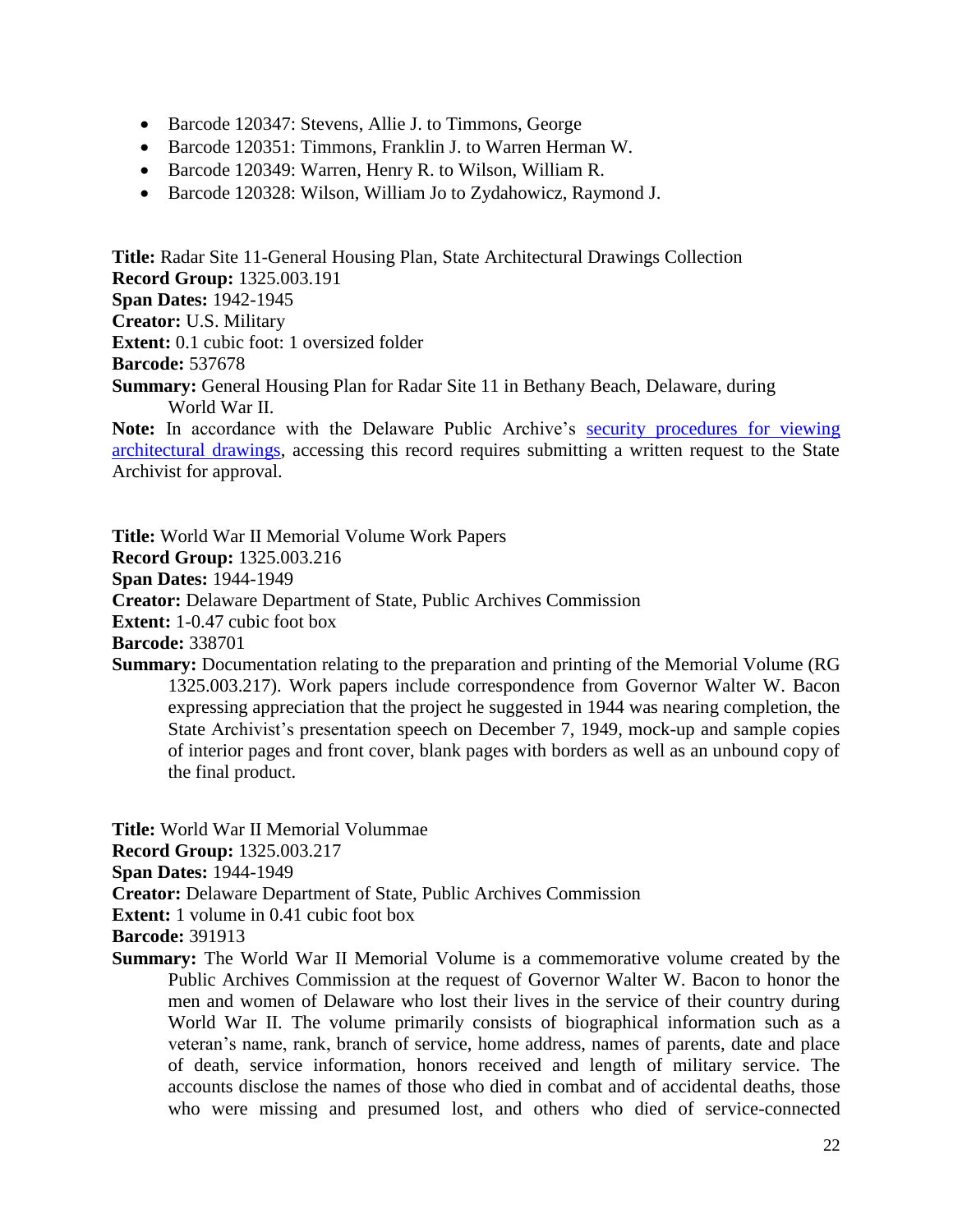disabilities. Whenever possible, information contained in the volume was verified by next of kin.

**Arrangement:** Alphabetically by serviceman/servicewoman's name.

**Note:** Also available electronically on the Delaware Public Archives' website: <http://archives.delaware.gov/eBooks/WWIIMemorialVolume.pdf>

**Title:** Working Papers for *Delaware's Role in World War II*

**Record Group:** 1325.003.236

**Span Dates:** 1941-1952

**Creator:** Delaware Department of State, Public Archives Commission

**Extent:** 3.94 cubic feet: 8-0.47 cubic foot boxes and 7-0.1 cubic-foot oversized map folders

**Barcodes:** 395253, 395254, 395255, 395256, 395257, 395258, 395259, 534500, 534686,

**Summary:** Materials collected or created for the Public Archives Commission publication, *Delaware's Role in World War II*. Materials include press releases from 1951-1952, chapter notes, photographs, posters for recruitment, bond drives, and military campaigns, newspapers, newspaper clippings, correspondence, bid information, and items on persons getting awards. Also included are information on the Victory Corps, military unit histories, air raid control centers, deceased servicemen, and the USO in Dover and Wilmington. Reports including annual agricultural data, emergency farm labor, land use, farm use, how the war affected employment, and a report on conservation of phone activity are included. The Working Papers also contain minutes of the Committee on Conservation of Cultural Resources, as well reports and pamphlets on how other states like North Carolina, South Carolina, Virginia, Massachusetts, and Illinois preserved their World War II records. Some ration coupons are filed with Chapter 22 records.

**Arrangement:** Arranged alphabetically by subject and thereunder by folder title.

- Barcode 395253: "A" to Chapter 9
- Barcode 395254: Chapter 10 to Military Units
- Barcode 395255: Military Units (continued) to "Newsl"
- Barcode 395256: "Newsm" to Press Releases B
- Barcode 395257: Press Releases "C to M"
- Barcode 395258: Press Releases "N to T"
- Barcode 395259: Press Releases "U to Z"
- Barcode 534500: Typed Manuscript, 1952
- Barcode 534686: Posters, Undated
- Barcode 534687: Posters, 1943
- Barcode 534688: Posters, 1944
- Barcode 534689: Posters, January 1 through June 4, 1945
- Barcode 534690: Posters, June 18 through September 19, 1945
- Barcode 534691: Posters, October 8 through December 31, 1945
- Barcode 534692: Posters, 1946

<sup>534687, 534688, 534689, 534690, 534691, 534692</sup>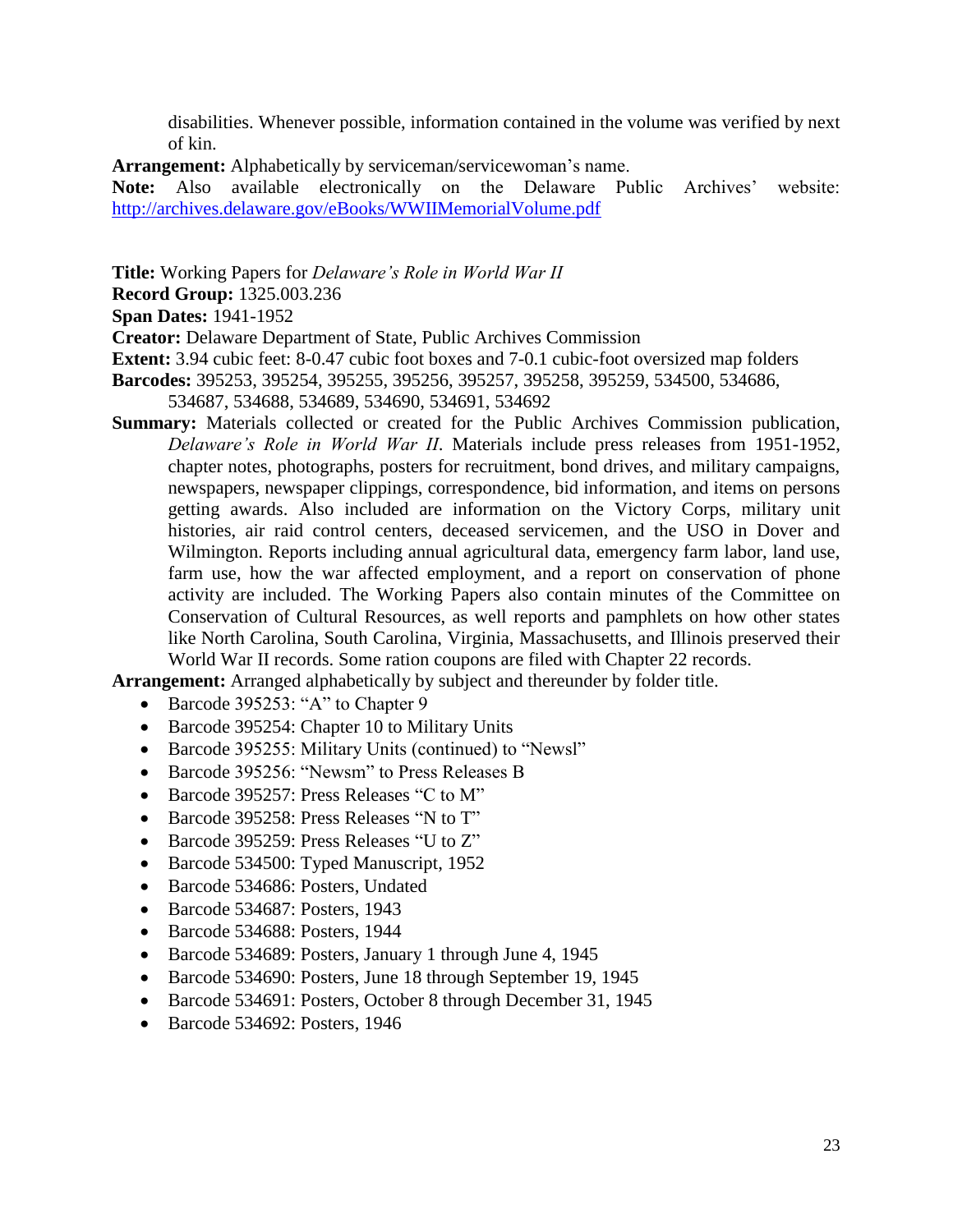**Title:** World War II Memorial Plaque Inquiries

**Record Group:** 1325.003.243

**Span Dates:** 1941-1958

**Creator:** Delaware Department of State, Public Archives Commission

**Extent:** 0.47 cubic feet: 1-0.47 cubic foot box

- **Barcode:** 486505
- **Summary:** Correspondence used to determine the eligibility of World War II soldiers to have their names placed on a memorial at the Delaware Memorial Bridge. This record consists primarily of correspondence between State Archivist Leon deValinger and those who knew the soldiers, including family members and religious leaders. The last two folders refer to correspondence between deValinger and the World War II Veterans Compensation Bureau in Harrisburg, Pennsylvania, to see if the soldiers had been counted by the State of Pennsylvania. The last two folders are arranged by soldiers' names. Some of these soldiers are also listed in 1325-003-053 (Record of Delawareans Who Died in World War II)
	- Folder 1: Correspondence without soldiers' names mentioned
	- $\bullet$  Folder 2: A-F
	- Folder 3: G-L
	- $\bullet$  Folder 4: M-S
	- Folder 5: T-Z
	- Folder 6: PA Correspondence in Reference to World War II Bonuses: A-K
	- Folder 7: PA Correspondence in Reference to World War II Bonuses: L-Z

**Arrangement:** Arranged alphabetically by soldier's surname

# <span id="page-24-0"></span>**Delaware Veterans Military Pay Commission (RG 1470)**

**Title:** Veterans Military Pay Commission Return Cards

**Record Group:** 1470.002

**Span Dates:** 1950

**Creator:** Delaware Veterans Military Pay Commission

**Extent:** 5.04 cubic feet: 4-1.26 cubic foot boxes

**Barcodes:** 399816, 399819, 399846, 399886

**Summary:** World War II veterans reply cards acknowledging the return of their discharge/separation paper from the Commission. The Veterans Military Pay Commission had to receive these cards before bonus checks were issued to veterans. The cards show the claim file number, date of signing and signature of veteran.

**Arrangement:** Arranged numerically

**Title:** Reactivated World War II Cash Bonus Claim Files **Record Group:** 1470.006 **Span Dates:** 1955-1958 **Creator:** Delaware Veterans Military Pay Commission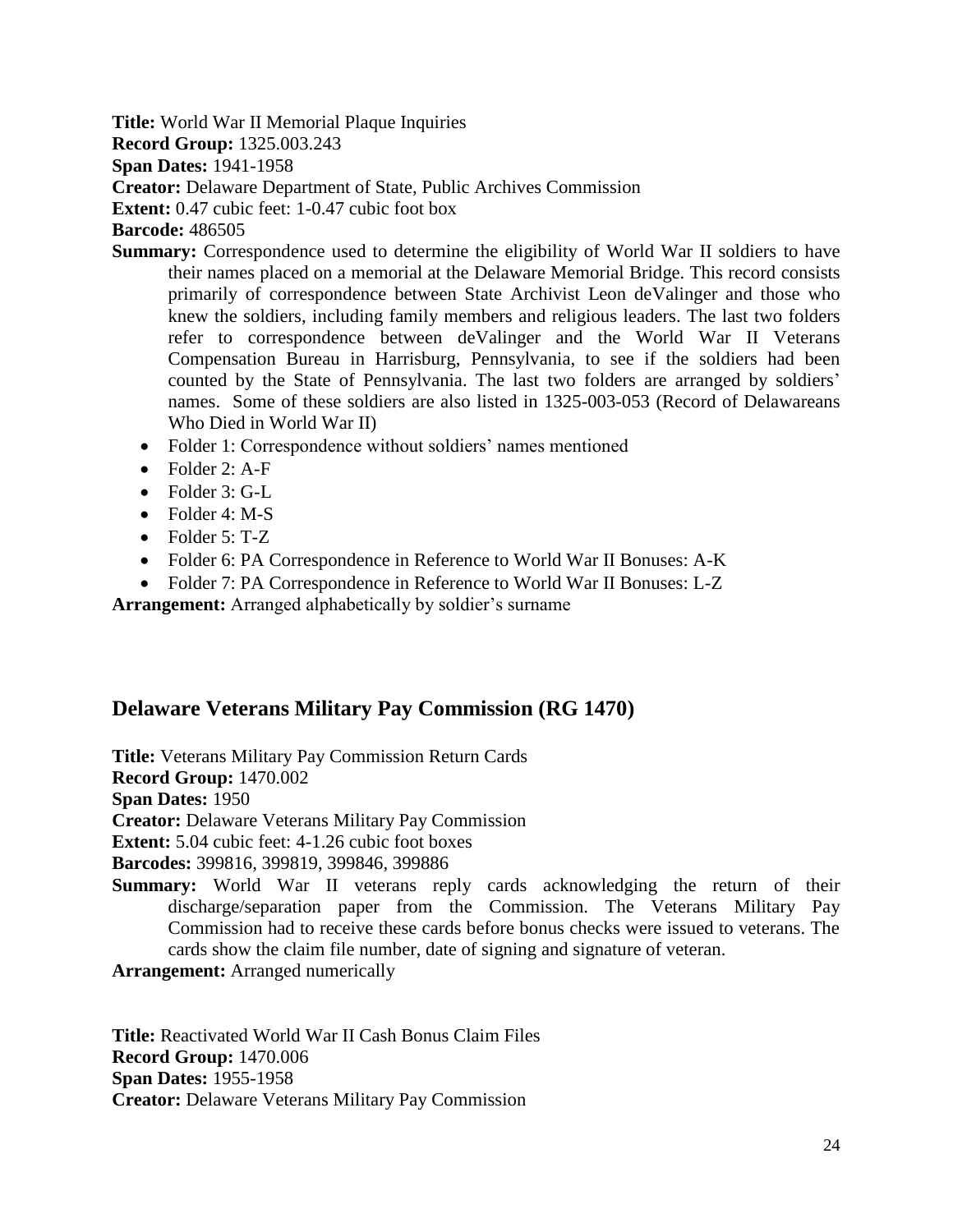**Extent:** 2.52 cubic feet: 2-1.26 cubic foot boxes

**Barcodes:** 339849, 399821

**Summary:** Record of claims that were originally rejected because of "failure to apply" by January 1, 1951, but were reactivated for payment when the application period was extended under [Delaware Laws Volume 50, Chapter 535](http://archives.delaware.gov/ebook2/delaws/previews/VOLUME_50_Part_I.pdf) and [Volume 51, Chapter 23.](http://archives.delaware.gov/ebook2/delaws/previews/VOLUME_51.pdf)

Files include an application for bonus, a copy of a veteran's separation or discharge papers, and occasionally other supporting documents. Files include the original applications for bonus claim and a copy of separation/discharge papers. Both forms show the name, address and physical description of veteran, branch of service, claim number, dates of service, place of entry and discharge, date of document, and signature of veteran. Separation/discharge records show the rank, military occupation, battles and campaigns participated in, decorations and citations received, and date of service outside of the United States. The reason for rejection is usually noted on the folder or the application form. Other supporting documents occasionally included are correspondence to and from the Commission or applicant, and copies of awards and citations. In 1957 an Act of the General Assembly (SB #528) extended the claim period one additional year.

### **Arrangement:** Arranged numerically.

**Note:** Records are **confidential***.* To access the veteran's separation/discharge records, please contact Delaware's [Commission of Veterans Affairs.](http://veteransaffairs.delaware.gov/) Advanced notice is required to review confidential records created by the Delaware Veterans Military Pay Commission that do not contain military separation or discharge records. Sensitive and/or personal information in the files will be redacted before the records are serviced.

**Title:** World War II Cash Bonus Disbursement Sheets

**Record Group:** 1470.011

**Span Dates:** 1949-1951

**Creator:** Delaware Veterans Military Pay Commission

**Extent:** 1.32 cubic feet:  $2 - 0.67$  cubic foot boxes

**Barcodes:** 144004, 144005

**Summary:** Record of State cash bonus payments made to Delaware veterans of World War II and their beneficiaries. The warrant sheet entries show the warrant sheet number and date, the signature of Commission Chairman, the claim number, name and address of veteran, the amount paid and the check number, and the total amount paid.

**Arrangement:** Arranged numerically by warrant sheet number and thereunder numerically.

**Title:** World War II Bonus Claim Files-Rejected

**Record Group:** 1470.012

**Span Dates:** 1949-1951

**Creator:** Delaware Veterans Military Pay Commission

**Extent:** 3.78 cubic feet: 3-1.26 cubic foot boxes

**Barcodes:** 399729, 399730, 399748,

**Summary:** Cash bonus claims rejected and veterans' applications for World War II bonus payments that had been submitted to and subsequently denied by the Commission.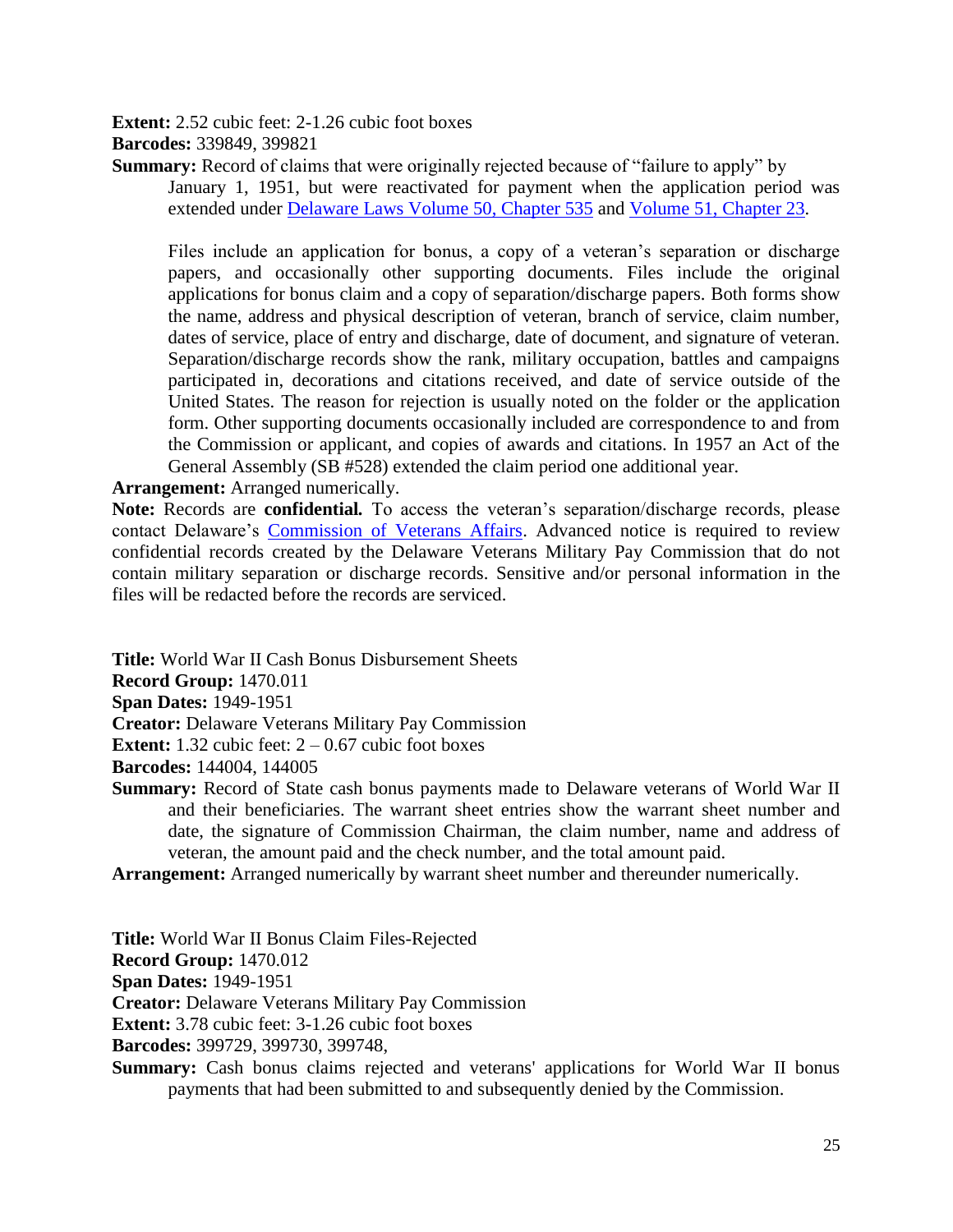Files contain the original application for bonus claim and a copy of a veteran's separation/discharge papers. Both forms show the name of veteran and their address, physical description, their branch of service, claim number, dates of service, places of entry and discharge, date of document signing, and signature of veteran. The separation/discharge papers show a veteran's rank, military occupation, battles and campaigns, decorations and citations, and dates of service outside the United States. Other supporting documents include correspondence to and from the Commission and citations. The reason for rejection is usually noted on the folder cover or application form.

An Act of the Legislature in 1955 extended cash bonus claims for World War II Delaware Veterans through 1957. In 1957 the Legislature extended the application period for an additional year, and in 1961 the application period was re-opened again for several months. Index cards of the claims and rejected claims are filed in one card catalogue, however, the claims and rejected files were separated. Index cards for World War II do not note if claim was accepted or rejected.

#### **Arrangement:** Numerically by claim number

**Note:** Records are **confidential***.* To access the veteran's separation/discharge records, please contact Delaware's [Commission of Veterans Affairs.](http://veteransaffairs.delaware.gov/) Advanced notice is required to review confidential records created by the Delaware Veterans Military Pay Commission that do not contain military separation or discharge records. Sensitive and/or personal information in the files will be redacted before the records are serviced.

**Title:** World War II Bonus Claims Paid

**Record Group:** 1470.013

**Span Dates:** 1949-1951

**Creator:** Delaware Veterans Military Pay Commission

**Extent:** 108.36 cubic feet: 84-1.26 cubic foot boxes, 18-1.26 cubic foot boxes of index cards **Barcodes:** Claims Paid: 399698, 399699, 399700, 399701, 399702, 399703, 399704, 399705, 399706, 399707, 399708, 399710, 399712, 399713, 399714, 399715, 399716, 399717, 399718, 399720, 399722, 399724, 399725, 399728, 399731, 399732, 399733, 399735, 399737, 399738, 399739, 399740, 399741, 399742, 399744, 399745, 399746, 399747, 399749, 399750, 399751, 399752, 399753, 399756, 399757, 399758, 399759, 399760, 399761, 399763, 399764, 399765, 399766, 399767, 399768, 399769, 399770, 399771, 399772, 399773, 399774, 399775, 399776, 399777, 399778,399780, 399781, 399782, 399784, 399785, 399786, 399788, 399789, 399790, 399791, 399792, 399794, 399796, 399802, 399810, 399812, 399832, 399863, 399883,

Index cards: 503972, 503973, 503974, 503975, 504613, 504614, 504615, 504616, 504617, 504618, 504619, 504620, 504621, 504622, 504623, 504624, 504625, 504626.

**Summary:** Applications approved for Delaware veterans and beneficiaries applying to receive cash bonus payments for active service in the armed forces during World War II as provided for by an act of a special session of the 115th General Assembly. Files contain the application for bonus, a copy of separation/discharge papers, and occasionally other supporting documents for each veteran submitting a claim.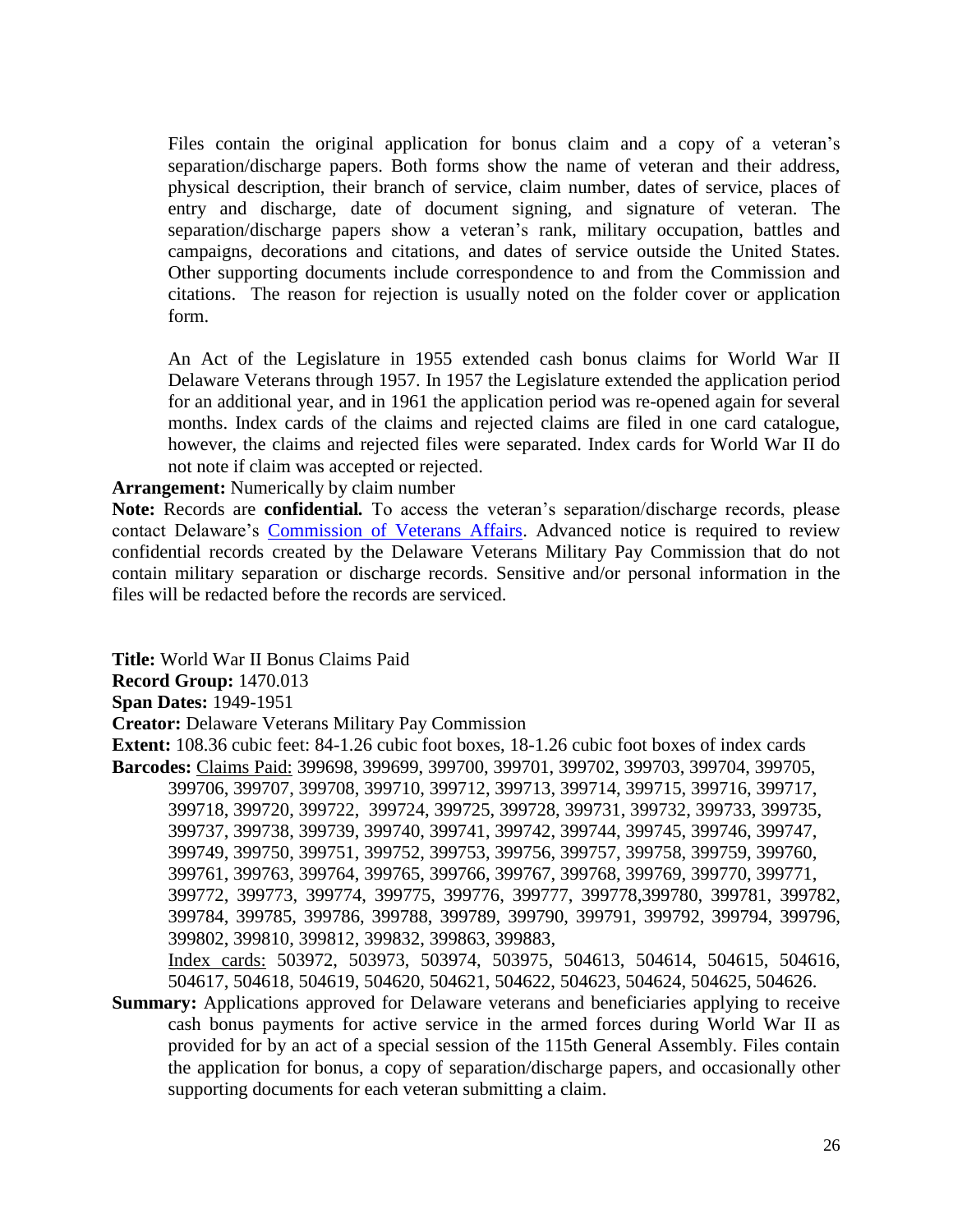Supporting documents occasionally contained in the file include copies of citations and awards, correspondence to and from the Commission, applicant, and other military personnel or organizations concerning verification of facts or the need for additional information to process the claim, and return cards informing the Commission that the veterans had received the separation/discharge papers originally forwarded with the bonus claim applications.

**Arrangement:** Card file is arranged alphabetically by name of veteran on paid and rejected claims. Claims paid are arranged numerically by file number.

**Note:** Records are **confidential***.* To access the veteran's separation/discharge records, please contact Delaware's [Commission of Veterans Affairs.](http://veteransaffairs.delaware.gov/) Advanced notice is required to review confidential records created by the Delaware Veterans Military Pay Commission that do not contain military separation or discharge records. Sensitive and/or personal information in the files will be redacted before the records are serviced.

**Title:** Reactivated Cash Bonus Payment Period for World War II and Korean War—Claims Paid and Rejected

**Record Group:** 1470.016

**Span Dates:** 1961-1962

**Creator:** Delaware Joint Veterans Claims Commission

**Extent:** 2.52 cubic feet: 2-1.26 cubic foot boxes

**Barcodes:** 386504, 386505

**Summary:** Record of claims by veterans originally barred from receiving state bonuses due to the expiration of the original filing period. Claims were refiled under an extension granted for active service members during World War II or the Korean War created under [Delaware Laws Volume 53,](http://archives.delaware.gov/ebook2/delaws/previews/VOLUME_53.pdf) Chapter 82. Files include an application for bonus, a copy of separation/discharge papers, and occasionally other supporting documents like copies of citations and awards, correspondence to and from the Commission, and return cards acknowledging receipt of separation/discharge papers.

Applications show the claim number, name, contact information of veteran, name under which veteran entered the service, date and place of veteran's birth, branch of the service, service serial number, date and place of enlistment/induction/commission, date and place of entry into and release from active service, condition of discharge, and whether veteran received any service-connected disability pension. Also noted are dates of service outside the United States, total months outside the United States, if the veteran was a legal resident at time of active entry, whether legal residency was established at time of entry, length of time as legal resident of Delaware, contact information for next-of-kin and/or wife if married, any prior applications for bonus in this or any other States, received any prior bonus due veterans because of military service, amount of bonus due, date of document, and signature of applicant.

The separation/discharge record is the capstone military service document that represents the complete and verified record of a service member's time in the military, awards, medals, and honors, and other pertinent service information like promotions, details of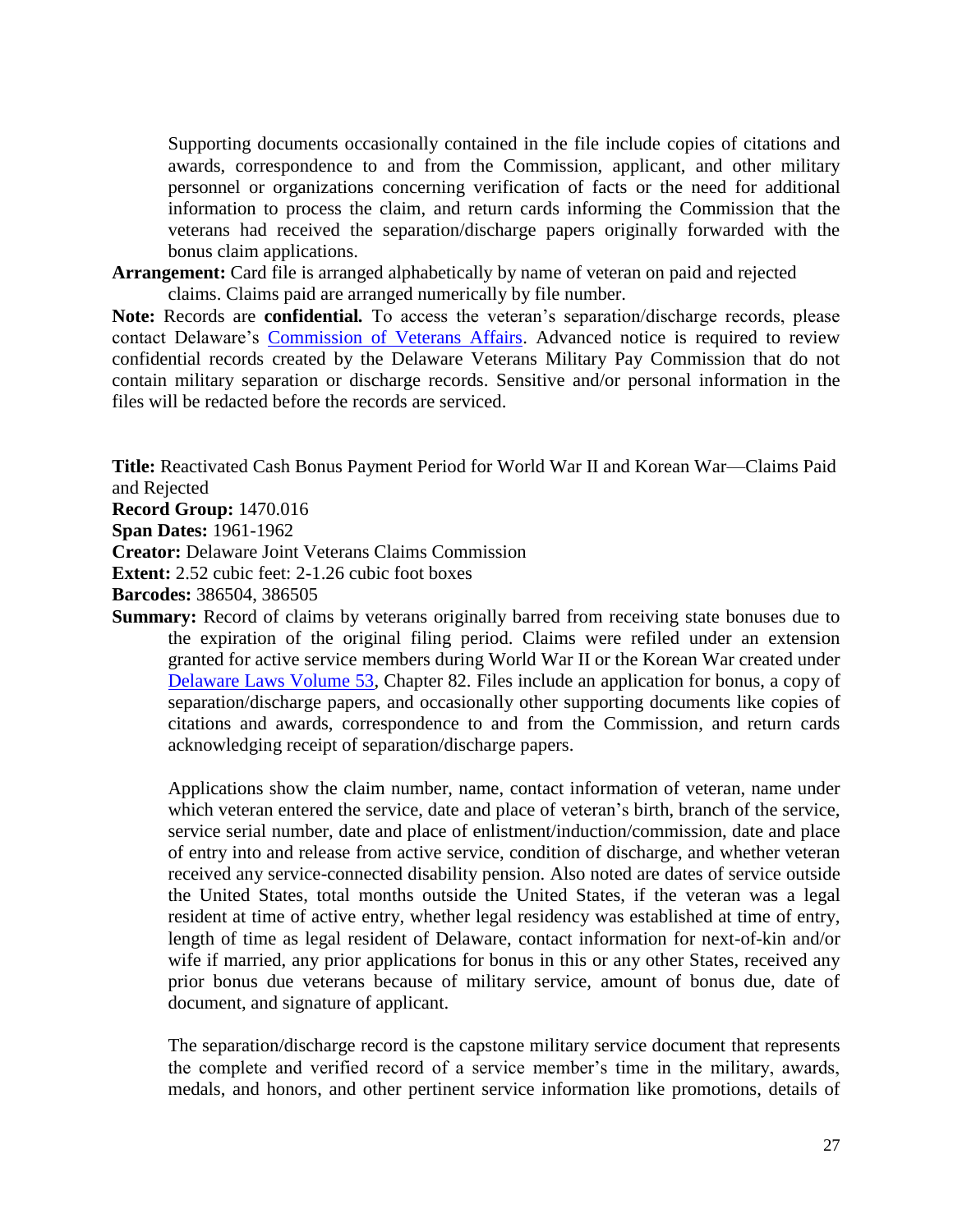combat or overseas service, military occupational specialties, and records of trainings and schools completed.

**Arrangement:** Arranged numerically by claim number. Claim numbers are indexed in a card file arranged alphabetically by the name of the veteran.

- Barcode  $386504$ : Paid Claims #1-346
- Barcode 386505: Rejected Claims #56-363 (Box is shared with RG 1470.017)
- **Note:** Records are **confidential***.* To access the veteran's separation/discharge records, please contact Delaware's Commission of Veterans Affairs. Advanced notice is required to review confidential records created by the Delaware Veterans Military Pay Commission that do not contain military separation or discharge records. Sensitive and/or personal information in the files will be redacted before the records are serviced.

**Title:** Check Disbursement Sheets for Reactivated Cash Bonus Payments for World War II and Korean War

**Record Group:** 1470.017

**Span Dates:** 1961-1962

**Creator:** Joint Veterans Claims Commission

**Extent:** 0.01 cubic foot: 1 folder

**Barcode:** 386504

**Summary:** Record of cash bonus payments made to eligible Delaware World War II and the Korean War veterans and their beneficiaries. Sheets show warrant sheet number and date, signature of Committee chairman, claim number, name and address of veteran, amount paid, check number and total amount paid.

**Arrangement:** Arranged numerically by warrant sheet and thereunder by claim number **Note:** Not confidential, but shares a box with confidential material

**Title:** World War II Bonus Claims Paid Checks **Record Group:** 1470.027 **Span Dates:** 1949-1951 **Creator:** Delaware Veterans Military Pay Commission **Extent:** 4.1 cubic feet: 10-0.41 cubic foot boxes **Barcodes:** 075814, 075815, 075816, 075817, 075818, 075819, 075820, 075821, 075822, 075823 **Summary**: Copies of bonus claims checks paid to Delaware World War II veterans.

**Arrangement:** Arranged numerically by claim number.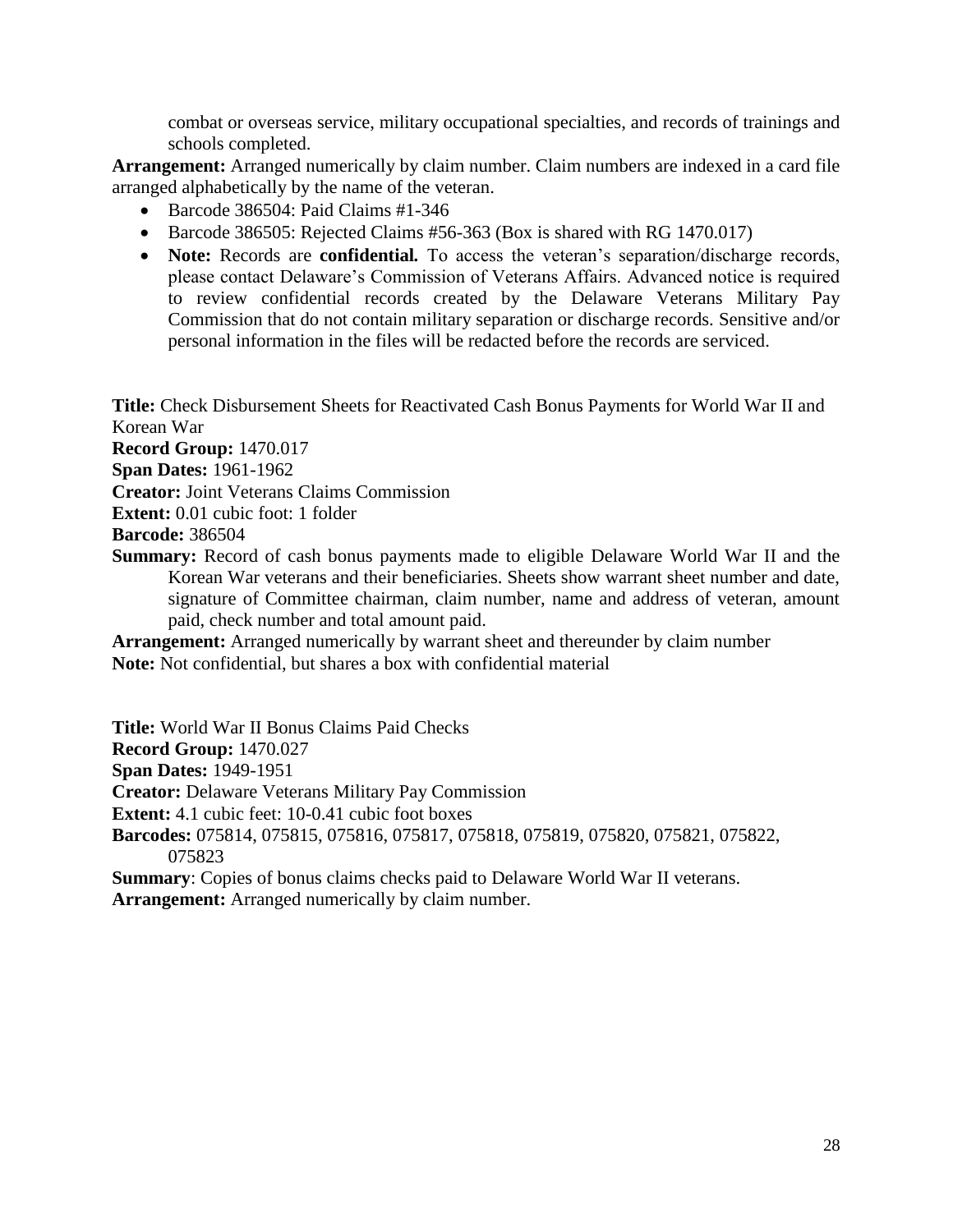# <span id="page-29-0"></span>**Delaware Department of Transportation (RG 1540)**

**Title:** List of New Jersey World War II Deceased Servicemen **Record Group:** 1540.073 **Span Dates:** 1956 **Creator:** Delaware Department of Transportation, State Highway Department **Extent:** 0.01 cubic foot: 1 folder **Barcode:** 486237 **Summary:** List of New Jersey residents who died in World War II, most likely used to create the plaques at the Delaware Memorial Bridge honoring the war dead. The list shows only the names of the deceased and date of the list, March 30, 1956, and does not contain any other details.

**Arrangement:** Arranged alphabetically by the name of the deceased.

# <span id="page-29-1"></span>**Delaware State Council of Defense (RG 1673)**

**Title:** Indices to Volunteer Enrollments

**Record Group:** 1673.001

**Span Dates:** 1942-1945

**Creator:** State Council of Defense

**Extent:** 16 cubic feet: 16-1.26 cubic foot boxes

**Barcodes:** 155087, 455275, 455279, 455287, 455297, 455311, 455316

**Summary:** Card index to individuals associated with various volunteer organizations working with the State Council of Defense during World War II. Card shows name, residence, and phone number of volunteer and particular organization associated with. Organizations represented include Civil Air Patrol, Auxiliary Police, Control Room, Aircraft Warning Service, casualty groups, plant protection, women and men retail wardens, active wardens and messengers.

**Arrangement:** Separated by organization and thereunder arranged alphabetically by name of volunteer.

**Title:** State Council of Defense General Files

**Record Group:** 1673.002

**Span Dates:** 1942-1946

**Creator:** State Council of Defense

**Extent:** 41.82 cubic feet: 33-1.26 cubic foot boxes, 1-0.47 cubic foot box

**Barcodes:** 156354, 156355, 156356, 156357, 156358, 156360, 156361, 151393, 151395,

158653,158654, 158655, 158656, 158657, 158658, 158659, 158660, 158661, 158662, 158663, 158664, 158665, 158666, 158667, 158668, 158669, 158670, 158675, 158682, 158921, 455301, 455304, 455307, 455312

**Summary:** Records reflect the functions of the heads of Civilian Defense centers throughout the State during World War II. Files include correspondence, periodicals, financial records,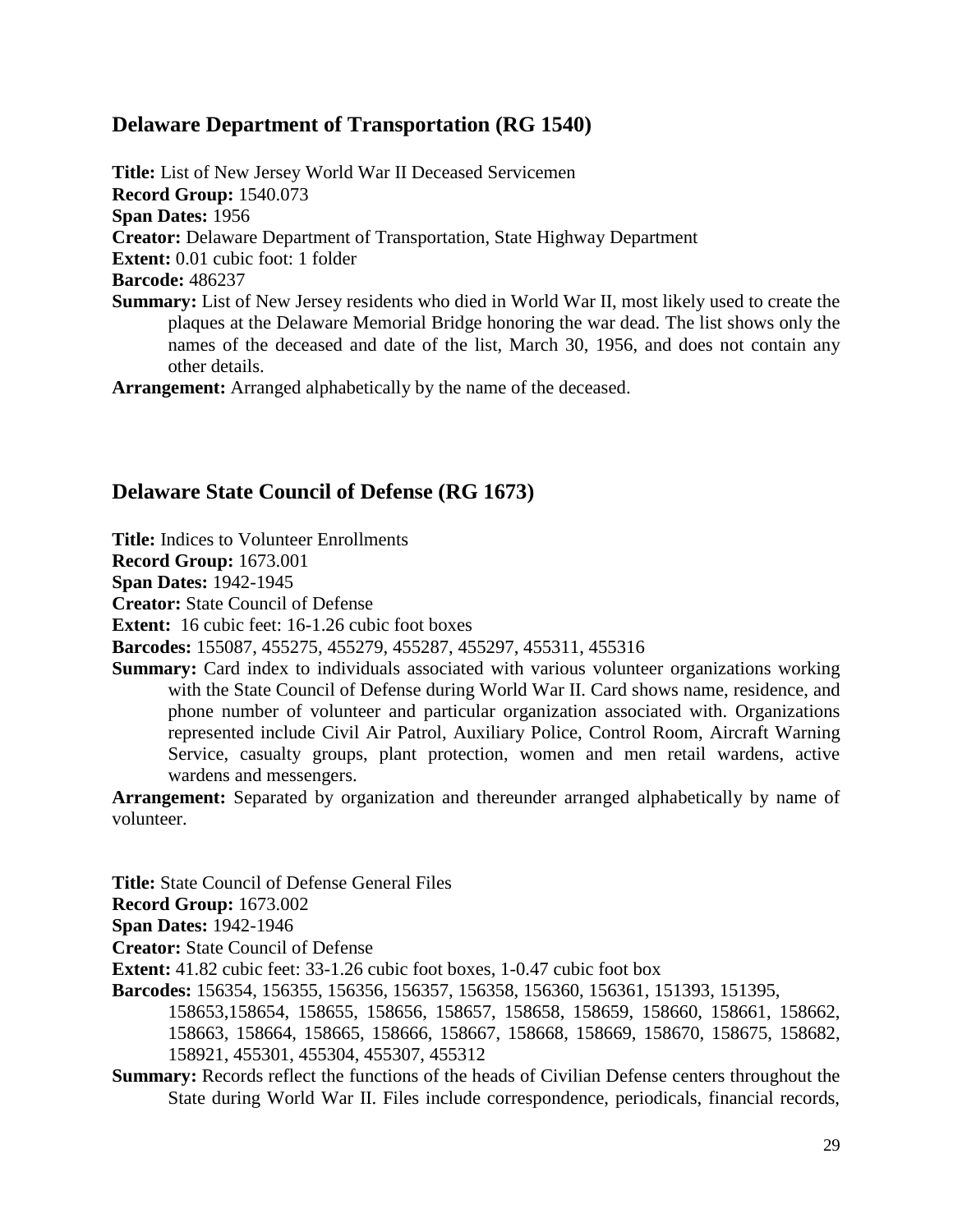handbooks, news clippings, surveys of homes and more. Subjects covered in files include blackouts, war bond drives, selective services, airplane spotters, and more.

**Arrangement:** Some files are arranged alphabetically by subject heading and the remaining files have no apparent order.

- Box 54 (Barcode 455304): General Files-Correspondence
- Box 55 (Barcode 455307): General Files-Correspondence
- Box 56 (Barcode 455312): General Files-Correspondence, Miscellaneous
- Box 57 (Barcode 455301): General Files-Correspondence
- Box 58 (Barcode 158656): General Files-Correspondence, Bulletins, Literature
- Box 59 (Barcode 158658): General Files-Correspondence, Bulletins, Literature
- Box 60 (Barcode 158657): General Files-Correspondence, Bulletins, Literature
- Box 61 (Barcode 158653): General Files-Correspondence, Bulletins, Literature
- Box 62 (Barcode 158655): General Files-Correspondence, Bulletins, Literature
- Box 63 (Barcode 158654): General Files-Correspondence, Bulletins, Literature
- Box 64 (Barcode 158660): General Files-Correspondence, Bulletins, Literature
- Box 65 (Barcode 158661): General Files-Correspondence, Bulletins, Literature
- Box 66 (Barcode 158663): General Files-Correspondence, Bulletins, Literature
- Box 67 (Barcode 158659): General Files-Correspondence, Bulletins, Literature
- Box 68A (Barcode 158662): General Files-Correspondence, Bulletins, Literature
- Box 68B (Barcode 158921): General Files-Correspondence, Bulletins, Literature
- Box 69 (Barcode 158667): General Files-Correspondence, Bulletins, Literature
- Box 70 (Barcode 158675): General Files-Correspondence, Bulletins, Literature
- Box 71 (Barcode 158670): General Files-Correspondence, Bulletins, Literature
- Box 72 (Barcode 158668): WWII-General Files, Surveys
- Box 73 (Barcode 151393): WWII-General Files, Surveys
- Box 75 (Barcode 158669): General Files-Correspondence, Bulletins, Literature
- Box 76 (Barcode 156354): General Files
- Box 77 (Barcode 156355): General Files
- Box 78 (Barcode 158666): General Files-Correspondence, Bulletins, Literature
- Box 79 (Barcode 158664): General Files-Correspondence, Bulletins, Literature
- Box 80 (Barcode 158665): General Files-Correspondence, Bulletins, Literature
- Box 81 (Barcode 158682): General Files-Correspondence, Bulletins, Literature
- Box 84 (Barcode 156356): General Files-National Defense
- Box 85 (Barcode 156357): General Files
- Box 86 (Barcode 156358): General Files-Papers, Bulletins, Volumes
- Box 87 (Barcode 156360): General Files
- Box 88 (Barcode 156361): General Files
- Box 74 (Barcode 151395): General Files-Papers, Bulletins, News Clippings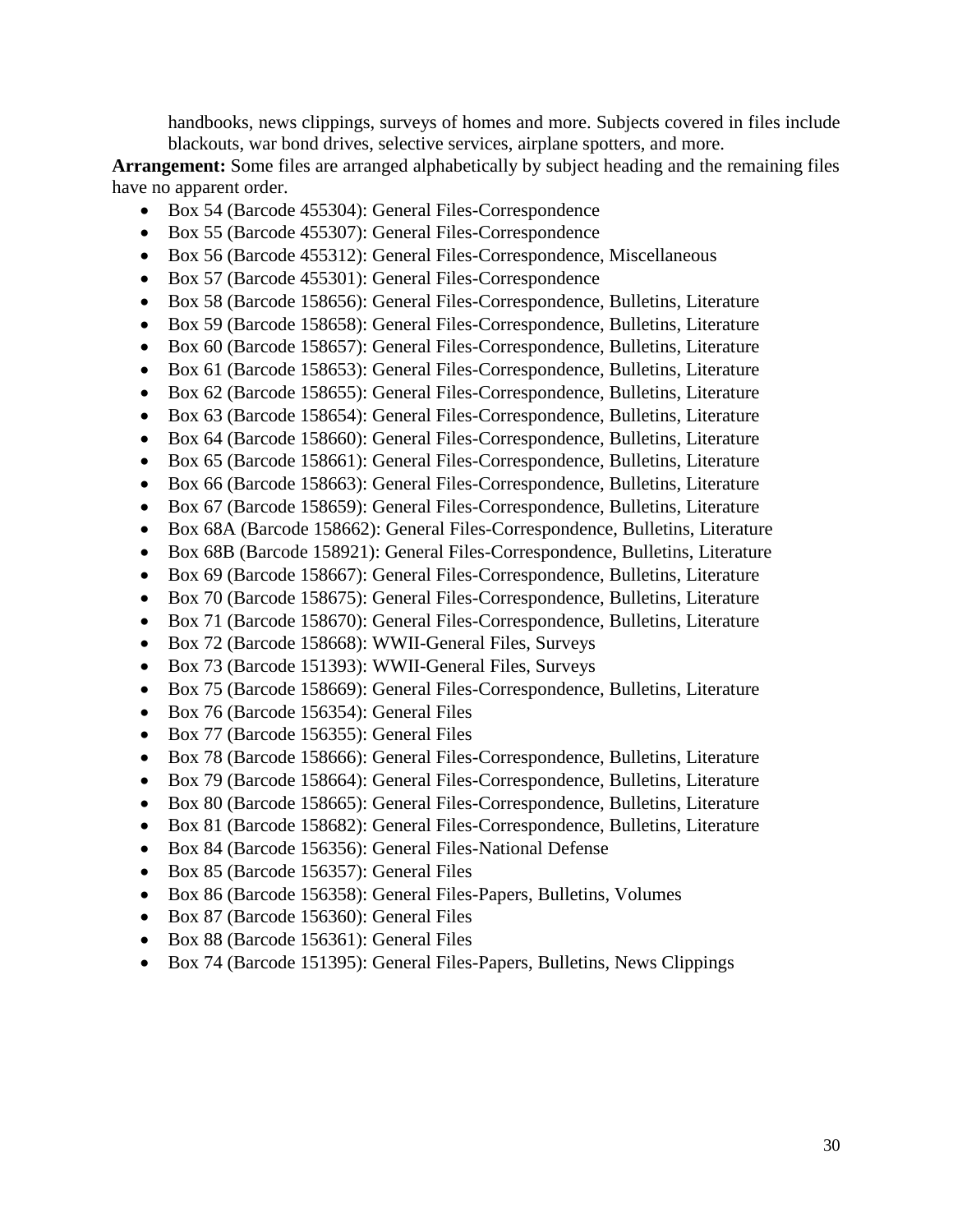**Title:** Minutes of the Committee on Conservation of Cultural Resources

**Record Group:** 1673.003

**Span Dates:** 1942

**Creator:** State Council of Defense

**Extent:** 0.01 cubic foot: 1 folder

**Barcode:** 338813

**Summary:** Minutes of a Committee on Conservation of Cultural Resources meeting held on February 25, 1942. Primary topic discussed in meeting was planning for the preservation of historic buildings, paintings, documents, and books in case of enemy attack.

**Arrangement:** No apparent arrangement

**Note:** Shares box with 1673.000. Other notes from the Committee on Conservation of Cultural Resources can be found in 1325.003.236 (Working papers for *Delaware's Role in World War II*).

**Title:** Civilian Defense Organizational Charts

**Record Group:** 1673.004

**Span Dates:** 1942

**Creator:** State Council of Defense

**Extent:** 0.2 cubic foot, 1 oversized map folder

**Barcode:** 479712

**Summary:** Charts depicting the organizational structure of the State Council of Civilian Defense and the Office of Civilian Defense in Wilmington.

The "State Council of Civilian Defense, Civilian Protection" chart lists the position titles and some of the names of men holding the positions. The "Civilian Defense Organization, Wilmington - Delaware" chart is headed by the Director, Mayor Albert W. James. Positions and names of office holders are noted. Wilmington artist F. E. Schoonover is listed as Director of Arts and Crafts for Victory. An additional chart displaying "Air Raid Warden Organization" is also included but lists position titles only.

**Arrangement:** No apparent arrangement.

**Title:** Civil Defense Training Class Schedules **Record Group:** 1673.005 **Span Dates:** 1942 **Creator:** State Council of Defense **Extent:** 0.2 cubic foot: 1 oversized folder **Barcode:** 479319

**Summary:** Schedules for various areas of World War II homefront Civil Defense training classes that note the type of class, as well as the class's date, time, and location. Class topics included first aid, sewing and knitting, surgical skills, home nursing, home service, nurse's aides, blood donors, nutrition, first aid, chemical warfare, auxiliary fireman, auxiliary police, American Women's Volunteer Service, family morale, physical fitness, air raid protection, motor corps and running repairs, fire arms, and decontamination squad. In some cases, the schedules list the names of some of the unit leaders.

**Arrangement:** No apparent arrangement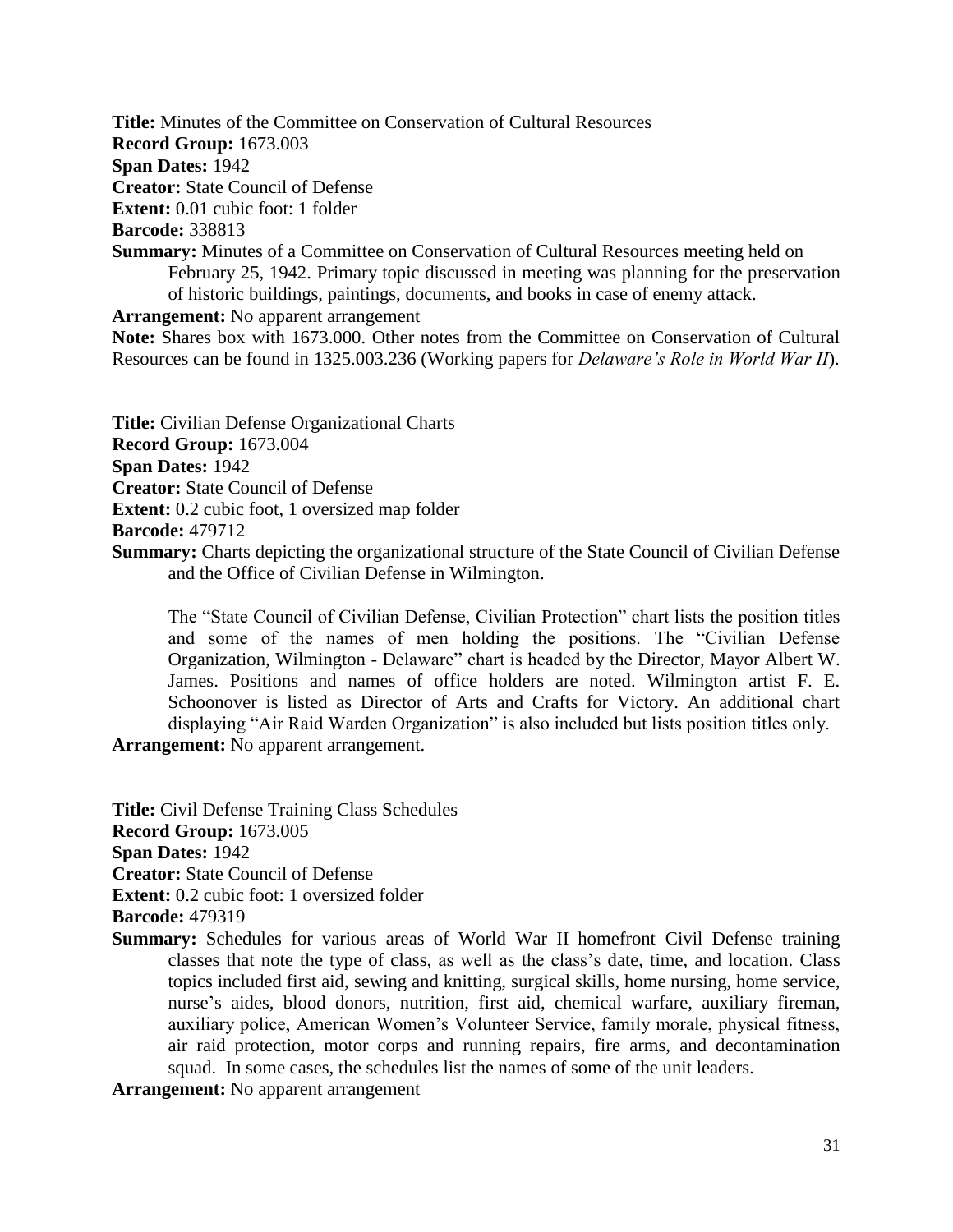**Title:** State Council of Defense Organizational Charts **Record Group:** 1673.006 **Span Dates:** 1942 **Creator:** State Council of Defense **Extent:** 0.1 cubic foot: 1 oversized folder **Barcode:** 479320 **Summary:** Charts depicting the organizational structure of the State Council of Defense. The State Council of Defense organizational chart is headed by the chairman, Governor Walter Bacon, and lists the other positions but not the names of the position holders.

**Arrangement:** No apparent arrangement

**Title:** Home Address Notification Cards

**Record Group:** 1673.000.007.001

**Span Dates:** 1941-1946

**Creator:** State Council of Defense

**Extent:** 2.52 cubic feet: 2-1.26 cubic foot boxes

**Barcodes:** 455308 and 156995

**Summary:** Address cards sent to the State Selective Service Board notifying the Board that a registrant had been discharged, separated from, or entered into active service. Each registrant was credited against the quota for the local board. Home address cards show the name of registrant, rank or rating, race, branch of service, date entered service, serial or service number and home address at time entered the service, state, county, local board number and selective service order number for enlistee who had registered with the Selective Service Board. Data found here is compatible with that found on DDS form 166. This series also contains separation cards for enlistees who have been discharged or separated from services. The separation cards contain that noted above with the addition of date of discharge or separation, type of discharge certificate, reason for discharge or separation of enlistee and signature and rank of reporting officer. Data found here is compatible with that found on DDS form 167.

**Arrangement:** Arranged alphabetically by name of enlistee.

**Note:** Records are **confidential***.* Advanced notice is required to review confidential records created by the State Council of Defense. Sensitive and/or personal information in the files will be redacted before the records are serviced.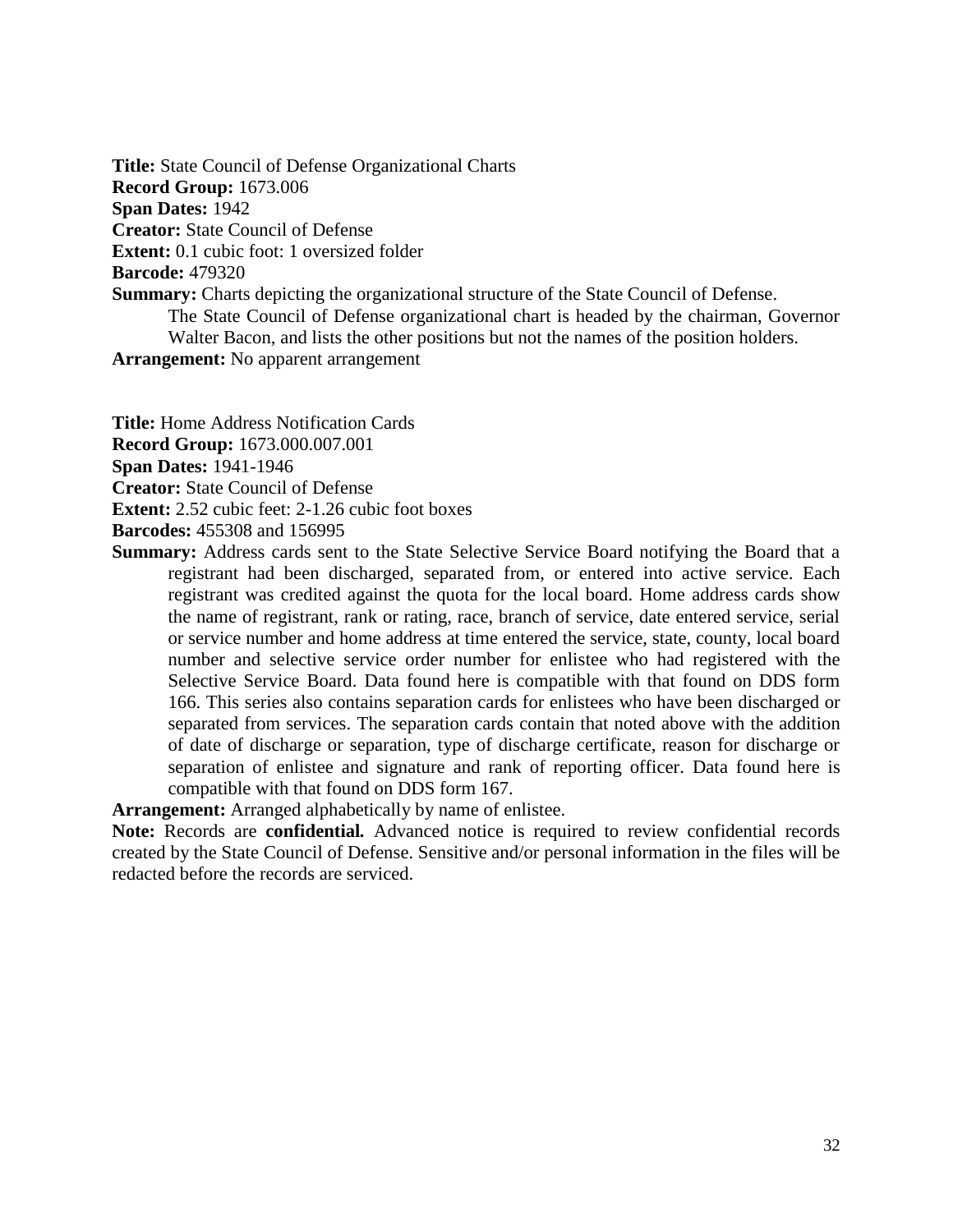# <span id="page-33-0"></span>**Military Records (RG 1800)**

**Title:** Coast Artillery Journals **Record Group:** 1800.003 **Span Dates:** 1920-1940 **Creator:** War Department **Extent:** 0.24 cubic feet: 19 volumes in 0.24 cubic foot box **Barcode:** 390438 **Summary:** Journals contain gunner's instructions for the operation of military ordnance.

Journals include instructions for: anti-aircraft artillery, fixed artillery, mobile seacoast artillery, submarine mining, artillery searchlight battery, training management, tactics and techniques for artillery, and anti-aircraft command.

**Arrangement:** Chronological by date of journal.

**Title:** Historical and Pictorial Review

**Record Group:** 1800.005

**Span Dates:** 1940

**Creator:** Delaware National Guard

**Extent:** 0.03 cubic foot: 1 volume and CD in 0.24 cubic foot box

**Barcode:** 390325

**Summary:** Historical and pictorial review of the Delaware National Guard in 1940. Review includes brief history of the National Guard and shows names and pictures of officers and enlisted men, with brief histories of individual batteries.

**Arrangement:** Arranged by individual battery.

**Title:** Selective Service Appointments

**Record Group:** 1800.020

**Span Dates:** 1940-1946

**Creator:** Adjutant General

**Extent:** 1.26 cubic feet: 1-1.26 cubic foot box

**Barcode:** 151408

**Summary:** The records document executive appointments to the Selective Service system and include acceptance of appointments, oath of office, personnel sheets, and certified copies of appointment orders.

**Arrangement:** Arranged by type of document.

**Title:** Military Personnel Files **Record Group:** 1800.061 **Span Dates:** 1940-1946 **Creator:** Military **Extent:** 7.66 cubic feet: 7-1.26 cubic foot boxes and 2-0.19 cubic foot boxes **Barcodes:** 124027, 151387, 158440, 158441, 455264, 455266, 455282, 455283, 455300, 455303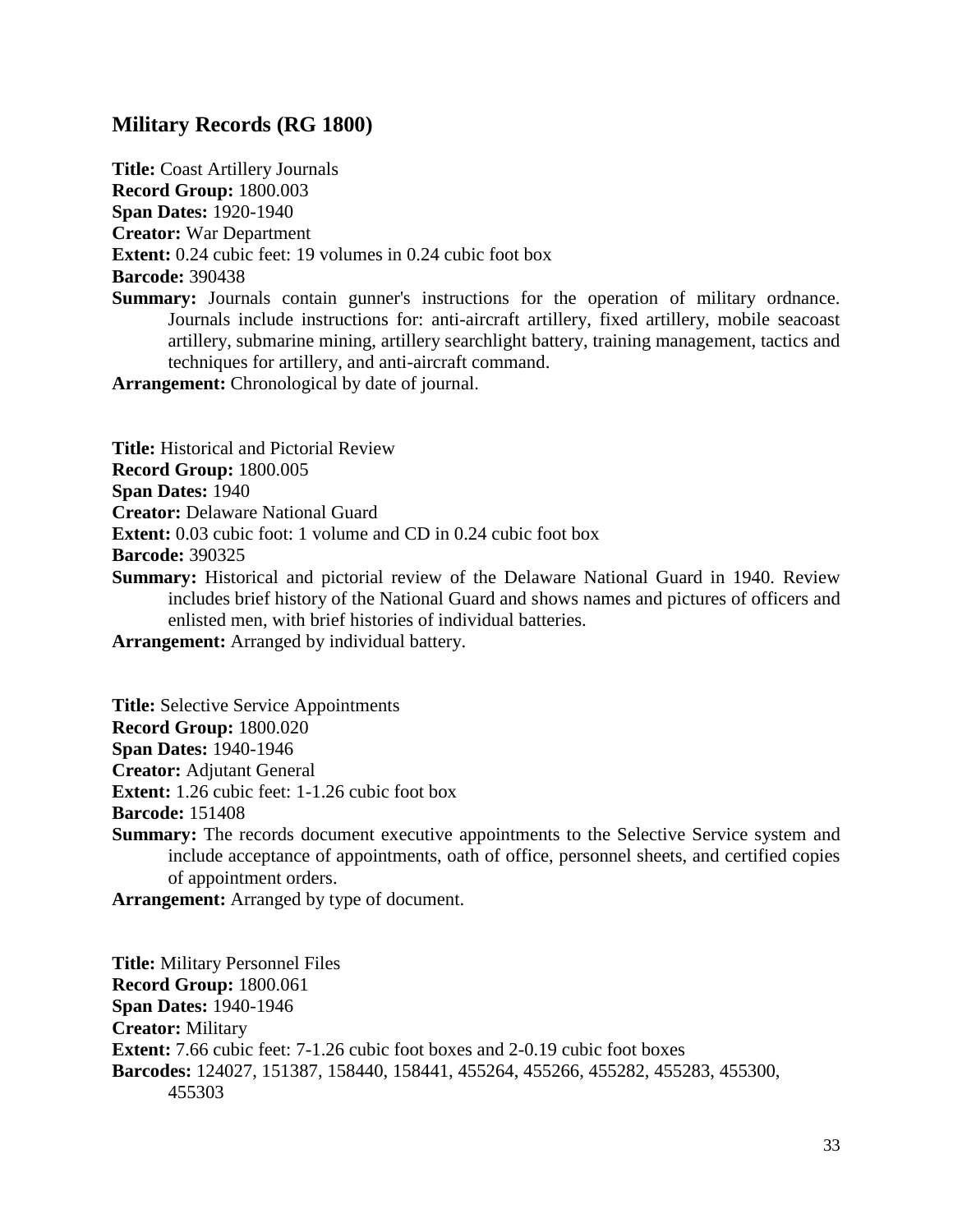**Summary:** Card files contain name of service person, service identification number, rank, classification, date of enlistment, camp stationed, and birthdate. Occasionally the card file also includes the serviceman's place of residence and a notation of honorable discharge.

**Arrangement:** Alphabetical by name of service person:

- Box 1 (Barcode 455300): Military Personnel
- Box 2 (Barcode 455282): Military Personnel
- Box 3 (Barcode 455283): Military Personnel
- Box 4 (Barcode 455303): Military Personnel
- Box 5 (Barcode 455264): Military Personnel
- Barcode 151387: Military Personnel Files, Index Cards, A-L
- Barcode 124027: Military Personnel Files, Index Cards, M-Sz
- Barcode 158440: War History Index Cards Personnel
- Barcode 158441: War History Index Cards Personnel

**Title:** Civilian Volunteer Card File **Record Group:** 1800.063 **Span Dates:** 1941-1945 **Creator:** Military **Extent:** 2.52 cubic feet: 2-1.26 cubic foot boxes **Barcodes:** 455266, 455293

**Summary:** Index card file that was maintained on volunteers who participated in homefront activities in Delaware during World War II. Cards show name, address, and the activity in which they participated. (i.e. block warden, auxiliary fireman, messenger, Red Cross, Air Raid Warden, American Women's Volunteer Services (AWVS), auxiliary police). Cards also have an unidentified number.

**Arrangement:** Arrangement roughly alphabetical by name of individual.

**Title:** Aptitude Cards **Record Group:** 1800.064 **Span Dates:** 1941-1942 **Creator:** Military **Extent:** 1.26 cubic feet: 1-1.26 cubic foot box **Barcode:** 455262

**Summary:** Index card file providing information on workers in various occupations. Cards list person's name, address, phone number, age, types of jobs held, and number of years person held job. Purpose of the record is unknown.

**Arrangement:** Arranged alphabetically by occupation, thereunder alphabetically by worker's name.

**Title:** State Guard Scrapbook **Record Group:** 1800.077 **Span Dates:** 1941-1944 **Creator:** Military-State Guard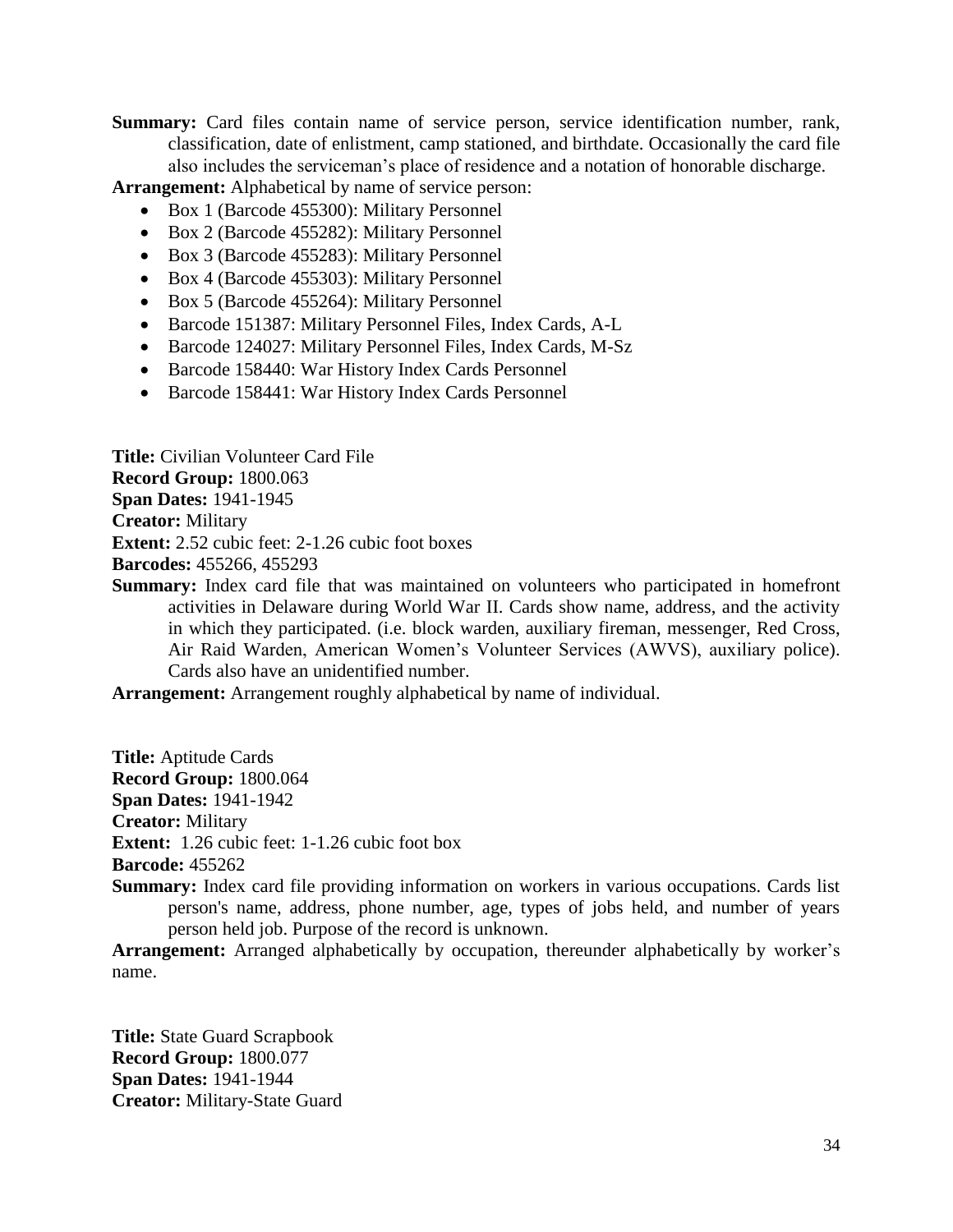**Extent:** 0.49 cubic feet: 1 volume in a 0.49 cubic foot box **Barcode:** 346524

**Summary:** After Delaware's National Guard units were nationalized in 1940 and 1941, the State Guard was organized to take its place. This scrapbook relates to the State Guards' formation, activities, and personnel, especially Company B from Dover. The scrapbook consists of newspaper clippings, photographs, correspondence, and ephemeral material.

**Arrangement:** Chronologically

**Title:** World War II News Releases **Record Group:** 1800.080 **Span Dates:** 1946-1947 **Creator:** Military **Extent:** 0.47 cubic feet: 1-0.47 cubic foot box **Barcode:** 091661

**Summary:** Biographical press releases about Delawareans in the Armed Forces during World War II and used by the *News Journal*. Information was collected on forms created by the *News Journal* and included biographical information about Delawareans serving in the armed services during World War II. Forms show name and address of person releasing information, name, rank and home residence of individual's personal data being released, name and residence of parents or spouse (if married) and a short summary of training completed. Some correspondence from parents noting information relating to their child's military activities is included. Photographs accompanied some of the releases; they have been removed and placed in the Delaware in World War II photograph collection (RG 1325.003.206). Photostat copies of the items removed remain in the file.

**Arrangement:** No apparent arrangement

**Title:** Chaplain's Files

**Record Group:** 1800.086

**Span Dates:** 1932-1945

**Creator:** Delaware National Guard

**Extent:** 1.40 cubic feet: 1-1.26 cubic foot box, 0.40 cubic feet shared w/ RG 1800.096

**Barcodes:** 151377, 120925

**Summary:** Files reflect the daily activities of the Regimental Chaplain, Major Park W. Huntington, of the 198th Coast Artillery (A.A.). Files include subject files and financial records. Subject files reflect the routine duties of the Chaplain and also contain news clippings, correspondence to and from Chaplain, and training manuals. Financial records contain bank statements, canceled checks, and lists of the guardsmen and amounts they received. The financial records also include a list of guardsmen with the names and addresses of their next of kin.

**Arrangement:** Alphabetical by file heading.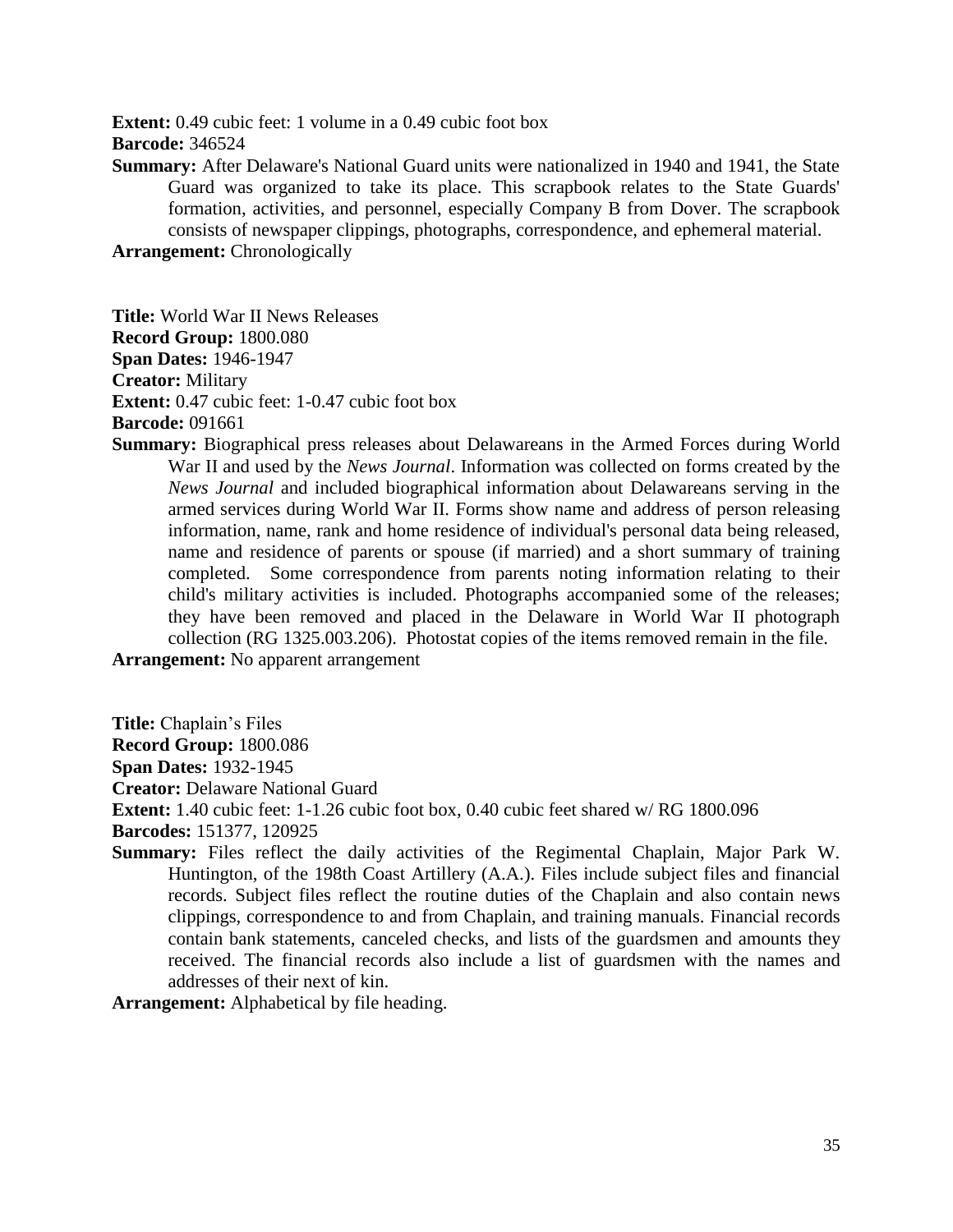**Title:** National Guard Enlistment Records

**Record Group:** 1800.087

**Span Dates:** 1941-1945

**Creator:** Delaware National Guard

**Extent:** 7.56 cubic feet: 6-1.26 cubic foot boxes

**Barcodes:** 151103, 151109, 151122, 151132, 151133, 455306,

**Summary:** Individual enlistment records of applicants for the Delaware National Guard during World War II. Applications show name, race, and address of applicant, place and date of enlistment, unit designated, term of service of enlistee, any prior service, date and place of birth, citizenship information, educational background, civilian trade/occupation and length of service, and occupational military qualifications. Enlistment records also include marital status and number and relation of dependents, any criminal offenses, proper rejections for enlistment, medical and mental fitness, overall state of health, place, date and name of witness to information given, signature of witness and applicant, and general remarks (usually promotions, transfers, or dismissals). The Oath of Allegiance and Certification of Oath show place of residence, full name of enlistee, date, name, grade, unit, and signature of a certifying officer. Physical exam results, next of kin information and beneficiary information are also included.

#### **Arrangement:** Alphabetical by name of applicant

**Note:** Records **are confidential**. Advanced notice is required to review confidential military records from Record Group 1800. Researchers interested in obtaining access to these confidential records should be aware that sensitive and/or personal information in the files will be redacted before the records are serviced.

**Title:** Record of Discharged Servicemen Forms

**Record Group:** 1800.088

**Span Dates:** 1941-1948

**Creator:** Military

**Extent:** 2.52 cubic feet: 2-1.26 cubic foot boxes

**Barcode:** 111093, 455286

**Summary:** Recorded information of military service personnel for discharge or separation papers.

**Arrangement:** No apparent arrangement.

**Note:** Records **are confidential**. Advanced notice is required to review confidential military records from Record Group 1800. Researchers interested in obtaining access to these confidential records should be aware that sensitive and/or personal information in the files will be redacted before the records are serviced.

**Title:** World War II Civil Defense Posters **Record Group:** 1800.091 **Span Dates:** 1940s **Creator:** Military **Extent:** 0.77 cubic feet: 0.77 cubic feet in 1-oversized box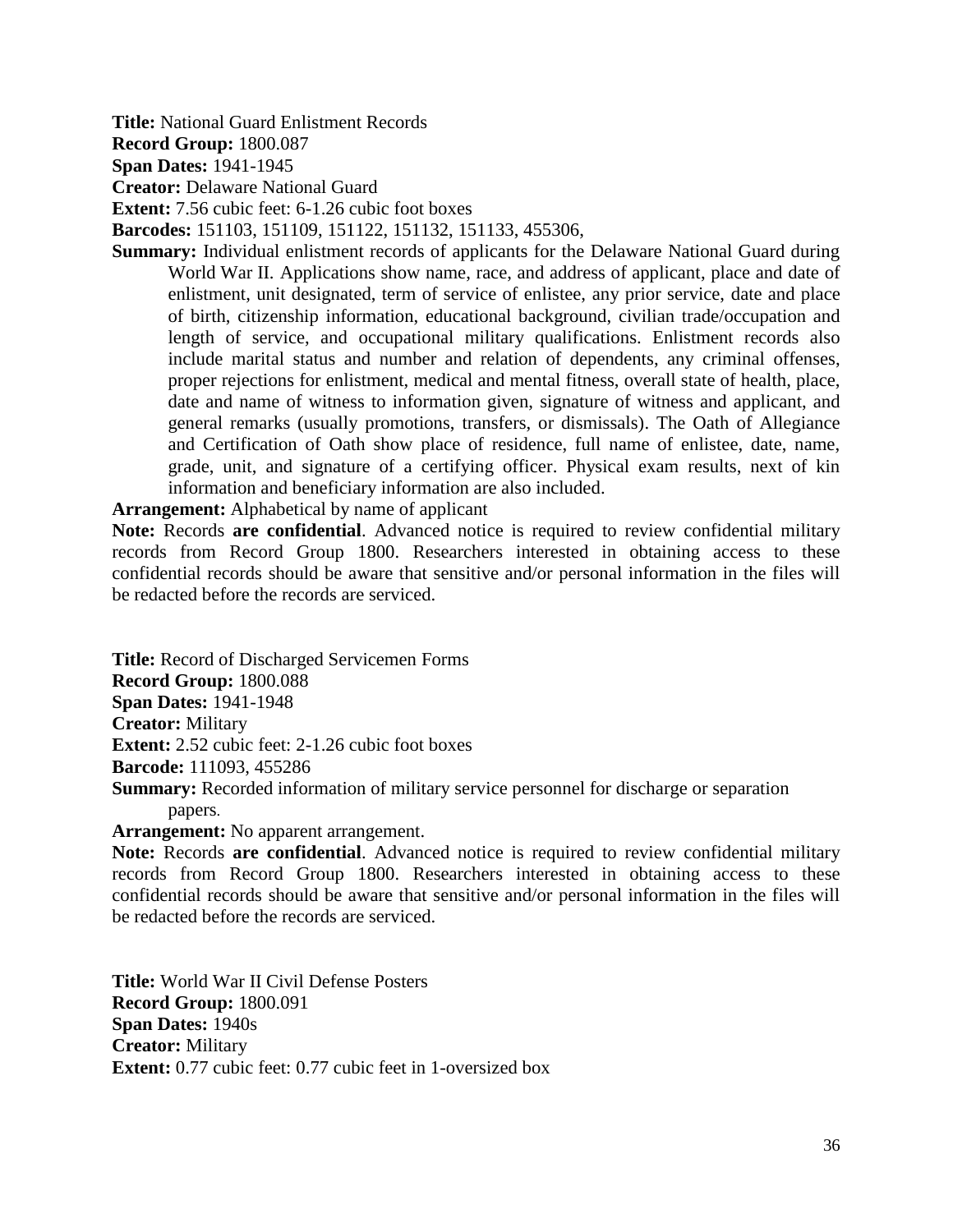**Barcode:** 256476

**Summary:** Posters displaying the Civil Defense symbols for Staff Corps, emergency food, Driver Corps, Air Raid Warden, Auxiliary Fireman, and Auxiliary Police. **Arrangement:** No apparent arrangement.

**Title:** National Guard Administrative Files

**Record Group:** 1800.096

**Span Dates:** 1932-1956

**Creator:** Delaware National Guard

**Extent:** 7.6 cubic feet: 7-1.26 cubic foot boxes

**Barcodes:** 111089, 151358, 151359, 158080, 455272, 455277, 455285,

**Summary:** Administrative files include decimal files, correspondence, reports, and files on various subjects relating to the National Guard. Files within the series include: Purple Heart file; inspection, 1932-1940; repairs, 1932-1940.

**Arrangement:** Folders are arranged numerically by filing system number.

**Title:** Company/Unit Records

**Record Group:** 1800.098

**Span Dates:** 1930s-1960s

**Creator:** Delaware National Guard

**Extent:** 31.5 cubic feet, 3 cubic foot boxes relate to World War II

**Barcodes:** 158097, 151363, 455476,

**Summary:** Orders, promotions, enlistment records, discharges, and files on various subjects relating to the Delaware National Guard including the state rifle range and armories throughout Delaware.

**Arrangement:** Arranged by company and unit or subject heading.

- Barcode 151363:
	- o State Guard Bills, 1942-1944
	- o Miscellaneous Purchase Orders, 1937-1942
	- o Oaths of Office
	- o Physical Examinations, 1932-1940 **(confidential)**
- Barcode 158097:
	- o Attendance Roll, 142nd Fighter Bomber Squad, 1945-1955
- $\bullet$  Barcode 455476:
	- o State Rifle Range, 1943
	- o State Rifle Range, 1942-1943
	- o Rifle Range, Magazine, Etc., New Castle, DE, 1940-1941
	- o Milford Armory
	- o Wilmington Armory Commission
	- o Wilmington Armory, 1943
	- o New Castle Armory
	- o Surplus Property at New Castle County Airport
	- o New Castle County Air Base
	- o Newark Armory, 1943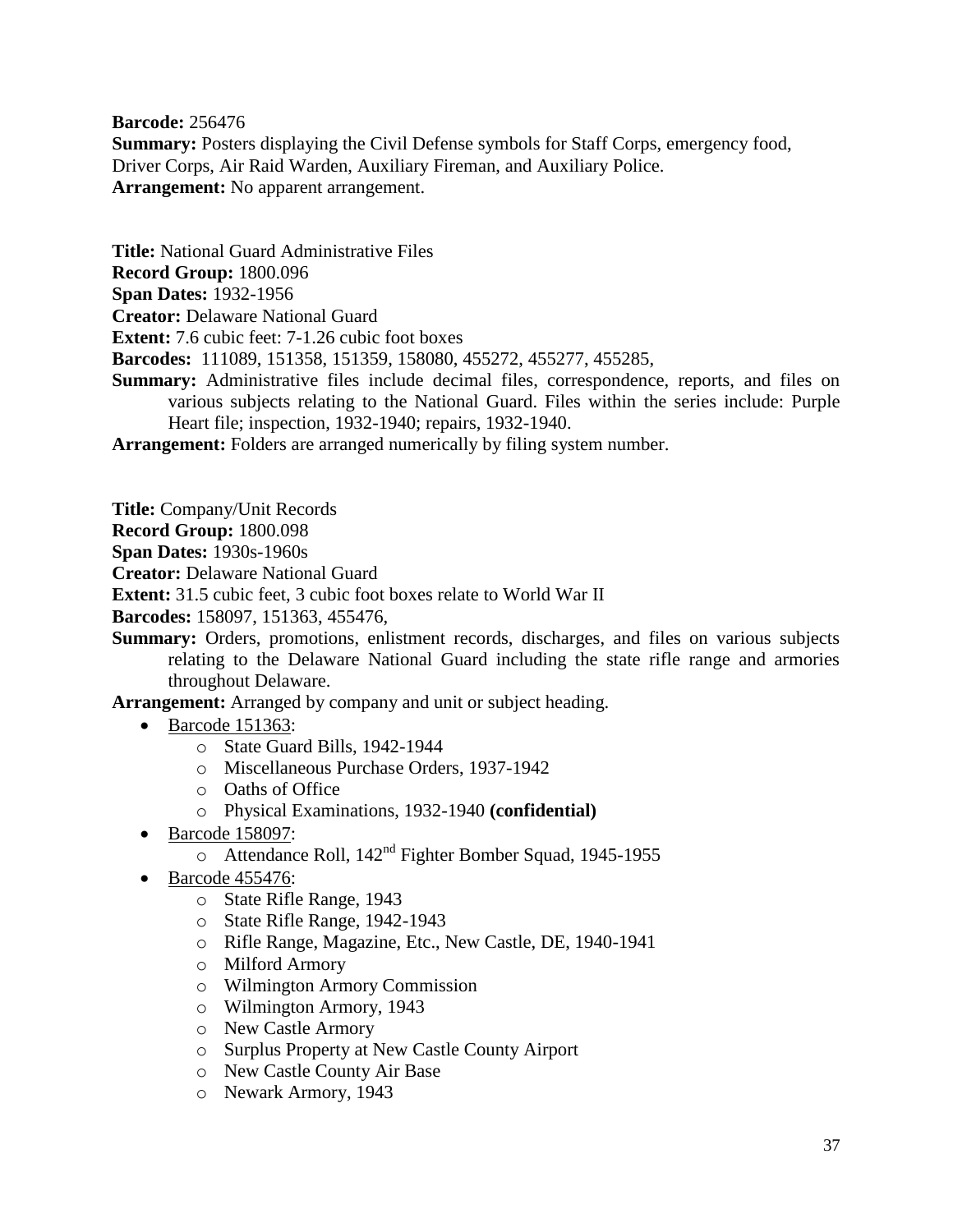- o Georgetown Armory
- o Georgetown Armory, 1939-1942
- o Bethany Beach Armory, 1942
- o Laurel Armory, 1942-1943
- o Record of Service, 1930-1955

**Note:** Series includes Company/Unit records from after the end of World War II. Only those records dating from the World War II period are included above. Advanced notice is required to review confidential military records from Record Group 1800. Researchers interested in obtaining access to these confidential records should be aware that sensitive and/or personal information in the files will be redacted before the records are serviced. Some files share boxes with confidential material.

## **Sussex County Levy Court (RG 4200)**

**Title:** Volunteer Roster and Service Record Books

**Record Group:** 4200.016

**Span Dates:** 1942-1944

**Creator:** Sussex County Levy Court

**Extent:** 0.24 cubic feet: 2 volumes in 1-0.24 cubic foot box

**Barcode:** 494174

**Summary:** Record of Air Raid Warning Control volunteers who manned a center at the Courthouse in Georgetown, Delaware. The record lists the name of the volunteers, date they volunteered, their hours of service, as well as the color of signal received and time it was received.

**Arrangement:** Arranged chronologically by the date of service

## **City of Wilmington (RG 5100)**

**Title:** City of Wilmington Administrative Files **Record Group:** 5100.003.455 **Span Dates:** 1973-2006 **Creator:** City of Wilmington **Extent:** 6.3 cubic feet, 0.01 cubic foot-1 folder relates to World War II **Barcode:** 490468 **Summary:** Subject files for various issues brought before the Wilmington City Council. One file relates to a World War II monument dedicated November 11, 1991 in the city. **Arrangement:** Arranged alphabetically by subject.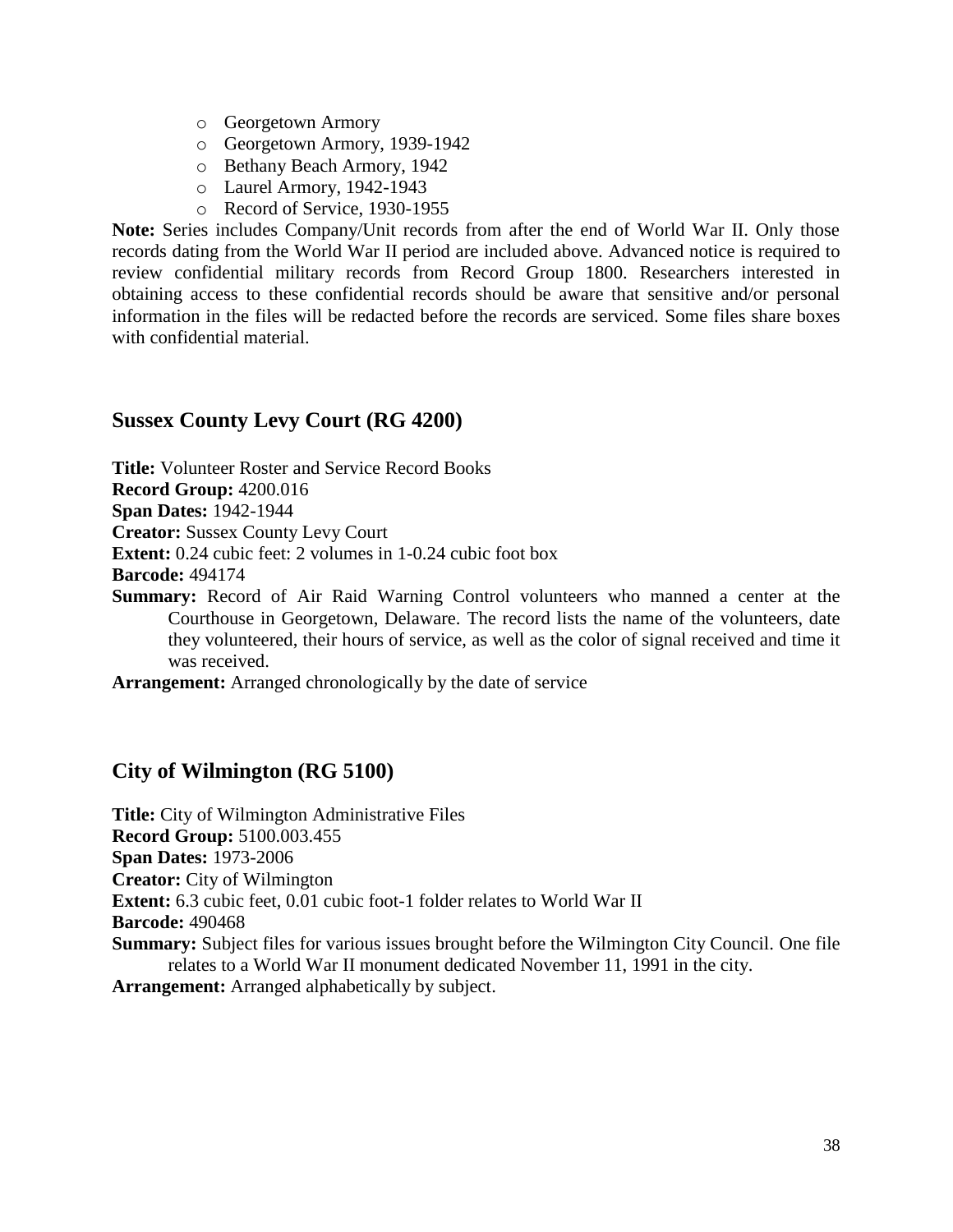## **Town of Bethany Beach (RG 7000.001)**

**Title:** Minutes of the Bethany Beach Town Council **Record Group:** 7000.001 **Span Dates:** 1923-1997 **Creator:** Town of Bethany Beach

**Extent:** 12 rolls of 35mm roll of microfilm, 1 roll relates to World War II

**Location:** Delaware Public Archives, Self-Service Microfilm [Cabinet 15, Drawer 9] **Summary:** Minutes may include the date, place, and time of the meeting, members in

attendance, and the proceedings of the meetings. Business discussed includes purchases and work approved, boardwalk, taxes and tax collecting, business licenses, lighting, road and street maintenance, election of new members, light plant, bonds, water system, ordinances, agreements, town election results, financial statements, World War II blackouts, zoning, Street Aid Fund, police, wreck of the *African Queen*, garbage collection, mosquito control, reports from various committees, legislation, schedule of fees, legal opinions, beach replenishment, and recreational activities.

**Arrangement:** Arranged chronologically by date of meeting.

**Note:** Roll #1 (September 1923-July 1964) contains minutes relating to World War II.

# **Brandywine/Claymont School District (RG 8182)**

**Title:** Brandywine/Claymont School Board Minutes

**Record Group:** 8182.002

**Span Dates:** 1938-1954 (2 volumes: 1938/39 through 1947/48 and 1948/49 through 1953/54) **Creator:** Brandywine School District/Claymont School District

**Extent:** 3.72 cubic feet, 1 volume covering the 1938/39 through 1947/48 academic years in a

0.41 cubic foot box contains content relating to World War II

**Barcode:** 470002

**Summary:** Record of the Board of Education of Claymont Special School District meetings, 1919-1978. Minutes include date and place of meeting, names of Board members and officers present and absent, discussion of Board business, and school accounts. Subjects discussed include school attendance, taxes to be raised, purchase of equipment and supplies, building and renovation projects and needs, purchase of land for new schools, contracts and bids, correspondence sent to the Board, Delaware School Auxiliary Association, temporary school buildings, election of officers, WPA murals and work, bus transportation, DDT, desegregation, *Evans vs. Buchanan*, personnel, and deeding District property to the New Castle County School District. Topics relating to World War II include air raid drills and other homefront activities, Americanization classes, and student safety and health.

**Arrangement:** Arranged chronologically by date of meeting.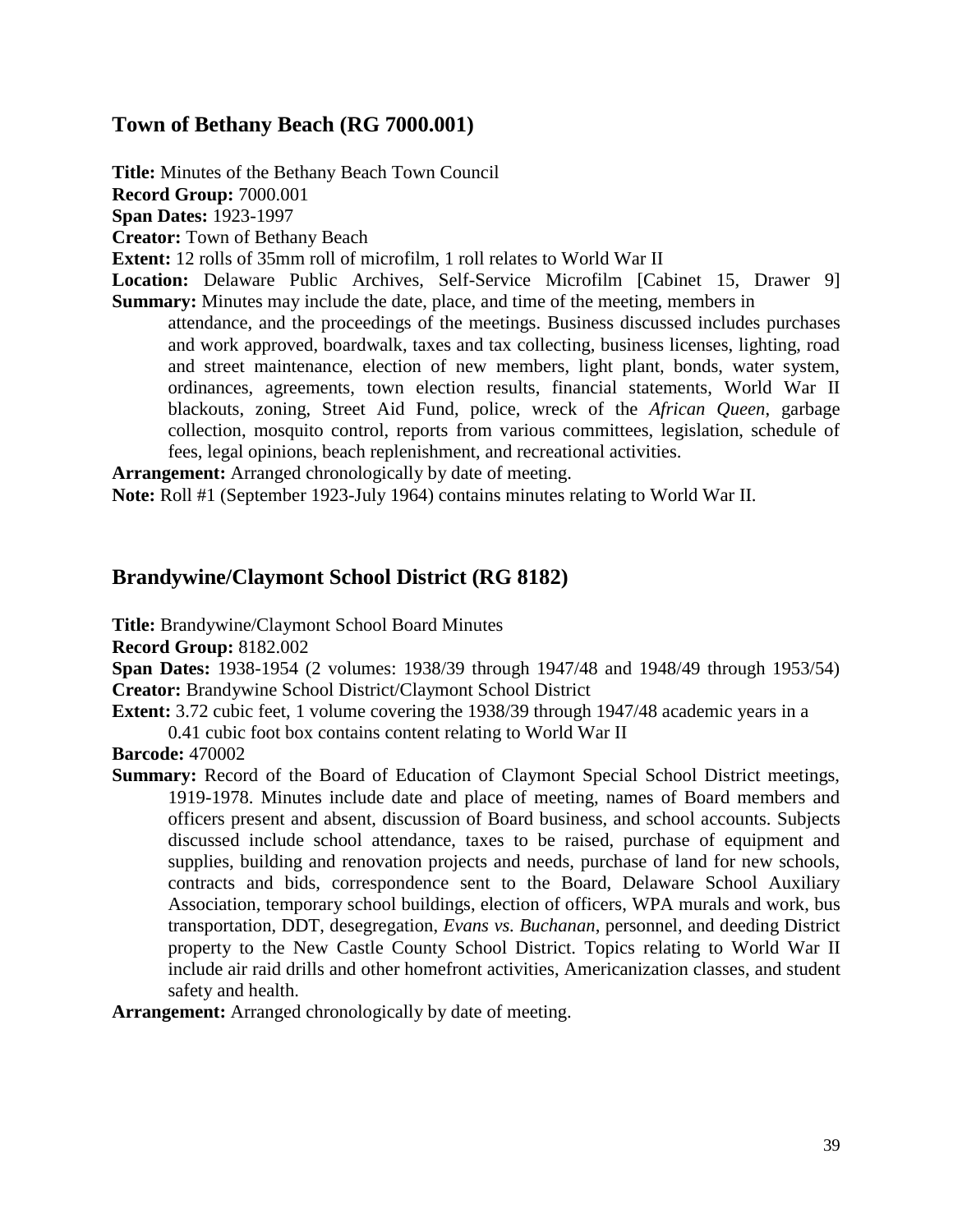# **General Reference Collection (RG 9270.001)**

The General Reference Collection is a convenience collection that contains materials collected by or deposited with the Delaware Public Archives concerning any topic or person that could be useful for the interpretation of Delaware history. The series does not contain official state records.

**Title:** Speech Given by Edwin F. Englehart on Memorial Day, 1994 (General Reference #185) **Extent:** 1 folder **Barcode:** 392364 **Summary:** "Speeches given by Edwin Englehart Memorial Day, Monday, May 30, 1994"

**Title:** Prisoner of War Camps (General Reference #269) **Extent:** 1 folder **Barcode:** 392368

**Summary:** 2 papers: "A personal account of the activities of the Prisoner of War Camps. . . from its Headquarters at Fort DuPont, Delaware" and "Historical Evaluation for the Determination of the Presence of German Prisoner-of-War Burials in the Bear Trap Golf Course and Subdivision Area," 2000.

**Title:** VEA Bobcat (Military Newsletter from WWII) (General Reference #304) **Extent:** 1 folder **Barcode:** 392369 **Summary:** World War II newsletter, the "VEA Bobcat," that was published weekly by the 198<sup>th</sup> Coast Artillery from Bora Bora.

**Title:** Congressional Medal of Honor (General Reference #640) **Extent:** 2 folders **Barcode:** 392385 **Summary:** Correspondence relating to Delaware recipients of the Congressional Medal of Honor and the Medal of Honor monument

**Title:** Doctors in World War II (General Reference #813) **Extent:** 1 folder **Barcode:** 409466 **Summary:** Special Commemorative Issue of the *Delaware Medical Journal* for the 50<sup>th</sup> Anniversary of D-Day, June 6, 1944. Includes article on "Gordon Keppel, Ranger Surgeon" that was also published in the Fall-Winter 1999-2000 edition of *Delaware History*

**Title:** Regimental History: 198<sup>th</sup> Coast Artillery (General Reference #932) **Extent:** 1 folder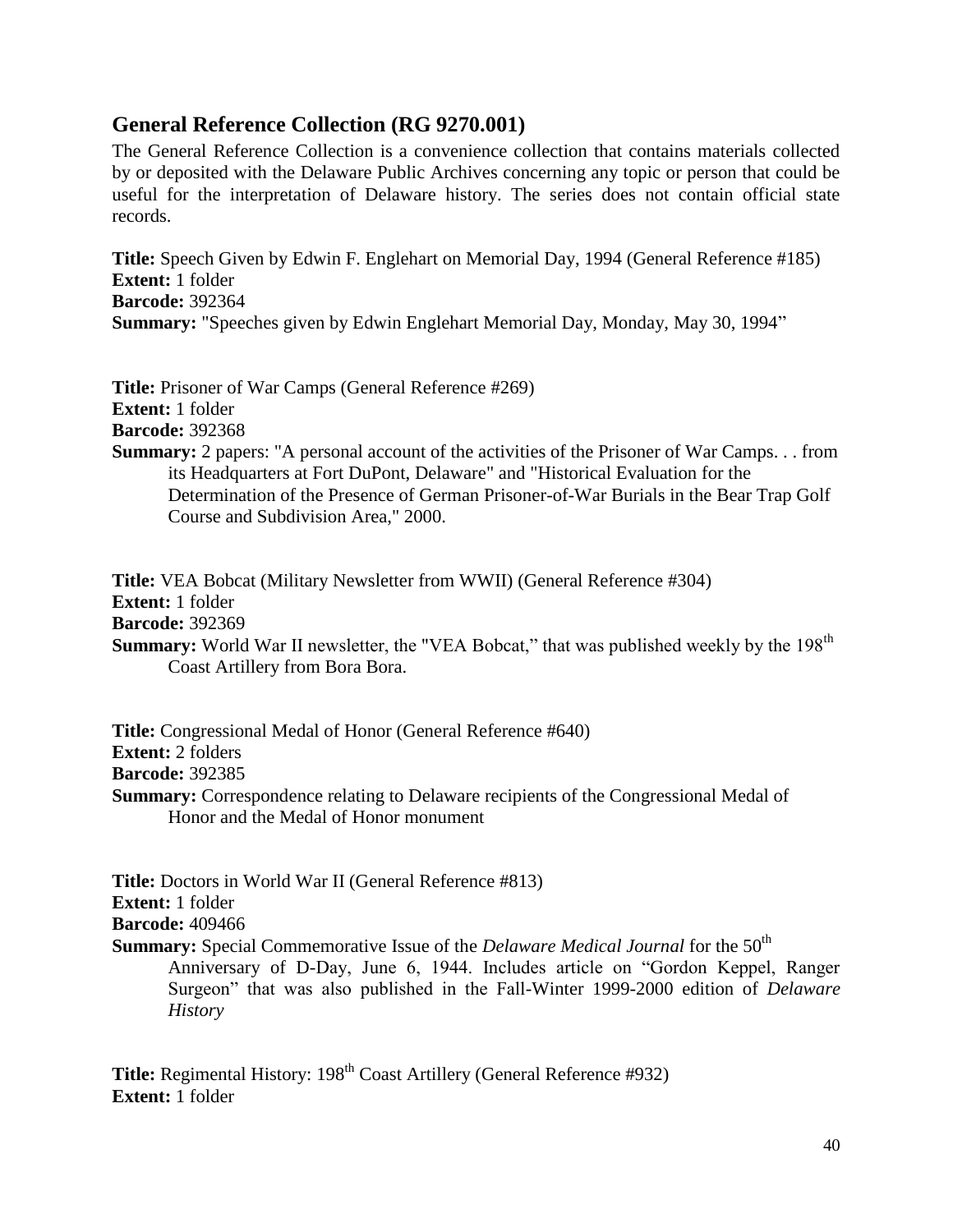**Barcode:** 471038

**Summary:** Regimental History of the 198<sup>th</sup> Coast Artillery from September 1940 through February 1944.

**Title:** World War II (General Reference #870) **Extent:** 6 folders **Barcode:** 386200 **Summary:** 

- Folder 1: World War II
- Folder 2: World War II-Reminisces of Caroline Abbott-1992, 1994
- Folder 3: World War II-1943
- Folder 4: World War II-Records of Harbor Defense Troops-1945
- Folder 5: Dachau Concentration Camps-Marty Levin, 1945
- Folder 6: World War II Ephemera

## **Pamphlet Collection (RG 9270.004)**

A collection of non-state or local government publications, including pamphlets, brochures, booklets, magazines, and similar published material that contain information about Delaware

**Title: "**Memory of the Members [of the Delaware Volunteer Firemen's Association] who Made the Supreme Sacrifice in World War II" **Subject:** Societies and Clubs **Barcode:** 391677 **Date:** 1942-1947

**Title: "**World War II Remembered, Harrington, Delaware" **Subject: Cities and Towns Barcode:** 391652 **Date:** 1989

**Title: "**Millsboro Honor Roll—World War II, by Aubrey P. Murray." **Subject: Cities and Towns Barcode:** 391654 **Date:** 1989

**Title:** *Delaware Beach Life*: Articles on Rehoboth, Lewes, and World War II **Subject:** Cities and Towns **Barcode:** 391653 and 391657 **Date:** 2004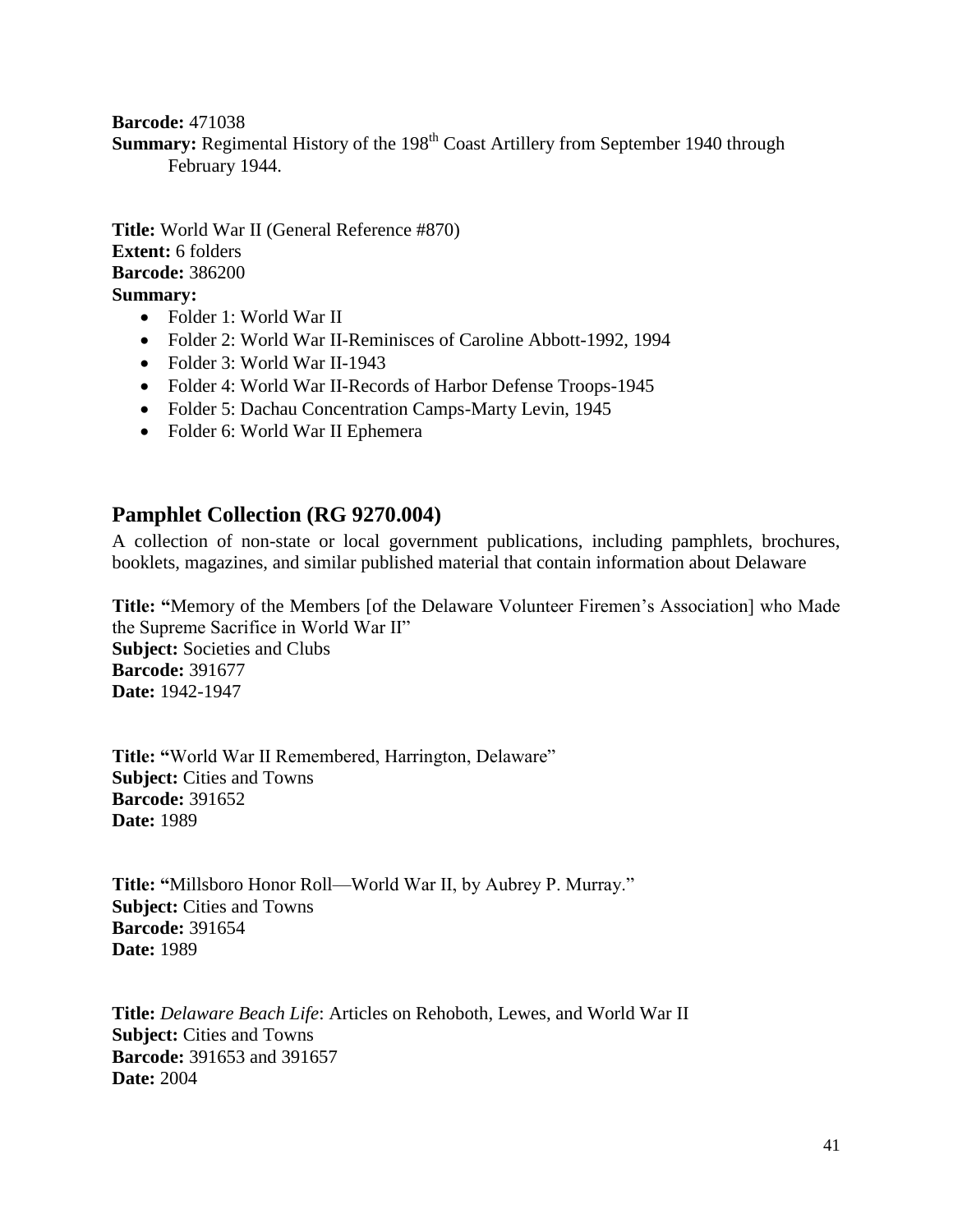**Title:** "Ensure the Future: National Dedication Day, May 29, 2004" **Subject:** Delawareana General **Barcode:** 520354 **Date:** 2004

## **Reference Reels (RG 9270.005)**

A collection of records on microfilm at the Delaware Public Archives that include copies of original records in the Archives, records that were loaned for microfilming, or microfilm that was purchased to enhance the Archives' holdings. The collection is divided into three broad categories of records: general, church, and genealogy. Records are arranged numerically by reference reel number.

**Title:** "Young American Patriots: The Youth of Maryland and Delaware in World War II." Published by Northern Publishers, Inc.

**Location:** Delaware Public Archives, Self-Service Microfilm. Cabinet 21, Drawer 5, Roll #106 **Date:** 1946

**Title:** Delaware Women at War

**Location:** Delaware Public Archives, Self-Service Microfilm. Cabinet 21, Drawer 5, Roll #106 **Date:** 1946

# **State Reports (RG 1325.003.147)**

**Title:** State Report: "List of Educational Institutions Available to Veterans under the Servicemen's Readjustment Act of 1944 and War Industry Workers for Post-War Adjustment" **Record Group:** 1325.003.147 **Span Dates:** 1944 **Creator:** Veterans Military Pay Commission (RG 1307) and Department of Public Instruction (RG 8005) **Extent:** 1-0.47 cubic foot box, 1 pamphlet **Barcode:** 075050 and 075272 **Summary:** Educational opportunities for veterans following their World War II service.

**Title:** State Report: "Delaware's Children: Are They Being Prepared to Cope with the Problems of a Post-War World" **Record Group:** 1325.003.147 **Span Dates:** 1942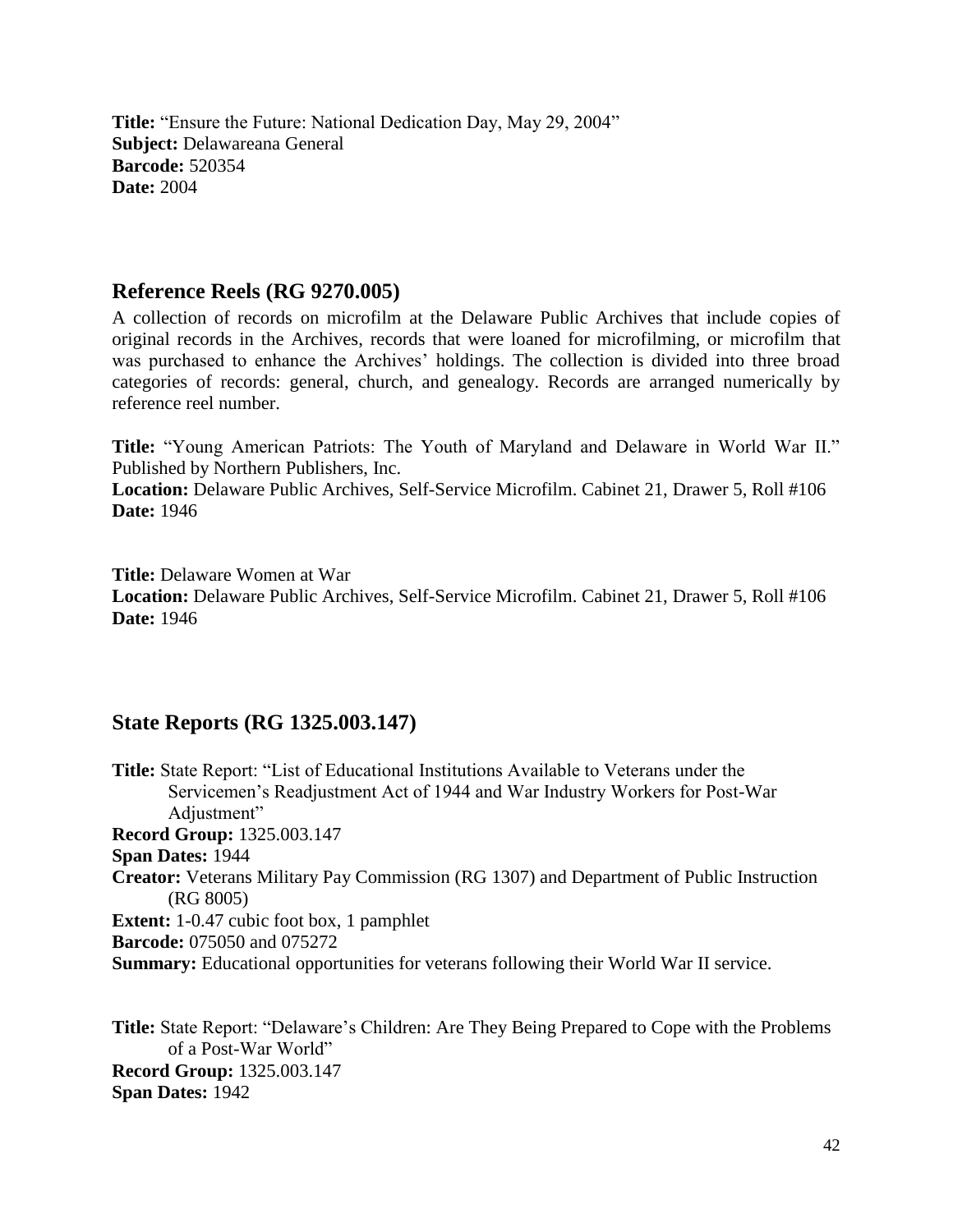**Creator:** Department of Services for Children, Youth and their Families (RG 1501), Published by the Delaware Citizens Association in February 1943.

**Extent:** 1-0.47 cubic foot box, 1 pamphlet

**Barcode:** 138024

**Summary:** A report on how Delawareans should prepare children for four specific goals following the war: Grow into well-balanced human beings, live in a community, prepare for and earn a living, and get along well with other people. Report was a result of the Delaware Conference on Children in a Democracy, held in November 1942, in Wilmington, Delaware.

**Title:** State Report: "State of Delaware Veterans' Assistance Booklet: A Manual of Information for Veterans, Their Dependents, and Agencies Interested in their Welfare"

**Record Group:** 1325.003.147

**Span Dates:** 1946

- **Creator:** Veterans Military Pay Commission (RG 1307)
- **Extent:** 1-0.47 cubic foot box, 1 pamphlet

**Barcode:** 075050

**Summary:** A resource for veterans to use while readjusting to civilian life upon their return to the US that includes information on what to do after discharge, obtaining medical care, re-entering the workforce or education system, and other related matters. Compiled and edited by the Delaware headquarters of the Selective Service System.

**Title:** State Report: "Delaware State Air Code"

**Record Group:** 1325.003.147

**Span Dates:** 1923, 1943

**Creator:** Department of State (RG 1325)

**Extent:** 1-0.47 cubic foot box, 1 pamphlet

**Barcode:** 131516

**Summary:** Pamphlet of the "Uniform State Law for Aeronautics," passed March 23, 1923 by the Delaware Secretary of State. A stamp on the front of the booklet shows the date of 10/2/1943.

**Title:** State Report: "A Reconnaissance Survey of Cape Henlopen Military Reservation, Fort Saulsbury, and Bethany Beach"

**Record Group:** 1325.003.147

**Span Dates:** 1941

**Creator:** Health and Social Services (RG 1500)

**Extent:** 1-0.47 cubic foot box, 1 report

**Barcode:** 138021

**Summary:** Study on the geographic areas surrounding Cape Henlopen, Fort Saulsbury, and Bethany Beach, including environmental risks, community profiles, and summary of health services available to servicemen stationed at those military establishments.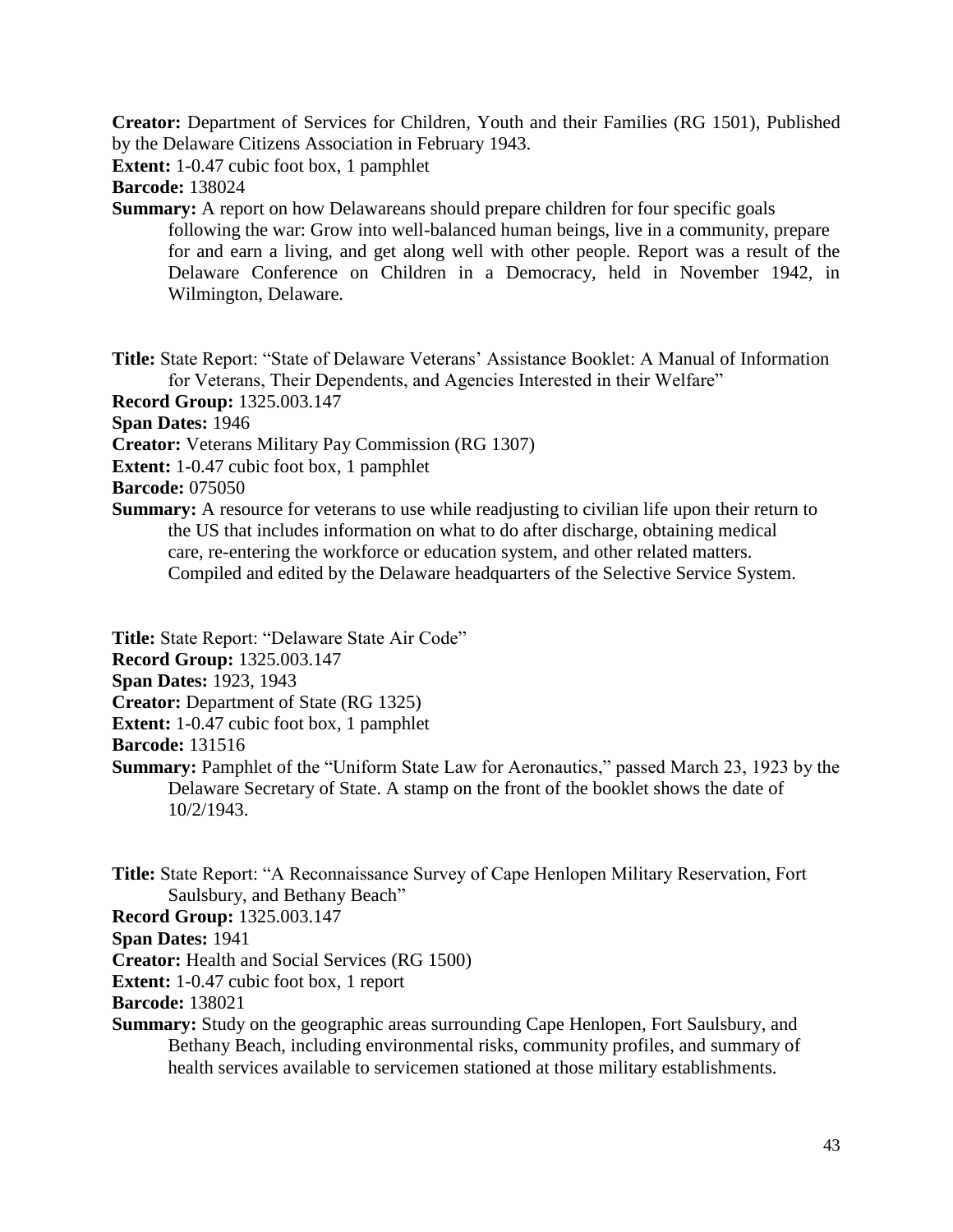**Title:** State Report: "Delaware: A Reconnaissance Survey of Fort DuPont, 1941" **Record Group:** 1325.003.147 **Span Dates:** 1941 **Creator:** Health and Social Services (RG 1500) **Extent:** 1-0.47 cubic foot box, 1 report **Barcode:** 138021 **Summary:** Study on the geographic area surrounding Fort Du Pont including environmental risks, community profiles, and summary of health services available to servicemen stationed at Fort DuPont. **Title:** State Report: "A Report on the Feasibility of a Crossing of the Delaware River near

Wilmington Connecting the State of Delaware to New Jersey" **Record Group:** 1325.003.147 **Span Dates:** 1941 **Creator:** Department of Transportation (RG 1540) **Extent:** 1-0.47 cubic foot box, 1 report **Barcode:** 138056 **Summary:** Study on the legal and administrative aspects of constructing a bridge or tunnel between Delaware and New Jersey over the Delaware River.

**Title:** State Report: "Report of Delaware River Crossing Commission to Hon. Richard C. McMullen, Governor of Delaware, 1939"

**Record Group:** 1325.003.147

**Span Dates:** 1939

**Creator:** Department of Transportation (RG 1540)

**Extent:** 1-0.47 cubic foot box, 1 pamphlet

**Barcode:** 138067

**Summary:** A summary of the longer "Report on the Feasibility of a Crossing of the Delaware River near Wilmington Connecting the State of Delaware to New Jersey"

**Title:** State Report: "Defense for the Delaware: Fort Delaware, Fort DuPont, Fort Mott State Parks" (DelDoc #34.226)

**Record Group:** 1325.003.147

**Span Dates:** 1993

**Creator:** Division of Parks and Recreation

**Extent:** 1 sheet of microfiche

Location: DelDoc # 34.226. Report is available on microfiche at the Delaware Public Archives

**Summary:** Report contains brief historical backgrounds of Fort Delaware, Fort DuPont, and Fort Mott (New Jersey) State Parks.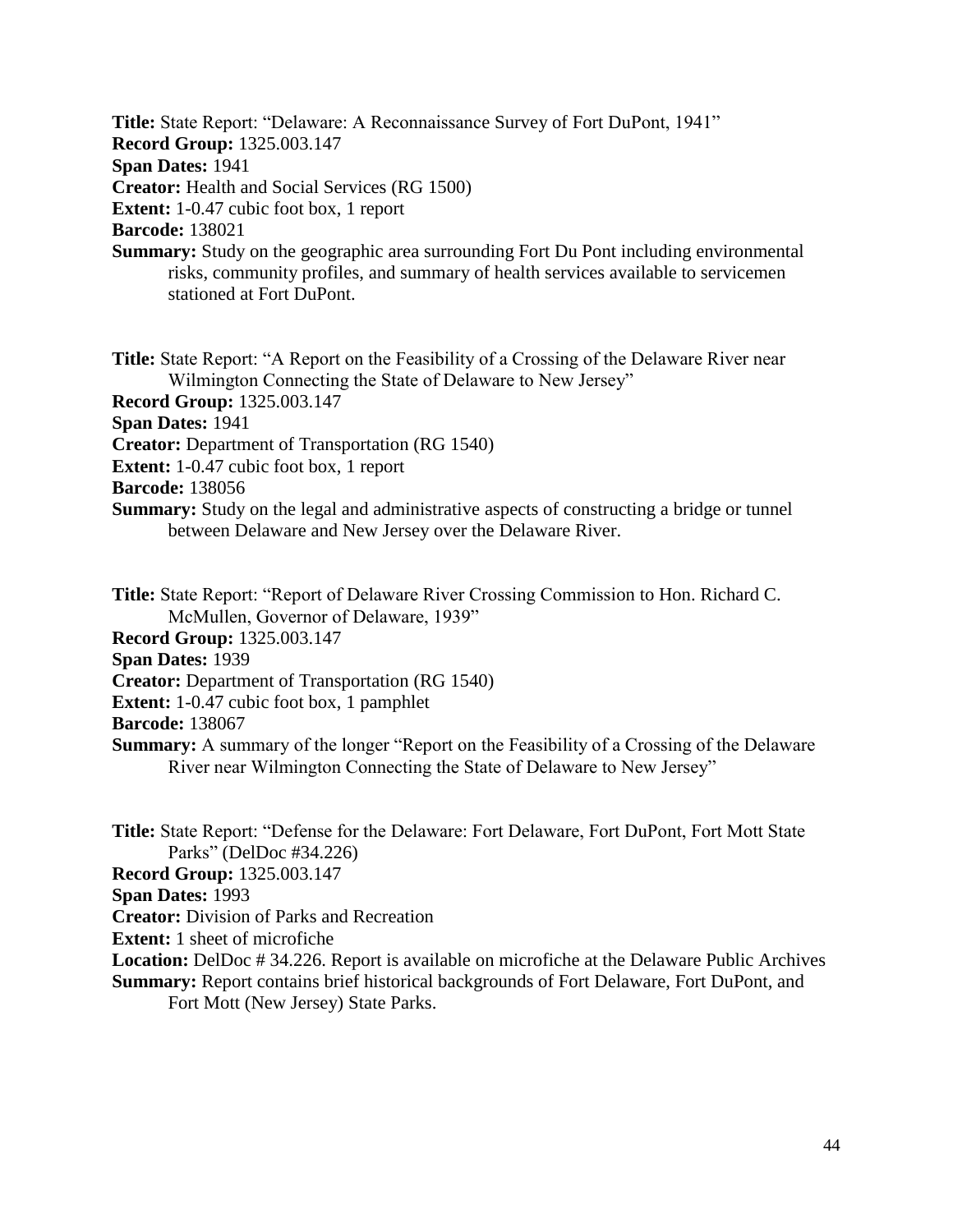**Title:** State Report: "General Basic Evacuation Plan of the State of Delaware" **Record Group:** 1325.003.147 **Span Dates:** 1943 **Creator:** Delaware State Evacuation Authority, State Council of Defense (RG 1673) **Extent:** 1-0.47 cubic foot box, 1 pamphlet **Barcode:** 075218 **Summary:** Basic plan in the event that Delaware needed to be evacuated due to an enemy bombing or other threat during World War II.

**Title:** State Report: "Americanization in Delaware—A State Policy Initiated by the Delaware State Council of Defense" **Record Group:** 1325.003.147

**Span Dates:** 1939

**Creator:** State Council of Defense (RG 1673)

**Extent:** 1-0.47 cubic foot box, 1 pamphlet

**Barcode:** 075218

**Summary:** Report prepared by Esther Everett Lap that outlines policies for assimilating immigrants living in Delaware to American language, culture, and values.

**Title:** State Report: "Educational Opportunities for Returned Service Men and Women" **Record Group:** 1325.003.147 **Span Dates:** 1944 **Creator:** University of Delaware (RG 8500) **Extent:** 1-0.47 cubic foot box, 1 pamphlet **Barcode:** 138103 **Summary:** Brochure advertising educational opportunities for returning servicemen and women at the University of Delaware.

**Title:** State Report: "State of Delaware Veterans Commission and American Red Cross Veterans Clearing Bureau—State Conference on the Coordination of Services for Returned Veterans, March 4, 1944" **Record Group:** 1325.003.147 **Span Dates:** 1944 **Creator:** Veterans Military Pay Commission (RG 1307) **Extent:** 1-0.24 cubic foot box, 1 pamphlet **Barcode:** 075050 **Summary:** Program from conference on the topic of coordinating services for returning veterans.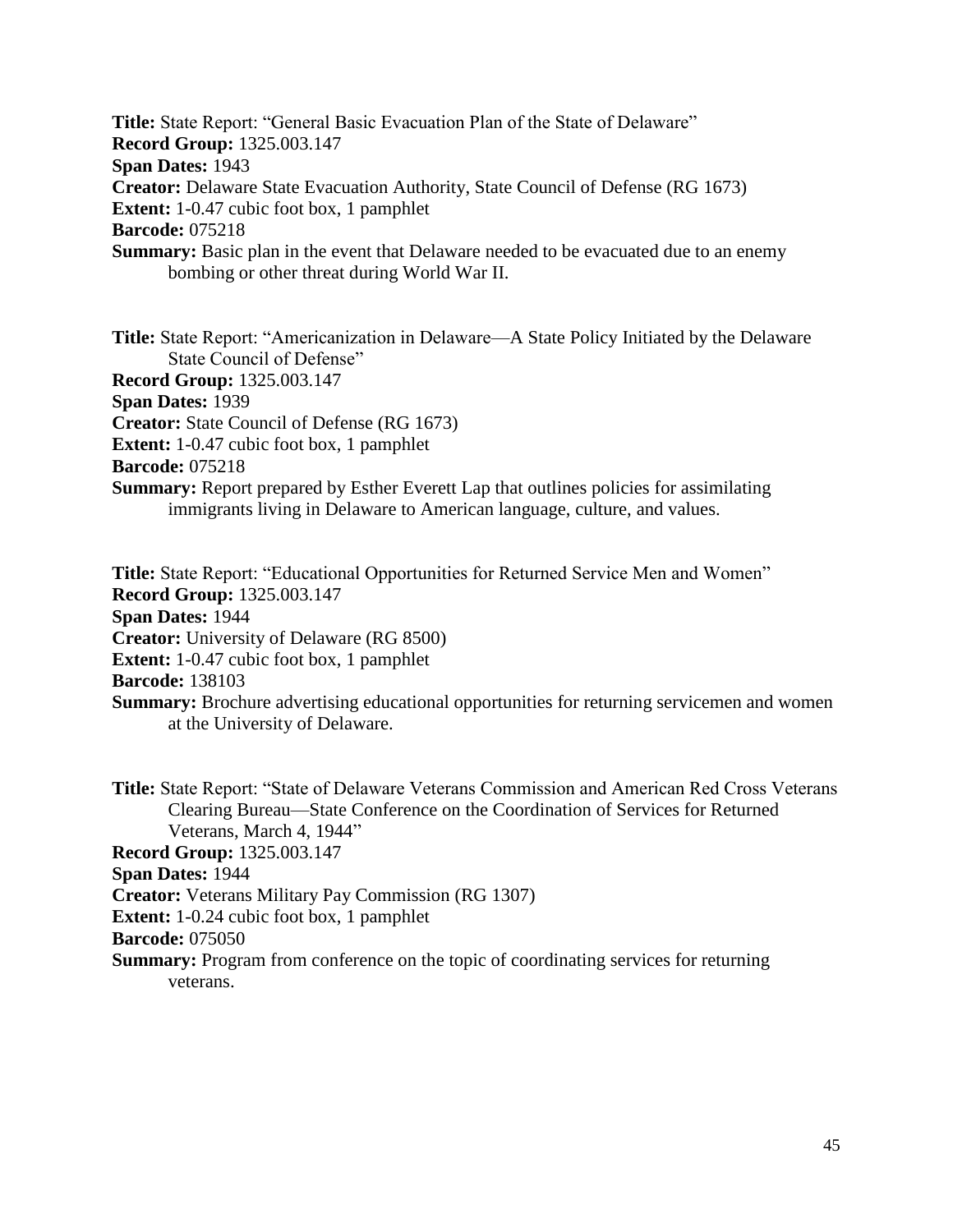**Title:** State Reports: "American Red Cross Veterans Clearing Bureau—Handbook of Information" **Record Group:** 1325.003.147 **Span Dates:** 1946 **Creator:** Veterans Military Pay Commission (RG 1307) **Extent:** 1-0.24 cubic foot box, 1 report **Barcode:** 075050 **Summary:** Contains information on state and federal services for veterans returning from the war.

**Title:** State Reports: "Air Warning Service 1942-1943" **Record Group:** 1325.003.147 **Span Dates:** 1942 **Creator:** State Council of Defense (RG 1673) **Extent:** 1-0.47 cubic foot box, 1 report **Barcode:** 075218 **Summary:** Roster and service record for the Georgetown (Sussex County) Air Raid Warning Control Center from January through April 1942.

**Title:** State Reports: "Air Warning Service" **Record Group:** 1325.003.147 **Span Dates:** 1942-1943 **Creator:** State Council of Defense (RG 1673) **Extent:** 1-0.47 cubic foot box, 1 report **Barcode:** 075218 **Summary:** One folder containing miscellaneous materials relating to the Aircraft Warning Service

**Title:** State Reports: Laws of Delaware **Record Group:** 1325.003.147

**Span Dates:** 1941-1965

**Creator:** General Assembly (RG 1111)

**Location:** Laws of Delaware have been digitized and are available online through the [eBooks](http://archives.delaware.gov/eBooks/lawsofdelaware.shtml) section of the Delaware Public Archives website.

**Summary:** The Laws of Delaware are compiled and published by the Delaware General Assembly for each year the legislature is in session. Between 1941 and 1965, the legislature included resolutions, laws, appropriations, and proclamations relating to World War II. These include: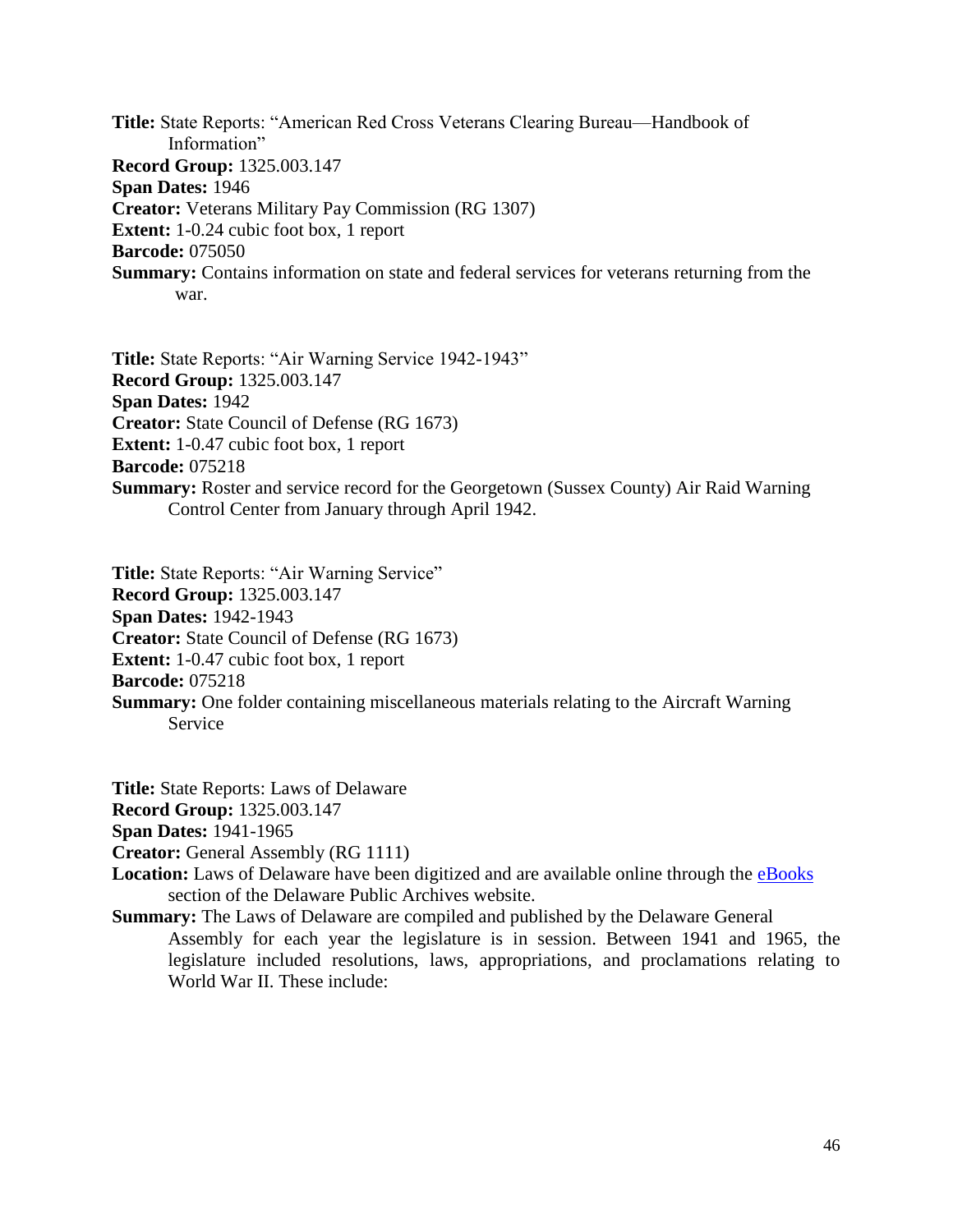| <b>General Assembly</b> | <b>Volume Number</b> | Year | Chapter(s)                                 |
|-------------------------|----------------------|------|--------------------------------------------|
| <b>Number</b>           |                      |      |                                            |
| 108                     | 43                   | 1941 | 4, 32, 54, 57, 80, 81,                     |
|                         |                      |      | 101, 110, 285, 319,                        |
|                         |                      |      | 327, 330                                   |
| 109                     | 44                   | 1943 | 7, 8, 9, 17, 30, 57, 58,                   |
|                         |                      |      | 62, 70, 71, 129, 187,                      |
|                         |                      |      | 125, 178, 209, 210,                        |
|                         |                      |      | 230, 235, 243, 244,                        |
|                         |                      |      | 246, 247, 248, 249,                        |
|                         |                      |      | 251, 252, 254, 256,                        |
|                         |                      |      | 262, 263, 264, 265,                        |
|                         |                      |      | 266, 268, 280                              |
| 109                     | 45                   | 1944 | 1, 6, 7, 17, 20, 32, 72,                   |
|                         |                      |      | 73, 98, 101, 215, 227,                     |
|                         |                      |      | 254, 289, 304, 306,                        |
|                         |                      |      | 329, 334, 342, 344,                        |
|                         |                      |      | 352, 353, 355, 357,                        |
|                         |                      |      | 358, 362, 364, 373,                        |
|                         |                      |      | 374, 375, 377, 379,                        |
|                         |                      |      | 380                                        |
| 114                     | 46                   | 1947 | 24, 68, 100, 170, 188,                     |
|                         |                      |      | 194, 245, 246, 360,                        |
|                         |                      |      | 363, 365, 366, 368,                        |
|                         |                      |      | 371, 373, 379, 385,                        |
|                         |                      |      | 386                                        |
| 115                     | 47                   | 1949 | 9, 11, 28, 75, 147,                        |
|                         |                      |      | 309, 329, 347, 459,<br>461, 469, 480, 486, |
|                         |                      |      | 488, 490, 492, 496,                        |
|                         |                      |      | 497, 508                                   |
| 116                     | 48                   | 1951 | 7, 189, 268, 277, 281,                     |
|                         |                      |      | 432, 435, 440, 458,                        |
|                         |                      |      | 466, 468, 507, 509,                        |
| 117                     | 49                   | 1953 | 52, 68, 69, 74, 160,                       |
|                         |                      |      | 162, 207, 500                              |
| 118                     | 50                   | 1955 | 24, 227, 535, 575,                         |
|                         |                      |      | 675, 719, 739, 832                         |
| 119                     | 51                   | 1957 | 28, 67, 390, 447                           |
| 120                     | 52                   | 1959 | 142                                        |
| 121                     | 53                   | 1961 | 82, 218                                    |
| 122                     | 54                   | 1963 | 236, 397                                   |
| 123                     | 55                   | 1965 | 139, 484                                   |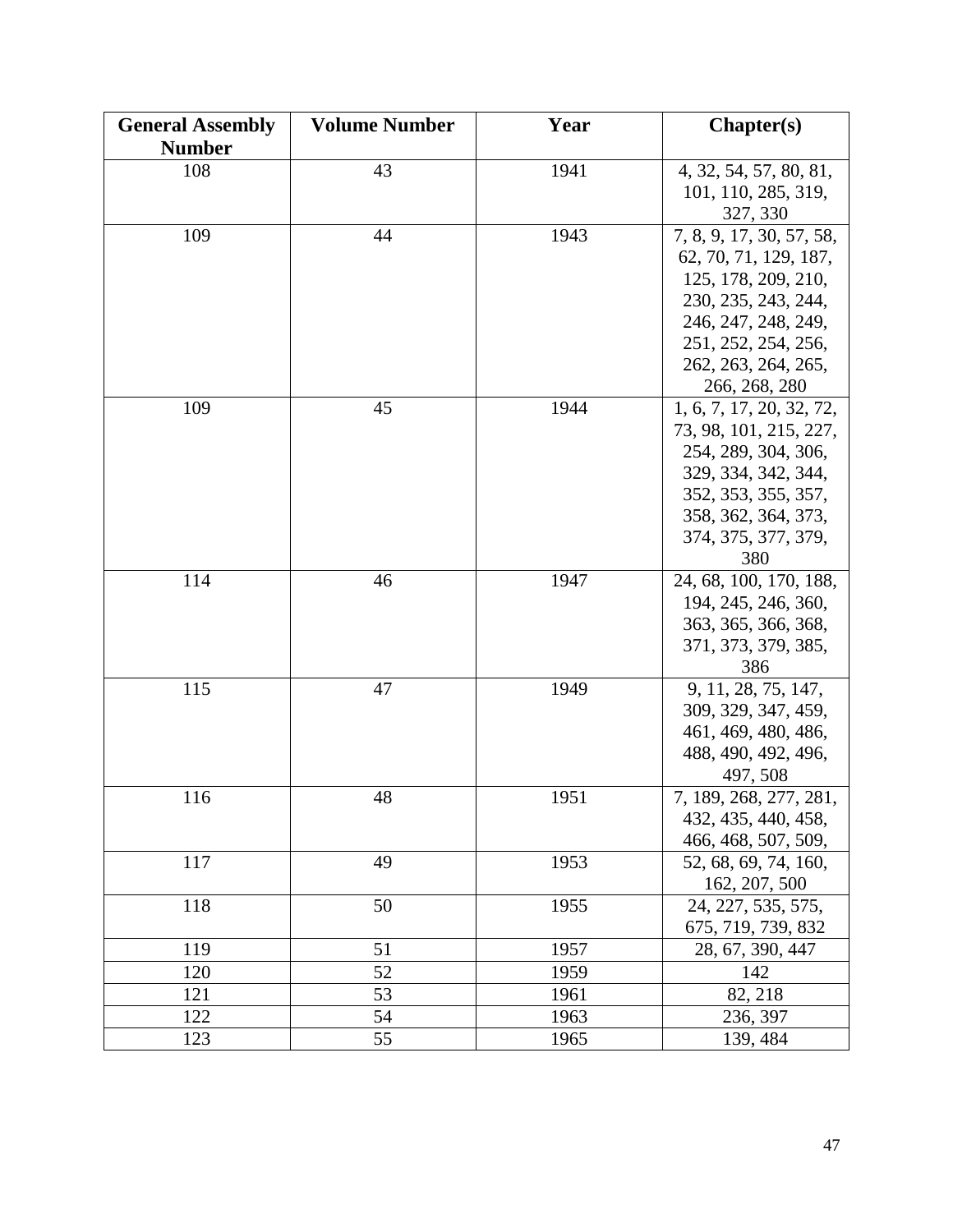# **Small Manuscript Collection (RG 9200)**

**Title:** Polde Gosnik Collection **Record Group:** 9200.G07.001 **Span Dates:** 2007-2009 **Extent:** 0.19 cubic feet: 1-0.19 cubic foot box **Barcode:** 529376

**Summary:** Polde Gosnik was a Slovenian who was conscripted into the German Army during World War II, captured by the Allies, and spent time as a prisoner of war at Fort DuPont. The book and compact disc contain his remembrances and memoirs. The book, *Polde Gosnik – P.O.W.* was written by his daughter, Irena Trsinar, and is illustrated. The book includes photos from the Delaware Public Archives and is written in Slovenian. The CD has copies of some of the photos used in the book, an MP3 audio file of his interview on Radio Fireside, Ljubljana, Slovenia, and an English translation of the program

**Note:** The National Museum of Contemporary History must be credited if the interview is used.

**Title:** Meisler Papers **Record Group:** 9200.M12.001 **Span Dates:** 1941-1945 **Extent:** 0.15 cubic feet: 1-0.15 cubic foot box **Barcode:** 491665

**Summary:** Personal military records of James Meisler who served at Fort Miles during World War II. Fort Miles records include a letter describing life at Fort Miles, a Christmas dinner menu, a list of men in Battery A, news clippings of sporting events at Fort Miles, and a *Woman's Day* magazine which contains an illustrated article on Fort Miles. James Meisler's personal military records include a copy of his military discharge papers, Immunization Register, Soldiers Individual Pay Record, a Class B Pass and thirteen photos of Meisler and fellow soldiers.

**Arrangement:** Arranged alphabetically by folder heading:

- Folder 1: Photos: Portraits, circa 1943-1944
- Folder 2: Correspondence: Meisler to Ann Holland, 1943
- Folder 3: Fort Miles: Women's Day Magazine, April 1944
- Folder 4: Fort Miles: Christmas Dinner Menu, 1943
- Folder 5: Fort Miles: List of Men in Battery A, n.d.
- Folder 6: Fort Miles: Sports News Clippings, circa 1943
- Folder 7: Meisler Military Discharge and Immunization Register, Solder's Individual Pay Record, Class B Pass
- Folder 8: Photos
- Folder 9: Photo: Battery A,  $539<sup>th</sup>$  FA BN, Ft. Bragg, North Carolina

**Title:** Dover United Service Organization (USO) Club Journal **Record Group:** 9200.U01.001 **Span Dates:** 1943 **Extent:** 0.19 cubic feet: 1 volume in 0.19 box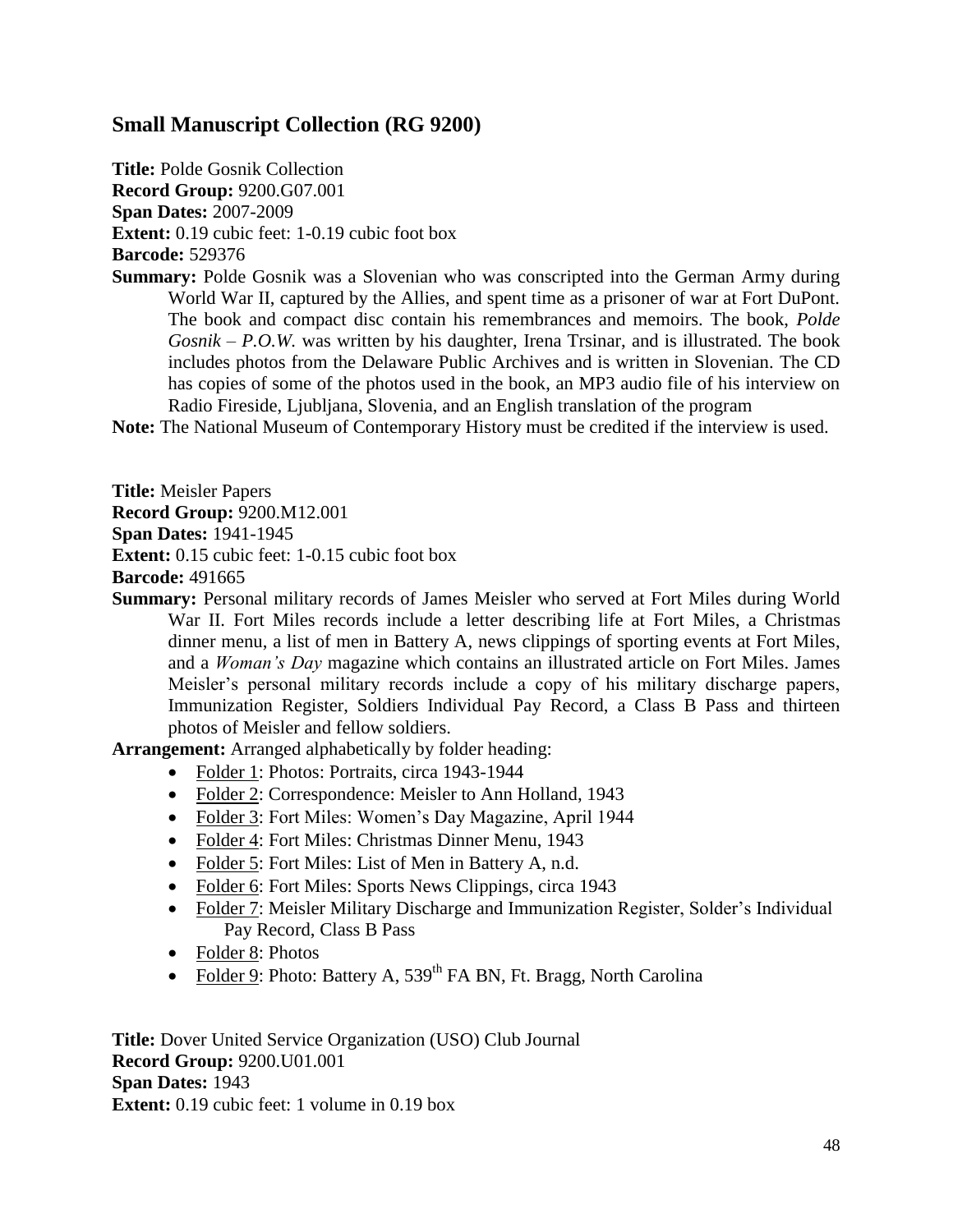#### **Barcode:** 536924

**Summary:** Record of activities at the Dover USO Club in the middle of World War II. The Journal shows the date, time, and type of activity that occurred, and especially the services they provided to servicemen. Entries include finding rooms for servicemen and family members, phone calls received, delivery of packages, information provided, bicycles loaned, delivery of supplies to the Club, building maintenance, messages delivered, dances and parties sponsored by the Club, donations by the public, and club hostesses.

**Arrangement:** Arranged chronologically by date.

## **Prints (RG 9026)**

**Title:** Prints and Engravings: War **Record Group:** 9026.001 **Span Dates:** 1787-1974 **Extent:** 1.08 cubic feet, 1 oversized folder of World War II prints **Barcode:** 508339

**Summary:** The Prints and Engravings Collection includes myriad formats, including pen and ink, woodcuts, lithographs, and watercolors, and covers a variety of topics.

**Arrangement:** Alphabetically by subject. Of interest to World War II researchers are 4 prints and one poster. The prints are scenes from near Normandy, France, and were drawn by Charles B. Murphy and reproduced by the 62<sup>nd</sup> Engineers, Top Company, U.S. Army, in 1944.

- "Scene in the Road": depiction of German guns, German and American dead, with Hill 192 in the background
- "Group of Bodies 50 Yard to South from Field": depicting the body of Lt. Col. William E. Warfield, Commanding Officer,  $2<sup>nd</sup>$  Battalion,  $115<sup>th</sup>$  Infantry.
- "House at Crossroads": depicts route the battalion follow to the south at 6 hours, 10 June 1944
- "Scene in Field": depicts American and German deceased soldiers
- Printed poster highlighting the names of Delawareans who died in World War II and the Korean War. These names are listed on the Delaware Memorial Bridge.

## **Photographs**

**Title:** Fort DuPont Building Construction and Maintenance Records **Record Group:** RG 0775.002 **Span Dates:** 1902-1942 **Creator:** U.S. Army **Extent:** 2 rolls of 35mm microfilm **Location:** Delaware Public Archives, Self-Service Microfilm [Cabinet 1, Drawer 4]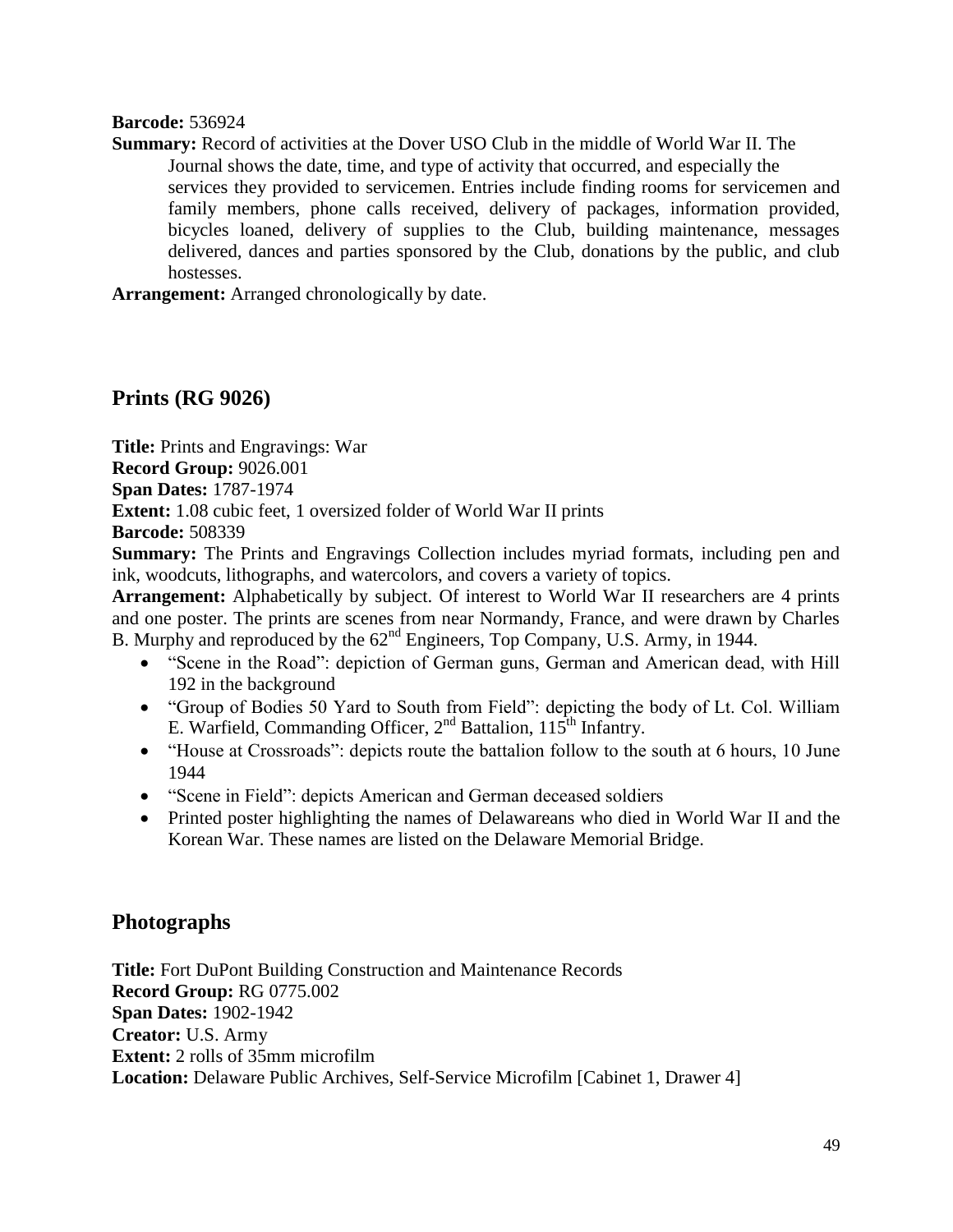**Summary:** Equipment and maintenance records for buildings and structures on the post grounds of Fort DuPont. Records contain description sheets for individual buildings and structures, maintenance lists of various equipment, machinery, systems, and annual reports of construction and repair activities. Description sheets show post plan and building number, place, designation of building, capacity, total cost, date completed, materials (walls, foundations, roof, floors), total floor area, size (main building, wings, basement), height of first floor above ground, how lighted, water, sewer, or gas connected, how heated and type of heat, type of water heater, cooking ranges, refrigerators, and meters installed, additions and installation (date , description, and cost), photo of building or structure, sketch of floor plans with construction details and general remarks.

The maintenance records lists buildings, heating plants, utilities, transformers, electric lighting and power, equipment in buildings, etc., shows building number, general description of equipment or system (type and dimension), and remarks. Annual reports of construction and repair show fiscal year, building number, designation of building, description of important repair work over one hundred dollars, repair expenditures for present fiscal year, total repair expenditures since construction or installation of building or system, total original cost, cost of new construction (alterations and additions only) and replacement value.

Arrangement: Description sheets are generally arranged numerically by building number. Annual reports are arranged chronologically by fiscal year. No order is apparent for maintenance lists.

**Title**: Delaware Development Office Photograph Collection

**Record Group**: 1306.000.000

**Span Dates**: 1941 - 1973

**Extent**: 6.55 cubic feet, 4 WWII photos

**Barcode:** 346175, 346180

**Summary**: Photographs taken to document state development (department) activities. Many of the photos were used in various promotional publications.

**Arrangement**: Arranged alphabetically by subject heading.

- Box 2 (Barcode: 346175), Folder 5:
	- o Delaware Memorial Bridge Veterans Memorial (3 photos)
- Box 7 (Barcode: 346180), Folder 10:
	- o Displaced children arrive in Dover (photo #1663)

**Title**: General Photograph Collection **Record Group**: 1325.003.036 **Span Dates**: 1860 - 2006 **Extent**: 33.51 cubic feet, 22 WWII photos in 8 boxes **Barcodes:** 346201, 346206, 346228, 346230, 346248, 346231, 473088, 473089, 473090 **Summary:** The General Photograph Collection is primarily the result of small donations by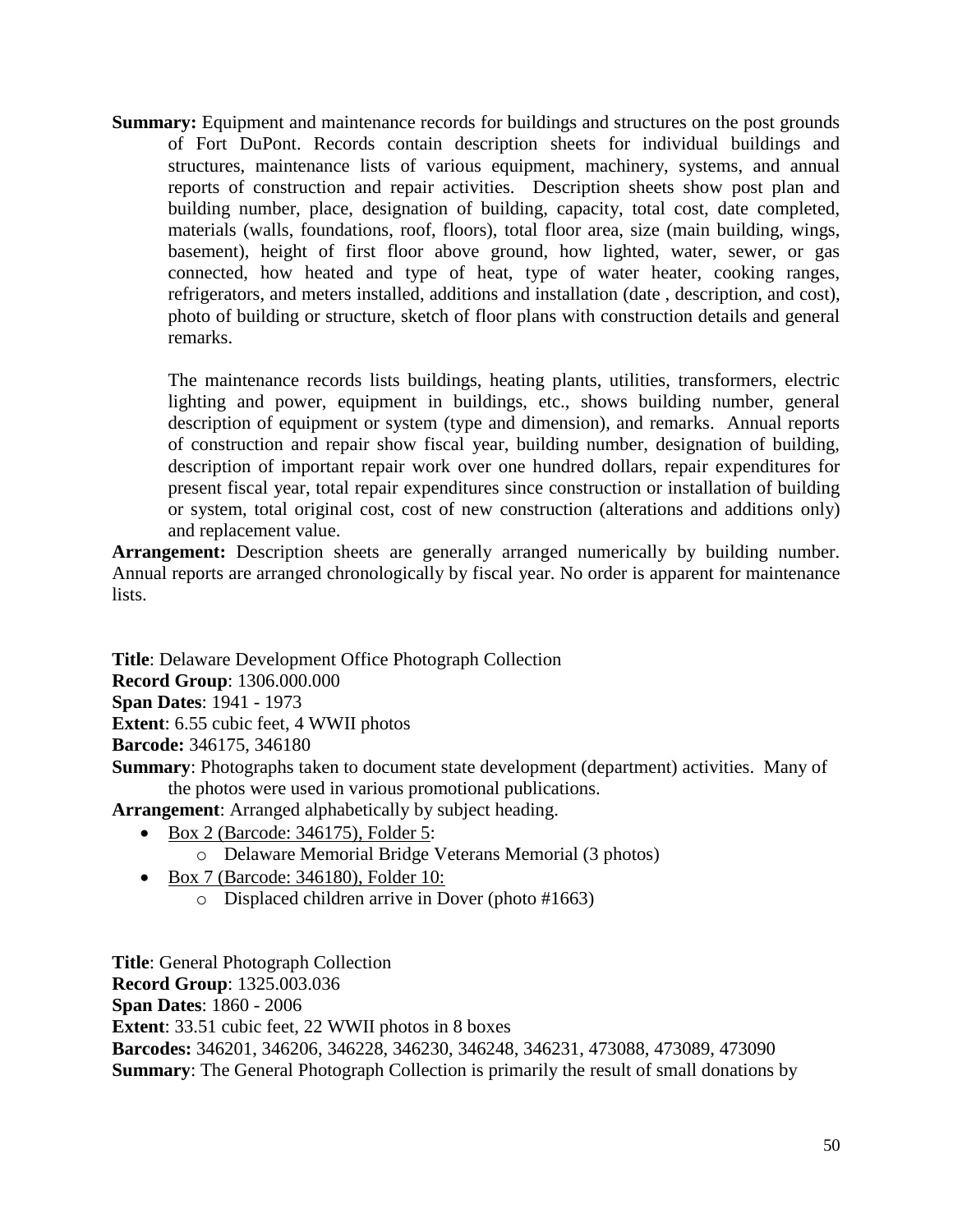individuals or organizations. Because of the nature of the collection, a wide range of subjects and time periods are represented.

**Arrangement**: Arranged alphabetically by subject.

- City and Town Scenes:
	- o Box 1 (Barcode: 346201), Folder 3
		- Dover Honor Roll for World War II, photo #51
- Government and Politics:
	- o Box 1 (Barcode: 346206), Folder 9
		- Dedication of World War II Memorial by Mayor James Hearn, photo #659
- Military:
	- o Box 1 (Barcode: 346228): Folders 6-6b
		- Navy Relief Society, Fort DuPont,  $261<sup>st</sup>$  Regiment (11 photos)
- Portraits:
	- o Box 2 (Barcode: 346230), Folder 7
		- James P. Conner, photo #30
	- o Box 3 (Barcode 346231), Folder 7
		- Admiral William F. Halsey Jr., photo #11
	- o Box 5 (Barcode 473088), Folder 5
		- William Lloyd Nelson, photo #437-438
	- o Box 6 (Barcode 473089), Folder 3
		- General Eugene Reybold, photo numbers 16, 17, 1259
	- o Box 7 (Barcode 473090), Folder 12
		- George Welch, photo  $\#297$
- Transportation:
	- o Ships
		- Box 4 (Barcode 346248), Folder 15
			- Reuben James (5 photos)

**Title**: Record of Delawareans Who Died in World War II

**Record Group**: 1325.003.053

**Span Dates**: 1941-1958

**Extent**: 2.59 cubic feet

**Barcodes**: 390461- 390464, 486240, 486506

Location: Images have been digitized and can be accessed online through the Delaware Heritage [Collection.](http://cdm16397.contentdm.oclc.org/cdm/search/collection/p15323coll6/searchterm/Record%20of%20Delawareans%20Who%20Died%20in%20World%20War%20II/order/nosort)

**Summary**: Compiled service records collected for use in the World War II memorial at the Delaware Memorial Bridge and in the Delaware Memorial Volume. A basic form was filled out by family members describing the soldier's military training, service history, cause of death/injury, and basic family information. In addition, the following documents are included in some, but not all folders: photos of servicemen, obituaries, funeral notices, alumni books, discharge papers, letters from commanding officers, citations for awards, official death notifications, letters from comrades, remarks from grieving parents, and correspondence from the Archives. The statement, "Not a Delawarean" is written on some forms. This does not necessarily reflect the veteran's connection with Delaware, just that they were not included on the memorial.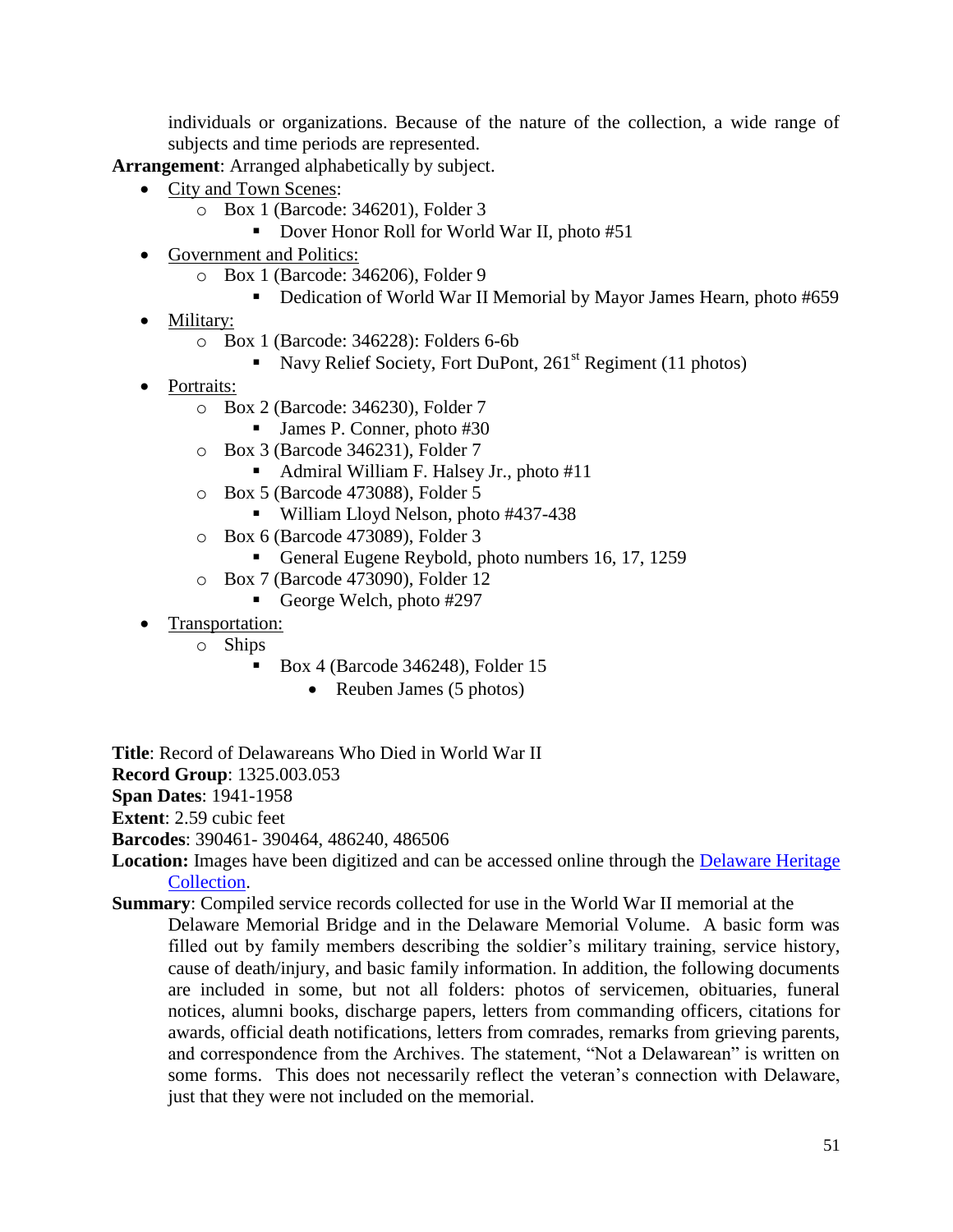**Arrangement**: Arranged alphabetically by serviceman's name.

**Note:** See also the World War II Memorial Volume (RG 1325-003-217) and a list of deceased World War II servicemen from New Jersey (RG 1540-000-073).

**Title**: Delaware's Role in World War II Photograph Collection

**Record Group**: 1325.003.205

**Span Dates**: 1940 - 1946

**Extent**: 3.18 cubic feet

- Location: Images have been digitized and can be accessed online through the **Delaware Heritage** [Collection.](http://cdm16397.contentdm.oclc.org/cdm/search/collection/p15323coll6/searchterm/Delaware%27s%20Role%20in%20World%20War%20II/order/nosort)
- **Summary**: Photographs were collected for use in *Delaware's Role in World War II*, written by William H. Conner and Leon deValinger, Jr. The book was published by the Public Archives Commission in 1955. In addition to the photos used in the book, portraits of military personnel and an album from the Wilmington United Service Organization (USO) Club are also present. The book photographs include views of the Delaware National Guard, military bases in the state, Delaware servicemen and servicewomen in various theaters of war, and civilian efforts on the home front. Civilian activities include civilian defense, war bond drives, agricultural and industrial production, and selective service. Three folders of photos were not selected for publication.

There are five boxes of Delaware servicemen and servicewomen portraits. Most are photos of individuals, but there are many group portraits, also. Most group portraits show them in uniform and many were photographed in the theater of war. Branches of the armed forces include Army, Navy, Coast Guard, Marine Corps, WAVES, WACS, and SPARS. Some personnel were American Red Cross workers. There are nine folders of unidentified portraits.

The Wilmington USO operated in a building at 909 West Street from September 15, 1941 through June 30, 1946. The album photos show the exterior and interior of the building, USO personnel, servicemen at the club, and various activities that took place there.

**Arrangement**: Photos used in the book are arranged numerically by photo number. Military personnel are arranged alphabetically by name.

**Title**: Delaware in World War II Photograph Collection

**Record Group**: 1325.003.206

**Span Dates**: 1938 - 1961

**Extent**: 4.4 cubic feet

**Location:** Images have been digitized and can be accessed through the online [Delaware Heritage](http://cdm16397.contentdm.oclc.org/cdm/search/collection/p15323coll6/searchterm/delaware%20in%20World%20War%20II/field/collec/mode/exact/conn/and/cosuppress/)  [Collection.](http://cdm16397.contentdm.oclc.org/cdm/search/collection/p15323coll6/searchterm/delaware%20in%20World%20War%20II/field/collec/mode/exact/conn/and/cosuppress/)

**Summary**: Governor Walter W. Bacon authorized the Public Archives Commission to collect historical materials that would document Delaware's participation in World War II. The photographs they obtained document the military bases, servicemen, National Guard activities, and various civilian war efforts. Over 25% of the collection deals with the military bases in the state: Dover Air Force Base (photographs to 1961), New Castle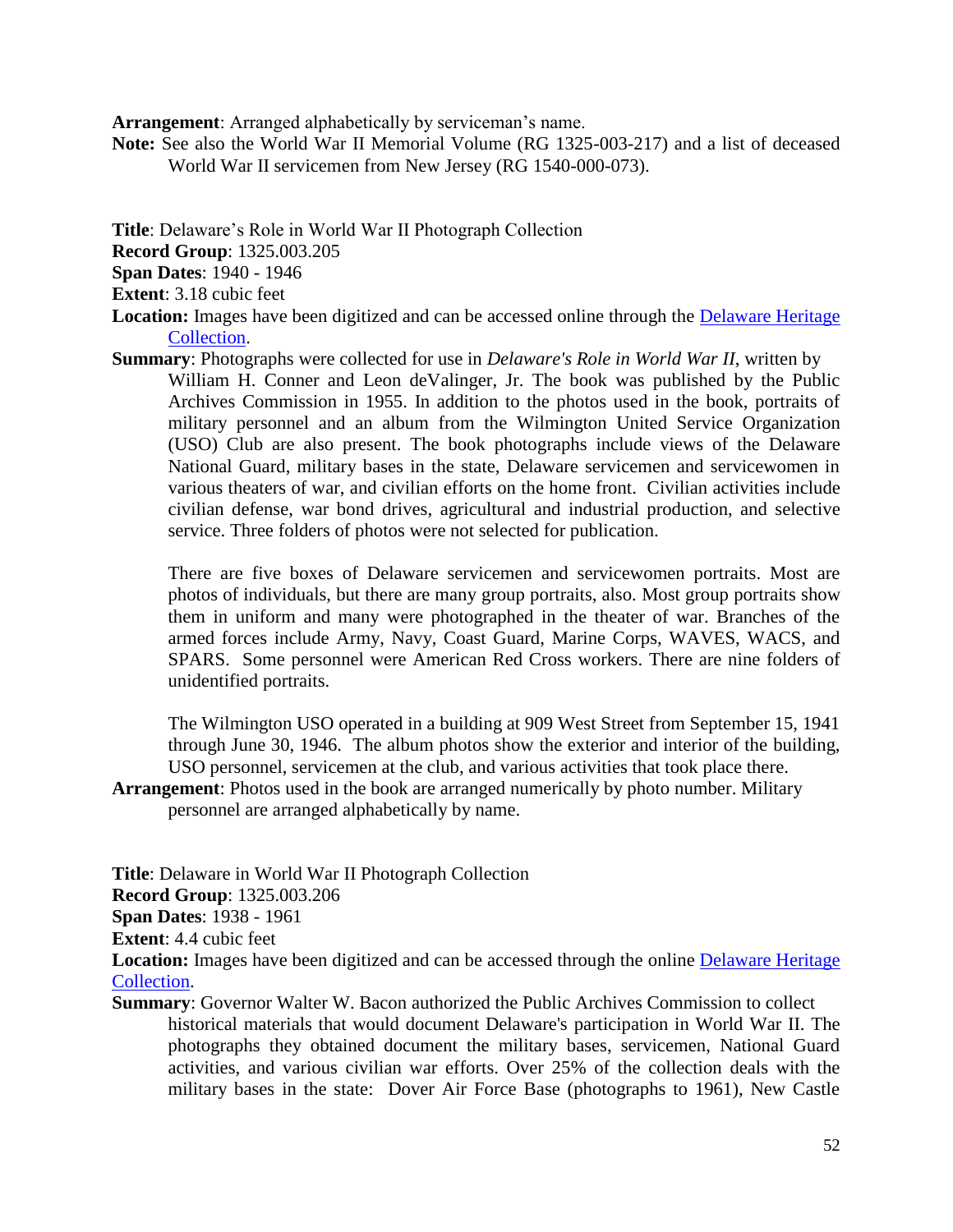Army Air Base, Fort DuPont, Fort Miles, and Edgemoor Coast Guard Base. These photos include views of facilities, portraits, the National Guard personnel, prisoners of war, recruiting, selective service personnel, servicemen's portraits, and women in the armed forces.

Civilian war activities are depicted by photographs of the war loan drives, Victory Gardens and farming, civilian defense, industry and labor, rationing, salvage drives, Red Cross, USO and other service organizations, and celebrations of the war's end. The collection also includes the negative files of the News-Journal Company for the years 1938-1943. The News-Journal Company's negative files primarily focus on everyday Delaware life, especially in Wilmington, and include non-war related subjects typical of a local newspaper's photograph files.

**Arrangement**: The collection is divided into three subgroups and arranged by subject: Military Home Front; Civilian Home Front; and Delaware Life, 1938-1943.

**Title**: Post Card Collection **Record Group**: 1325.003.207 **Span Dates**: ca. 1900 - 1982 **Extent**: 0.47 cubic feet, 2 WWII post cards **Barcode:** 346168

**Summary:** Post cards documenting most areas and many subjects in Delaware.

**Arrangement**: Arranged in alphabetical order by name of town, or if not associated with a town, by subject.

- Wilmington-Transportation-Railroads:
	- o USO Lounge, Pennsylvania Station, photo #826.
- World War II:
	- o Gas Drill, 3rd WAAC Training Center, Ft. Oglethorpe, photo #833.

**Note:** Collection will become a part of the online Delaware Heritage Collection in Summer 2014.

**Title**: State Highway Department Photograph Collection **Record Group**: 1540.000.009 **Span Dates**: 1908 - 2007 **Extent**: 66.9 cubic feet, 4 WWII photos **Barcode**: 338877 **Summary**: Photographs used by the State Highway Department to document road and bridge

construction, maintenance, conditions, and other department activities. During World War II, prisoners of war were used to clear ditches.

**Arrangement**: Partly arranged alphabetically by subject and thereunder by location.

- Prisoners of War:
	- o Box 7, Folder 6.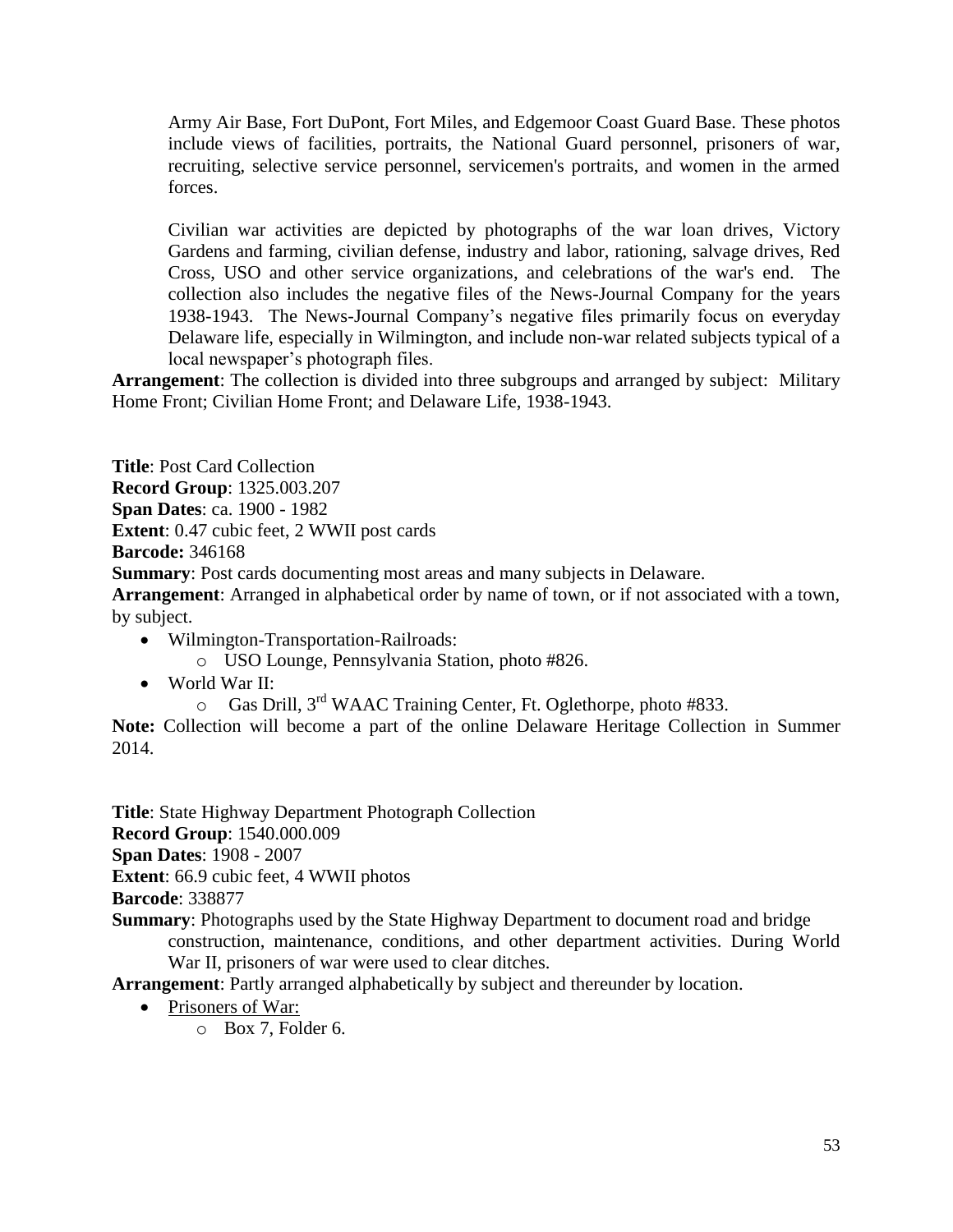**Title**: Purnell Photograph Collection

**Record Group**: 9015.003.001

**Span Dates**: 1860 - 1965

**Extent**: 21.61 cubic feet, 109 WWII-related photographs

**Barcode:** 346095, 346097, 346103, 346107, 346111, 346097, 346103, 346107, 346111, 346116, 346125, 346126, 346128, 346130, 346136, 346139, 346142, 522680, 522684, 522687, 522688, 522699

**Summary**: Photographs collected by Harold W.T. Purnell (1896-1965) a Georgetown

businessman, state senator, president pro tem, and civil leader. The collection contains representations of a wide range of subjects and time periods that give an excellent view of Delaware, and especially, Sussex County life. For easier access, the collection is divided into four sections: places, portraits, subjects, and albums and family photos.

**Arrangement**: The Places section is arranged alphabetically by the name of the town and thereunder alphabetically by subject. Portraits are divided into families, groups, individuals, and weddings and subdivided into identified, arranged alphabetically, and unidentified, arranged by broad time periods. Subjects are arranged alphabetically by subject heading. The albums and family photos are arranged alphabetically by family name with unidentified albums and photos at the end.

• Places:

o Delaware City :

- Box 2 (Barcode 346095), Folder 13
- o Dover:
	- Box 4 (Barcode 346097), Folder 3
- o Georgetown:
	- Box 10 (Barcode 346103), Folders 4, 5
- o Laurel:
	- Box 14 (Barcode 346107), Folders 5, 10, 16
- o Lewes:
	- Box 18 (Barcode 346111), Folder 5
- o New Castle:
	- Box 23 (Barcode 522680), Folder 13
- o Seaford:
	- Box 27 (Barcode 522684), Folder 6
- o Wilmington:
	- Box 30 (Barcode 522687), Folders 2, 4, 11
	- Box 31 (Barcode 522688), Folder 1
- Portraits Family:
	- o Duncan, Box 33 (Barcode 346116), Folder 10
- Portraits-Individuals:
	- o Doris Deering
		- Box 42 (Barcode 346125), Folders 5
	- o Edna Hutchinson
		- Box 43 (Barcode 346126), Folder 12
	- o Margaret E. Macleod and Jean Matthews
		- Box 45 (Barcode 346128), Folders 4, 5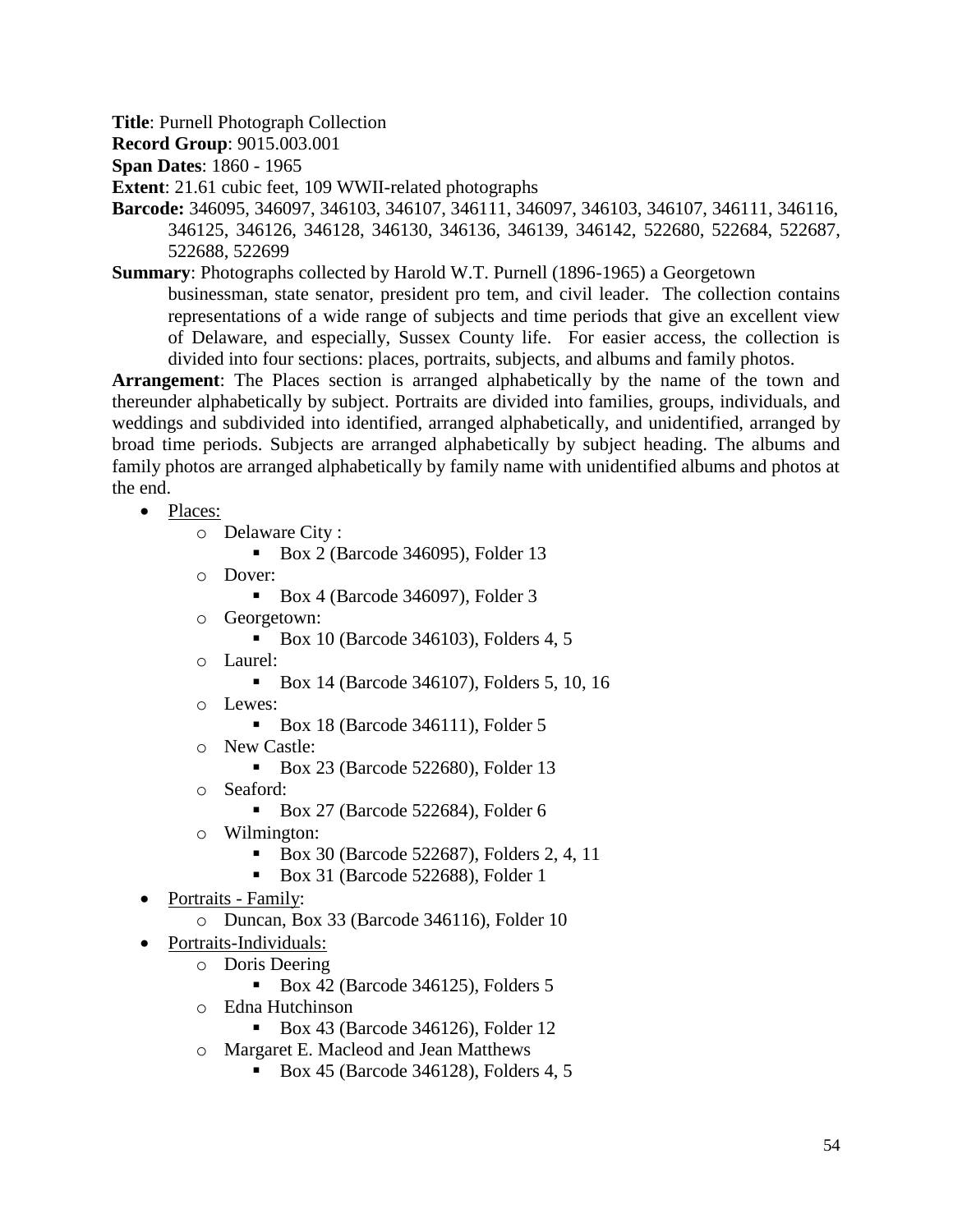- o Gladys M. Salisbury
	- Box 47 (Barcode 346130), Folder 7
- Subjects:
	- o Associations:
		- Box 60 (Barcode 346136), Folder 5
	- o Government:
		- Box 63 (Barcode 346139), Folder 8
	- o Military:
		- Box 66 (Barcode 346142), Folders  $1 7$
	- o Transportation:
		- Box 70 (Barcode 522699), Folder 4

**Title**: Pictorial History of Milford Photograph Collection **Record Group**: 9015.009.001 **Span Dates**: 1880 - 1977 **Extent**: 1 photograph **Barcode**: 346283 **Summary**: Photographs reproduced by the Archives' photographer from originals in possession of the Milford Historical Society and many local lenders for use in the book *Milford* 

*Through the Years, A Pictorial History of Milford, Delaware.*

**Arrangement**: Folders arranged by book chapter heading subjects.

- Box 1 (Barcode 346283), Folder 12:
	- o Bond Drive, photo #79

**Title**: Lewis H. Kirk, Jr. Photograph Collection **Record Group**: 9015.030.001 **Span Dates**: 1918 - 1967 **Extent**: 1 folder, 6 WWII photos

**Barcode**: 535222

**Summary**: Digital copies (43) of photographs and several documents, most relating to Lewis H. Kirk Jr.'s military career. Kirk was a resident of Wilmington from early childhood and served in the Delaware National Guard, 198th Coast Artillery Regiment, and U. S. Army. Kirk participated in World War II, the Korean War, and retired as a Colonel in the National Guard.

The photographs are of Kirk in the Delaware National Guard in the 1920s and 1930s, on Bora Bora Island with the 198th Regiment during World War II, in Korea during the Korean War, and with the 35th Anti-Aircraft Battalion at Fort Meade, Maryland. Copies of documents include his appointment as sergeant in the 198th in 1936.

**Arrangement**: Mostly arranged chronologically by time period of photo.

- Box 1 (Barcode 535222), Folder 3:
	- o World War II Bora Bora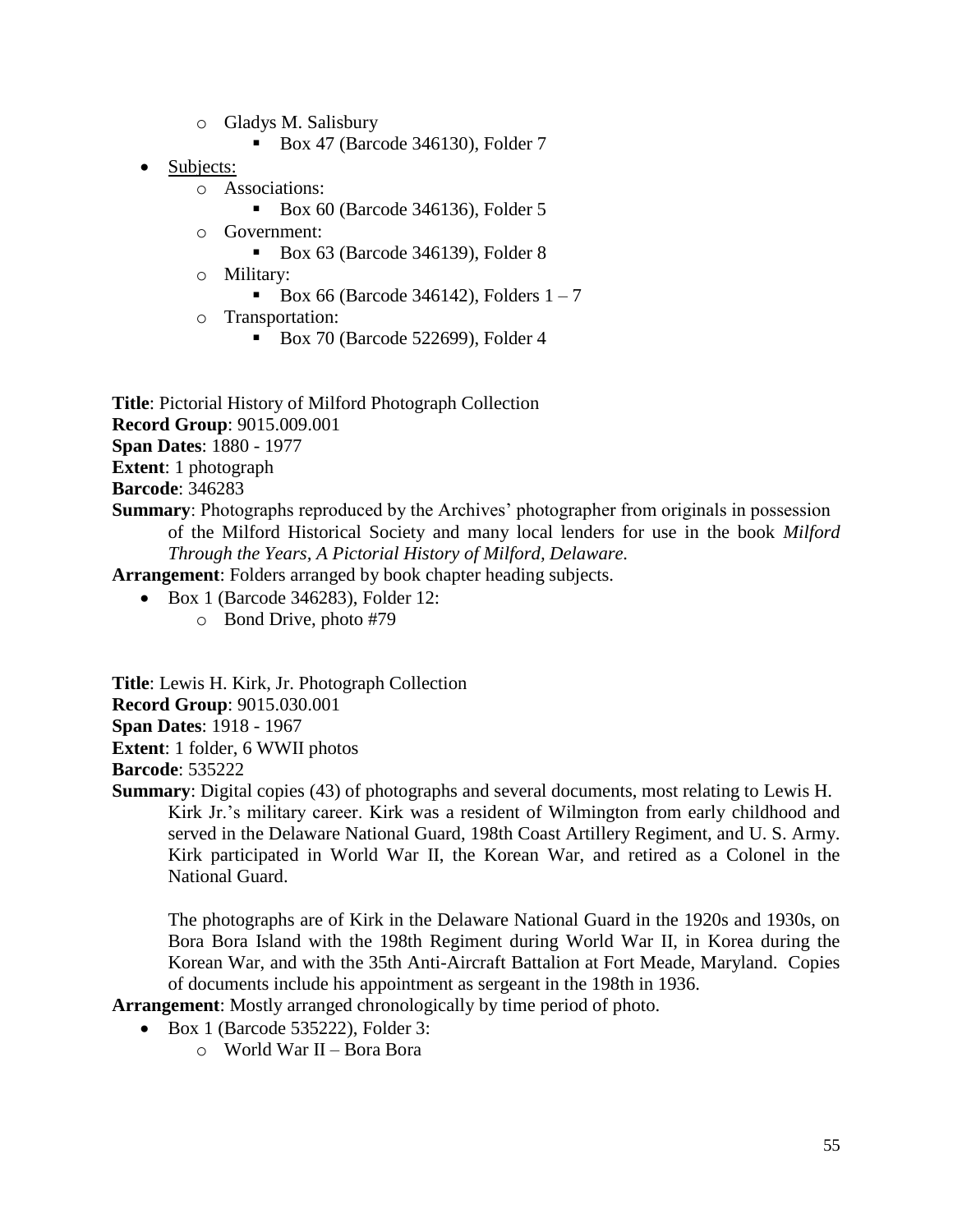**Title**: Jimmy Stout Collection, World War II Photographs **Record Group**: 9015.033.001 **Span Dates**: 1942 - 1947 **Extent**: 0.19 cubic feet: 1-0.19 cubic foot box **Barcode**: 536091

**Summary**: Photographs of Jimmy Stout, fellow soldiers, and friends. The collection consists of seventy-five small prints and two postcards. There are many photos of Jimmy and fellow soldiers in the 150th Motor Vehicle Assembly Company. Several photos celebrate the 10,000th vehicle assembled. Also included are views of military vehicles, places Jimmy Stout and others visited (including six photos from New Zealand), and unidentified women.

**Arrangement**: Arranged alphabetically by subject heading.

**Title**: Glenn Rude Photograph Collection - General Photographs

**Record Group**: 9015.034.003

**Span Dates**: 1942 - 1945

**Extent**: 0.19 cubic feet, 1 folder contains 12 WWII photos

**Barcode:** 536900

- **Summary**: Photographs of various subjects including World War II, businesses, group portraits, University of Delaware musical groups, lighthouses, aerial views of developments, and the Silverside swim team.
- **Arrangement**: Unprocessed; no apparent arrangement.

**Title**: Farmers Bank Photographs **Record Group**: 9200.F02.002.001 **Span Dates**: 1945 - 1967 **Extent**: 1.32 cubic feet, 13 WWII photos **Barcode**: 491687 **Summary**: Photographs taken to document the activities of the Farmers Bank in Dover. **Arrangement**: Arranged alphabetically by subject heading.

- $\bullet$  USO (5 photos)
- World War II events (8 photos)

**Title**: Marshall Family Photographs **Record Group**: 9200-M01-003 **Span Dates**: 1865 - 2004 **Extent**: 1.33 cubic feet, 16 WWII photos **Barcode**: 518379

**Summary**: Photograph albums compiled by the various branches of the Marshall family, a prominent Milford family. One album has photos and documents relating to Samuel Marshall's military service in World War II.

**Arrangement**: Arranged chronologically by album.

• Samuel Marshall album, pages 9, 11-12.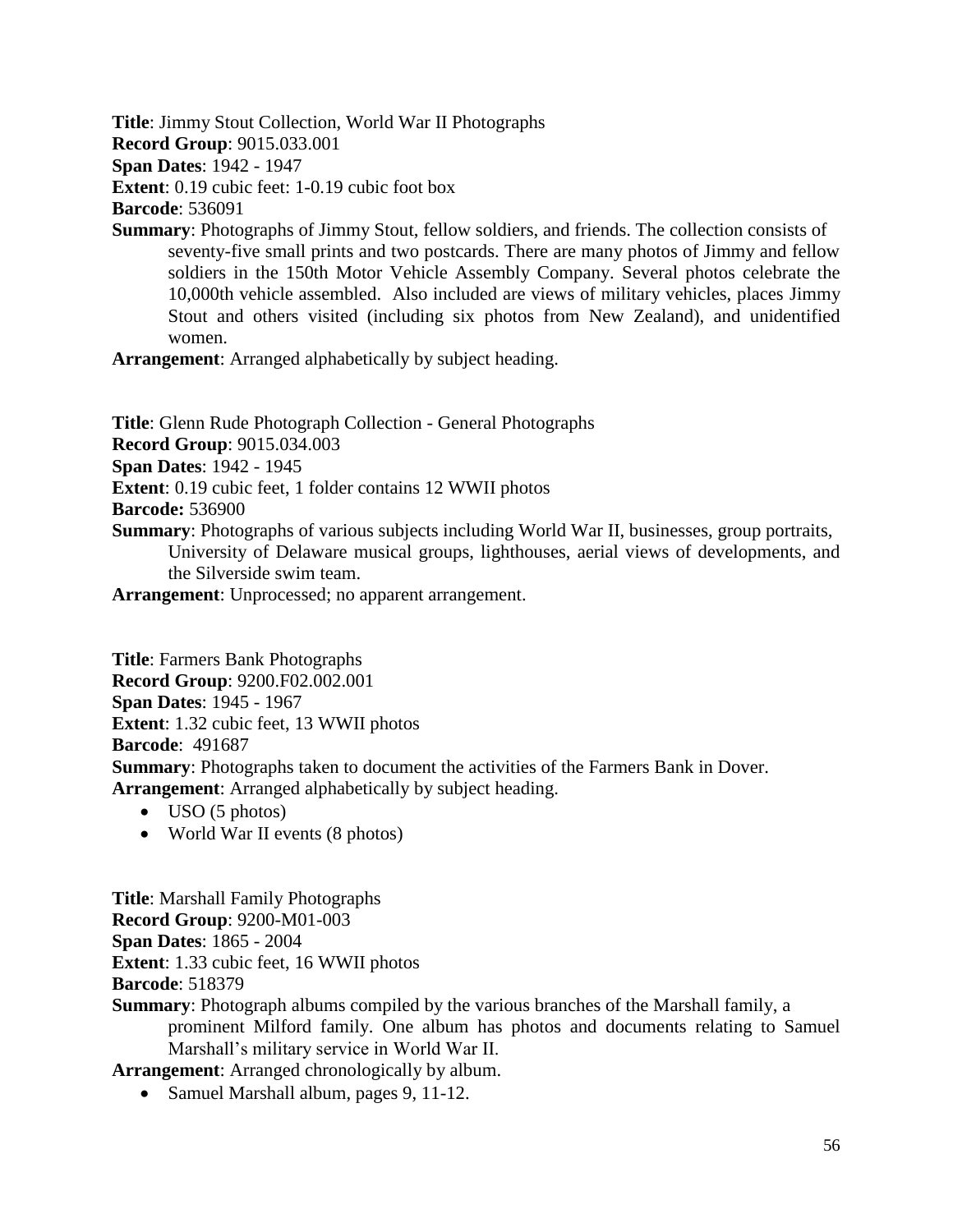**Title**: Delaware State News Photograph Collection

**Record Group**: 9210.000.013

**Span Dates**: 1965-1998

**Extent**: 37.53 cubic feet, 3 WWII photos

**Barcode:** 508705, 508716, 508729

**Summary**: Photographs taken by staff photographers for use in Delaware's daily down-state newspaper.

**Arrangement**: Alphabetically by name or subject.

- Peter M. Kalasky, photo  $\#2765$  (Barcode 508705)
- Joseph S. Strachar, photo  $#5611$  (Barcode 508716)
- Memorial Day, photo  $\#2452$  (Barcode 508729)

**Title:** Schwartz Collection Photographs

**Record Group:** 9200.S07.002

**Span Dates:** 1942-1976

**Extent:** 0.19 cf, 1 folder with WWII bond drive photos

**Barcode:** 537186

**Summary:** Photographs of movie theaters in Delaware, Pennsylvania, and Maryland, owned by the Schwartz family, including theater promotions and construction. Photographs include a World War II war bond drive event in Dover with actress Paulette Goddard and actor William Gargan.

**Arrangement:** Alphabetically by subject heading

World War II Bond Drive, Folder 17, 1942-1945

**Title**: The Whale Photograph Collection **Record Group**: 9210.042 **Span Dates**: 1975-1996 **Extent**: 16.34 cubic feet, 2 WWII photos **Barcode:** 517167, 517182 **Summary**: Photographs taken for use in *The Whale*, a weekly Lewes newspaper.

**Arrangement**: Partly arranged alphabetically by subject or name of person, 1975-1996.

- $\bullet$  Ethel M. Finley, photo #765. (Barcode 517167)
- VFW Memorial, photo # 1551. (Barcode 517182)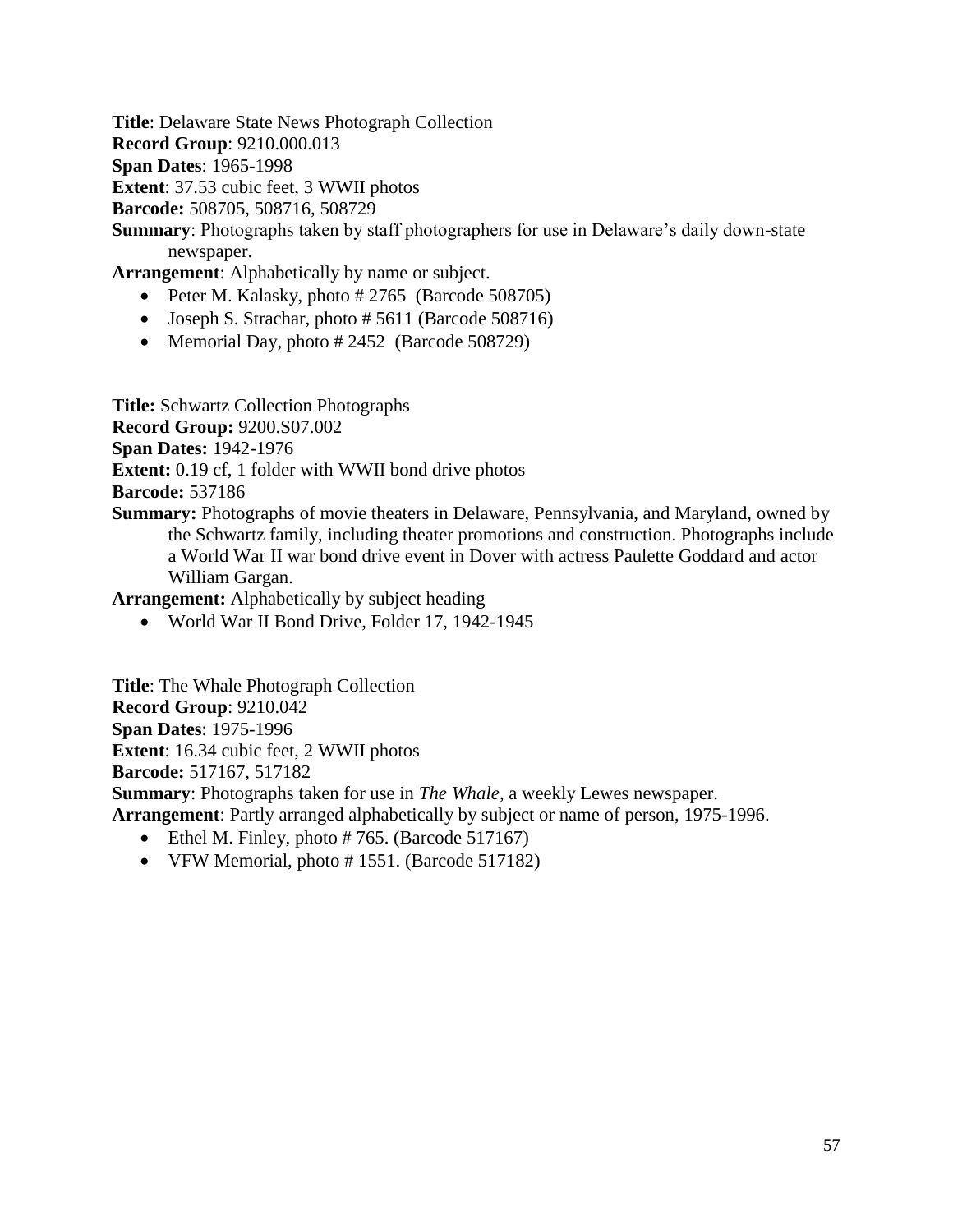## **Audio-Visual Records**

Note: Advanced notice is required to access these records

### **Motion Pictures**

#### **Delaware Department of Natural Resources and Environmental Control (RG 1620)**

**Title:** Fort Miles Video Recordings

**Record Group:** 1620.004.047

**Span Dates:** 1942-2002

**Creator:** Delaware Department of Natural Resources and Environmental Control (DNREC),

Division of Parks and Recreation.

**Extent:** 1-0.24 cubic foot box

**Barcode:** 499380

**Summary:** Video recordings related to the history of Fort Miles. Two DVDs documenting the movement of the 2 "Big Guns" from Dahlgren, Virginia, to Cape Henlopen State Park (formerly Fort Miles) are included. The video footage documents the two-day period between the dismantling of the guns in Virginia to the settling of the guns on their mounts at Fort Miles. Also included is one DVD of original World War II film footage describing the Big Guns and one DVD of the German submarine (U-858) that was captured and taken to Fort Miles for processing.

**Arrangement:** Arranged chronologically **Note:** Advanced notice is required to view this record.

### **Delaware Department of Education (RG 8005)**

**Title:** "Civil War's End to World War II—Delaware Shifts into Gear" **Record Group:** 8005.046 **Span Dates:** circa 1965 **Extent:** 9.5" reel **Barcode:** 472861 **Summary:** Motion picture film used within the Delaware school system and/or created by the Department of Education for educational purposes. **Note:** Advanced notice is required to access this record.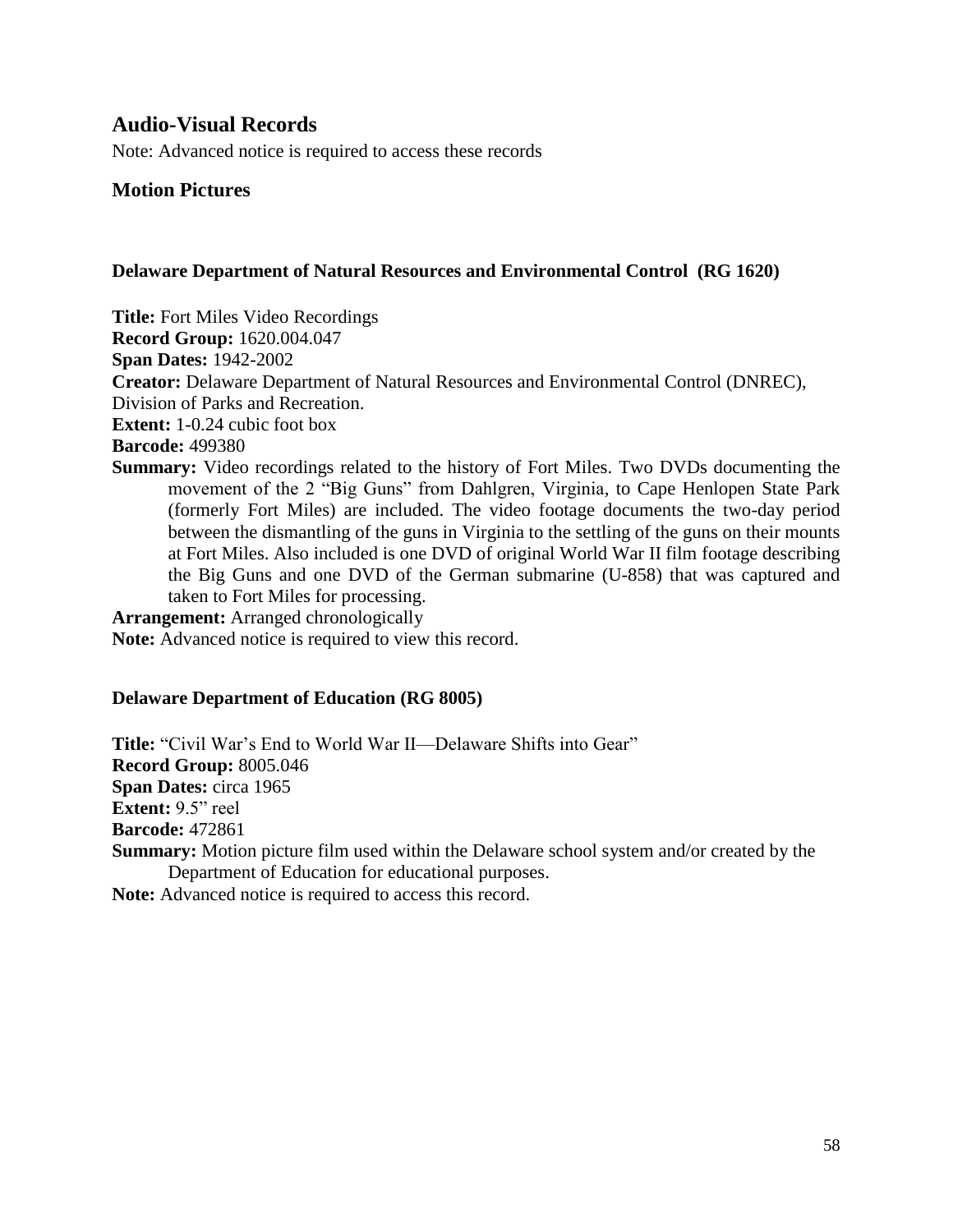#### **World War II Motion Picture Films (RG 1800.112)**

A collection of World War II motion picture films that describes operations in Germany, France, Italy, and the Pacific, and includes subjects like the Nazi concentration camps, Okinawa, B-29 attacks on Tokyo. Most films are not specific to Delaware. The films describe military equipment like bazookas, M-2 carbine, remote control tank operations. Civil Defense films include topics relating to civil defense control centers, air raid wardens, fire guards, rescue units, first aid, victory gardens, and the Homes for Returning Veterans program. Most films are black and white with sound, are on 16 mm film, and were produced by the U.S. Army Signal Corp or the Office of Civilian Defense. When creator, length, and date of film are known, this information is included in the descriptions below.

**Title:** What to Do in a Gas Attack, Parts 1 and 2 **Creator:** Filmedia Production Corporation for Clorox Chemical Company **Date:** 1940s **Barcode:** 499436 and 499437 **Length:** 11 minutes

**Title:** Civil Defense: Factory Fire Guard, 1 and 2 **Creator:** U.S. Office of Civilian Defense **Date:** 1940 **Barcode:** 395062 **Length:** 36.5 minutes

**Title:** Civil Defense Control Center **Creator:** U.S. Office of Civilian Defense **Date:** 1943 **Barcode:** 496540 **Length:** 40 minutes

**Title:** Homes for Veterans **Creator:** National Housing Agency **Date:** 1946 **Barcode:** 496535 **Length:** 30 minutes

**Title:** Help Wanted (First Aid) **Creator:** Johnson & Johnson for the U.S. Office of Civilian Defense **Date:** ca. 1943 **Barcode:** 496526 **Length:** 28 minutes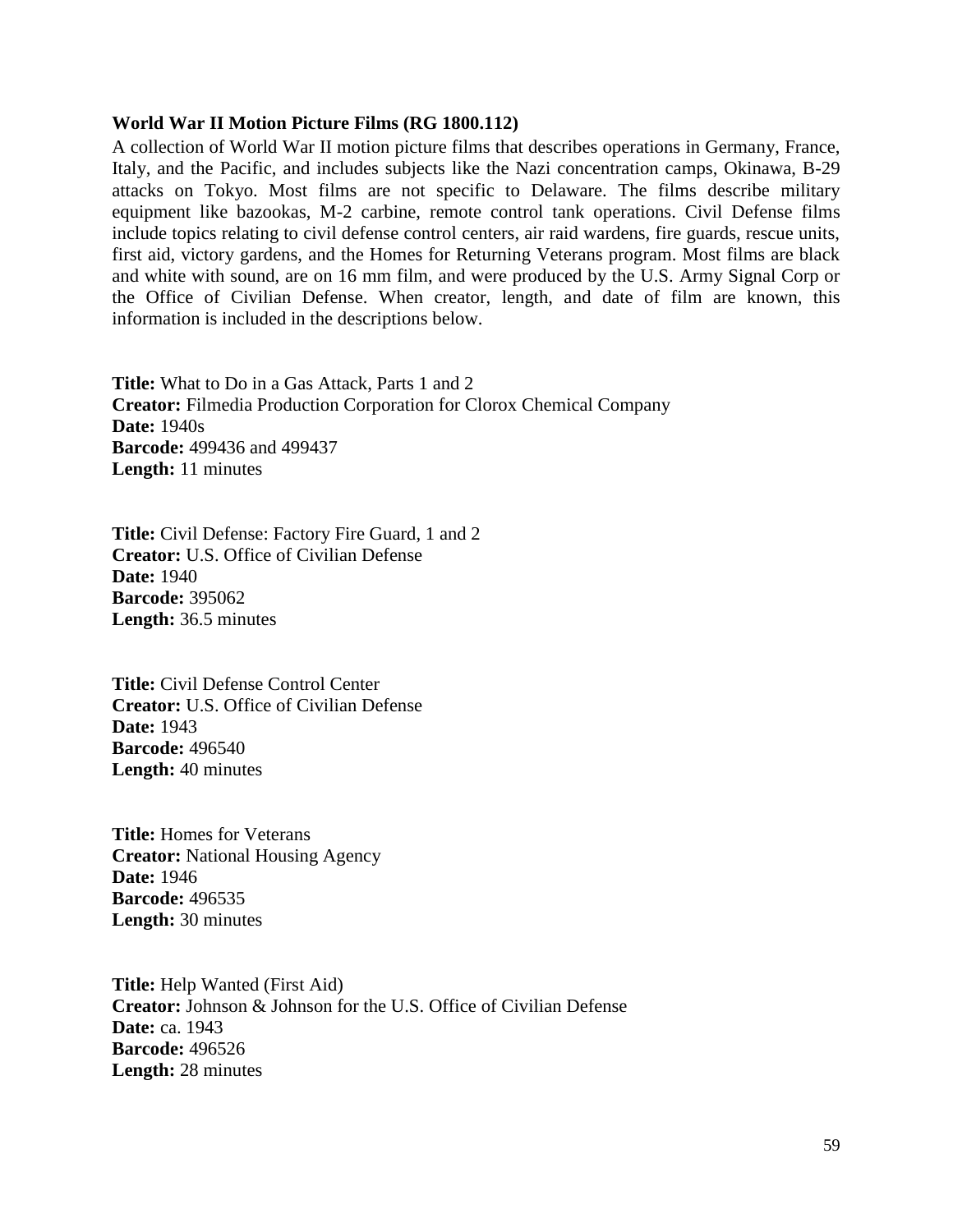**Title:** Military Films and Video in DVD format of Admiral Nimitz, General Richardson and others inspecting the *U.S.S. Leonard*, the Invasion of Kwajalein Islands, and Naval Maneuvers off of Maui, Hawaii, in 1944 **Creator:** U.S. Military **Date:** 1943-1944 **Barcode:** 491310 **Notes:** From the collections of the National Archives and Records Administration

**Title:** Victory Gardens, WWII **Creator:** Better Homes and Gardens and U.S. Office of Civilian Defense **Date:** ca. 1944 **Barcode:** 496500 **Length:** 8 minutes

**Title:** German Propaganda film (with booklet) **Date:** ca. 1937-1939 **Barcode:** 496510 **Length:** 10 minutes

**Title:** *der Flachs* (The Flax) (German 16mm film) **Date:** 1936 **Barcode:** 496511 **Length:** 17 minutes

**Title:** Control Center, Prints 1, 2, and 3 **Subject:** Shows basic operations of a neighborhood control center, including police, medical, and utility services. **Creator:** U.S. Office of Civilian Defense **Date:** 2/15/1943 **Barcode:** 496512, 496513, 496514 **Length:** 15 minutes each

**Title:** A New Fire Bomb **Subject:** Demonstrates how British fought explosive fire bombs **Creator:** U.S. Office of Civilian Defense **Date:** ca. 1943 **Barcode:** 496515 **Length:** 8.5 minutes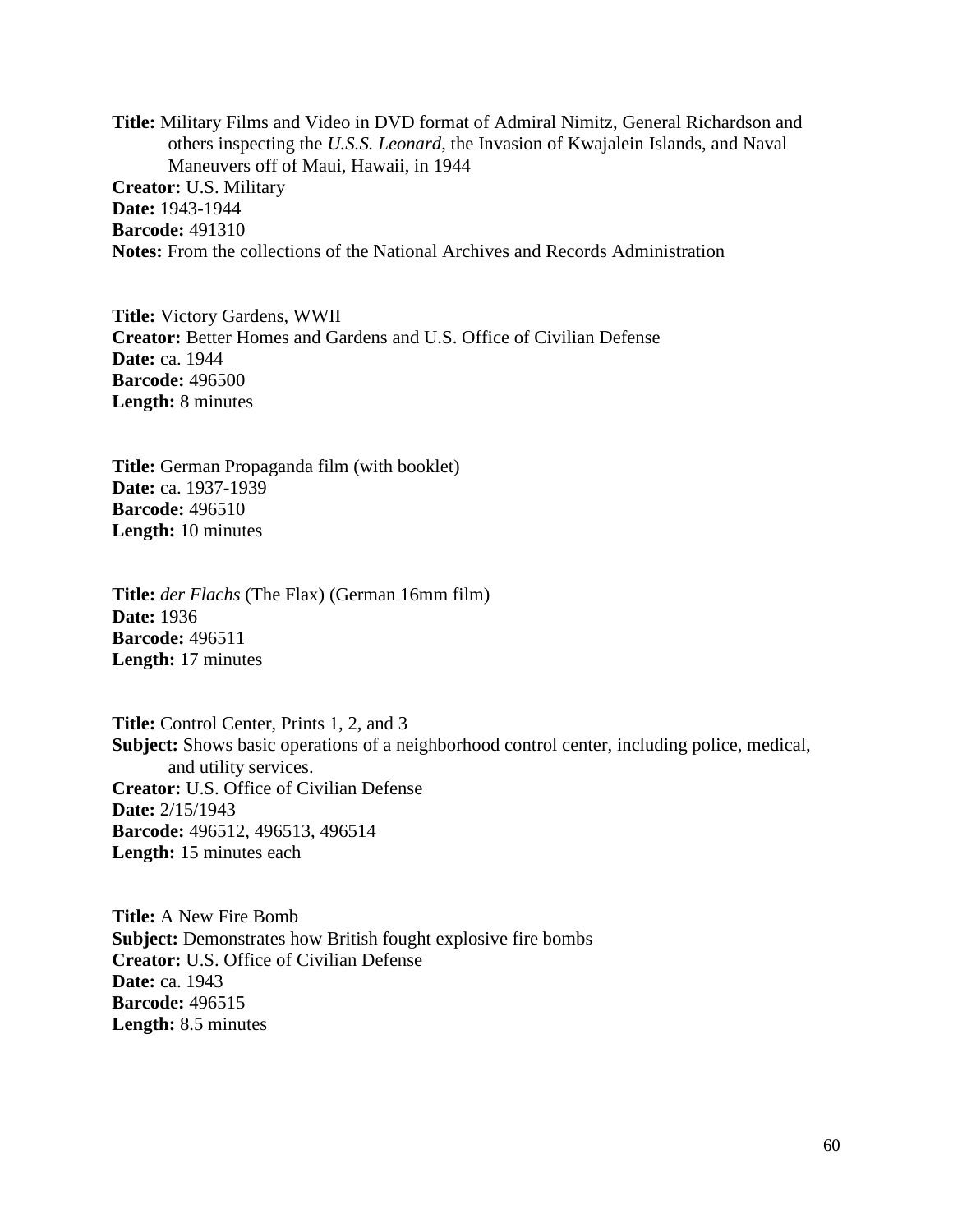**Title:** Air Raid Warden Reports, copies 1 and 2 **Creator:** U.S. Signal Corps and Academy of Arts and Sciences for the U.S. Office of Civilian Defense **Date:** ca.1943 **Barcode:** 496516, 496517 **Length:** 11 minutes each

**Title:** Combat Bulletin #00: Operation Crossroads, Able and Baker Day Tests, Bikini Atoll **Creator:** U.S. Army **Date:** 1940s **Barcode:** 485802 **Length:** 28 minutes

**Title:** Combat Bulletin #00: Various World War II Songs **Creator:** U.S. Army **Date:** 1940s **Barcode:** 484312 **Length:** 26 minutes

**Title:** Combat Bulletin #00: Aviation Engine, 621.4-5 **Creator:** U.S. Army **Date:** 1940s **Barcode:** 485801 **Length:** 17 minutes

**Title:** Combat Bulletin #2: Italy, Hawaii, Southwest Pacific **Creator:** U.S. Army **Date:** 1940s **Barcode:** 485803 **Length:** 12 minutes

**Title:** Combat Bulletin #3: Anzio: Admiralty Islands, Capodichino Airfield, Italy **Creator:** U.S. Army **Date:** 1944 **Barcode:** 485804 **Length:** 19 minutes

**Title:** Combat Bulletin #4: Monte Casino, Southwest Pacific **Creator:** U.S. Army **Date:** 1944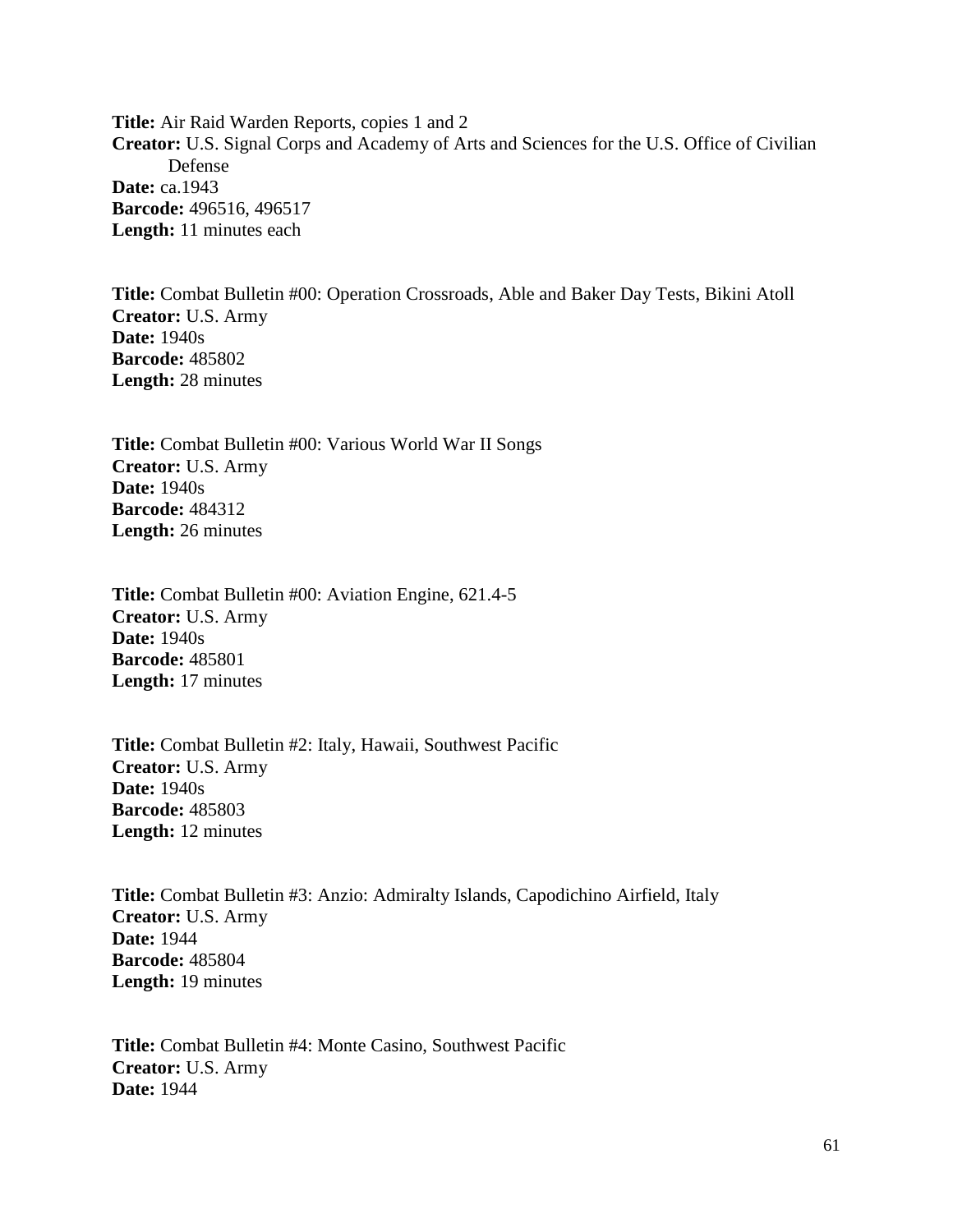**Barcode:** 485805, 485806 **Length:** 18 minutes

**Title:** Combat Bulletin #5: Stop That Tank, B-29, Bazookas (Training Film) **Creator:** U.S. Army **Date:** 1940s **Barcode:** 485807 **Length:** 16 minutes

**Title:** Combat Bulletin #6: Beachhead Operations **Creator:** U.S. Army **Date:** 1940s **Barcode:** 485808 **Length:** 22 minutes

**Title:** Combat Bulletin #17: MED<sup>7</sup>, Invasion of Southern France; ETO<sup>8</sup>, N. France, Pacific Carrier Force **Creator:** U.S. Army **Date:** 1944 **Barcode:** 485809 **Length:** 34 minutes

**Title:** Combat Bulletin #19: MED: Expansion of Southern French Beachhead; ETO: Seized German Film, CBI<sup>9</sup>: Ledo-Burma Roads; ETO: Northern France German Surrender **Creator:** U.S. Army **Date:** 1944 **Barcode:** 485810 **Length:** 20 minutes

**Title:** Combat Bulletin #20: ETO: Flying Bomb Sites; MED: Marseille **Creator:** U.S. Army **Date:** 1944 **Barcode:** 485811 **Length:** 22.5 minutes

**Title:** Combat Bulletin #21: MED: Southern France, Italy (Pisa); CBI: Burma, ETO: Northern France

 $\overline{\phantom{a}}$ 

 $7$  MED is Mediterranean Theater of Operation

<sup>&</sup>lt;sup>8</sup> ETO is Eastern Theater of Operation

<sup>&</sup>lt;sup>9</sup> CBI is China-Burma-India Theater of Operation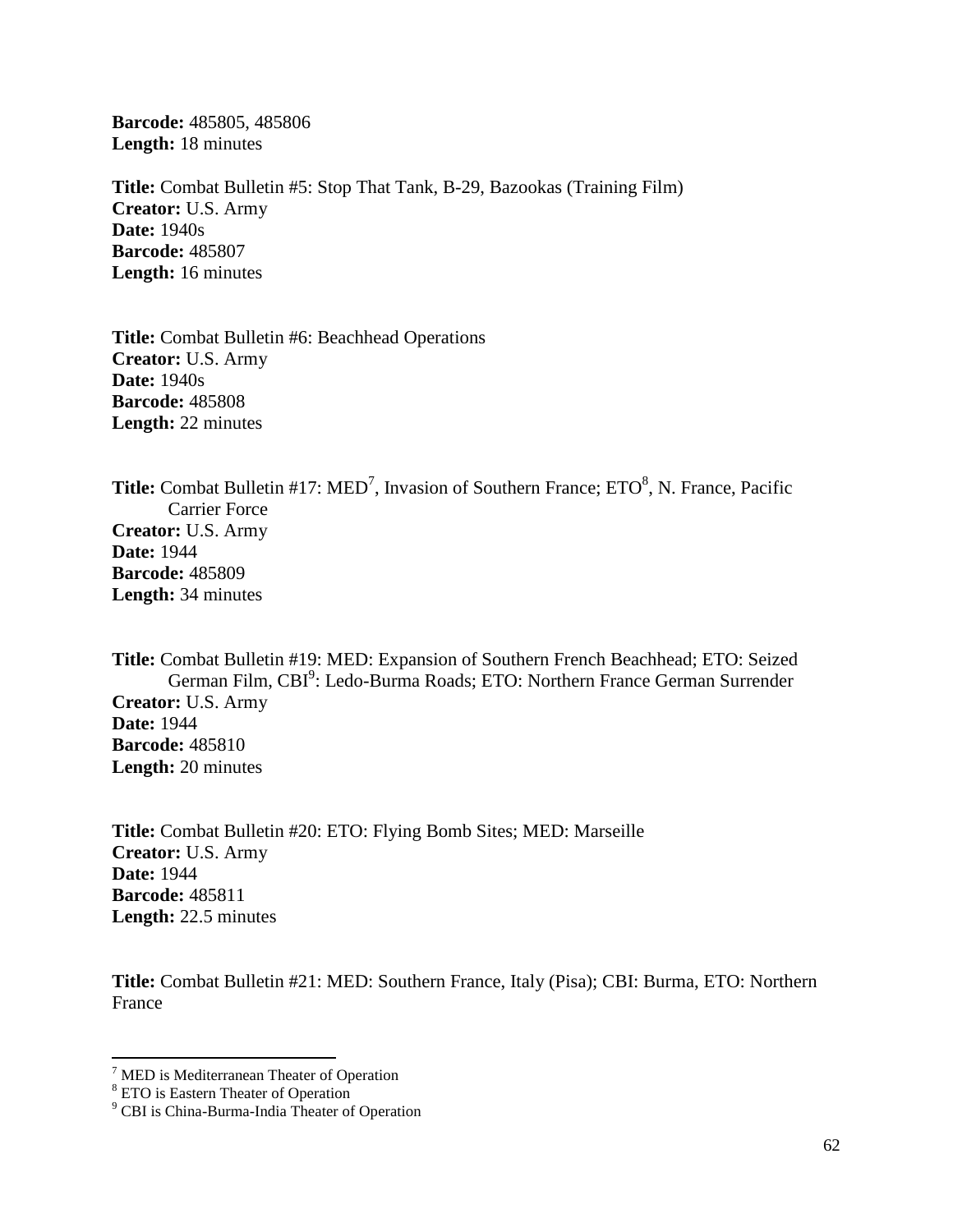**Creator:** U.S. Army **Date:** 1944 **Barcode:** 485812 **Length:** 20 minutes

**Title:** Combat Bulletin #26: CBI: Burma; MED: Bologna, Ploesti; ETO: Normandy, German 88MM gun, U-Boat Base Brest **Creator:** U.S. Army **Date:** 1944 **Barcode:** 485813 **Length:** 31 minutes

**Title:** Combat Bulletin #27: Pacific: Philippines; ETO: Battle of Aachen, Italy; Pacific: Carrier **Operations Creator:** U.S. Army **Date:** 1944 **Barcode:** 485814 **Length:** 31 minutes

**Title:** Combat Bulletin #29: Netherlands; ETO Operations; Weasel M-29c; Palau Operations **Creator:** U.S. Army **Date:** 1944 **Barcode:** 485815 **Length:** 14 minutes

**Title:** Combat Bulletin #31: USA: Personnel pick-up test at Wright-Patterson; MED Wine barrel revetment; ETO:  $8<sup>th</sup>$  AF fighter kills, remote control tank operations **Creator:** U.S. Army **Date:** 1940s **Barcode:** 485816 **Length:** 14 minutes

**Title:** Combat Bulletin #32: ETO: Holland; Pacific: Jungle Fighting, B-29 attacks Tokyo, Carrier Operations on Manila **Creator:** U.S. Army **Date:** 1944 **Barcode:** 485817 **Length:** 21 minutes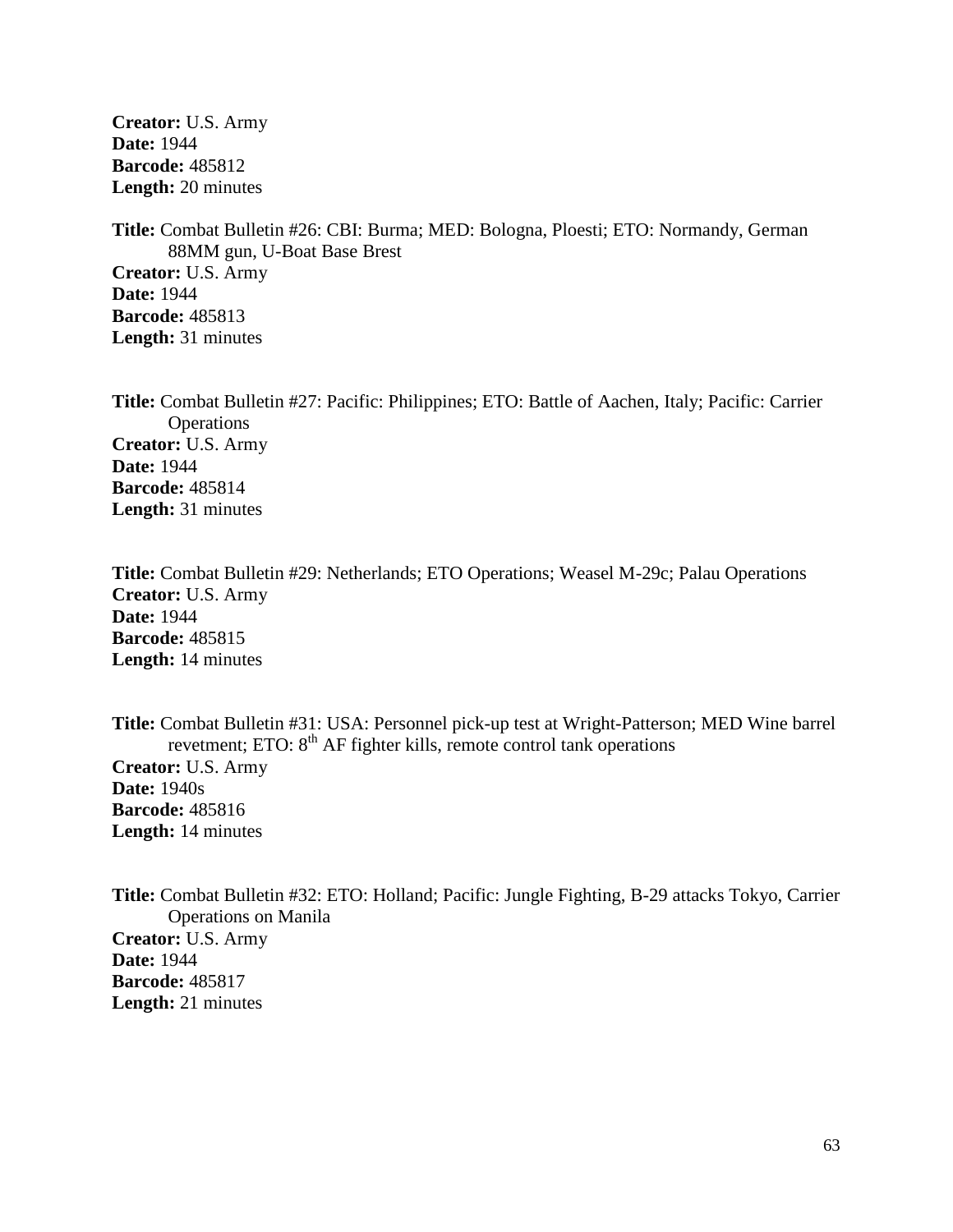**Title:** Combat Bulletin #33: ETO: Kwajalein; Leyte; Carrier strikes on Manila **Creator:** U.S. Army **Date:** 1944 **Barcode:** 485818 **Length:** 17 minutes

Title: Combat Bulletin #34: Antwerp, 8<sup>th</sup> AF Fighter Kills; MED: Corsica; Pacific: B-29 crash in China **Creator:** U.S. Army **Date:** 1944 **Barcode:** 485819 **Length:** 16 minutes

**Title:** Combat Bulletin #35: Japanese invade Saipan, GIs get whole blood, Burma, China; ETO: P-61 **Creator:** U.S. Army **Date:** 1940s **Barcode:** 485820 **Length:** 20 minutes

**Title:** Combat Bulletin #36: Leyte; Mindoro; Luzon; Bologna; German Offensive **Creator:** U.S. Army **Date:** 1944 or 1945 **Barcode:** 485821 **Length:** 20 minutes

**Title:** Combat Bulletin #37: Philippines, Burma; ETO: Battle of the Bulge **Creator:** U.S. Army **Date:** 1944-1945 **Barcode:** 485822 **Length:** 22 minutes

**Title:** Combat Bulletin #40: Attack on Manila Harbor; First Landing on Luzon; Belgium; Alsace **Creator:** U.S. Army **Date:** 1944 **Barcode:** 485823 **Length:** 20 minutes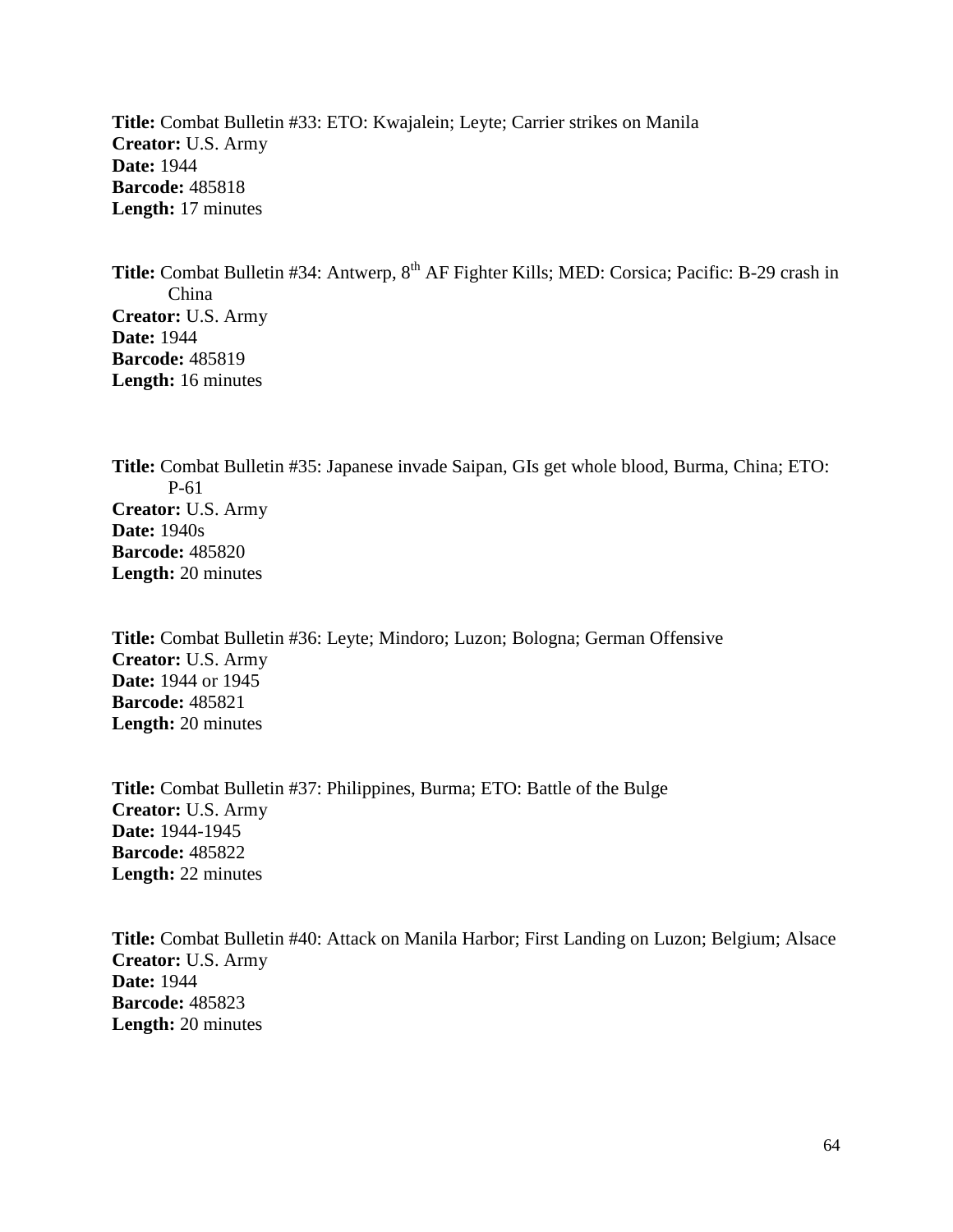**Title:** Combat Bulletin #41: Pacific: Manila, Burma, Formosa; MED: Italy; ETO: Bombing of Berlin **Creator:** U.S. Army **Date:** ca. 1944 **Barcode:** 485824 **Length:** 26 minutes

**Title:** Combat Bulletin #42: MED: Allied Leaders at Yalta; ETO: Nazi Shipping, St. Vin; Pacific: Burma, U.S. Aircraft Hits Japanese **Creator:** U.S. Army **Date:** 1945 **Barcode:** 491033 **Length:** 30 minutes

**Title:** Combat Bulletin #43: Strafing and Air Combat; DDT Spray of Jungle; Capture of Ramree **Creator:** U.S. Army **Date:** ca. 1944 **Barcode:** 491034 **Length:** 17 minutes

**Title:** Combat Bulletin #44: Pacific: Invasion of Iwo Jima; USA: P-59 **Creator:** U.S. Army **Date:** 1945 **Barcode:** 491035 **Length:** 22 minutes

**Title:** Combat Bulletin #45: Pacific: Iwo Jima; ETO: Radio Luxemburg; MED: Roosevelt at Suez; Pacific: Philippines, Bataan, Manila, Corregidor **Creator:** U.S. Army **Date:** 1945 **Barcode:** 491036 **Length:** 28 minutes

**Title:** Combat Bulletin #46: Dresden and Cologne bombing; Rhine Offensive; A-26 Description; Manila; Air Rescue; Iwo Jima **Creator:** U.S. Army **Date:** 1944 **Barcode:** 491037 **Length:** 25 minutes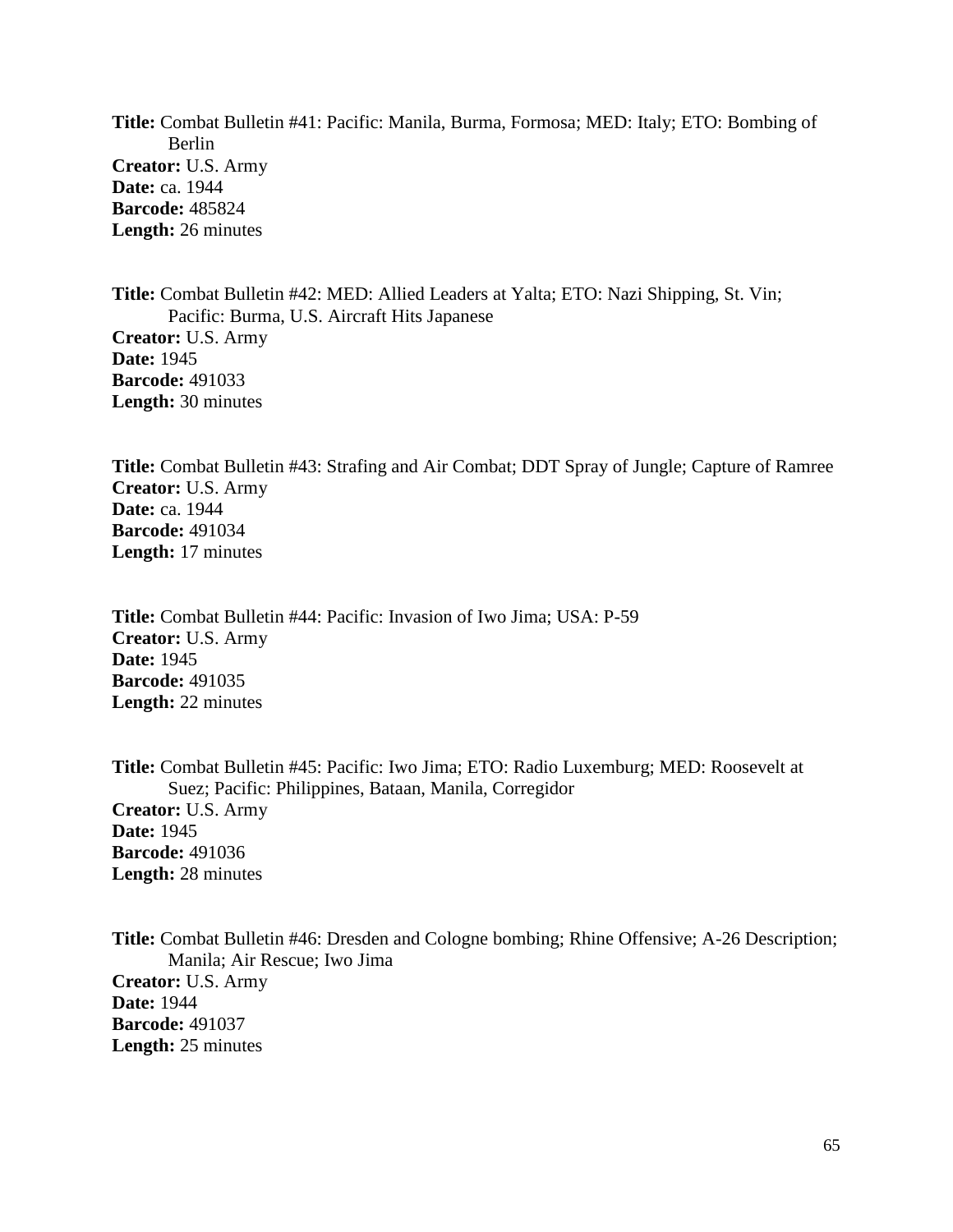**Title:** Combat Bulletin #47: Pacific: Tokyo Strikes, Iwo Jima, Corregidor, China; USA: T-26 Tank **Creator:** U.S. Army **Date:** ca. 1944 **Barcode:** 491038 **Length:** 25 minutes

**Title:** Combat Bulletin #48: ETO: Air Support, British Jet Plane; India: Mandalay; Pacific: Iwo Jima **Creator:** U.S. Army **Date:** ca. 1944 **Barcode:** 491039 **Length:** 32 minutes

**Title:** Combat Bulletin #51: Remagen Bridge; Okinawa; Philippines; Burma; Nazi Atrocities **Creator:** U.S. Army **Date:** 1945 **Barcode:** 491040 **Length:** 27 minutes

**Title:** Combat Bulletin #52: MED: Italy; ETO: Pacific; B-29 Tokyo strikes, Okinawa attack on Japanese Naval Base **Creator:** U.S. Army **Date:** ca. 1944 **Barcode:** 491041 **Length:** 25 minutes

**Title:** Combat Bulletin #53: End of Fighting in Europe; Okinawa; Nazi Atrocities; Eisenhower's Speech on VE Day **Creator:** U.S. Army **Date:** 1945 **Barcode:** 491042 **Length:** 31 minutes

**Title:** Combat Bulletin #55: ETO: Surrender Films; Pacific: Fall of Rangoon, Iwo & B-29s, USS Franklin **Creator:** U.S. Army **Date:** 1945 **Barcode:** 491043 **Length:** 28 minutes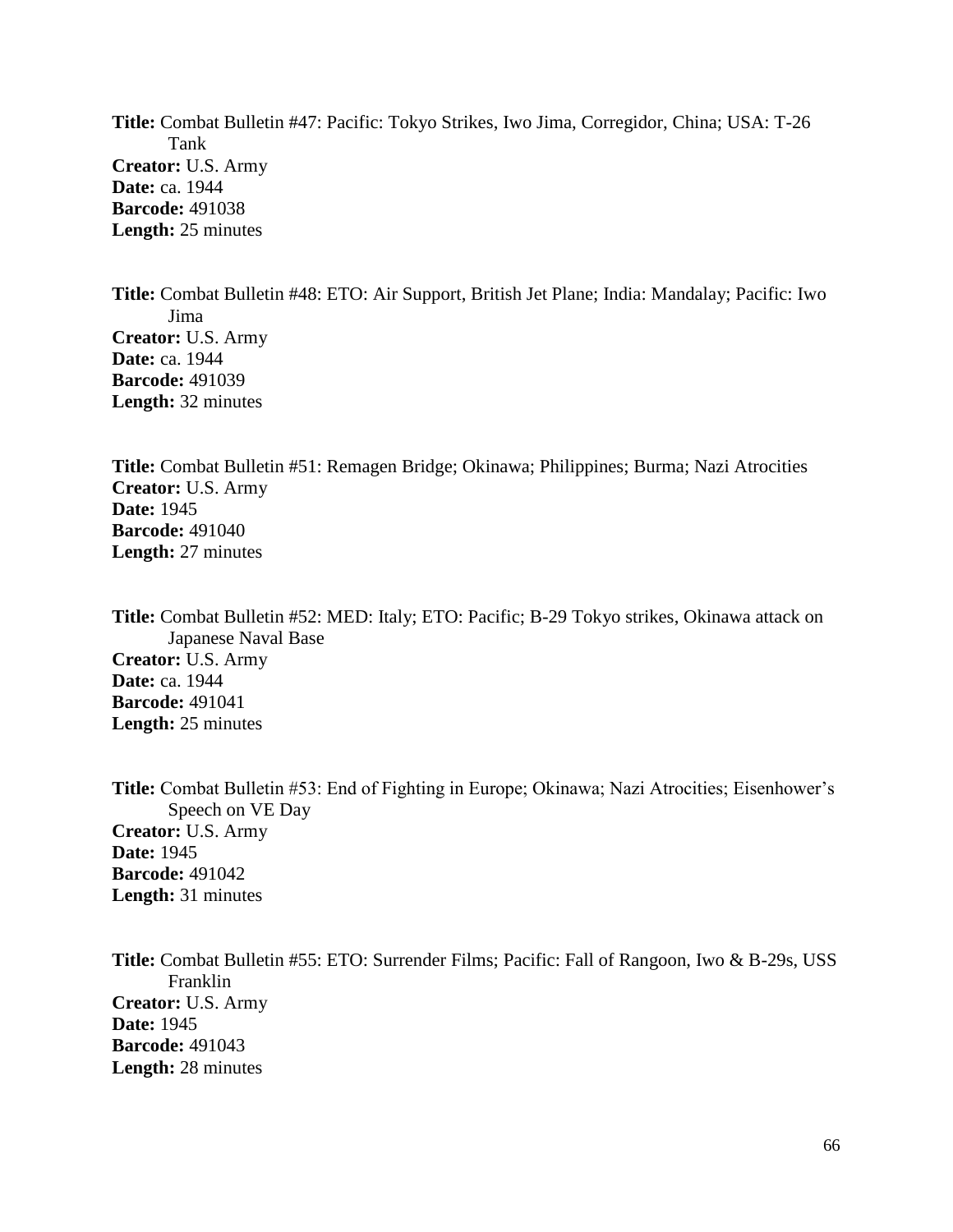**Title:** Combat Bulletin #56: ETO: Capture of Goering, 57mm Recoilless Rifle; Pacific: Japanese Suicide Bomb, Capture of Baguio **Creator:** U.S. Army **Date:** 1945 **Barcode:** 491044 **Length:** 28 minutes

**Title:** Combat Bulletin #57: ETO: Subs, B-17s; MED: Italy: Camo and Mines; Pacific: Jungle Rescue, Philippines, Japanese Planes **Creator:** U.S. Army **Date:** 1945 **Barcode:** 491045 **Length:** 28 minutes

**Title:** Combat Bulletin #58: ETO: Floating bridge M-4; Philippines, Allied Prisoners Freed in Burma, Okinawa **Creator:** U.S. Army **Date:** 1945 **Barcode:** 491046 **Length:** 24 minutes

**Title:** Combat Bulletin #59: ETO: Operation Pluto; USA: New Helicopters, M-2 Carbine; Pacific: Philippines, Okinawa **Creator:** U.S. Army **Date:** ca. 1944 **Barcode:** 491047 **Length:** 26 minutes

**Title:** Combat Bulletin #60: ETO: Lancaster Bombers, Oslo, Eisenhower in Paris; USA: Wire Laying by Plane; Pacific: China, Okinawa **Creator:** U.S. Army **Date:** 1940s **Barcode:** 491048 **Length:** 20 minutes

**Title:** Combat Bulletin #61: Operation Fido; USA: M-40 and T-89 Carriers; Pacific: Borneo, Luzon, Okinawa, Kobe **Creator:** U.S. Army **Date:** ca. 1944 **Barcode:** 491049 **Length:** 26 minutes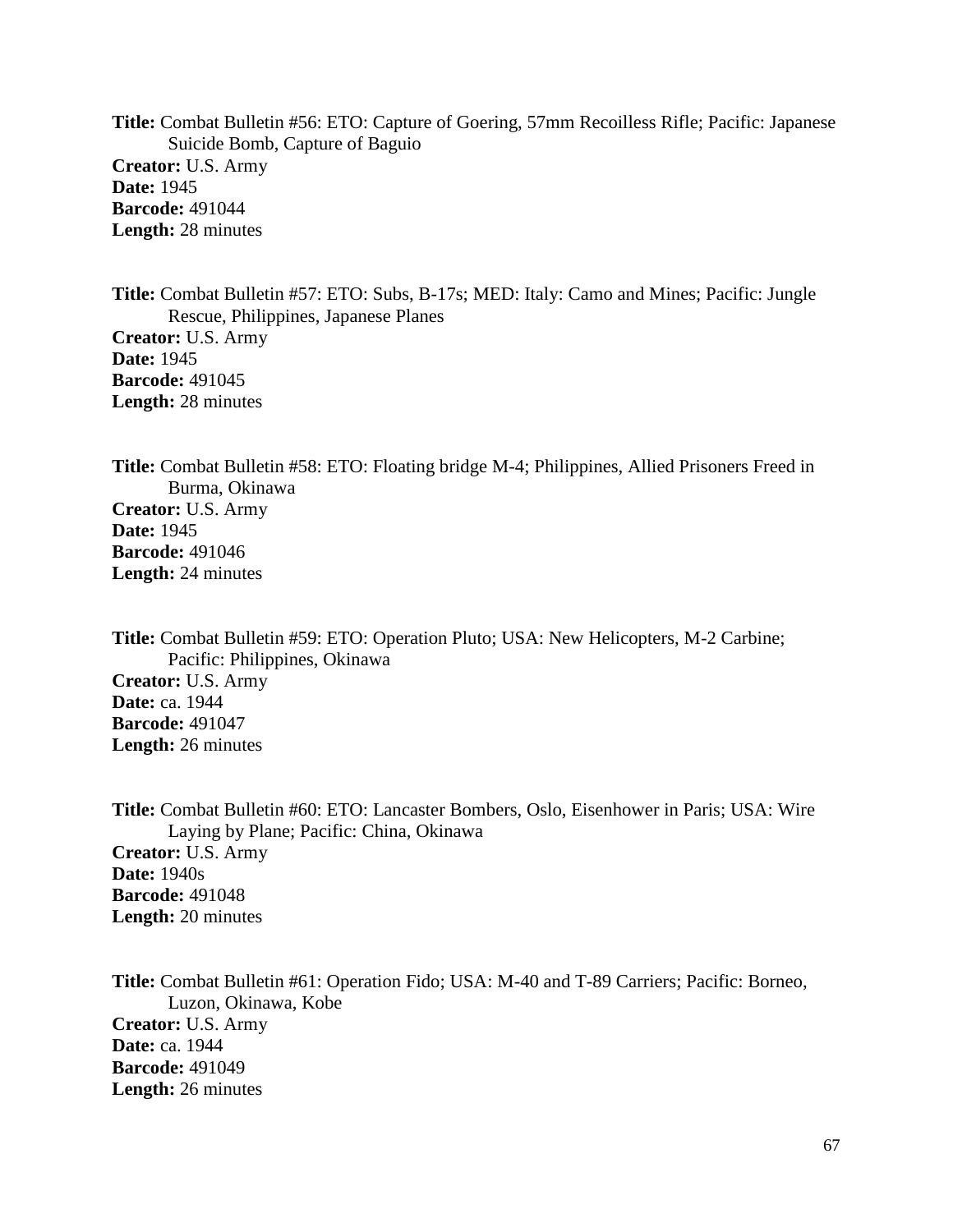**Title:** Combat Bulletin #62: MED: Redeployment; ETO: Holland; Pacific: Okinawa, Carrier **Operations Creator:** U.S. Army **Date:** ca. 1944 **Barcode:** 491050 **Location:** 25 minutes

**Title:** Combat Bulletin #63: ETO: British Flame Defense, Prague, V2 Rockets; Japanese Suicide Attacks, Glider Assaults **Creator:** U.S. Army **Date:** ca. 1944 **Barcode:** 491051 **Length:** 20 minutes

**Title:** Combat Bulletin #64: ETO: President at Berlin Conference, Signal Corp. Equipment; Pacific: China, Okinawa, Typhoon **Creator:** U.S. Army **Date:** 1945 **Barcode:** 491052 **Length:** 18 minutes

**Title:** Combat Bulletin #66: China: Pacific: Manila, Okinawa, 3rd Fleet; MED: Sinking of HMS Barham; Pacific: Army Nurses in Hawaii **Creator:** U.S. Army **Date:** 1941, 1945

**Barcode:** 491053 **Length:** 13 minutes

### **Private Sound Recordings (RG 9014)**

In 1944 the Public Archives Commission began accessioning sound recordings of significant events in the State. The recordings were received from J. Gorman Walsh, Director, Radio Station WDEL, Wilmington, his colleague Harvey Smith and later from William Frank, WILM, the National Archives, and many others. The phonograph collection contains 12" and 16", 78 and 33 rpm sound recordings of World War II records. Recordings are organized by disc number. When possible, notes on the date of the recording and who recorded it are included below:

#### **Title of Recording:** Armistice Day 1946

Subject: Presented by Col. Geddes, U.S. Army, and accepted by the Adjutant General of the State of Delaware, Paul R. Rinard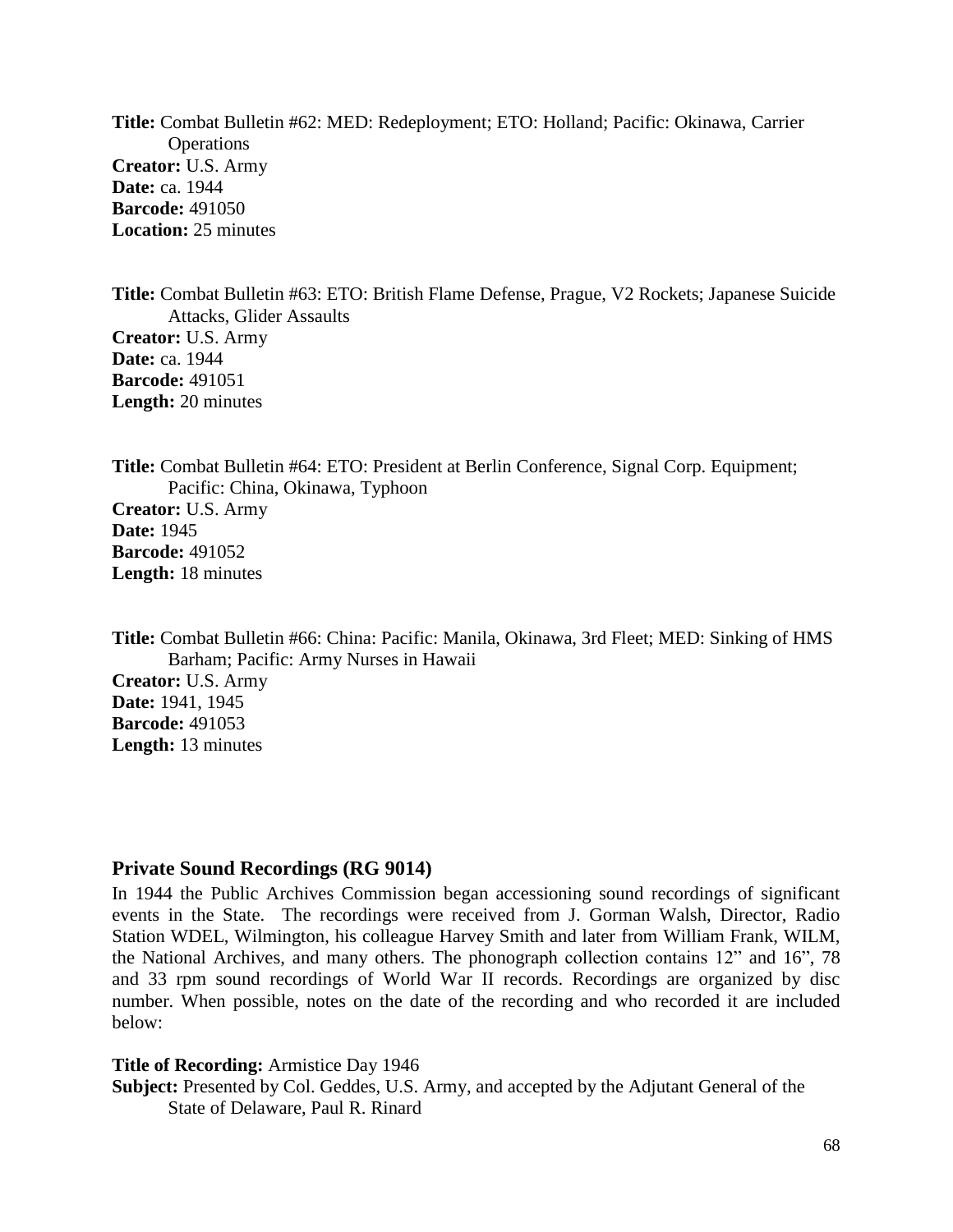Program: "Return of Colors to the State of Delaware" **Recorded By:** Station WILM **Date:** received April 1947 **Disc #:** 0018

**Title of Recording:** United States Navy LST #512 **Subject:** Description of war materials carried on tank landing ships (LST) during the war and conditions found in the Pacific **Recorded By:** Station WILM **Date:** June 25, 1946 **Disc #:** 0034

**Title:** Army Air Force 15<sup>th</sup> Easter Service **Subject:** Interview with T/Sgt. James B. Law, Miami Florida and T/Sgt. Earl O'Bier, Greenwood, Delaware **Program:** Easter Service, Italy **Recorded By:** U.S. Army Radio Service, received by WDEL **Date:** March 12, 1945 **Disc:** 0069

Title: Capt. Irvin W. Polish, 204 E. 29<sup>th</sup> Street, Wilmington, Delaware **Subject:** Interview with Cpl. Irvin W. Polish, "Army Ordnance Headquarters Ammunition Division" **Recorded By:** U.S. Army Radio Service, Received by Station WDEL, dubbed from French recording **Date:** March 10, 1945 **Disc:** 0074

**Title of Recording:** S/Sgt. Francis Beck, Cpl. Robert McCann, PFC Earl Thomas **Program:** Air Service Command in England **Recorded By:** BBC, Received by Station WDEL **Date:** January 30, 1944 **Disc #:** 0098

**Title of Recording:** Lt. William J. Stephensberg **Subject:** Interviews with Lieut. William Stephensberg, Sgt. Thomas B. McGinnis, Cpl. William R. Price **Program:** Air Service Command, England **Recorded By:** BBC **Disc #:** 0099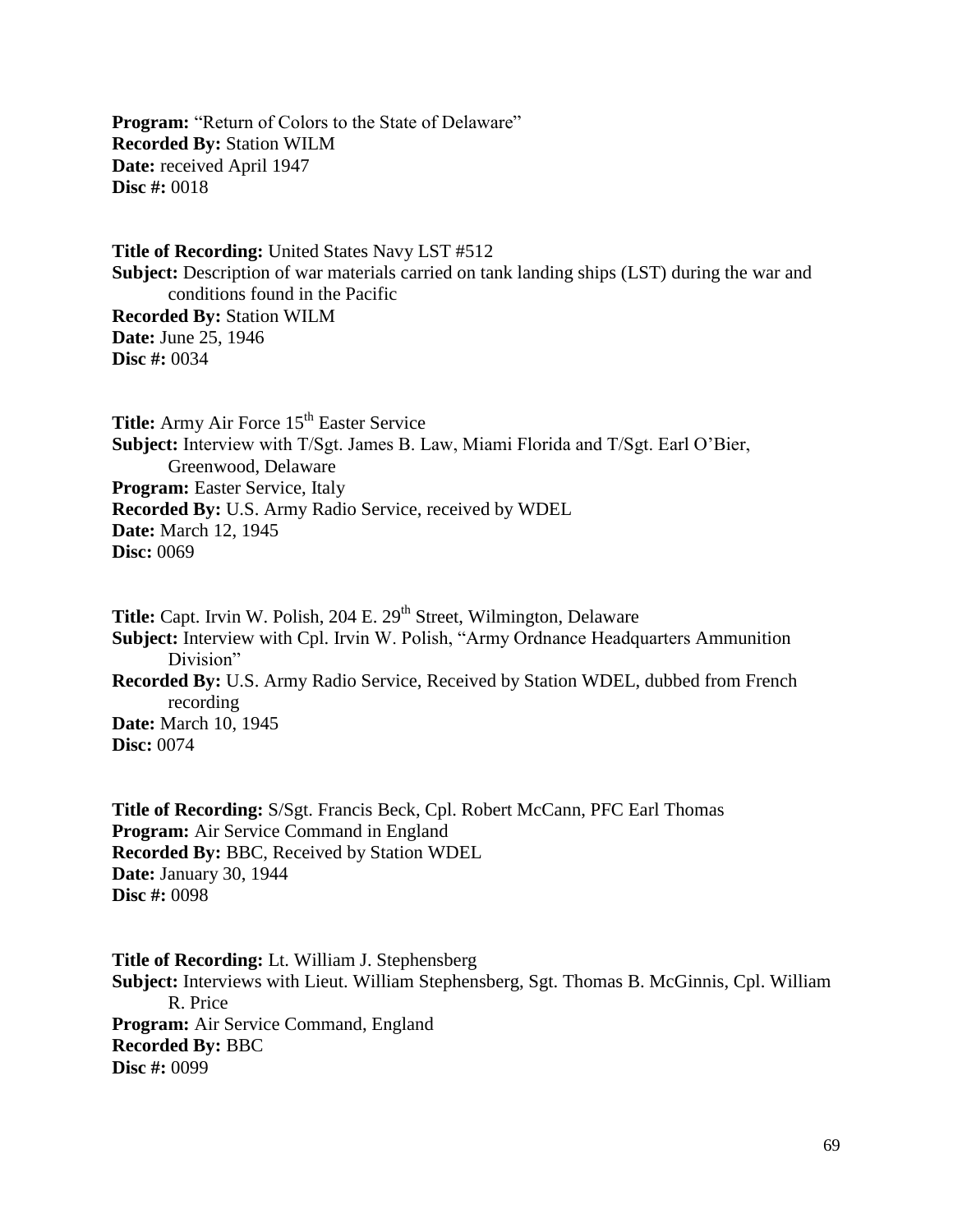**Title of Recording:** Voices from the Fleet **Subject:** Interview: Fulton Chandlee Wright, Jr. SoM3C, USNR, Wilmington, Delaware **Recorded By:** U.S. Navy Dept., Washington, D.C. **Date:** June 12, 1945 **Disc #:** 0100

**Title of Recording:** Merchant Marine Snapshots **Subject:** Interview with Harry Kilmon, Merchant Marine, Wilmington, Delaware **Recorded By:** Sound Masters, Inc. **Disc #:** 0101

**Title of Recording:** National Guard of Delaware **Subject:** Talk by Captain Paul Rinard on the enlistments in the Delaware National Guard **Program:** Cut #2 **Recorded By:** Station WILM **Disc #:** 0103

**Title of Recording:** C.A.R.E. Packages from Delaware **Program:** Voices from Czechoslovakia, Poland, Germany, Italy, France **Recorded By:** Station WILM **Disc #:** 0103

**Title of Recording:** Art Rogerson **Subject:** Interviewing crew of new plane at New Castle County Airport **Recorded By:** Station WILM **Disc #:** 0114

**Title of Recording: Harold Russell Subject:** Movie star, talk on "Americanism" **Recorded By:** Station WILM **Disc #:** 0116

**Title of Recording:** Mothers of World War II **Recorded By:** Station WDEL **Date:** 1948 **Disc #:** 0133

**Title of Recording:** Selective Service Medal **Subject:** Introduction by Col. Forman, speaker: Governor Walter W. Bacon **Recorded By:** State Archives Commission **Disc #:** 0175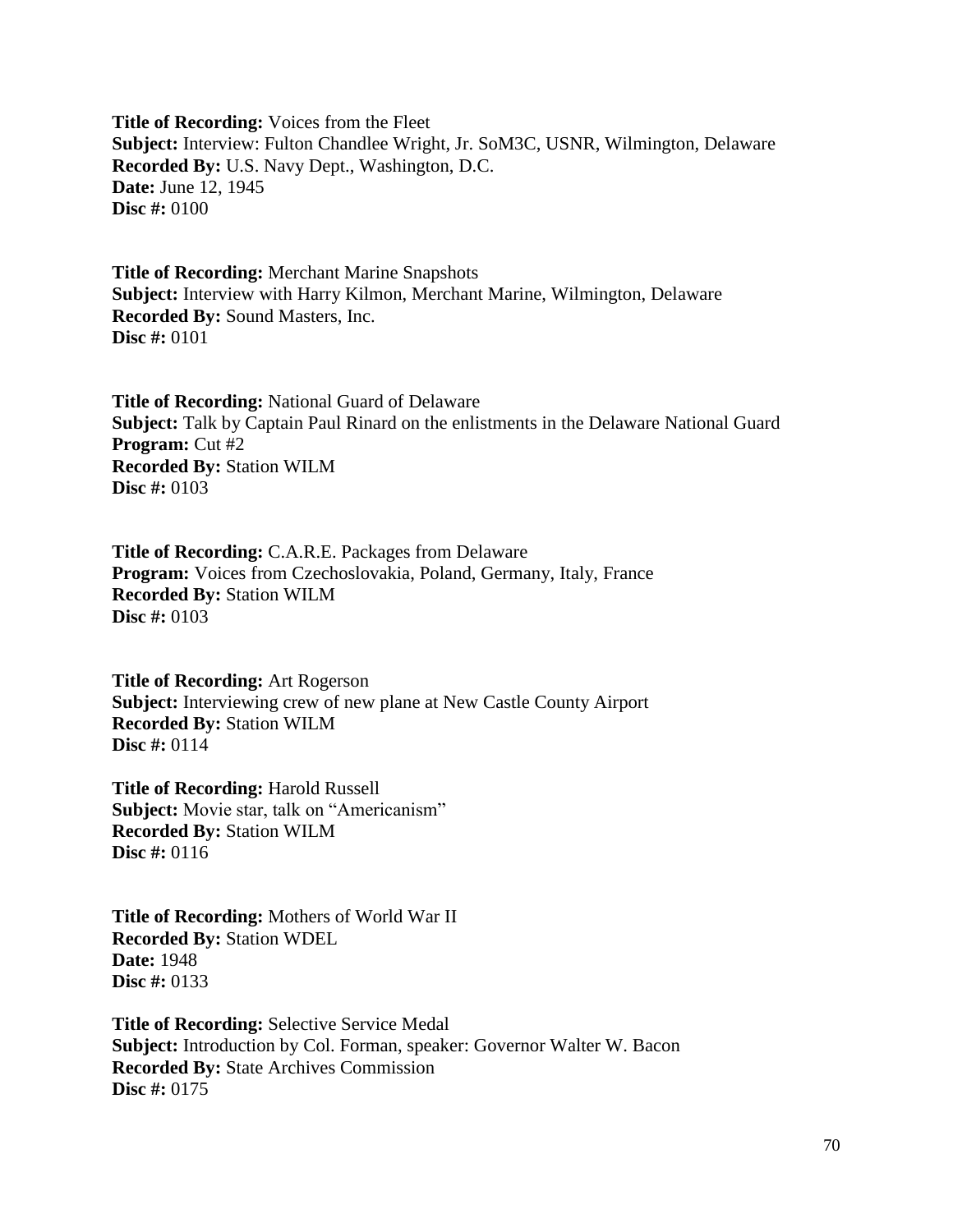**Title of Recording: National Guard Subject:** 142<sup>nd</sup> Fighter Squadron **Program:** Interviews: Col. Kellen, Lt. Col. Cammeron **Recorded By:** Station WILM **Disc #:** 0187

**Title of Recording:** VJ Day in Wilmington **Subject:** Description of celebration and public reaction **Program:** "Man in the Street" broadcast **Recorded By:** Station WDEL **Date:** August 14, 1945 **Disc #:** 0221

**Title of Recording:** Clement R. Atlee, Prime Minister, Great Britain **Program:** "V-J Day Speech" by C.R. Atlee **Recorded By:** Station WDEL **Date:** August 14, 1945 **Disc #:** 0222

**Title of Recording:** V-J Day Announcement **Subject:** Official V-J Day announcements from Washington, D.C., New York, London, Guam, and Bern, Switzerland **Program:** NBC Network **Recorded By:** Station WDEL **Date:** August 14, 1945 **Disc #:** 0222

**Title of Recording:** William Lloyd Nelson **Subject:** Sgt. Nelson's portrait painted by Orville M. Peets of Millsboro, Delaware. Presented to the State of Delaware by James J. O'Neil. **Recorded By:** Station WDEL **Date:** December 5, 1945 **Disc #:** 0225

**Title of Recording:** Selective Service Awards **Subject:** Ceremony at Selective Service Headquarters, Wilmington, Delaware. Congressional Merit Awards to Selective Service Officials by Hon. William J. Storey and Col. Albert W. Foreman. **Program:** Presentation of the Governor's Medal to Albert W. Foreman by Mr. Storey **Recorded By:** Station WDEL **Date:** January 21, 1946 **Disc #:** 0228, 229, 230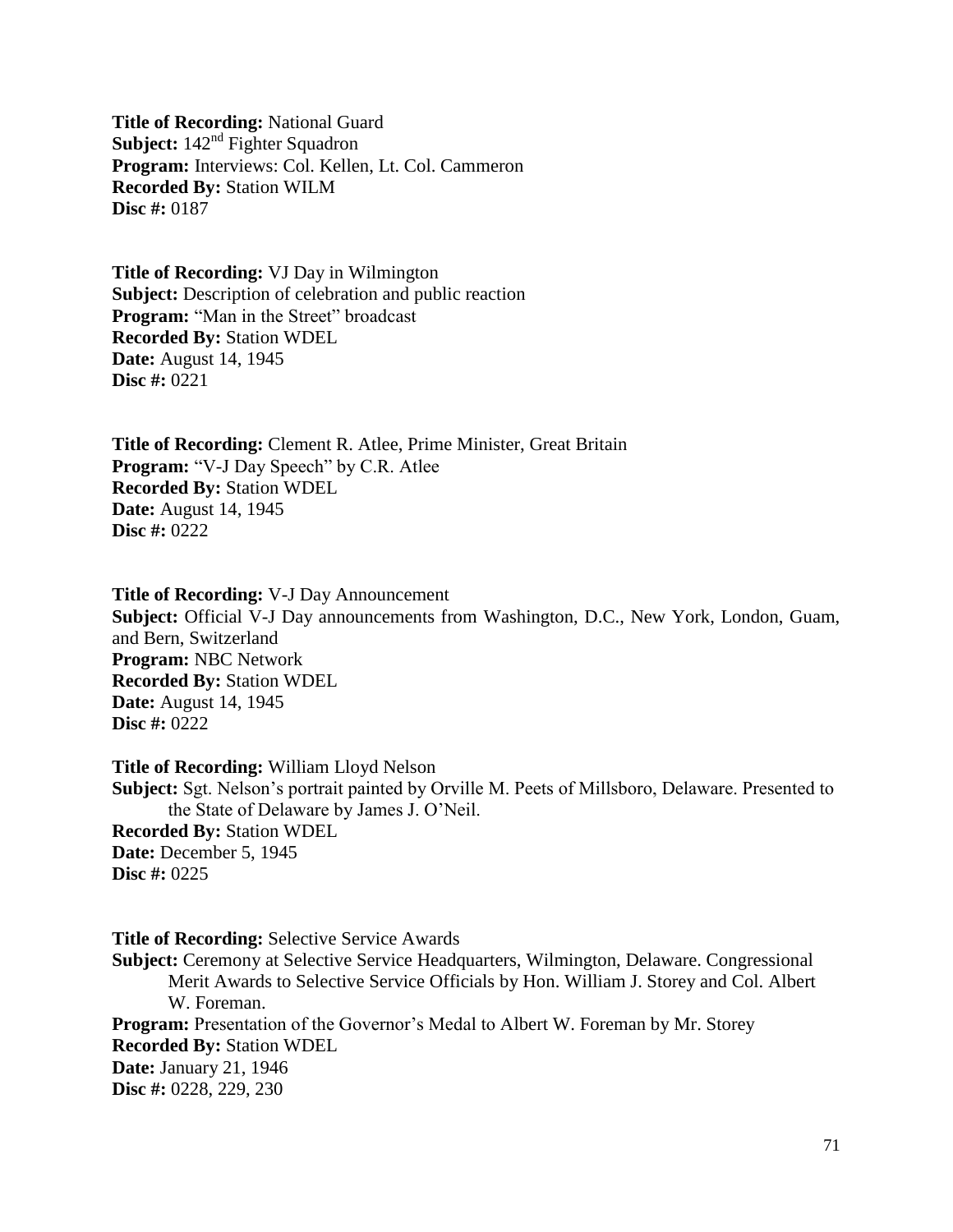**Title of Recording:** Emily P. Bissell **Program:** Gives Christmas Seal Message **Recorded By:** Station WDEL **Date:** December 1944 **Disc #:** 0233

**Title of Recording:** "Wailing Willy" **Subject:** Air Raid Warning Signal nicknamed "Wailing Willy" located on top of the Nemours Building in Wilmington, Delaware **Recorded By:** Station WDEL **Date:** August 26, 1944 **Disc #:** 0234

**Title of Recording:** James M. Turner **Subject:** Speaks for 6<sup>th</sup> War Loan Drive while home on furlough **Program:** 5 parts **Recorded By:** Station WDEL **Date:** December 28, 1944 **Disc #:** 0235, 0236, 0237

**Title of Recording:** Black Market Foods

**Subject:** Stories about people and events in and around Wilmington: German Prisoner of War camp at Fort DuPont, Appointment of John J. Bunting, Director for Family Court **Program:** Part of the program, "A Turn Around the Town" **Recorded By:** Station WILM **Date:** June 8, 1945 **Disc #:** 0247

**Title:** Army Posthumous Awards

**Subject:** Recipients: Silver Star: Pvt. Walter J. Hudson, Jr per Mrs. Walter J. Hudson, Millsboro. Bronze Star: Pvt. William Verderamo per Mrs. Mary Verderamo, Wilmington. Silver Star: Lt. Holstein Harvey III per Mrs. Van R. Coats, Wilmington

**Program:** Presentations by Col. Randolph, C.O., Fort DuPont. Citations read by Maj. Arthur E. Flood, P.R.O.

**Recorded By:** WDEL **Date:** June 8, 1945 **Disc #:** 0247

**Title of Recording:** James P. Connor, Sgt., U.S. Army (C.M.H) **Subject:** Presentation of his portrait to the State of Delaware **Program:** Invocation: Joseph A. Enright, Presentation: Rev. Leo O'Neal, Acceptance: Walter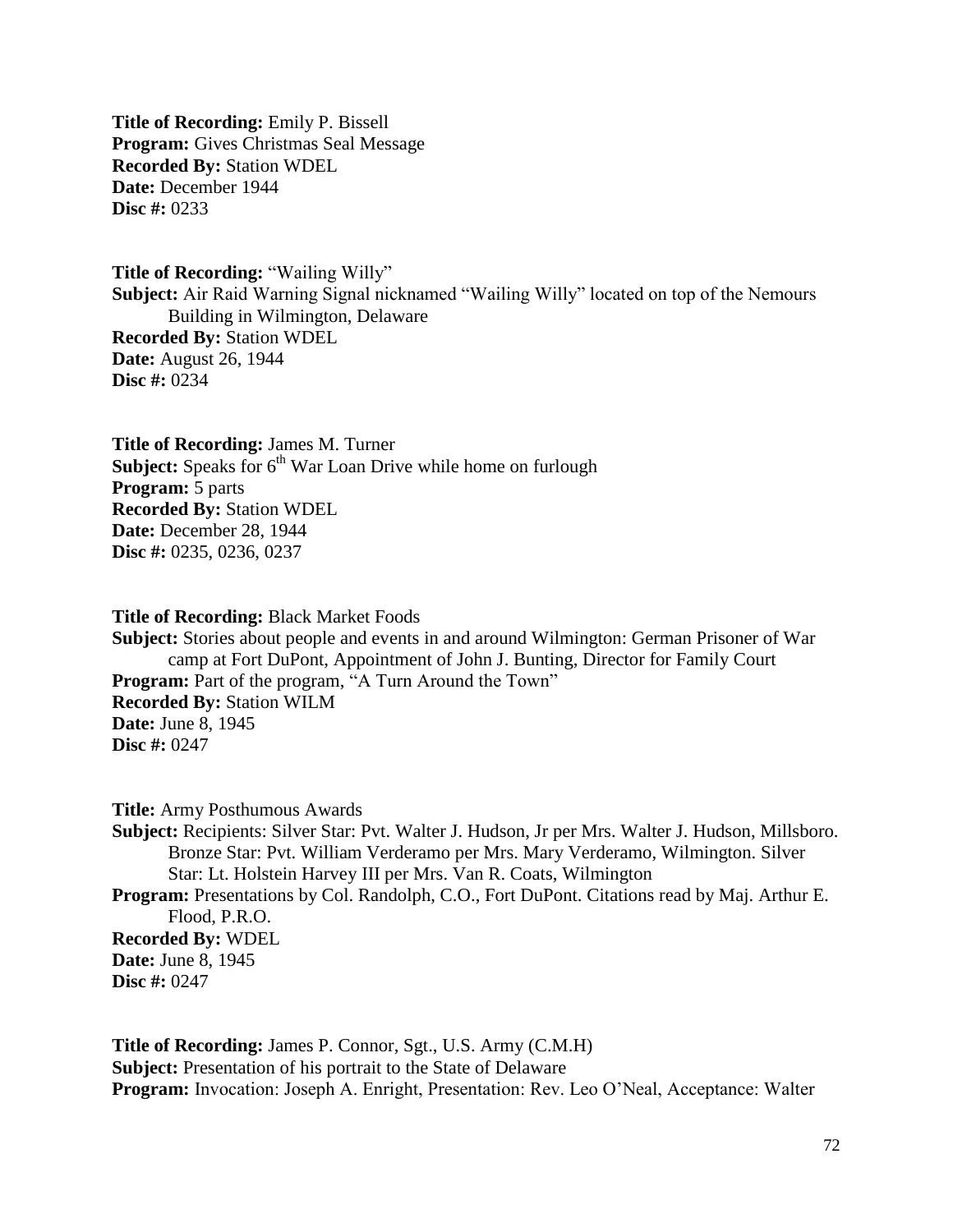W. Bacon, Governor of Delaware, Speech: Lt. Gen. Eugene Reybold, Chief of U.S. Engineers, Greeting: Sgt. James P. Connor, Message: Donald P. Ross **Recorded By:** Station WDEL **Date:** June 1, 1945 **Disc #:** 0248, 0249, 0250

**Title:** Army Posthumous Awards **Subject:** Recipients: Silver Star: Lt. R.S. Currier per Mr. Karl Currier, Wilmington. Bronze Star: Sgt. John G. Cannon, Jr. per Mrs. Margaret M. Cannon, Milford. Distinguished Service Cross: Lt. Joseph F. Myers per Mrs. Lucille Myers, Magnolia Program: Presentations by: Col. Randolph Russell, C.O., Fort DuPont. Citations read by Maj. Arthur E. Flood, P.R.O. **Recorded By:** Station WDEL **Date:** March 23, 1945 **Disc #:** 0252

**Title:** Red Cross, Delaware Chapter **Subject:** War Fund Rally **Recorded By:** Station WDEL **Date:** May 5, 1945 **Disc #:** 0253, 0254, 0255, 0256 **Title of Recording:** Dr. Washburn **Subject:** Cut #3: Speaking on Selective Service **Recorded By:** Station WILM **Disc #:** 0341

**Title of Recording:** Ernest Lubin **Subject:** Cut #1: Receives certificate of merit for work in S.O.S. (Supplies for Overseas Survivors) and Jewish Relief **Recorded By:** Station WILM **Disc #:** 0349

**Title:** U.S. Army Posthumous Awards **Recorded By:** Station WDEL **Date:** September 1, 1945 **Disc:** 587, 0591

**Title of Recording:** V-J Day **Program:** Man on the Street **Recorded By:** Station WDEL **Date:** August 14, 1945 **Disc #:** 0612, 0613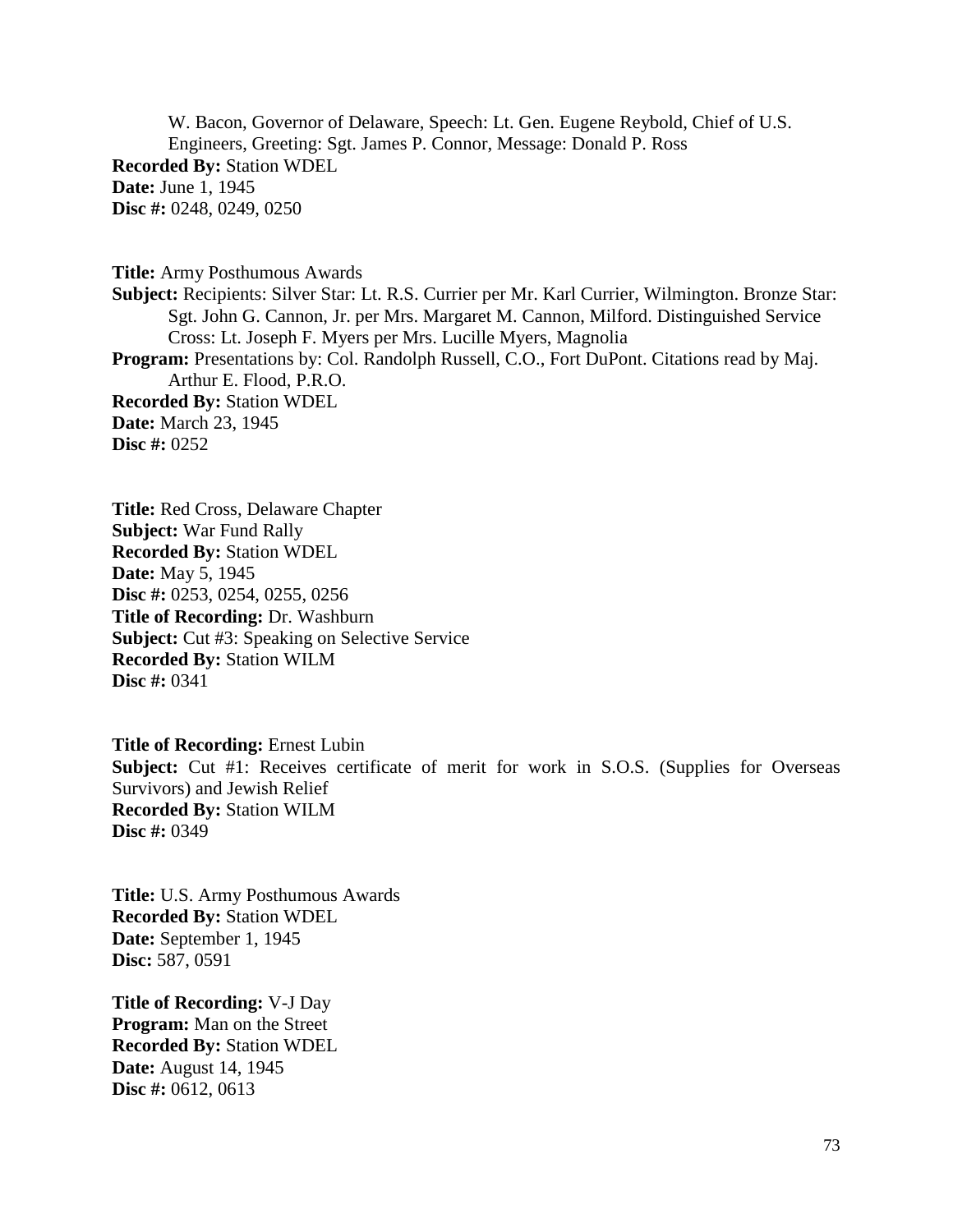**Title:** V.J. Surrender **Subject:** Ceremonies **Recorded By:** Station WDEL **Date:** September 1, 1945 **Disc #:** 0615, 0616, 0617

**Title of Recording:** NBC **Subject:** Official Surrender Acceptance **Recorded By:** Station WDEL **Date:** August 14, 1945 **Disc #:** 0618

**Title of Recording:** V-J Day **Subject:** 1<sup>st</sup> Anniversary **Recorded By:** Station WDEL **Date:** August 13, 1946 **Disc #:** 0619, 0620

**Title:** V.E. Day **Subject:** President Truman and Prime Minister Churchill **Recorded By:** Station WDEL **Date:** May 8, 1945 **Disc #:** 1079

**Title of Recording:** Wilson, Boggs, Leach **Subject:** Armistice Day **Disc #:** 1121

**Title of Recording:** Hon. Paul V. McNutt **Subject:** Federal Security Agency and U.S. Office of Education **Program:** "Education's Role in the War" **Disc #:** 1213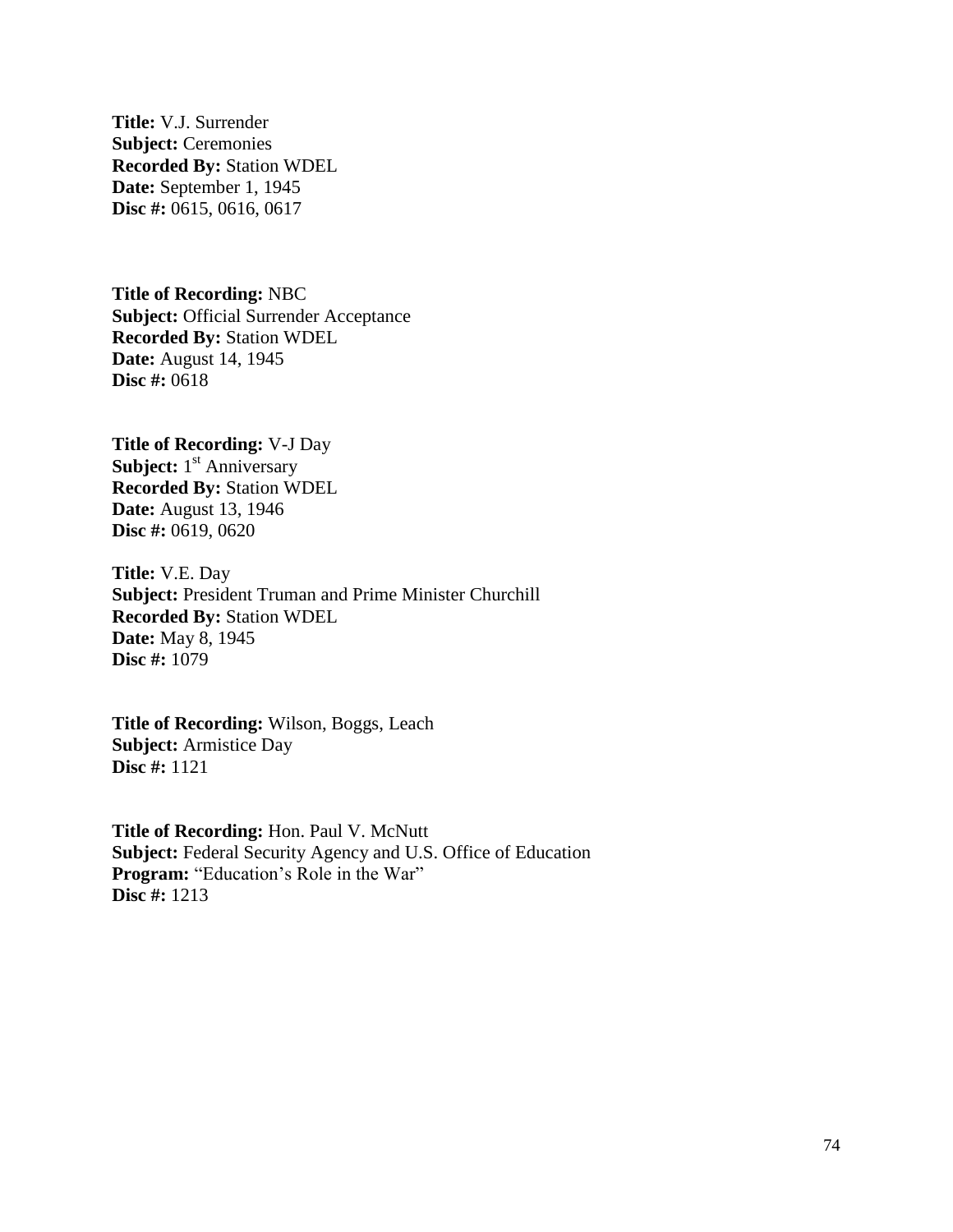## **Newspapers from the World War II Era**

Newspapers are available on microfilm in the Mabel Lloyd Ridgely Research Room at the Delaware Public Archives.

New Castle County

*Brandywine News.* 1938-1941. (RG 9211.022) *Delaware Reporter.* 1940. (RG 9211.037) *Front Page*. 1945. (RG 9211.037) *Labor Herald*. 1940-1947. (RG 9211.008) *Middletown Transcript*. 1939-1945. (RG 9211.017) *New Castle County Gazette*. 1938-1944. (RG 9211.004) *News of Brandywine*. 1942-1943. (RG 9211.023) *Wiadomosci*. 1939-1948. (RG 9211.020) *Wilmington Suburban News*. 1939-1945. (RG 9211.004)

## Kent County

*Delaware Republican*. 1938-1946. (RG 9210.000) *Delaware State News*. 1944-1947. (RG 9210.013) *Delaware State News-Weekly*. 1944-1947. (RG 9210.000) *Dover Index*. 1944-1947. (RG 9210.000) *Harrington Journal*. 1939-1940. (RG 9211.064) *Index*. 1940-1943. (RG 9211.069) *Milford Chronicle*. 1938-1946. (RG 9211.002 and RG 9210.001) *People's Beacon*. 1945. (RG 9210.000) *Smyrna Times*. 1939-1947. (RG 9210.014) *State Sentinel*. 1939-1941. (RG 9210.000)

Sussex County *Bi-State Weekly*. 1938-1948. (RG 9211.005) *Bridgeville News*. 1939-1947. (RG 9211.024) *Delaware Coast News*. 1938-1946. (RG 9210.000) *Delaware Pilot*. 1938-1942. (RG 9210.000) *Leader and State Register*. 1940-1942. (RG 9211.007) *Sussex Countian.* 1939-1947. (RG 9210.000)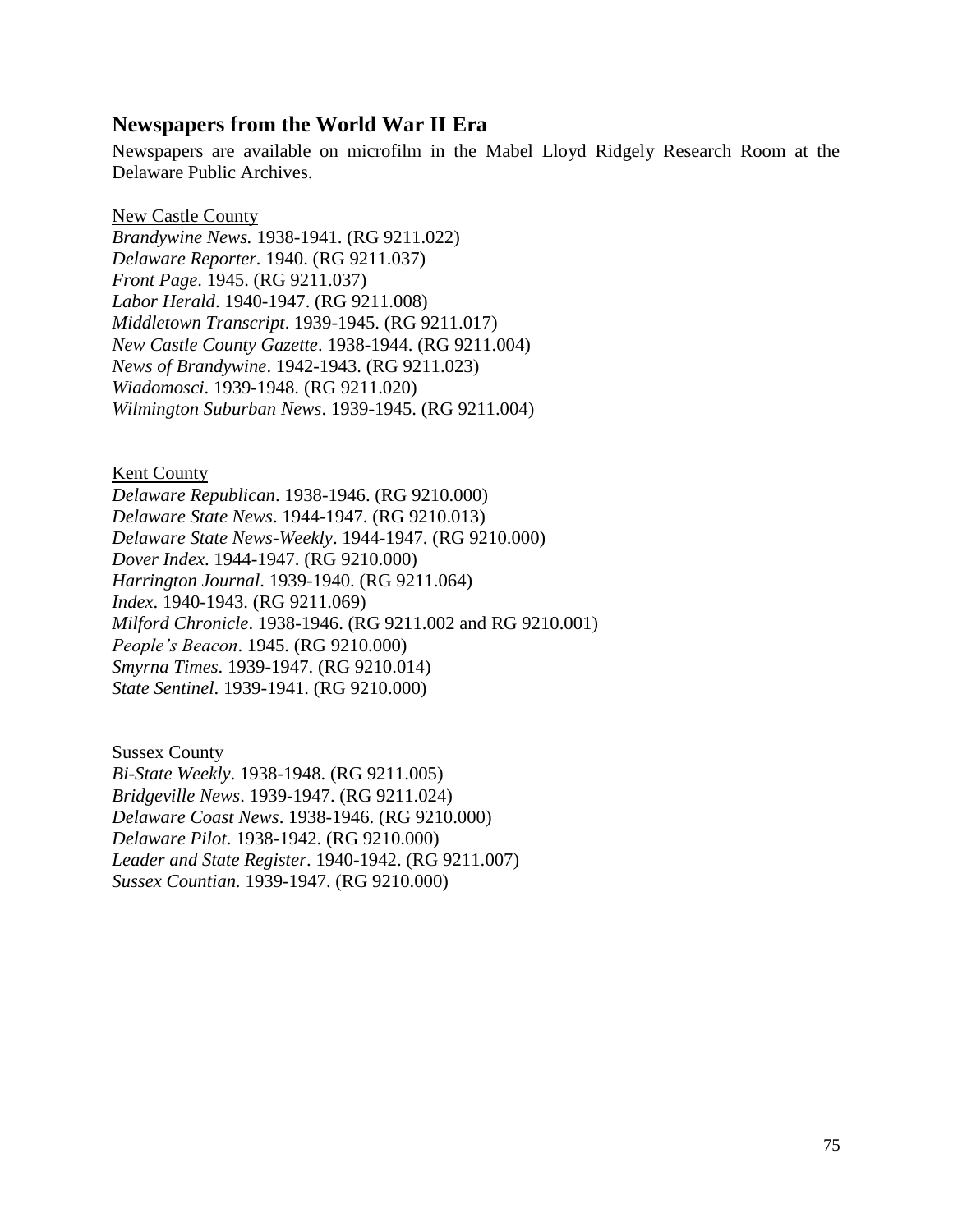## *Delaware History* **Journal Articles Relating to World War II:**

*Delaware History* is a scholarly journal published semi-annually by the Delaware Historical Society. The Delaware Public Archives has copies of the published journals in the periodicals section of the Research Room.

Benson, Barbara E. "Delaware Goes to War." *Delaware History*. 26 (1995): 143-201.

- Cooper, Constance J. "Make It Do or Do Without: Delawareans and Rationing During World War II." 26 (1995): 207-237.
- Cooper, Constance J. and Ellen Cone. "Defending the Delaware Home Front during World War II. *Delaware History*. 26 (1995): 243-264.
- Sebold, Kimberly R. "Delmarva Broiler Industry and World War II: A Case in Wartime Economics." 25 (1993): 200-214.
- "Soldier's Story: Craig Davidson, 100<sup>th</sup> Infantry." Interview with Annette Woolard. *Delaware History*. 26 (1995): 205.
- "Soldier's Story: Edmund Carpenter II, Air-Ground Aid Section, 14th Air Force." *Delaware History.* 26 1995): 293-294.
- "Soldier's Story: Endsley Fairman, 8th Air Force." *Delaware History*. 26 (1995): 267.
- "Soldier's Story: Forrest Guth, 101<sup>st</sup> Airborne Division." *Delaware History*. 26 (1995): 265.
- "Soldier's Story: Jules Reiver, 110<sup>th</sup> AAA Gun Battalion." *Delaware History*. 26: 289.
- "Soldier's Story: Littleton Mitchell, Army Air Forces Training Program, Tuskegee, Alabama." *Delaware History*. 26:239.
- "Soldier's Story: Ruth Dorsman, Army Nurse Corps." *Delaware History*. 26 (1995): 203-204.
- "Soldier's Story: Thomas Lodge, 198<sup>th</sup> Coast Artillery." *Delaware History*. 26 (1995): 241.
- Woolard, Annette. "In Their Own Words: Delawareans Remember World War II." 26 (1995): 269-287.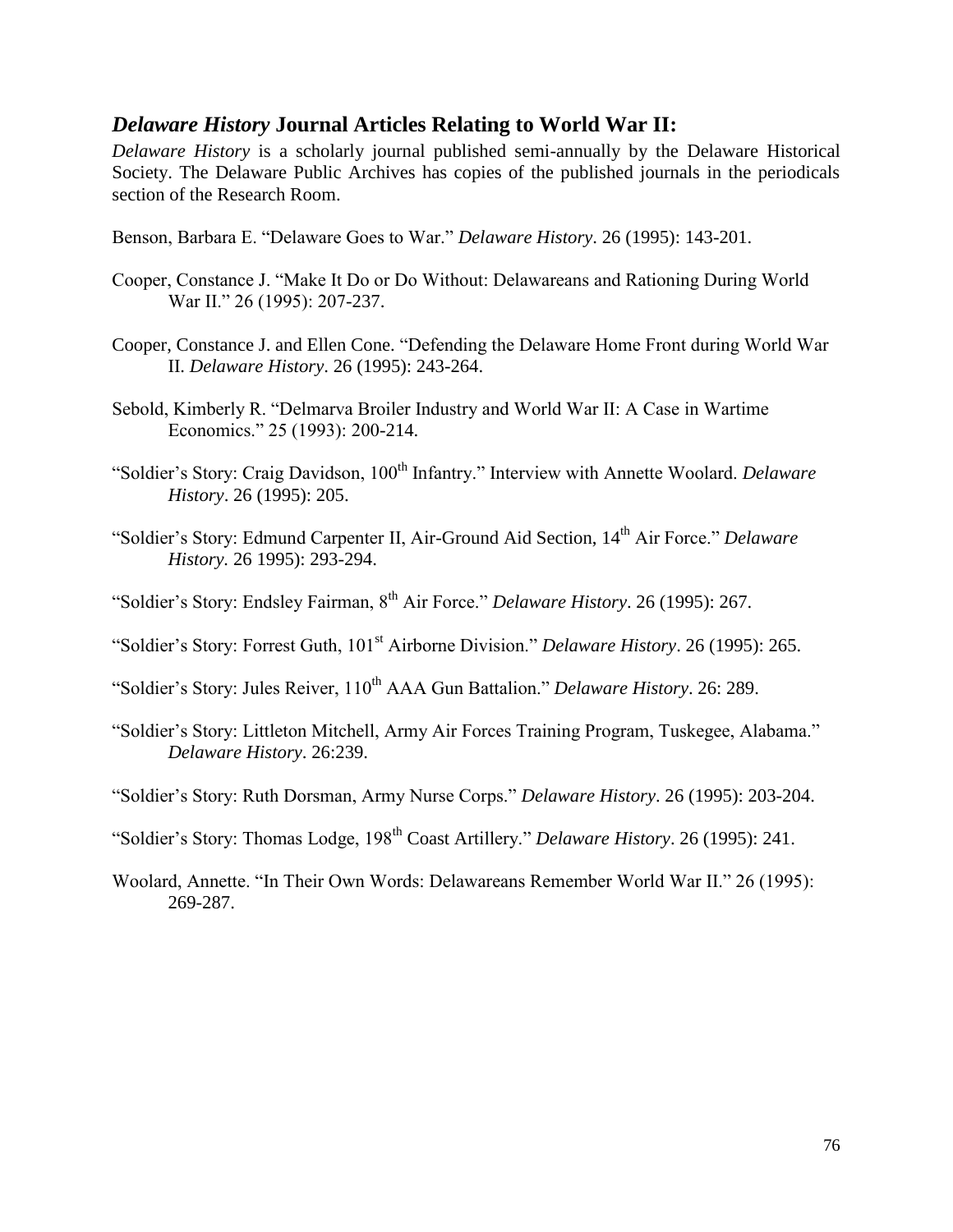## **Bibliography**

The following books relating to World War II are available to researchers in the Mabel Lloyd Ridgely Research Room at the Delaware Public Archives. For the most updated listing of books in the collection, please refer to the online [Delaware Library Catalog.](http://dlc.lib.de.us/client/default) Call numbers for the books are located in brackets at the end of each citation.

- Barnard, LTC Roy, William Burns, Duane Ryan. *The Era of World War II: General Reference Works, Biography*. Carlisle Barracks, PA: US Army Military History Institute, 1977. [Z6723 U5 No.16 Vol. 1]
- Carter, William A. *Why Me, Lord? The Experiences of a U.S. Navy Armed Guard Officer in World War II's Convoy PQ 17 on the Murmansk Run*. Millsboro, DE: William A. Carter, 2007. [D810 .T8 C29 2007]
- Churchill, Jan. *From Delaware to Everywhere*: *New Castle Army Air Base and New Castle County Airport*. Dover, DE: Delaware Heritage Commission, 2007. [TL552.W7 C563]
- *Combat Connected Naval Casualties, WWII, by States, Volumes I: Alabama through Missouri*. Washington, DC: U.S. Government Printing Office, 1946. [D797 .U6 A5 1946 V.1]
- *Combat Connected Naval Casualties, WWII, By States, Volume II: Montana through Wyoming*. Washington, DC: U.S. Government Printing Office, 1946. [D797 .U6 A5 1946 V.2]
- Culver, Wesley C. *Citizen Sailors*. Self-published. N.d. [D811.C987]
- Delaware Division of Parks and Recreation. "Fort Miles Past and Future: Preservation, Planning, and Interpretation." N.d. [UA26.F668]
- Delaware Public Archives Commission. *Delaware's Role in World War II, 1940-1946*. Dover, DE: Delaware Heritage Commission, 1955, 2003. [D769.85.D4.A52]
- Devine, Donn. *The Delaware National Guard: A Historical Sketch*. Wilmington, DE: State of Delaware Adjutant General's Office, 1968. [UA43.D3D4]
- Diehl, James*. World War II Heroes of Southern Delaware*. Seaford, DE: The DNB Group, 2009. [D811.A2]
- Dorr, Robert F. and Thomas D. Jones. *Hell Hawks! The Untold Story of the American Fliers who Savaged Hitler's Wehrmacht*. Minneapolis, MN: Zenith Press, 2008. [D790.252 365 TH .D67 2008]
- Fondes, Robert Parker. *From the Attic to Military Museums: How to Honor Your Family by Donating and Preserving Military History.* Self-published. 2001.
- Grayson, William C. *Delaware's Ghost Towers: The Coast Artillery's Forgotten Last Stand During the Darkest Days of World War II.* West Conshohocken, PA: Infinity Publishing,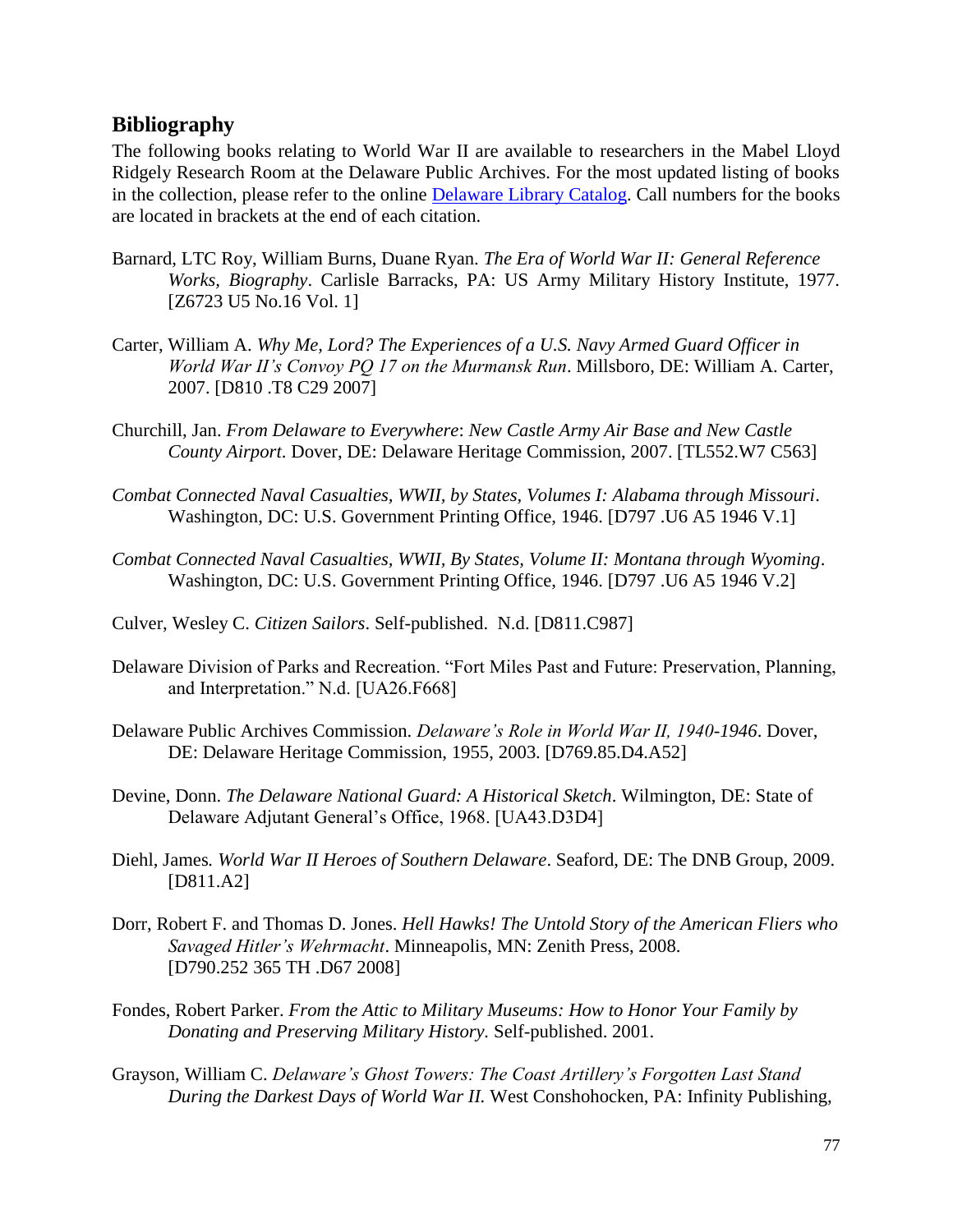2008. [UA 26.F668]

- Hemphill, William Edwin, ed. *Aerial Gunner from Virginia: The Letters of Don Moody to His Family During 1944*. Richmond, VA: Virginia State Library, 1950. [D790.M616 1950]
- Hemphill, W. Edwin. *Gold Star Honor Roll of Virginians in the Second World War*. Charlottesville, VA: Virginia World War II History Commission, 1947. [D769.85.V8 A55]
- Hickam, Homer. *Torpedo Junction: U-Boat War Off America's East Coast, 1942*. Annapolis, MD: U.S. Naval Institute, 1989. [D591.H53 1989]
- Hollemon, Kenneth C. "From Whence We Came: A History of the Coast Guard in Southern New Jersey and Delaware (with notes on the Navy during World War I and II). Selfpublished. 1987. [VG53.H737]
- Kee, Ed. *Delaware Farming*. Charleston, SC: Arcadia Publishing, 2007.
- Kee, Ed. *Saving Our Harvest: The Story of the Mid-Atlantic Region's Canning and Freezing Industry*. Baltimore, MD: CTI Publications, Inc. 2006.
- Keefer, Louis E. *From Maine to Mexico: With America's Private Pilots in the Fight Against Nazi U-Boats.* Reston, VA: COTU Publishing, 1997.
- Klein, Leonard J., Corporal. *My Memoirs of WWII*. Delaware. Self-published, N.d. [D807 D3]
- Knox, Debra Johnson. *World War II Military Records: A Family Historian's Guide*. Spartanburg, SC: Military Information Enterprises, Inc., 2003. [D797.U6 K56 2003]
- Kushner, Ervan F. *Bogged Down in Bora Bora: A History of the 198th Coast Artillery Regiment (Antiaircraft) on Bora Bora Island, 1942-1943*. Patterson, NJ: Ervan F. Kushner Books, 1984. [D769.343.198TH .K87 1984]
- Lang, George, Raymond L. Collins, and Gerard F. White. *Medal of Honor Recipients 1863- 1994: Volume II—World War II to Somolia.* New York: Facts on File, Inc., 1995. [UB433 L36 1995]
- Lewis, Richard H. *Hell Above and Hell Below: The Real Life Story of an American Airman as told to William R. Larson*. Wilmington, DE: Delapeake Publishing Co., 1985. [D805.A2.L5.1985]
- Martin, Roger A. *Delaware's Medal of Honor Winners*. Delaware. Self-published. 1993. [UB433.M37 1993]

Martin, Roger A. *Tales of Delaware*. Delaware. Self-published. 1991. [F164.6 M37x 1991]